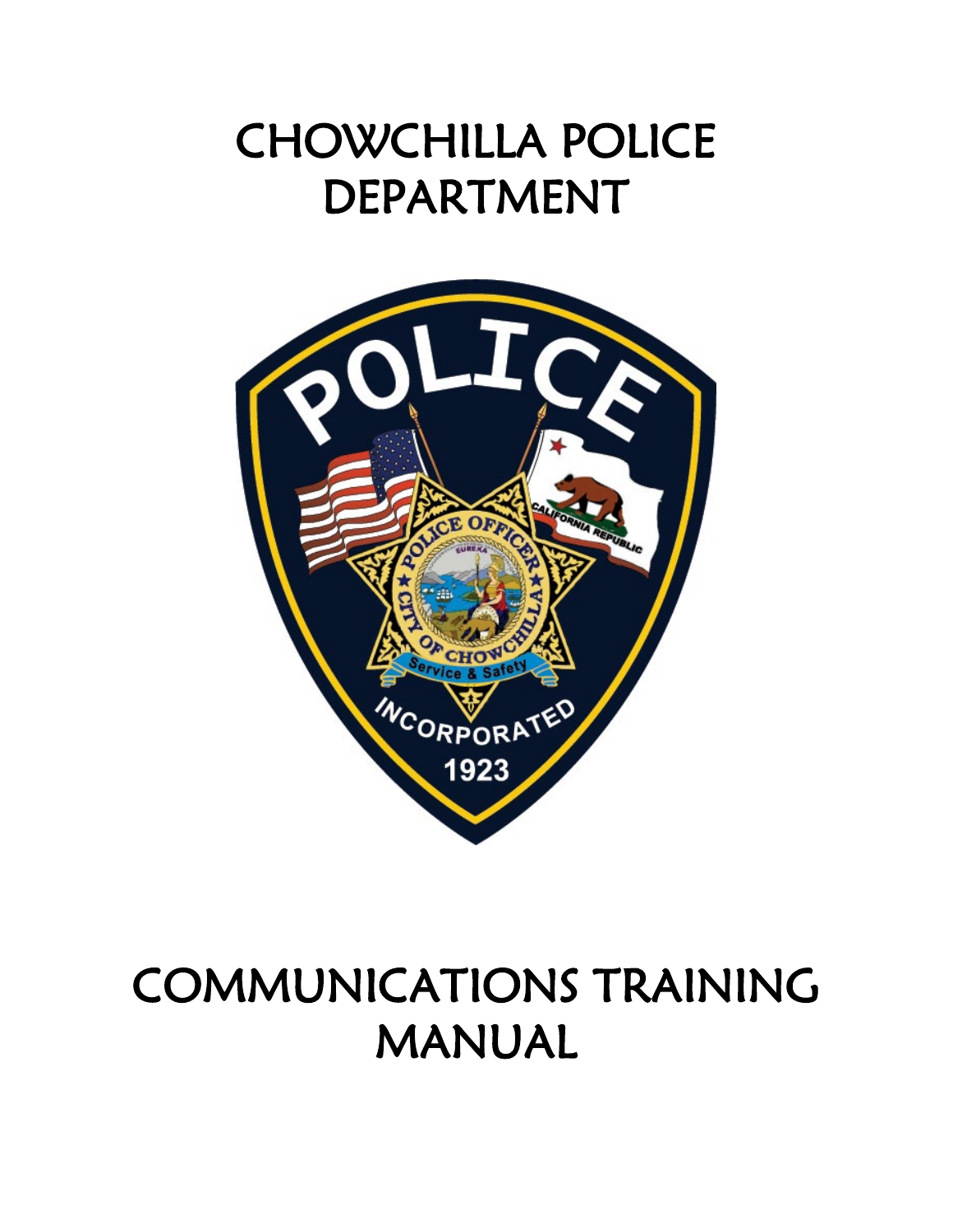# **COMMUNICATIONS TRAINING MANUAL**

| Communications Training Officer/ Public Safety Dispatcher |
|-----------------------------------------------------------|
|                                                           |

# **TABLE OF CONTENTS**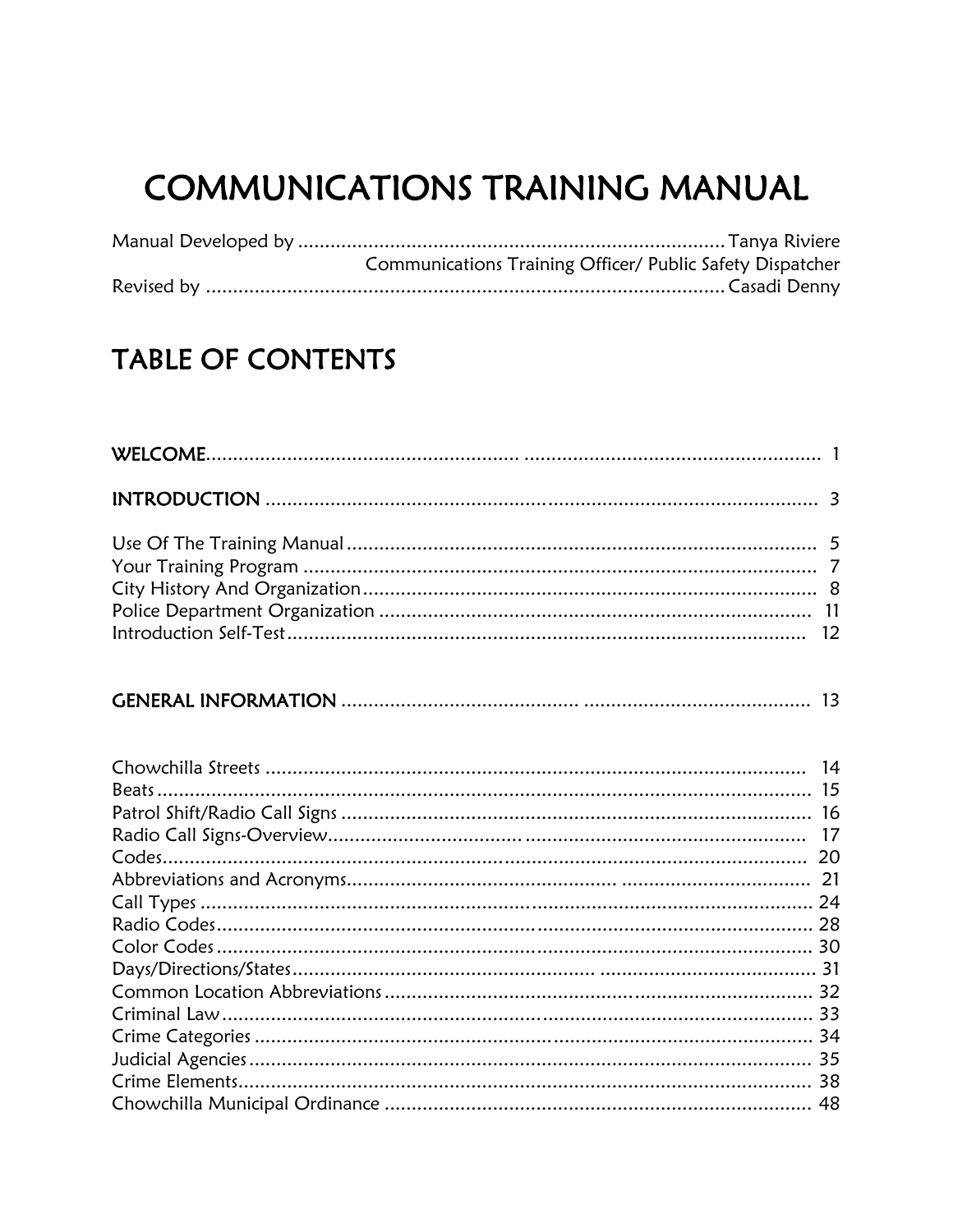| CAD Codes |     |
|-----------|-----|
|           |     |
|           |     |
|           |     |
|           |     |
|           |     |
|           |     |
|           |     |
|           |     |
|           |     |
|           |     |
|           | 116 |
|           | 117 |
|           | 118 |
|           | 119 |
|           | 120 |
|           | 123 |
|           | 124 |
|           | 125 |
|           |     |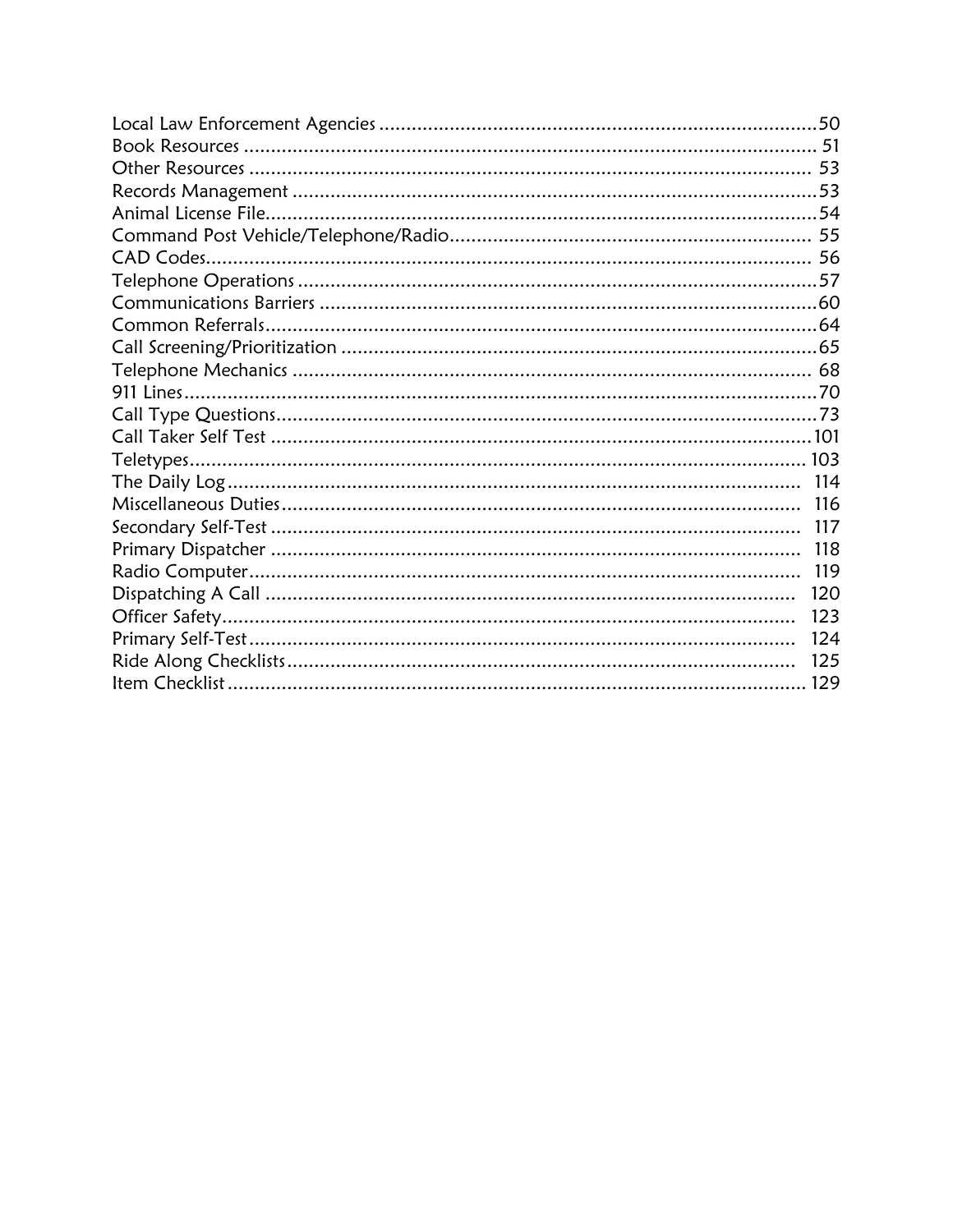### WELCOME!

Welcome to the Chowchilla Police Department's Communications Training Program. During your training you will be placed with a training officer that has been chose for their experience and capabilities. The communications training program is a structured six phase program. If for some reason you are unable to work an assigned training day, your program will be extended accordingly. If a training supervisor feels a need for additional training, your training program may also be extended. It is imperative that you report to work each day to help you complete your training within an acceptable time period. The training program has been designed to be completed with an established time frame with allowances for the learning ability of the individual trainee.

You will find that the Communications Training Program is very demanding and time consuming. It is important that you focus your energy on the training program and give it your undivided attention each day. A careless approach to your training program will have a negative impact on your desire to be a dispatcher with the City of Chowchilla. The efforts you put into the training program will be directly proportionate with the quality of training you receive.

Your training is broken up into six phases.

Phase I will be the orientation phase. During this time you will become acquainted with the department and the members of the department. You will also cover several policy sections that will prove to be useful during your employment. You will be introduced to our Computer Aided Dispatch system or CAD and start performing daily shift responsibilities.

Phase II is the call taking phase. You will cover telephone skills, public relations, and telephone equipment. is the report processing phase. During this phase you will learn how to properly process reports, and begin to understand the importance of record keeping.

Phase III is the radio phase. You will learn how to properly use the radio and begin developing your "radio ear".

Phase IV is the CLETS systems phase. In this phase you will cover all functions and uses of CLETS.

Phase V is the report processing phase. During this phase you will learn how to properly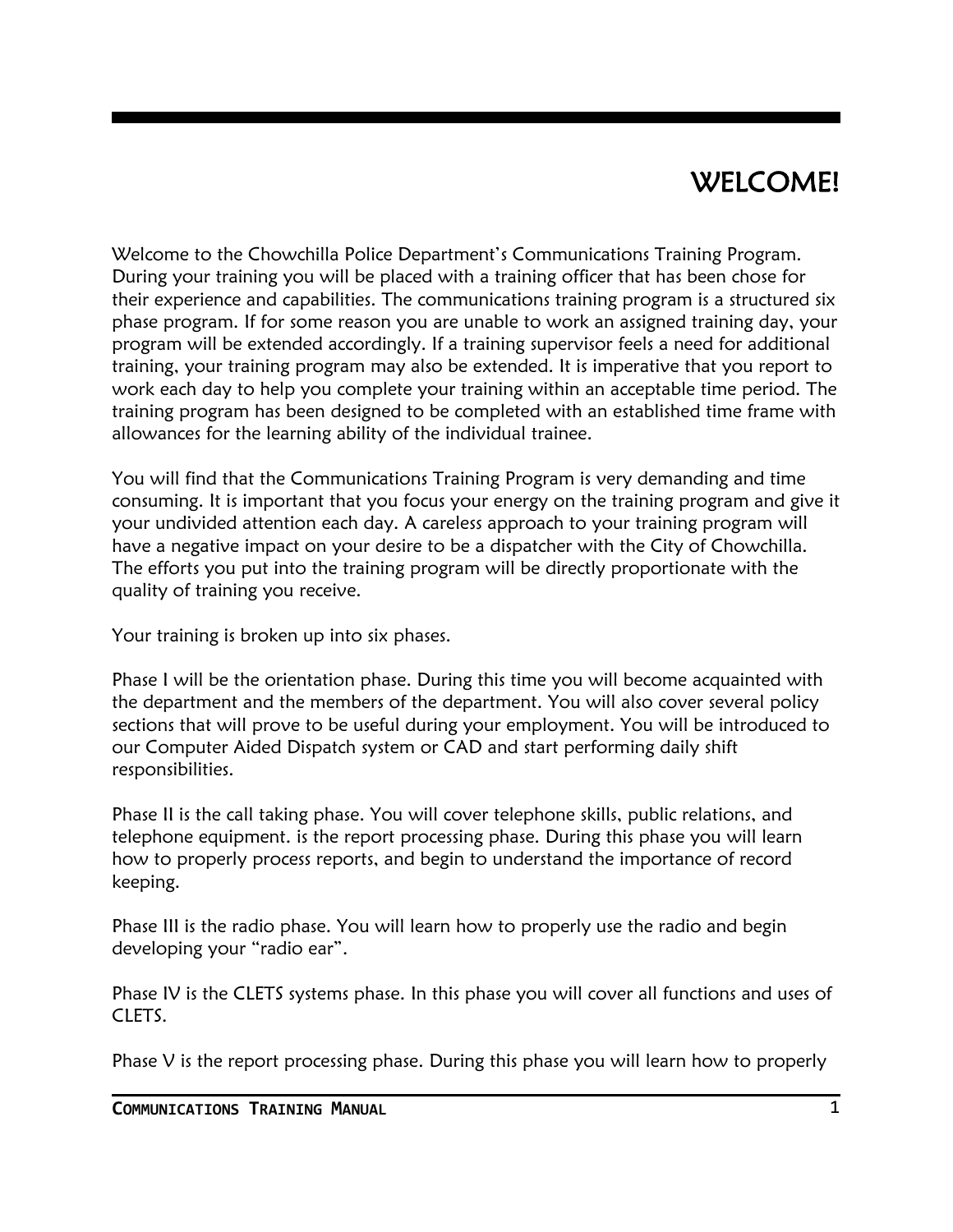process reports, and begin to understand the importance of record keeping.

Phase VI is the evaluation phase. You will act as a solo dispatcher and be evaluated by your CTO.

Your training will be evaluated on a daily basis, and then complied into weekly evaluations. Upon the successful completion of all training phases, you will be assigned to a working communications shift, based on departmental policies, as a probationary dispatcher.

Any concerns you may have regarding your performance, the training program or your evaluations should be discussed with your Training Officer. If it is a matter that your Training Officer is unable to handle, they will turn the matter over to the Dispatch Supervisor.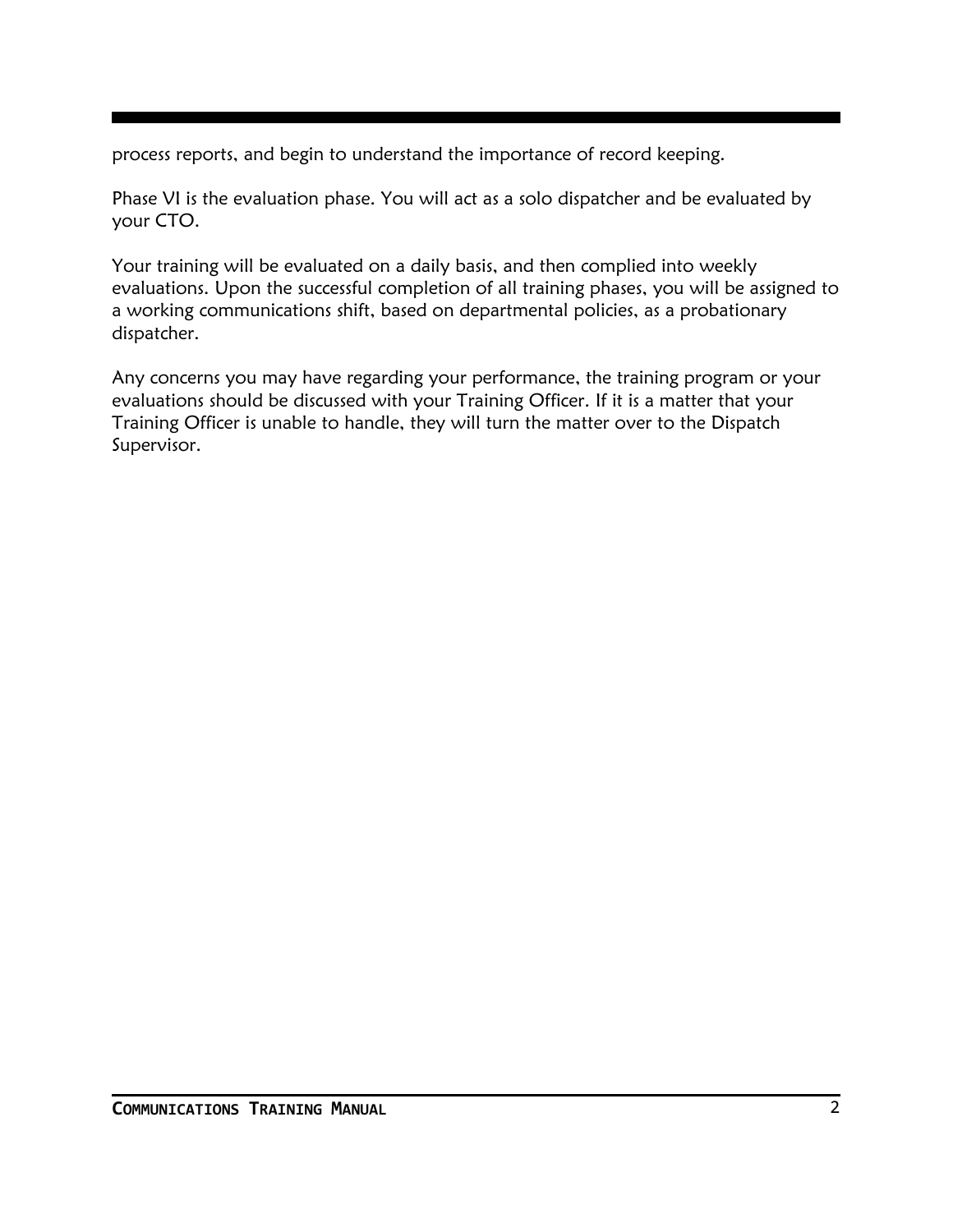## CHAPTER ONE INTRODUCTION

The term "Public Safety Dispatcher" perhaps more appropriately describes today's professional whose skills combine those of a radio dispatcher, telephone call-taker and computer specialist.

The goal is improved public safety by improving communication accuracy and decreasing response time. That goal very much involves you.

Welcome to the world of Computer Aided Dispatching (CAD). If you have not previously used a CAD system, you will be introduced to the most modern method of public safety dispatching. Although it can appear intimidating, it is a user friendly system. You can't break the computer by pressing the wrong button, and if you do make a mistake, it can be fixed. You will find the CAD to be faster, more exact, and much easier to use than manual dispatching.

The CAD system affords all terminal users quick access to a myriad of computer listed files. Users can also query the status of all units and calls from any terminal in the system. One can also view and/or print out a history of any incident in chronological order. What used to take hours of handwriting and typing now only takes seconds to notate, and the computer stores the data.

The term "call-taker" refers to the individual who receives the call from the reporting party and extracts enough information for the proper allocation of resources. The "dispatcher", by use of the police radio, allocates departmental resources predicated on the information received from the Call-taker. Some departments have a separate person designated for each of these duties, at Chowchilla Police Department, both of these are the duty of the dispatcher, and many more.

Your role in performing the communications function is the vital link between the public and the police. It takes a special kind of person to be able to perform the jobs of call-taking and dispatching accurately and responsibly.

Your job requires a positive attitude which allows you to consistently function under pressure. It takes dexterity to operate the control console. You need the ability to make quick decisions and take necessary actions in following through on a call. A prime requirement is the ability to quickly comprehend what is read or heard, process that information, make quick and accurate decisions, and verbally relay that information in a clear and concise manner.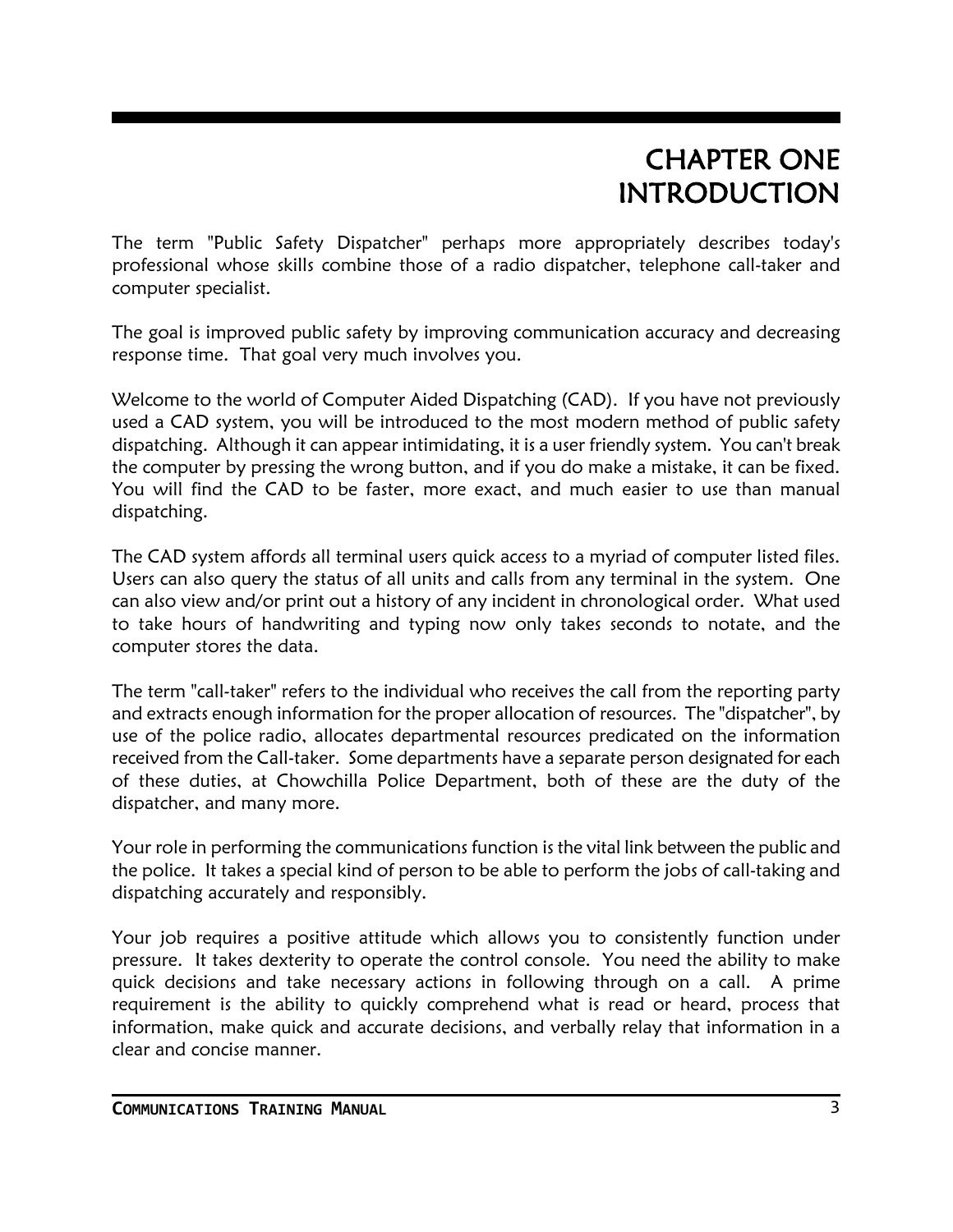The telephone is the most available, and therefore the most important, means of access the citizen has of obtaining the services of a public safety department. It is the primary link between them and the help they need. When you punch the button on the telephone you are about to meet someone, to engage in a conversation as important as a face to face visit. The dispatcher is the voice of the law enforcement agency as far as the public is concerned. The link between someone who needs help and the public safety officers who can supply the assistance needed. The impression you make on each caller will determine the effectiveness of the department.

As a member of public safety communications, you are a part of a total public safety services team, providing vital support functions while working toward the larger goals and objectives of our law enforcement agency, which include providing efficient law enforcement services to the citizens of Chowchilla.

Upon accepting the responsibilities and challenges of the position, you will experience a level of personal satisfaction and achievement seldom encountered in a routine work environment. You have the right, and should take pride in a job well done.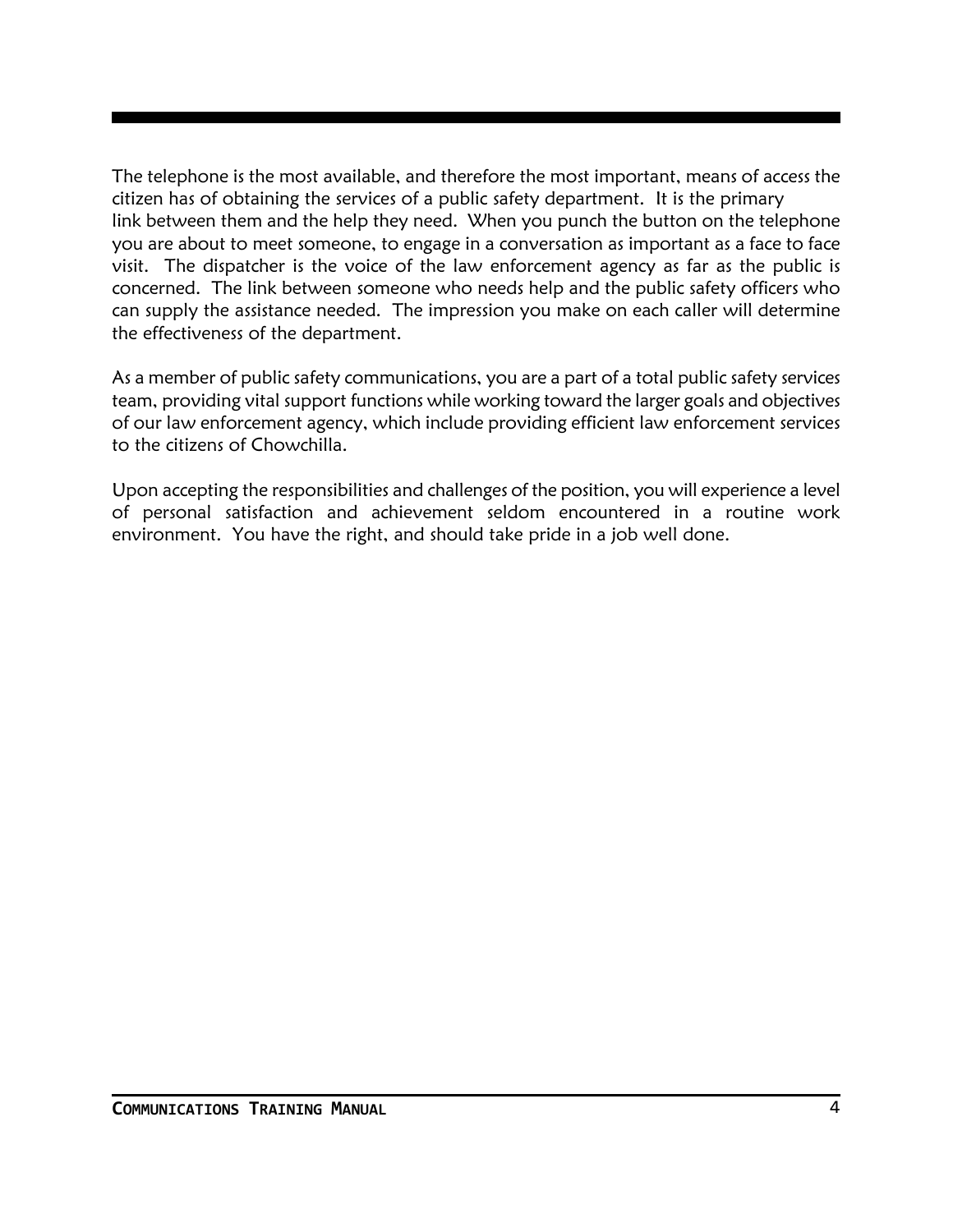# USE OF THE TRAINING MANUAL

The dispatcher training program is carefully planned and programmed in such a way that the new employee is exposed to a diverse span of public safety communications experience as possible during the training period.

This guide has been set up so that information is in small chapters, or phases, that coincide with the actual dispatch positions. This also means that several persons can become involved in your training without duplication or gaps, insuring standardization of the training procedures. It also provides a standard by which trainees can be measured as they progress through the program.

The training manual is to be used in conjunction with the training workbook. As the information in the training manual is completed, the corresponding section(s) of the training workbook will be signed off by the Training Officer and the trainee. At the completion of your training, the workbook will be placed in your training file. The training manual is yours to keep for future reference.

Each chapter contains the information pertinent to the topic. Many chapters will contain some self-tests that you may keep for ready reference. You will also receive written tests throughout your training. Along with these specialized tests, you will have a final examination specifically designed for each phase of your training. Only after completion of the training manual, and a passing grade for the examinations, will you be considered competent in that specific topic.

Remember, you hold the key to your success - be alert and assertive. Actively participate in the process. ASK QUESTIONS.

It is your responsibility, as the trainee, to solicit further clarification from the trainer on any materials or procedures contained in this guide or given verbally during the training process which you may not fully understand.

It is the responsibility of the trainee, while on duty, to possess and maintain this training manual at all times during the training period and to present it for inspection upon the request of any authorized trainer or supervisor.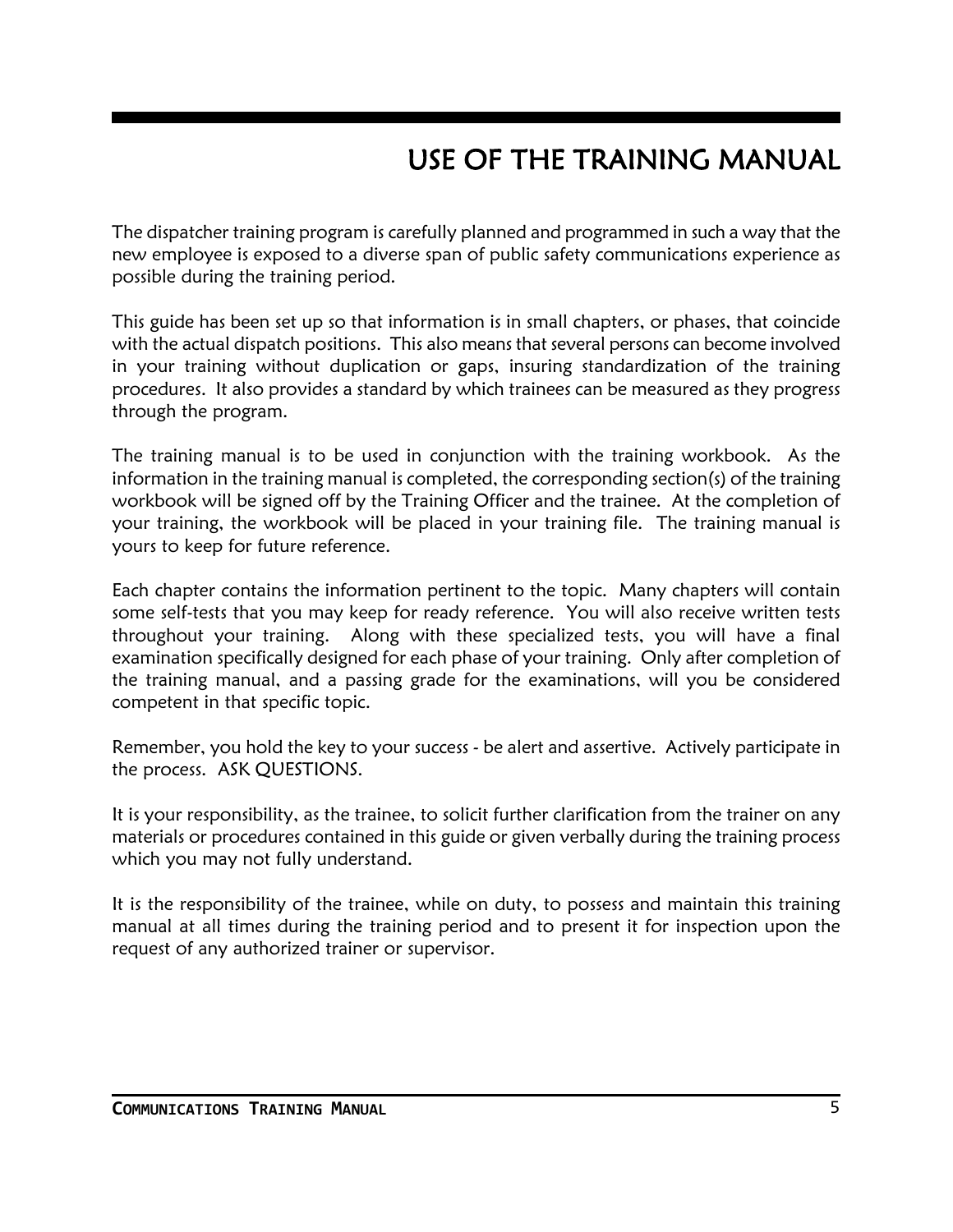# YOUR TRAINING PROGRAM

Your Training Officer is your direct supervisor and the first person you should contact for questions and direction. They have been specially chosen for their knowledge and experience.

Although your trainer has a responsibility to teach, the ultimate responsibility to learn will be yours.

The training program has been designed to maximize your exposure to the information, tasks, and equipment you will be expected to master. You will be trained on a one-to-one basis by your Training Officer. You will have adequate time to learn and develop the skills that you will need to perform proficiently. The mastery of specific tasks and information is not a set period of time, but rather a steady and gradual demonstration of progress. Individuals learn at varying rates depending upon a number of variables such as past experience, and time spent outside of work studying materials.

Previous experience has demonstrated that after the training process you should be comfortably able to assume a shift with minimal supervision. After a year you should be relatively comfortable in any situation, but it will be almost two years before you will consider yourself a seasoned communications operator. Relax and allow yourself to learn. The purpose of the training program is to make you competent.

Initially, you will undergo a brief orientation. You will then begin training on a one-to-one basis with an experienced Training Officer from the communications center. The essentials of dispatching are best learned through hands-on experience.

As you progress through the various phases of training, you will begin to perform more of the actual work, while the trainer assumes more of a coaching role. Part of your training will consist of ride-alongs with police officers. You will also be required to review video and audio tapes as well as other assigned work.

Once trained you will be part of a team that is the vital link between the Chowchilla Police Officers and the public that they serve.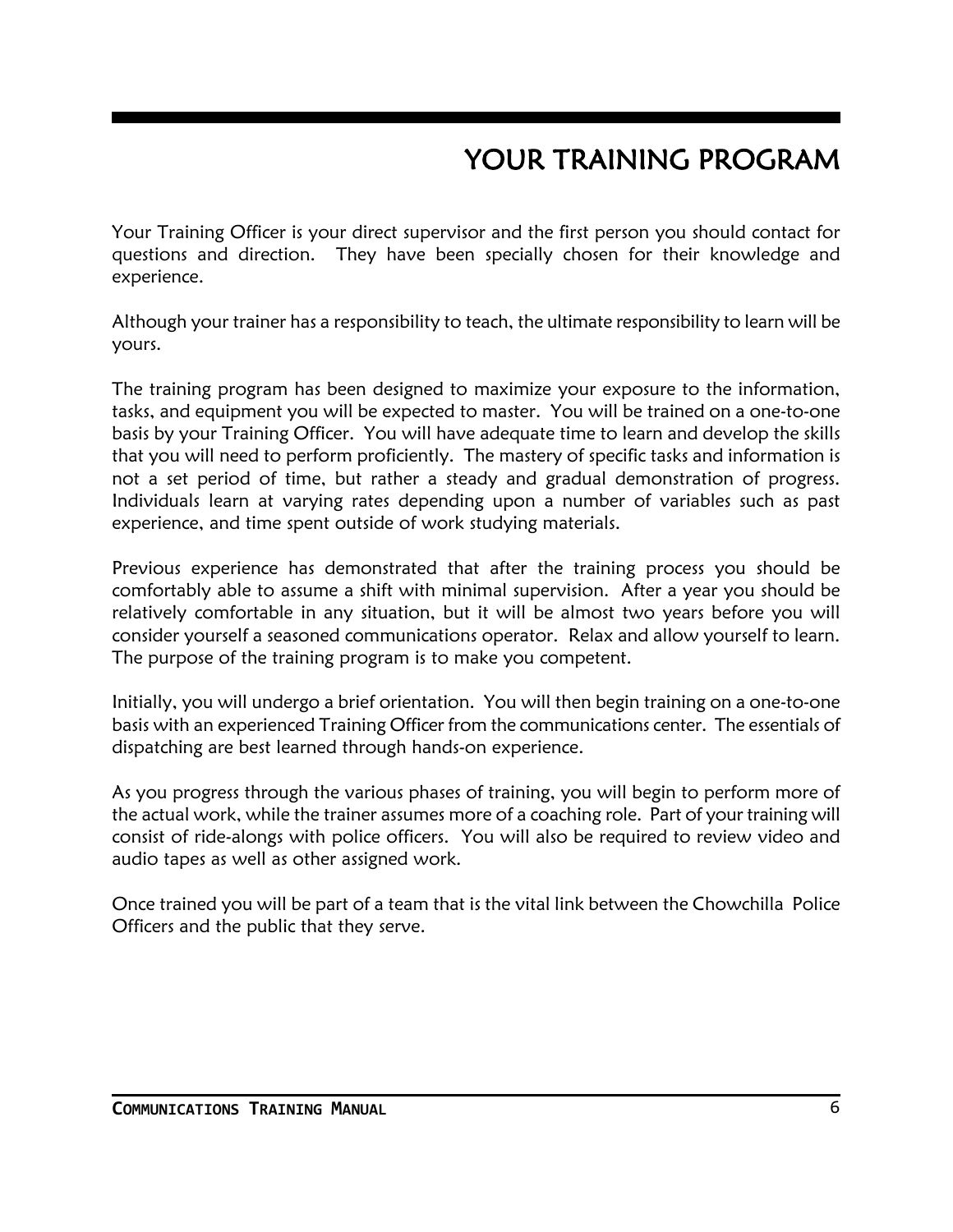# PERFORMANCE STANDARDS

Performance standards are an important aspect of the training process. Your overall evaluation as a Communications Operator will contain areas concerned with standards of performance. These standards are vital to effective and efficient operations within the Police Department.

### PERFORMANCE

The trainee is able to express her/himself clearly, both verbally and in writing. They show initiative and retain information. They have the ability to adapt to new situations and make sound decisions, even under stress. The trainee is able to receive and transmit information via the radio in a clear and professional manner.

### INTERPERSONAL SKILLS

The trainee is courteous, understanding, and patient in their contacts with others. They tactfully control conversations. They are positive and cooperative, with respect shown to the public and their co-workers.

### JOB SKILLS

The trainee uses the policies, knowledge and information presented with applied common sense. They know how and where to access information from written references. The trainee utilizes references independently and has a good working knowledge of the communications equipment.

### JOB READINESS

The trainee reports for work promptly. They maintain health and minimize sick time usage. They accept responsibility to perform and complete the duties assigned and are available for overtime or extra shifts when necessary. The trainee has the willingness to accept all work assigned and perform the menial as well as the more challenging functions.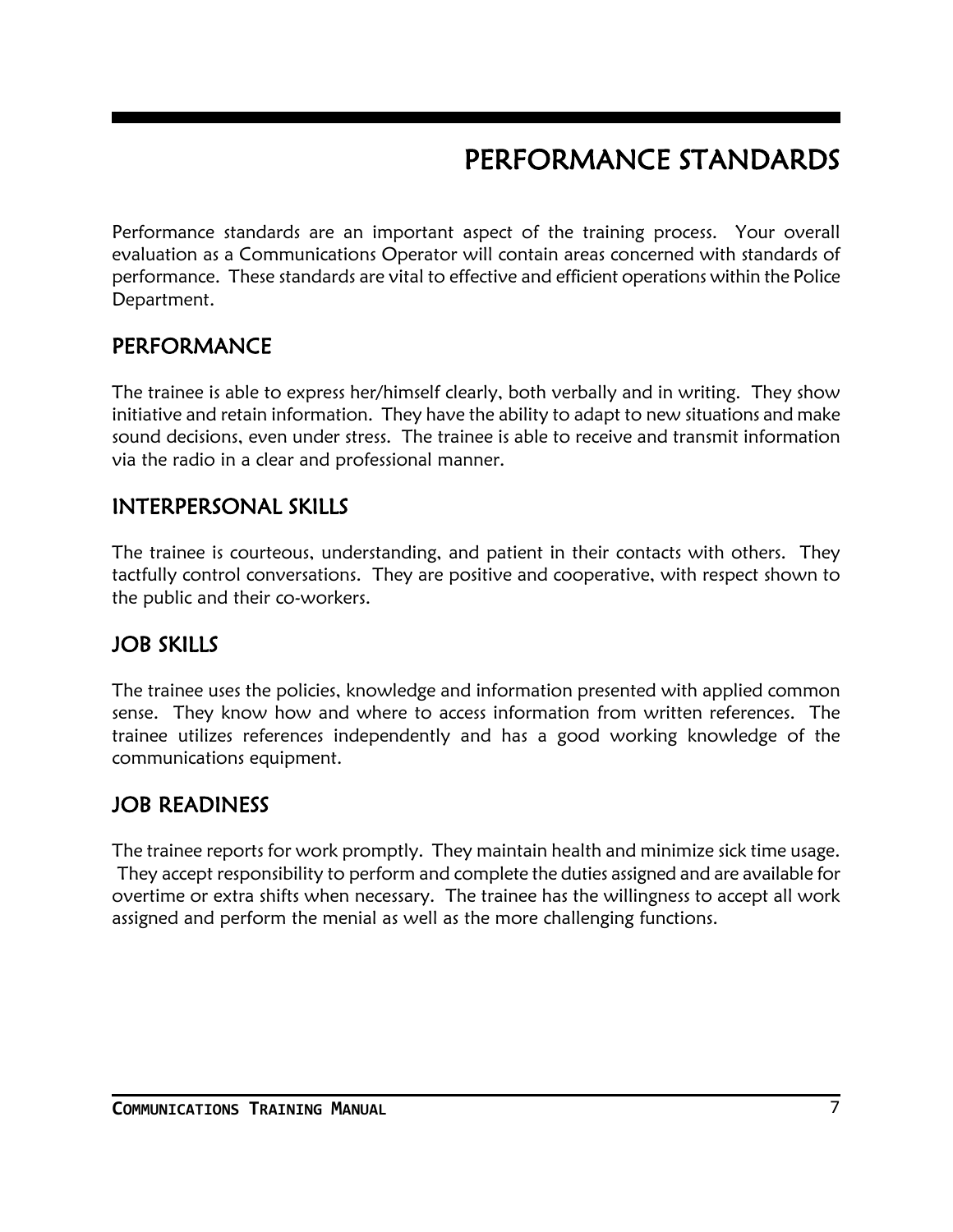### CITY HISTORY AND ORGANIZATION

Chowchilla's colorful past began in the spring of 1844 when John Fremont and his party were making their way across what is now Madera County.

In Fremont's memoirs we find recorded, the following: "Continuing along we came upon broad and deeply-worn trails which had been freshly traveled by large bands of horses, apparently coming from the San Joaquin Valley. But we heard enough to know that they came from the settlements on the coast. These and indications from horse bones dragged about by wild animals, wolves or bears, warned us that we were approaching the villages of Horse-thief Indians, a party of whom had just returned from a successful raid." This brief mention of the "Horse-thief Indians" gives us an introduction through the eyes of the white man, of the early inhabitants of the Chowchilla area.

The Chowchilla Indians lived along the several channels of the Chowchilla River in the plains region of Central California. According to one authority the Chowchilla tribe may well have been a very populous tribe; at least we know they were a warlike one and the name Chowchilla was a byword for bravery to the southern-most end of Yokuts territory in the southern end of the San Joaquin Valley.

The growth of the Chowchilla area and subsequent development of the town does not need such fiction to make a thrilling but true story. From the days of the "killer Indians" and the struggles of the early pioneering families to the dreams of O.A. Robertson, we have all the color and romance a student of history needs.

Mr. Orlando Alison Robertson was born in Prosperity, Pennsylvania on August 18, 1858. Having lost his mother when only a small child, he was raised by an aunt on a farm near the place of his birth. By thrift and hard work he managed to secure and education, finally graduating from the California Normal School at California, Pennsylvania.

Not long after Mr. Robertson graduated from college he married Miss Frances Mackey of Pittsburgh. They moved soon after to Campbell, Minnesota, where Robertson taught public school. He also engaged in farming and real estate. In time, he became the County Superintendent of Schools in the Red River Valley of Western Minnesota.

Robertson saw the possibilities in land speculation and gathered the financial backing of several men in the community. He began to buy large tracts of Northern Pacific Railroad land at ninety nine cents an acre. They were the First Minnesota Land and Colonization Co., and altogether they purchased over a million acres of land in Minnesota, the Dakotas, Colorado, Utah, Oregon, California and in two of the three provinces of Canada. He also purchased extensive coal mining properties in England and had lumbering interests in British Columbia and Saskatchewan.

About 1910, Robertson became interested in land development in California. It was during that year he organized the United States Farm Land company. He established a general office in Sacramento and maintained offices in Winnipeg, St. Paul and Denver.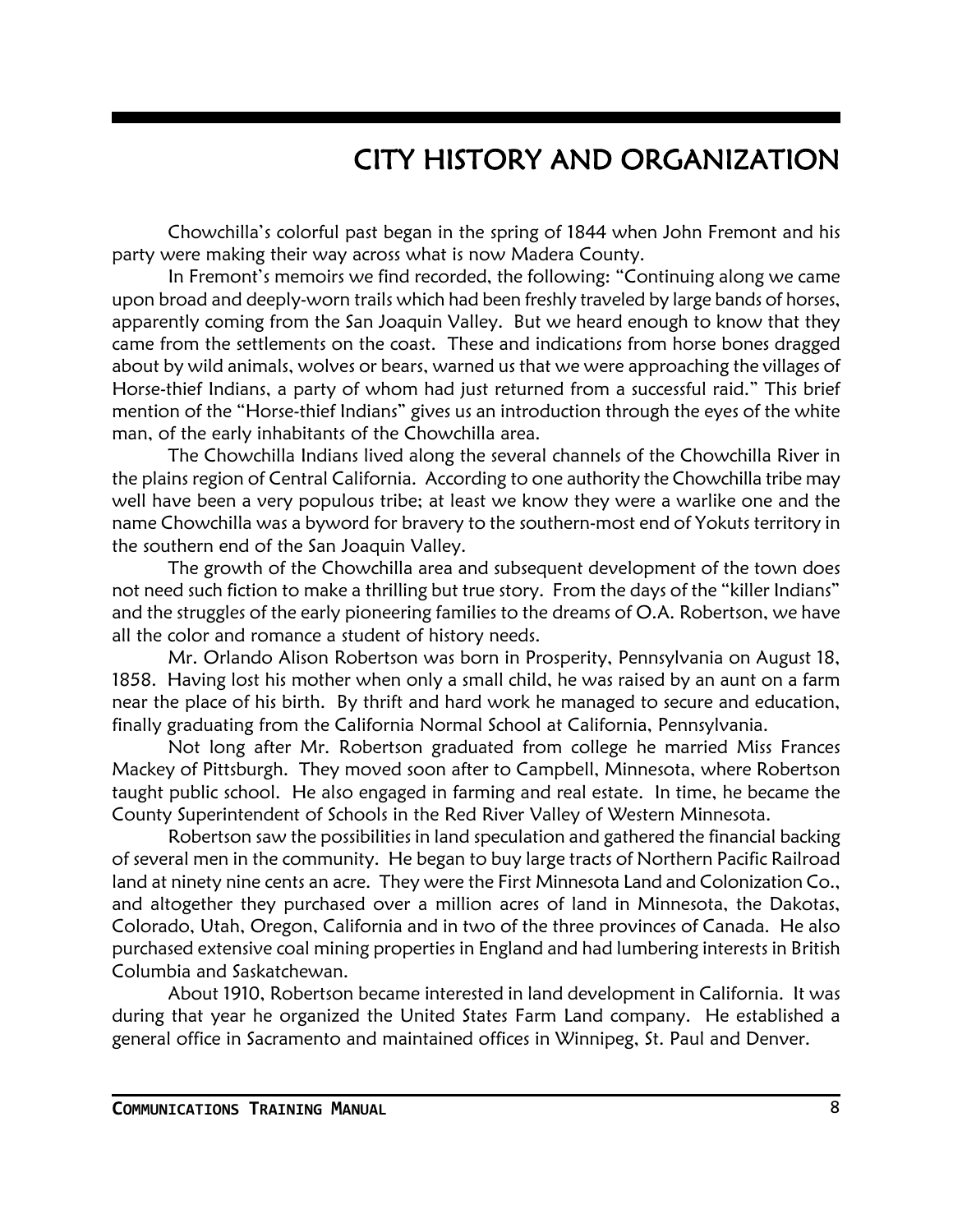At the time Robertson became interested in the Chowchilla area, he was estimated to be worth over four million dollars. By those who knew him, he was described as a man of compelling personality and boundless energy. Though he was a man of sound integrity, he was also something of a philosopher and dreamer. Robertson believed that Chowchilla was ready for immediate development and held ambitious hopes for transforming the land into prosperous farms owned by happy people. He put all his money into the Chowchilla venture against the advise of his financial counselors and, as we shall see, it cost him heavily.

On May 22, 1912, Robertson purchased the Chowchilla Ranch from the California Pastoral & Agricultural Company Ltd. Over half of this ranch was divided into tracts for sale to farmers and the northeast corner of the property was set aside for the site of the town which became known as Chowchilla.

Robertson's ambitious plans soon became to be carried out. After the surveys were completed and maps made. Streets in the town site and about 300 miles of county roads were opened, including the 12 mile, palm tree lined Robertson Boulevard. A large hotel and office building were erected. Soon a town water system was put into operation and street lights were put up. Later, some twelve miles of railroad ( now abandoned) was laid in connection with the Southern Pacific line. The purpose of the railroad was to aid settlers and expedite the new colonizing efforts.

October 15, 1912 was the date set for the grand opening of the colonization project. An extensive advertising program had been conducted and on that date some 4,000 people responded to the invitation to look over the land, see the rodeo and partake of the free barbecue lunch at noon. The day was hot and dry, and according to those present, the beans were salty, causing many in the crowd to drift to Tom's Saloon at Minturn ( six miles north) to slack their thirst. October 15, 1912 is still remembered as the day Minturn went dry.

In 1917, Louis Swift, a Chicago packer and Robertson purchased the Western Meat Ranch which was roughly 40,000 acres of adjoining property. It has since then been operated as a cattle and farming operation under different managements. Then in 1919, 26,000 acres of the Old Bliss Ranch were purchased by Mr. Robertson. The land was again subdivided and sold in small tracts.

Robertson had much of his money tied up in extensive land speculation ventures, and when the country began to experience the recession and subsequent depression of the late 20's and early 30's, he became more and more pressed for funds. When Robertson passed away on May 23, 1933, he had lost his vast fortune and died practically penniless.

Chowchilla, though it lies in the center of California and beside the mainlines of the Southern Pacific, was not the outgrowth of geographic or economic need. It was, in fact, the result of the thinking and planning of one man - O.A. Robertson. The Chowchilla colonization project was not unique in California's history. Other small communities such as Kerman, Wasco, Shafter, Patterson, Oakdale and Laguna de Tache were all the product of such private land company efforts. But taken collectively, they are part of a unique story -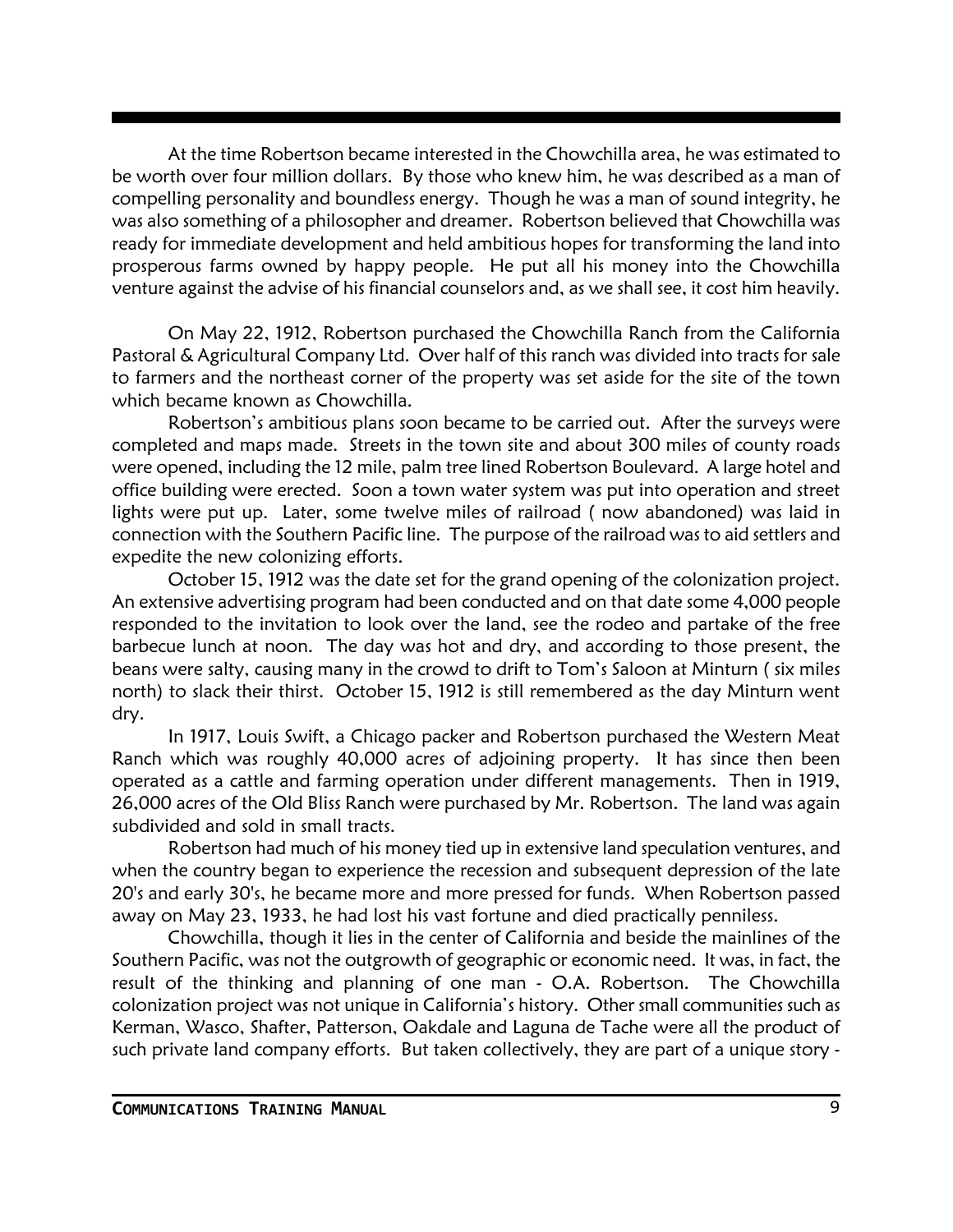the story of a group of far-sighted real estate promoters who saw the future and agricultural productivity of the San Joaquin Valley.

The City of Chowchilla was incorporated on December 28, 1923. The City now operates with a Council-Manager structure. The City Council is comprised of five Council members; four are elected at-large on a staggered basis for a term of four years, and the Mayor is rotated every year between the council members. The Council appoints Directors for each of the operating departments, which include Administrative Services, Community Development, Community Services, Public Safety and Public Works. The City provides many services to its residents such as: public safety, animal control, building safety regulation and inspection, street and park maintenance, refuse collection, street lighting, planning and zoning, a full range of recreational and cultural programs for citizen participation, library, and general administrative services. Fire protection is provided by the Chowchilla Volunteer Fire Department, and emergency medical aid services are provided by Pistoresi Ambulance. Independent special districts provide education, and utility services to Chowchilla citizens.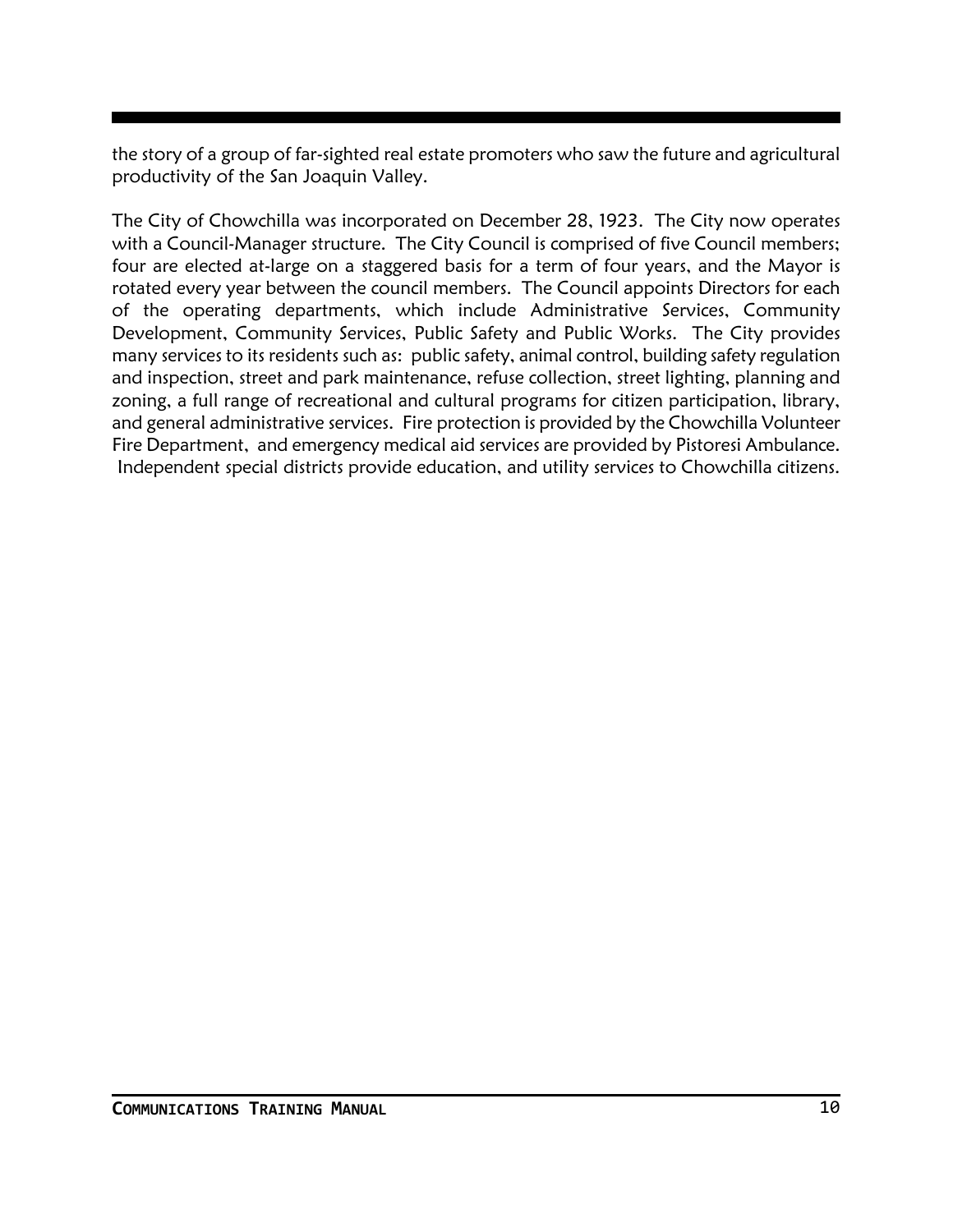# POLICE DEPARTMENT ORGANIZATION

Sworn members of the Police Department are empowered as peace officers and answerable to the public they serve for their rightful exercise of that power. Civilian personnel, while not having the same level of authority as sworn officers, are nonetheless, trusted public employees and shall conduct themselves in an exemplary manner at all times.

Chief of Police The Director of Public Safety is the administrative head of the department. He plans, directs, and reviews the work of the department, formulates departmental policies, and maintains discipline among the employees of the department. He maintains and promotes good public relations with the citizens and with all other law enforcement agencies.

Administrative Supervisor maintains control of all records within the police department and authorizes the release of reports from the police department. Secretary to the Chief of Police and is also the Communications Supervisor which monitors the communications personnel.

Sergeants are responsible for the enforcement of the rules of the Chowchilla Police Department's General Orders (G.O.'s) and any special rules and regulations pertaining to their tours of duty. They are administratively responsible for the work of the department within their respective areas. Sergeants are responsible for all personnel working during their shift.

Police Officers will be assigned to duties and responsibilities in connection with patrol of areas, preliminary investigation of crimes and apprehension of law violators as well as other functions of the police department that may be assigned by the shift supervisor. Officers will also handle traffic related activities, specialized investigation functions, training matters and any other duties as specified by the Chief of Police.

Community Service Officer/Dispatchers under the supervision of a watch commander on an assigned shift performs work involved in operating the radio communications console, computer aided dispatch equipment, computer terminals, teletype and other equipment in the receiving and sending of information for police and local government. Receives and coordinates emergency information between the incoming caller and the personnel responding to such calls for service. Performs other duties assigned.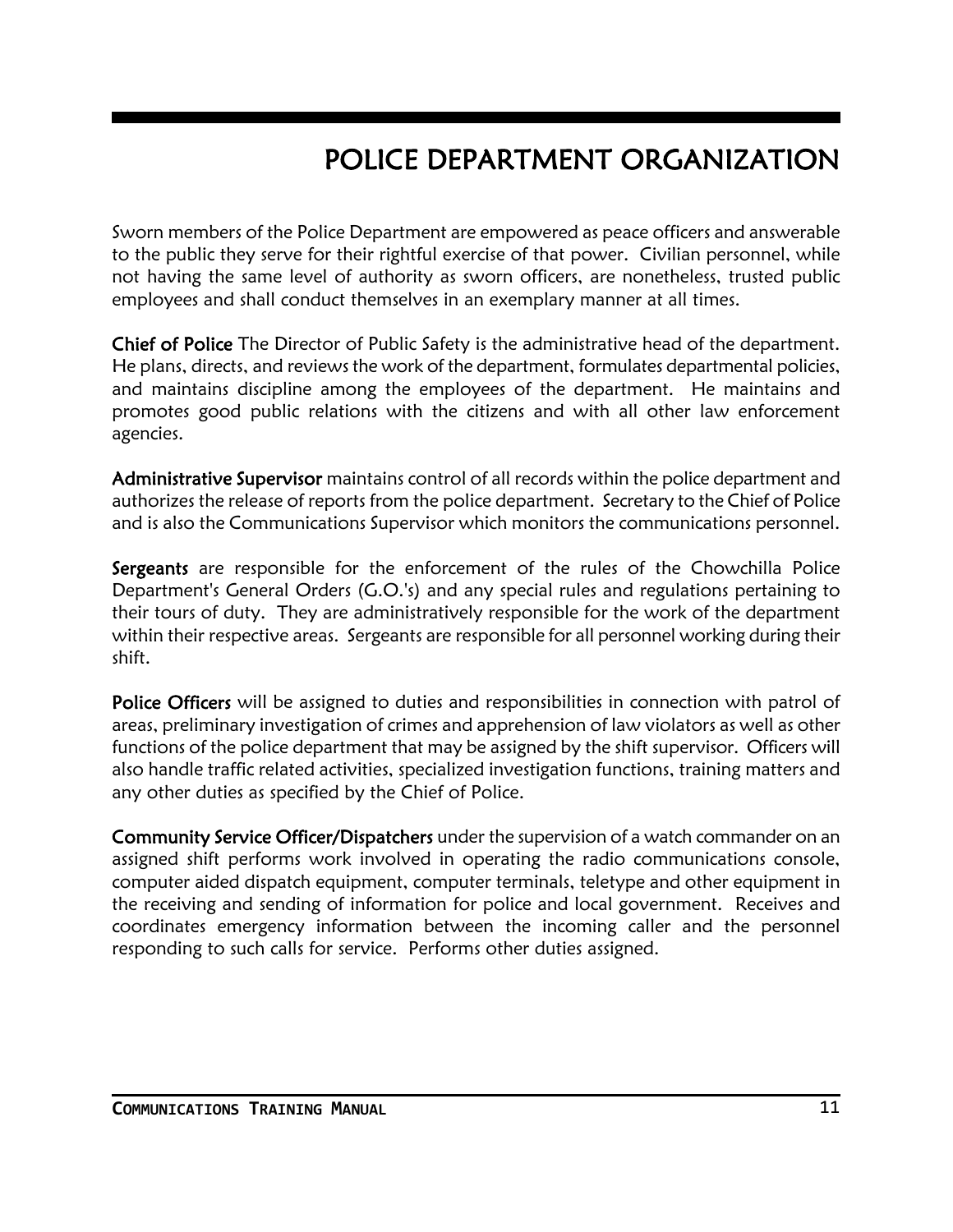#### INTRODUCTION SELF-TEST

- 1. Explain to your Training Officer the location of your folder.
- 2. Explain to your Training Officer the chain of command from you to the Chief of Police.
- 3. Where is the shredder?
- 4. Where is the copy machine? Demonstrate running a copy.
- 5. Demonstrate to your Training Officer how you request a day off.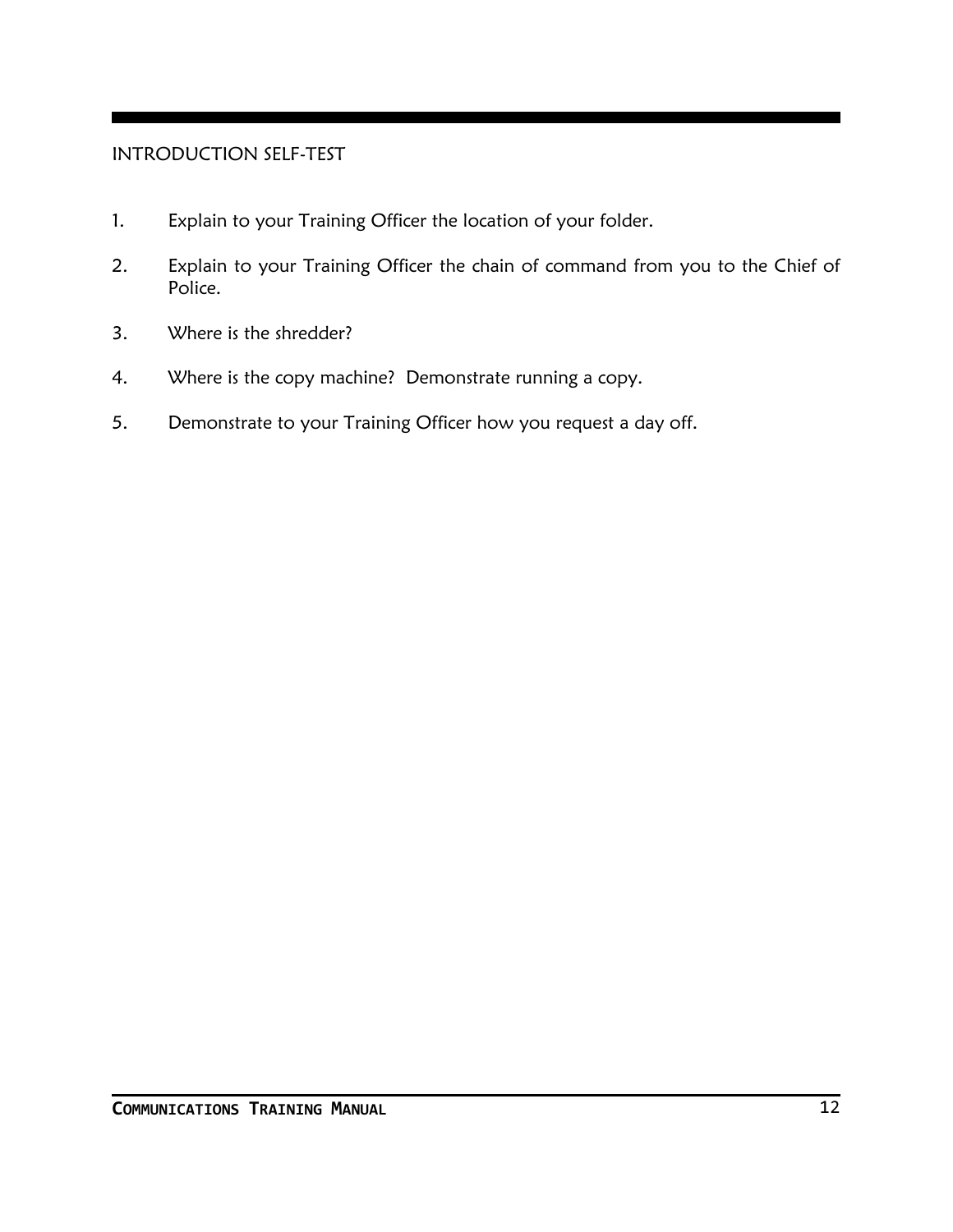## CHAPTER TWO GENERAL INFORMATION

The following pages are information you will need to function as a valued member of this team. It includes the many codes, city geography, beat plans and information that will make you feel more comfortable in the police environment. This chapter is intended to be a resource for you in your on-going training and not a chapter of information to be memorized verbatim.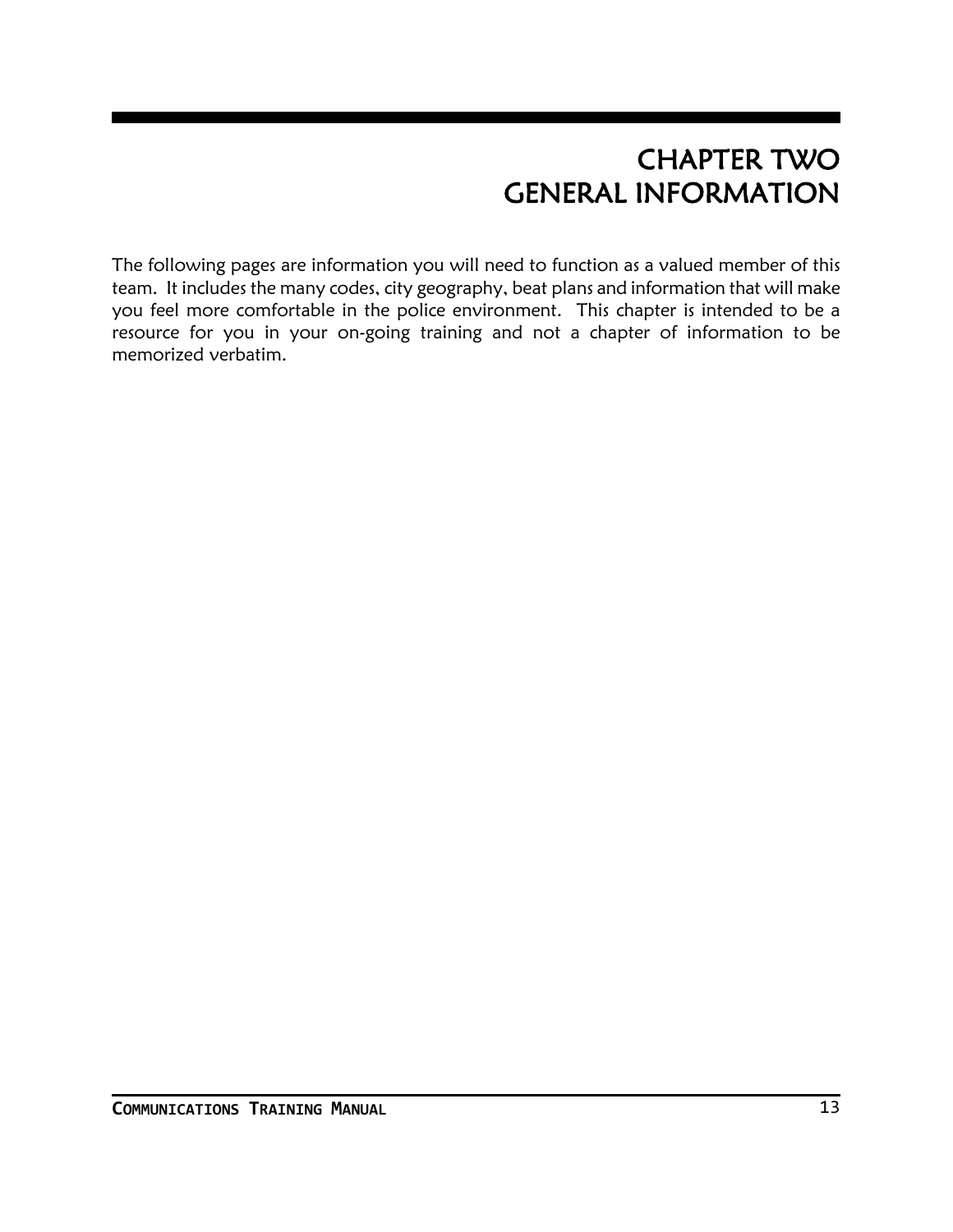### CHOWCHILLA STREETS

The following streets run north and south.

Acacia Court Adams Drive Airport Drive Califa Drive Canal Drive Carlyle Way Charlene Drive Chowchilla Boulevard Commerce Drive Cypress Lane Elm Avenue N. Front Street S. Front Street Grant Drive Hospital Drive Howell Road Jackson Court Jefferson Street Magnolia Court Michelle Court Myer Drive N. Washington Road Parkridge Drive Road 16 Road 16 ½ Washington Drive Wilson Way 1st Street 2nd Street 3rd Street 4th Street 5th Street 6th Street 7th Street 8th Street 9th Street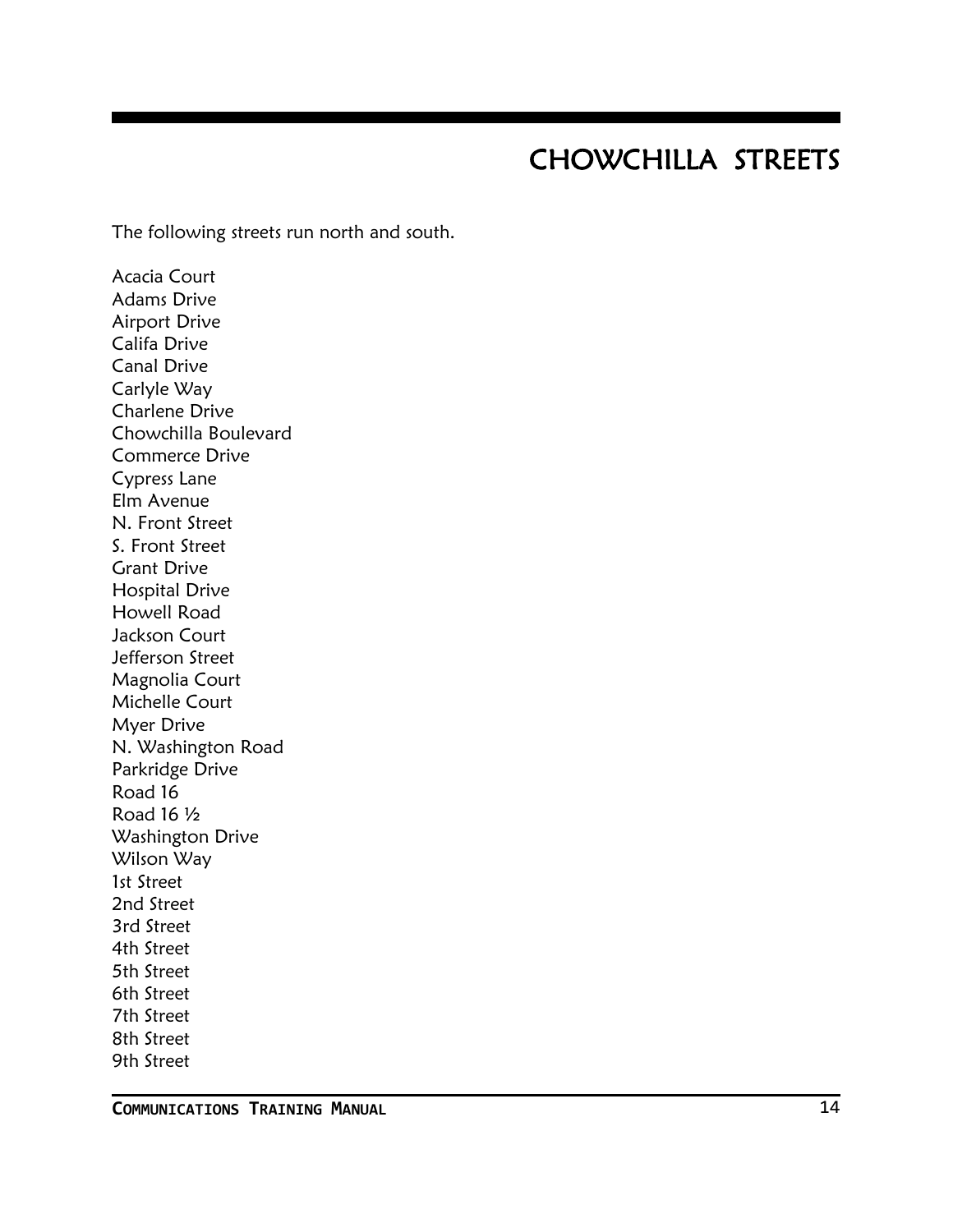10th Street 11th Street 12th Street 13th Street 14th Street 15th Street

The remaining streets in the city run east and west.

#### **HIGHWAYS**

HIGHWAY 99 (north/south) HIGHWAY 152 (east/west)

#### INSERT - Chowchilla REPORTING DISTRICTS MAP

### **BEATS**

#### **BEATS**

The City of Chowchilla is divided into two patrol beats, which are numbered A and B. Patrol units are assigned to specific beats for a shift. Working a beat is designed to allow officers to become familiar with the streets, businesses, resources, and crime in their assigned areas.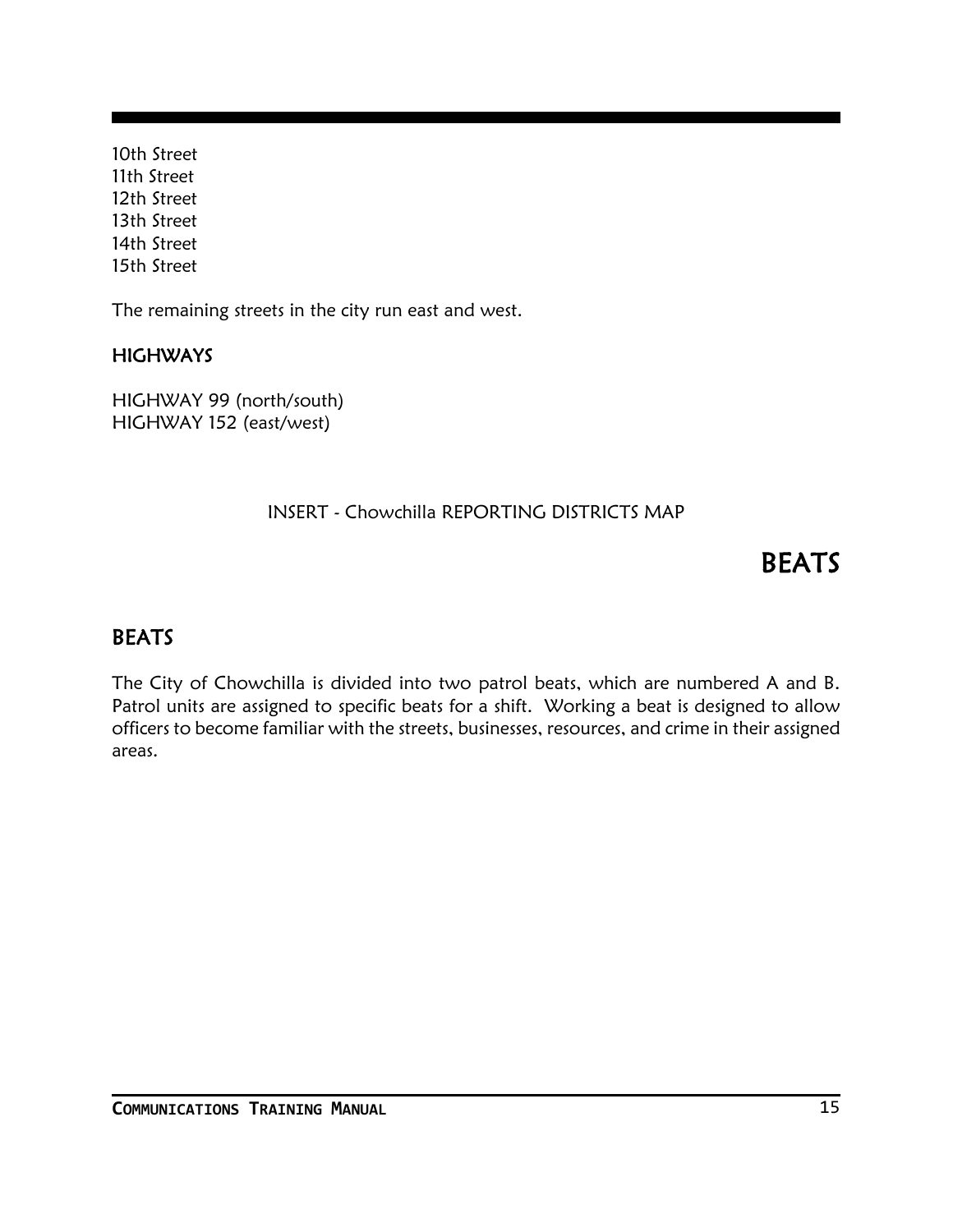# PATROL SHIFT/RADIO CALL SIGNS

### PATROL SHIFTS

Patrol shift configurations are as follows.

| 1.  | Graveyard      | (10)       | 2100-0700 |
|-----|----------------|------------|-----------|
| 2.  | Graveyard      | (8)        | 2300-0700 |
| 3.  | Day Shift      | $(10-5gt)$ | 0700-1700 |
| 4.  | Day Shift      | (8)        | 0700-1500 |
| 5.  | Swing Shift    | (10)       | 1400-0000 |
| 6.  | Swing Shift    | (8)        | 1500-2300 |
| 7.  | Late Day Shift | (8)        | 0900-1700 |
| 8.  | Cover Shift    | (10)       | 1100-2100 |
| 9.  | Cover Shift    | (8)        | 1100-1900 |
| 10. | Swing Shift    | $(10-5gt)$ | 1700-0300 |
| 11. | Swing Shift    | $(10-Sgt)$ | 1500-0100 |
| 12. | Graveyard      | (12)       | 2300-1100 |
| 13. | Afternoon      | (12)       | 1100-2300 |
| 14. | Days           | (12)       | 0700-1900 |
| 15. | Graveyard      | (12)       | 1900-0700 |
| 16. | Swings         | (12)       | 1500-0300 |
| 17. | Morning        | (12)       | 0300-1500 |

| AL | Admin day off       | AM        | Administrative leave  |
|----|---------------------|-----------|-----------------------|
| BL | Bereavement Leave   | <b>CT</b> | Comp Time off         |
| XX | Unpaid time off     | HL        | Holiday Time off      |
| ID | On-duty injury off  | PN        | Personal necessity    |
| S. | Sick                | SC        | School/Training       |
| SU | Suspension          | VL        | <b>Vacation Leave</b> |
| D  | Dispatch duty       | WC        | Watch Commander       |
| LD | Light duty          | ML        | Military Leave        |
| R. | Unpaid Reserve duty | X.        | Regular Day off       |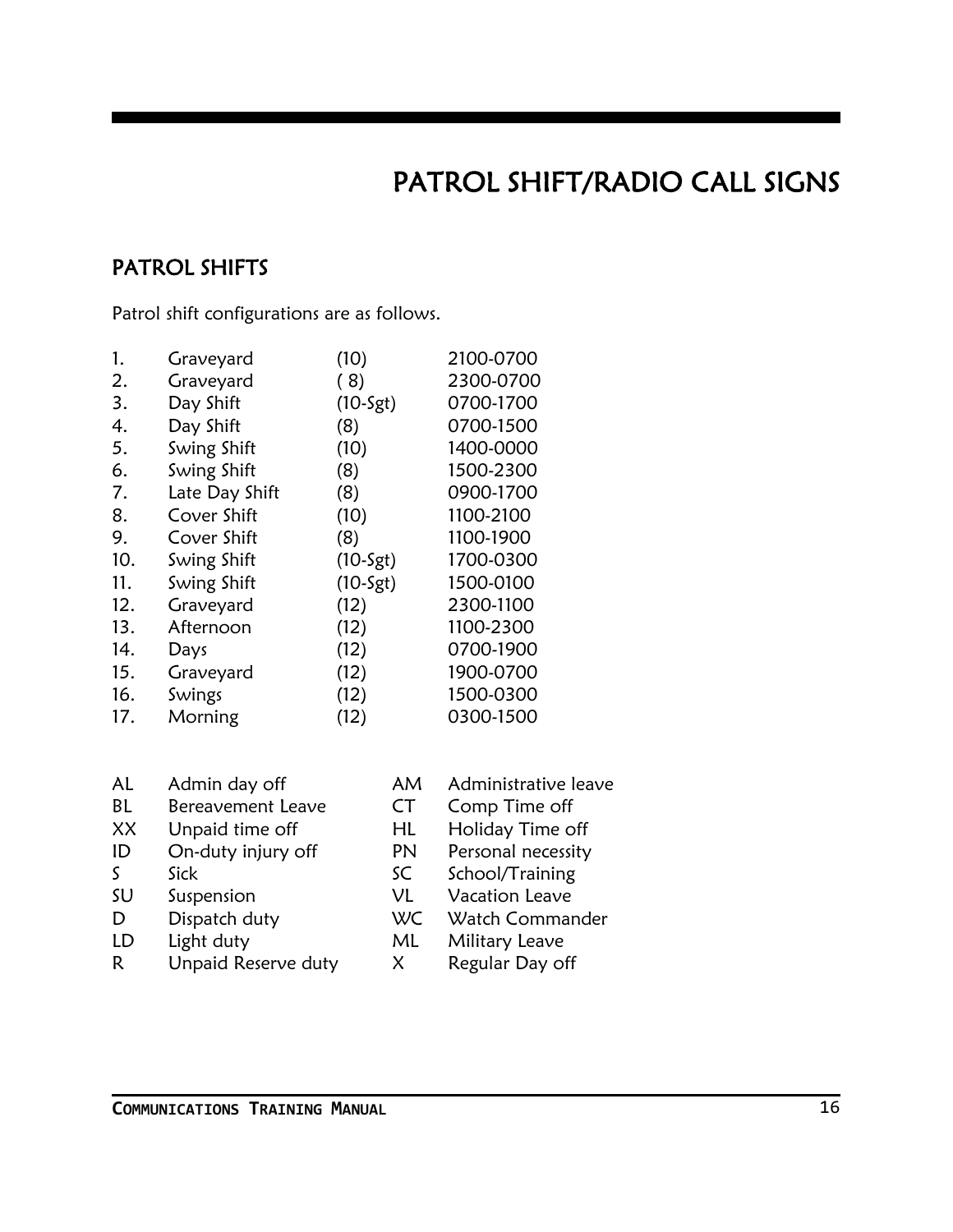# RADIO CALL SIGNS

#### PATROL

All personnel use their three digit ID  $#$  for radio call signs.

### PATROL SERGEANTS

Alpha-Number (ie. S5)

Patrol Sergeants have been assigned number designators from 2 upwards for their radio call signs preceded by the letter "S" to indicate a Sergeants unit.

The Alpha designates the sergeant's unit. The number designates the seniority of the sergeant.

### ADMINISTRATION

- 500 Chief of Police, radio call A1 (Adam One)
- 508 Records Supervisor, radio call A08 (Adam Eight)

### INVESTIGATIONS

Investigators use the last two digits of their three digit ID# preceded by the letter "D" to indicate a detectives unit, ie. D06, Dsix

Narcotics Investigators also use their three digit ID# preceded by the letter "D" to indicate investigations unit, ie. D10

### SPECIAL ASSIGNMENTS

SPECIAL INVESTIGATIONS UNIT (SIU) Units assigned will use an assigned zebra unit. Ie. Z8.

MADNET (Madera Narcotics Enforcement Team) Units assigned will use an assigned Nora unit. Ie. N5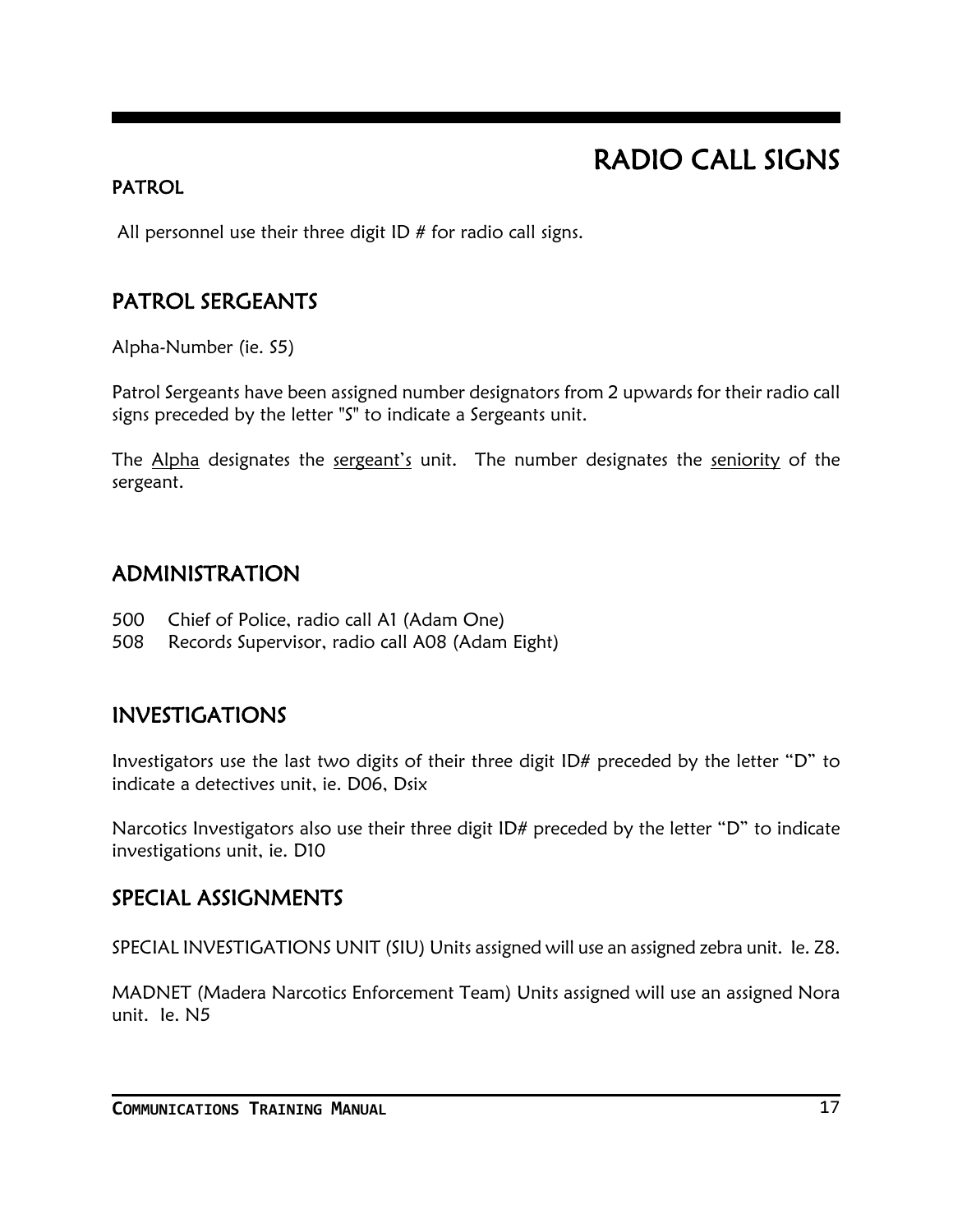### COMMUNITY SERVICE OFFICERS

Community Service Officers use their three digit ID#.

### RESERVE OFFICERS

Reserve Officers use their ID# 550 series.

All of the previous radio call signs are listed in the a CAD DATA file under "DATABASES/EMPLOYEES". The CAD file breaks down the call signs further into individual assignments by officer name.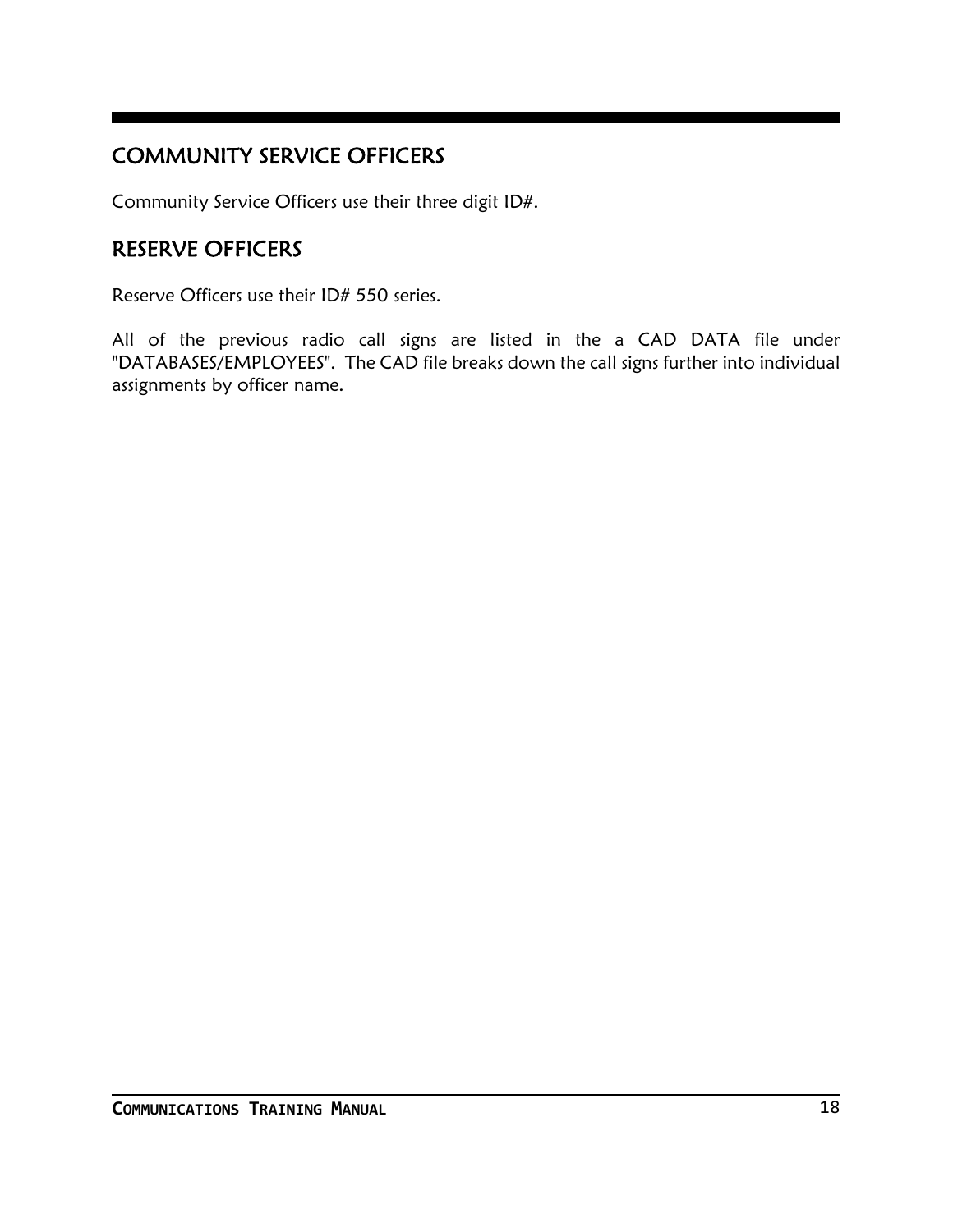# RADIO CALL SIGNS-OVERVIEW

- "S" Sergeants
- "D" Detectives
- Administration
- "A1" Chief of Police
- 510-529 Officers
- Z unit SIU
- N unit MADNET
- 550-559 Reserves
- 535-549 Community Service Officers/Dispatchers
- 570-579 Relief Dispatchers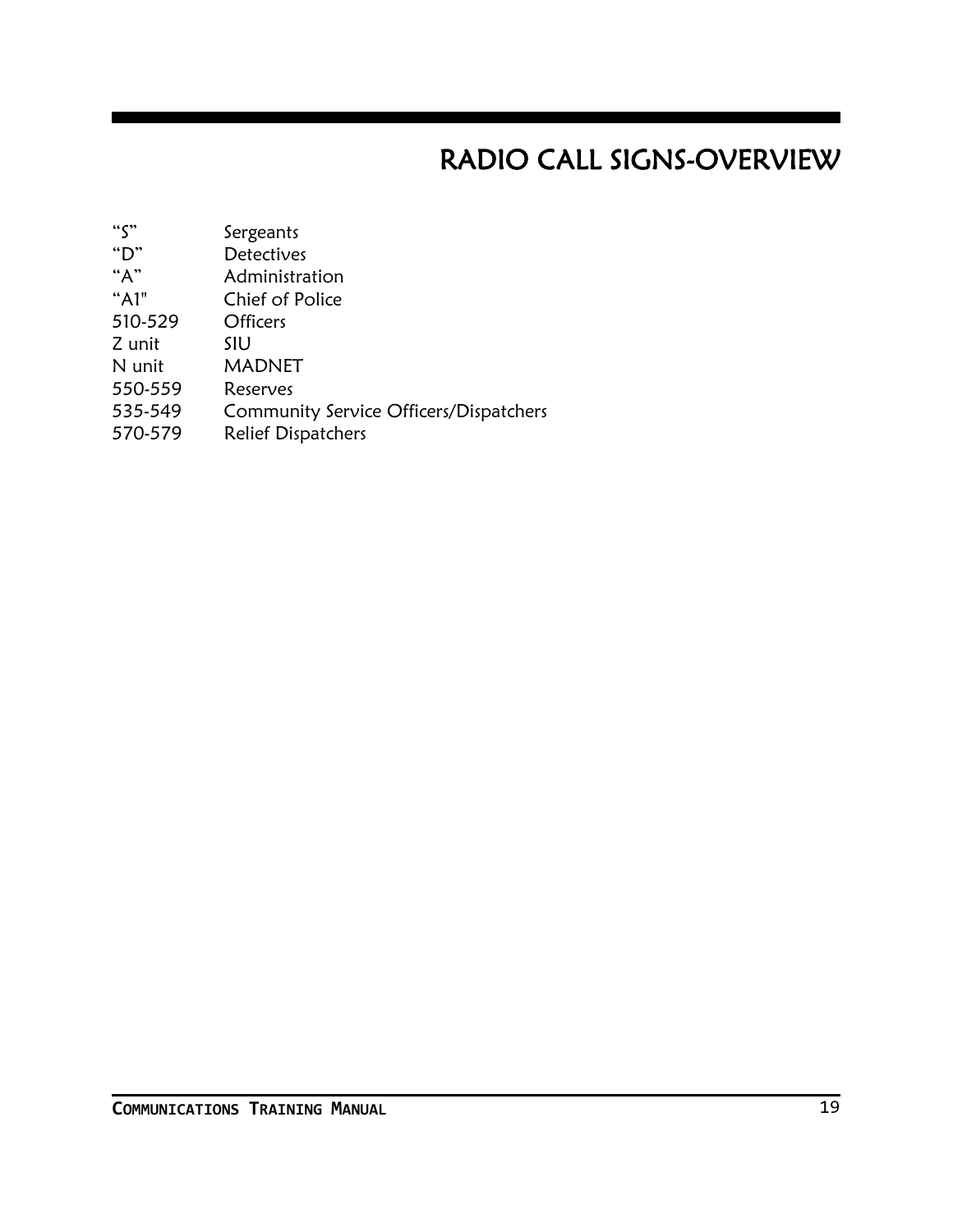# **CODES**

In order to communicate the greatest amount of information in the least amount of radio time, law enforcement has developed codes. We have codes for the alphabet, codes for crimes and police activities, codes to get information into CAD, and a myriad of abbreviations and acronyms that all must be learned to make sense of our day to day operations. You are truly learning another language and don't be discouraged at the amount you have to learn. Some must be memorized, but much will be picked up just by sitting and listening.

### PHONETIC ALPHABET

This alphabet should be memorized and practiced daily until you are able to think in this alphabet without having to translate. A good method of practice is to say, phonetically, every license plate you see while driving, spell the name of everyone in your family, etc.

| A - ADAM    | N - NORA    |
|-------------|-------------|
| $B - BOY$   | O - OCEAN   |
| C - CHARLES | P-PAUL      |
| D - DAVID   | Q - QUEEN   |
| E - EDWARD  | R - ROBERT  |
| F - FRANK   | $S - SAM$   |
| G - GEORGE  | T - TOM     |
| H - HENRY   | U - UNION   |
| l - IDA     | V - VICTOR  |
| J - JOHN    | W - WILLIAM |
| K - KING    | $X - X-RAY$ |
| L - LINCOLN | Y - YELLOW  |
| M - MARY    | Z - ZEBRA   |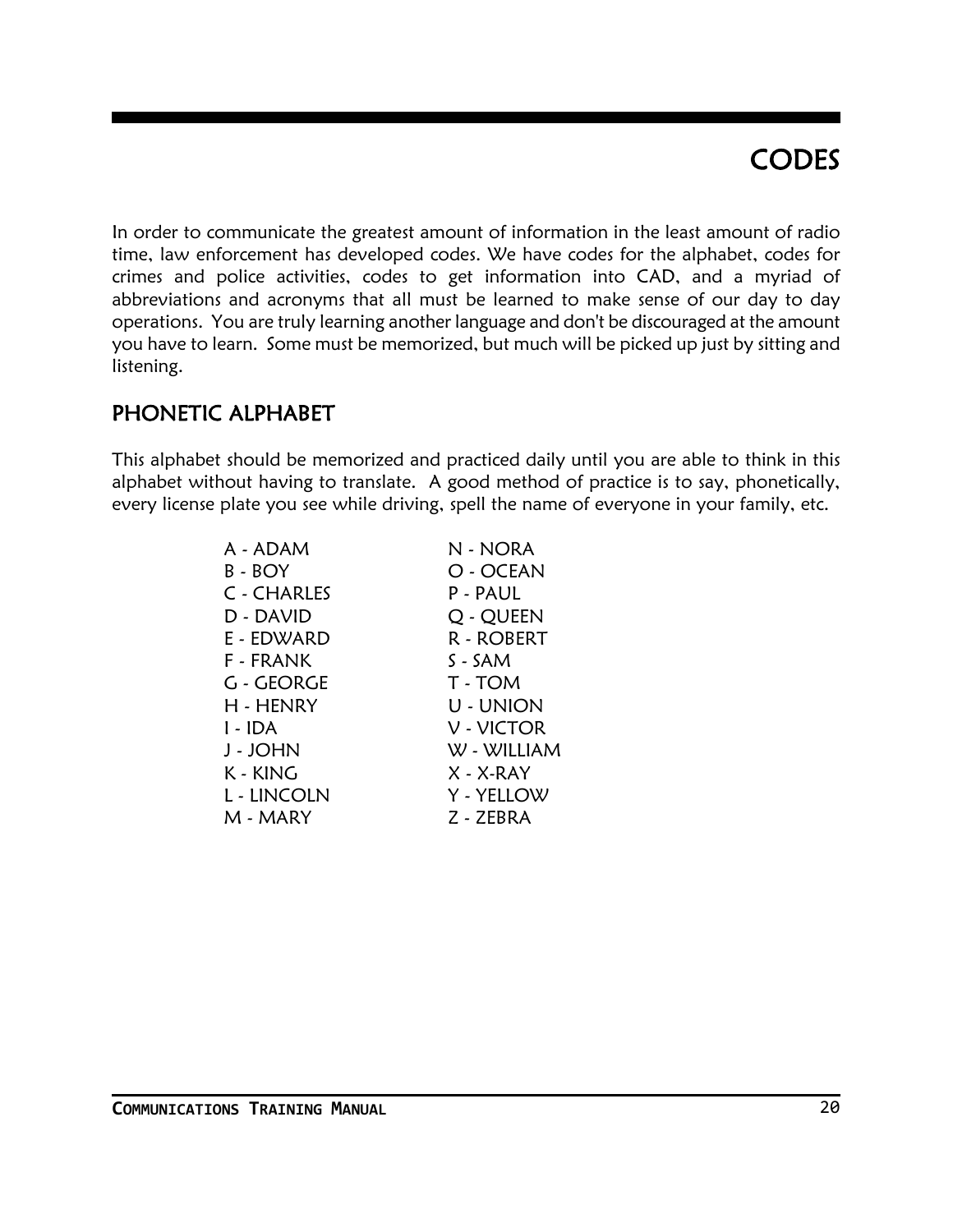# ABBREVIATIONS AND ACRONYMS

| ABC            | Alcoholic Beverage Control (California)                 |
|----------------|---------------------------------------------------------|
| <b>ADR</b>     | Address                                                 |
| ADV            | Advised                                                 |
| ADW            | Assault with a deadly weapon                            |
| <b>AKA</b>     | Also known as                                           |
| ALI            | Automatic location identification (911 system)          |
| ANI            | Automatic number identification (911 system)            |
| <b>APB</b>     | All points bulletin                                     |
| APT            | Apartment                                               |
| ASAP           | As soon as possible                                     |
| ATF            | Alcohol, Tobacco, Firearms (Federal Bureau of)          |
| AWOL           | Absent without official leave                           |
| <b>BAC</b>     | Blood alcohol content                                   |
| <b>BB CAP</b>  | Baseball cap                                            |
| <b>BLDG</b>    | <b>Building</b>                                         |
| <b>B&amp;P</b> | <b>Business and Professions Code</b>                    |
| <b>BOL</b>     | Be On the Look Out                                      |
| <b>BW</b>      | Bench Warrant                                           |
| CAD            | Computer Aided Dispatch                                 |
| CAL-OSHA       | California Occupational Safety & Health Agency          |
| CCW            | Carrying a concealed weapon                             |
| <b>CDL</b>     | California driver's license                             |
| <b>CHS</b>     | Criminal History System (California)                    |
| CII            | Criminal Identification and Information (Bureau of DOJ) |
| <b>CLETS</b>   | California Law Enforcement Telecommunications System    |
| <b>CHP</b>     | California Highway Patrol                               |
| <b>CP</b>      | <b>Command Post</b>                                     |
| <b>CSI</b>     | Crime scene investigation                               |
| <b>CYA</b>     | California Youth Authority                              |
| DA             | <b>District Attorney</b>                                |
| <b>DEA</b>     | Drug Enforcement Agency (Federal)                       |
| <b>DESC</b>    | Described or description                                |
| DL             | Driver's license (used for out-of state)                |
| <b>DMV</b>     | Department of Motor Vehicles (California)               |
| <b>DOA</b>     | Dead on arrival                                         |
| <b>DOB</b>     | Date of birth                                           |
| <b>DOJ</b>     | Department of Justice (California)                      |
| <b>DOT</b>     | Direction of travel/Date of transaction                 |
| DRIV           | Driver                                                  |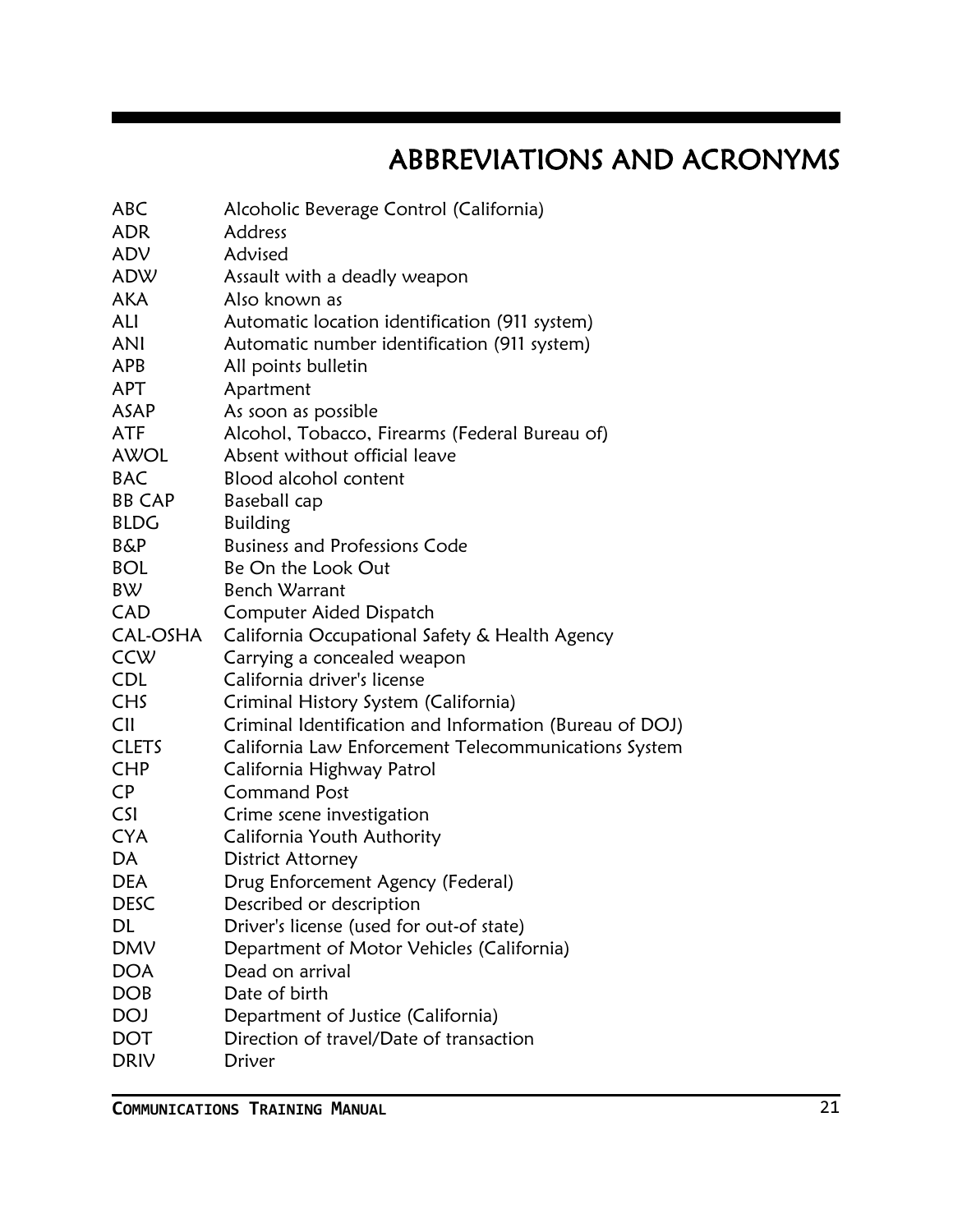| <b>DROS</b>    | Dealer record of sale (gun history)            |
|----------------|------------------------------------------------|
| DUI            | Driving under influence                        |
| <b>DWI</b>     | Driving while intoxicated                      |
| <b>EMP</b>     | Employee                                       |
| <b>ENR</b>     | Enroute                                        |
| EOC            | <b>Emergency Operating Center</b>              |
| <b>ETA</b>     | Estimated time of arrival                      |
| FAA            | <b>Federal Aviation Administration</b>         |
| FBI            | Federal Bureau of Investigation                |
| <b>FCC</b>     | <b>Federal Communications Commission</b>       |
| F&G            | Fish and Game Code                             |
| FST            | Field sobriety test                            |
| <b>FTA</b>     | Failure to appear (warrant)                    |
| <b>FTP</b>     | Failure to pay (warrant)                       |
| FU             | Follow Up                                      |
| <b>GOA</b>     | Gone on arrival                                |
| <b>HBD</b>     | Has been drinking                              |
| <b>H&amp;S</b> | Health & Safety Code                           |
| IA             | Internal Affairs                               |
| I/C            | In custody                                     |
| $\mathbf{III}$ | Interstate Identification Index (Triple I)     |
| <b>INFO</b>    | Information                                    |
| <b>INS</b>     | Immigration & Naturalization Service (Federal) |
| <b>IOD</b>     | Injured on duty                                |
| 1/P            | In progress                                    |
| JUV            | Juvenile                                       |
| LIC            | License                                        |
| <b>LKA</b>     | Last known address                             |
| <b>LOC</b>     | Location                                       |
| LSW            | Last seen wearing                              |
|                | Last seen with                                 |
| LGT            | Light (color)                                  |
| M/C            | Motorcycle                                     |
| <b>MISD</b>    | Misdemeanor                                    |
| <b>MGR</b>     | Manager                                        |
| <b>MARJ</b>    | Marijuana                                      |
| <b>MUNI</b>    | Municipal                                      |
| <b>NATB</b>    | National Automobile Theft Bureau               |
| <b>NCIC</b>    | National Crime Information Center (Federal)    |
| <b>NFD</b>     | No further details                             |
| <b>NFI</b>     | No further information                         |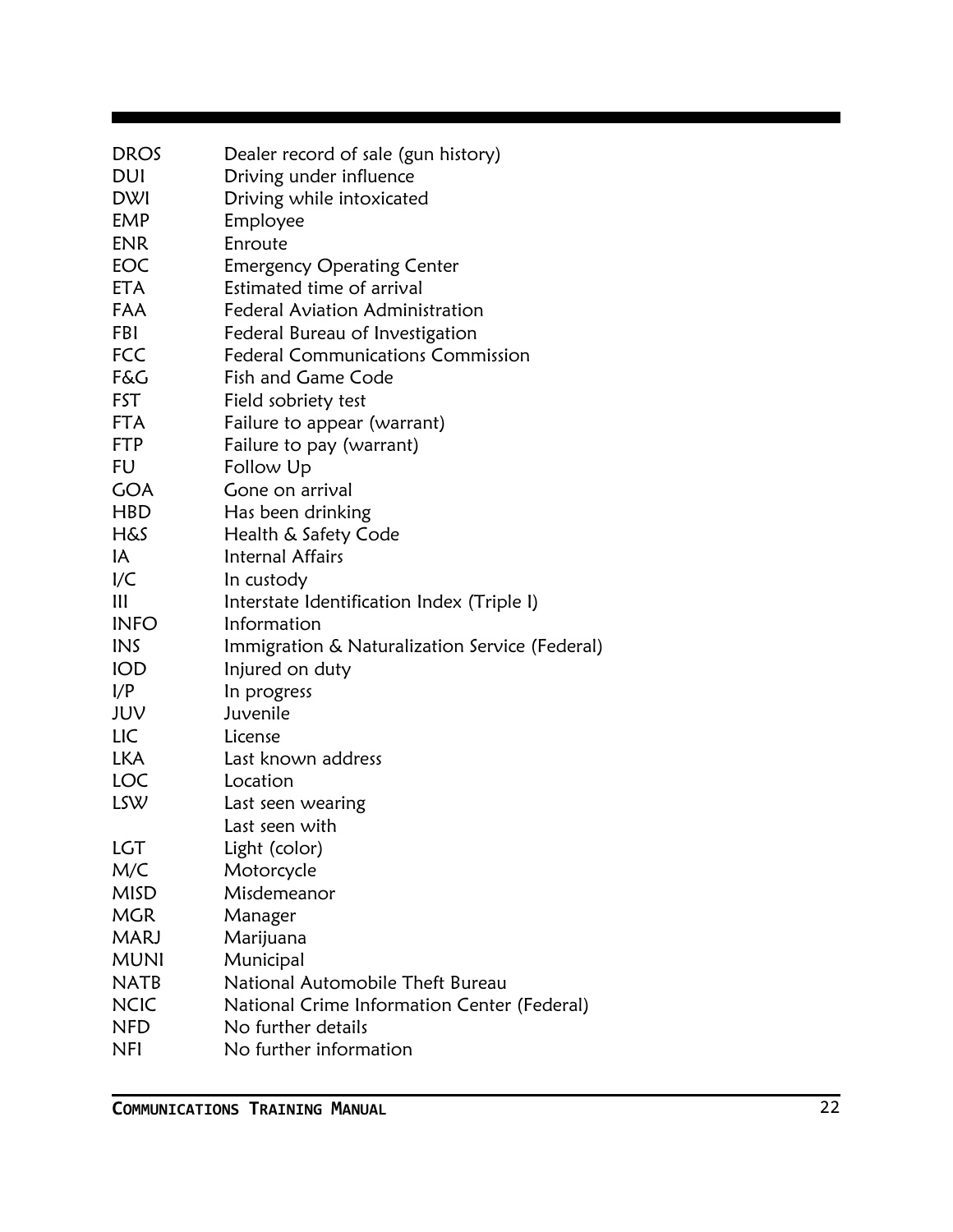| <b>NIP</b><br><b>NLETS</b><br><b>NMI</b> | Not in possession<br>National Law Enforcement Telecommunications System<br>No middle initial |
|------------------------------------------|----------------------------------------------------------------------------------------------|
| <b>NMN</b>                               | No middle name                                                                               |
| <b>OD</b>                                | Overdose                                                                                     |
| <b>OLN</b>                               | Operator's (driver's) License Number (for out of state)                                      |
| ORI                                      | Originating agency identifier                                                                |
| <b>OSHA</b>                              | Occupational Safety & Health Agency (State and Federal) State is referred to as<br>Cal-Osha) |
| <b>OT</b>                                | Overtime                                                                                     |
| PASS                                     | Passenger                                                                                    |
| PC                                       | Penal Code                                                                                   |
|                                          | Probable cause                                                                               |
| <b>PDR</b>                               | Physician's Desk Reference                                                                   |
| POI                                      | Point of impact (used for traffic accident jurisdiction)                                     |
| POSS                                     | Possible                                                                                     |
| <b>RE</b>                                | Reference, refer                                                                             |
| <b>REPO</b>                              | Repossession (of a vehicle)                                                                  |
| R/O                                      | Registered owner                                                                             |
| <b>RP</b>                                | Reporting party                                                                              |
|                                          | Responsible party                                                                            |
| <b>RPT</b>                               | Report                                                                                       |
| <b>SER</b>                               | Serial number                                                                                |
| SGT                                      | Sergeant                                                                                     |
| SUBJ                                     | Subject                                                                                      |
| <b>SVS</b>                               | Stolen vehicle system (CLETS)                                                                |
| S/N                                      | Station Wagon                                                                                |
| <b>SWAT</b>                              | Special Weapons and Tactics Team or Unit                                                     |
| T/C                                      | Traffic collision                                                                            |
| <b>UNK</b>                               | Unknown                                                                                      |
| UTL                                      | Unable to locate                                                                             |
| VC                                       | Vehicle Code                                                                                 |
| <b>VEH</b>                               | Vehicle                                                                                      |
| <b>VIC</b>                               | Victim                                                                                       |
| <b>VIN</b>                               | Vehicle Identification number                                                                |
| VS.                                      | Versus                                                                                       |
| W/                                       | With                                                                                         |
| W/C                                      | Watch Commander                                                                              |
| <b>W&amp;I</b>                           | Welfare and Institutions Code                                                                |
| W/O                                      | Without                                                                                      |
| <b>WPS</b>                               | Wanted Persons System (State)                                                                |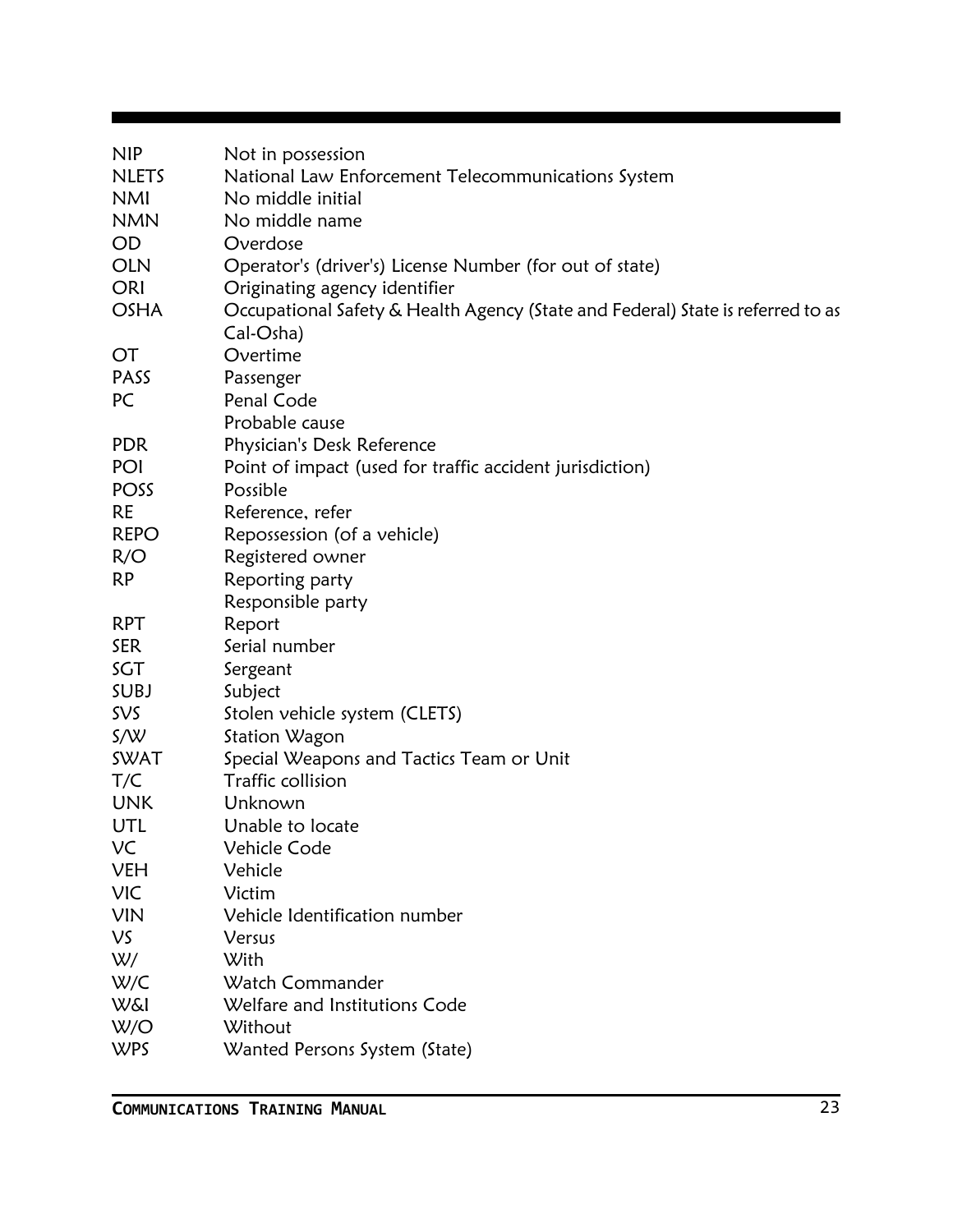YR Year 180 CHP 180 form (for stolen/stored/recovered vehicles)

# CALL TYPES

The following codes are samples for your reference and discussion with your Training Officer. There are many more and your Training Officer will have a current printed list. Your Training Officer will demonstrate the proper usage. Some are radio codes, some are penal and vehicle codes, and some are just codes we found necessary to make the call clear and more concise. To be a satisfactory Call-taker you must be familiar with these codes, their use, and their impact on priority and manpower allocations. For instance, a call that is entered for dispatch as an "in-progress call" in error, will cause several patrol officers, and possibly a field Sergeant to respond when it is not necessary and their services may be needed elsewhere. If you are not sure of what call type to use, ASK.

### CALL TYPE PLAIN LANGUAGE

| 911           | Incomplete 911 Call                    |
|---------------|----------------------------------------|
| <b>ABAN</b>   | <b>Abandoned Vehicles</b>              |
| ABATE         | <b>Vehicle Abatements</b>              |
| <b>ACC PD</b> | <b>Accident Police Vehicle</b>         |
| <b>ACCB</b>   | Accident Boat                          |
| <b>ACCC</b>   | <b>Accident County Sheriff Vehicle</b> |
| <b>ACCI</b>   | Accident Motor Vehicle Only            |
| <b>ALARM</b>  | Alarms burglary and robbery            |
| ALI           | <b>ALI Manual request</b>              |
| ANIB          | Animal Bite report                     |
| <b>ANIO</b>   | <b>Animal Calls</b>                    |
| <b>AOA</b>    | Assist other agency                    |
| <b>ARSN</b>   | Arson                                  |
| ARSV          | Vehicle Arson                          |
| ASSA          | Assault Aggravated                     |
| ASSO          | Assault Non Aggravated                 |
| ASST          | <b>Assist Citizen or Motorist</b>      |
| ATC           | Attempt to contact                     |
| <b>BARC</b>   | Bar check                              |
| <b>BIOT</b>   | <b>Biological Threat</b>               |
| <b>BOAT</b>   | <b>Boating Citation</b>                |
| BOL           | BOL                                    |
|               |                                        |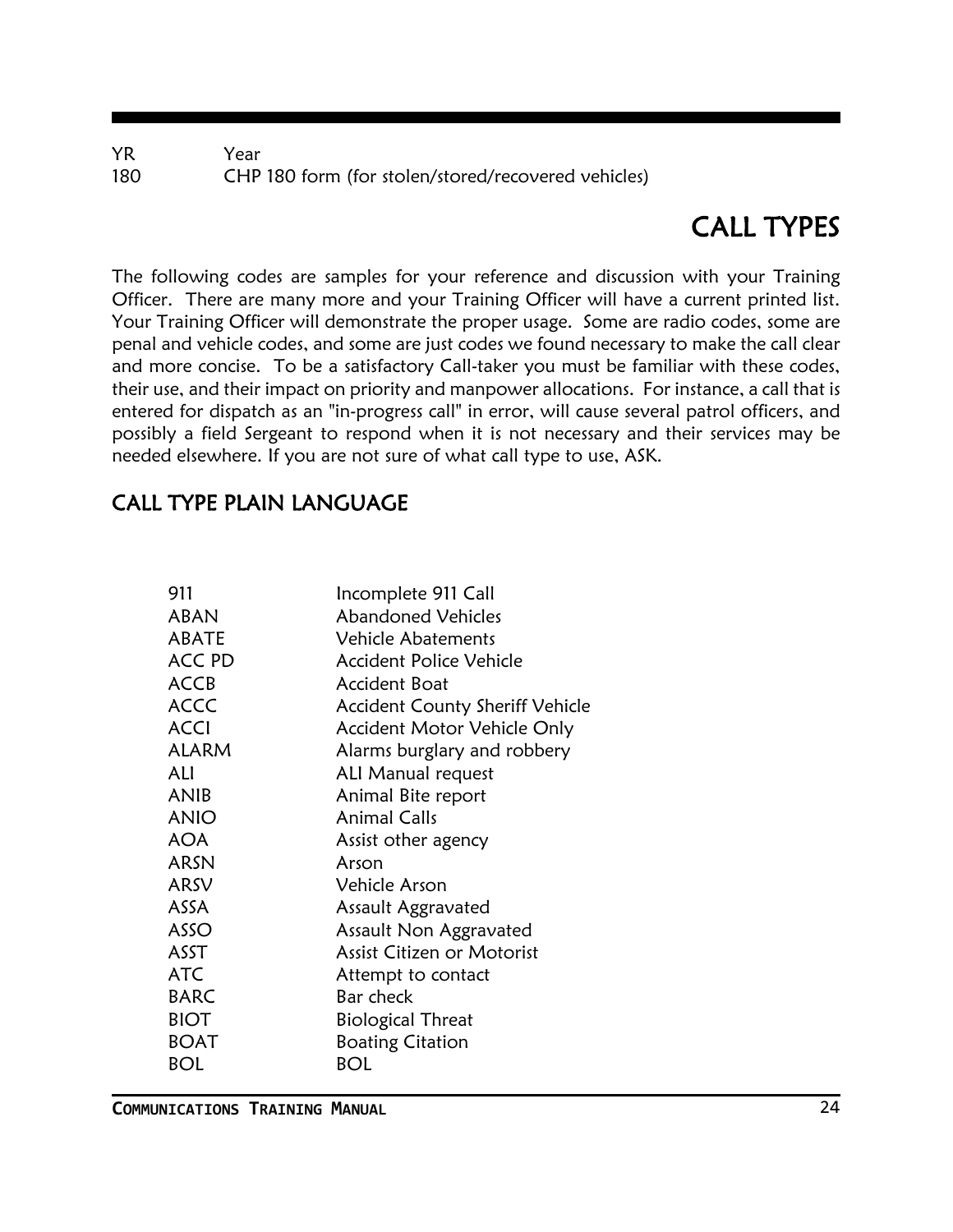| <b>BOMB</b>   | Bomb Threats-All                         |
|---------------|------------------------------------------|
| <b>BURA</b>   | Burglary from a locked vehicle           |
| <b>BURC</b>   | <b>Burglary Commercial</b>               |
| <b>BURR</b>   | <b>Burglary Residential</b>              |
| <b>BURS</b>   | <b>Burglary Shoplift</b>                 |
| <b>CAMERA</b> | Camera                                   |
| <b>CHEM</b>   | Chempac Deployment                       |
| <b>CHILD</b>  | <b>Child Neglect</b>                     |
| <b>CHLD</b>   | Child abuse                              |
| CITE SO       | Citation Sign off                        |
| CIVL          | Civil Disputes Non-Criminal              |
| <b>CIVP</b>   | Civil Papers                             |
| <b>CMO</b>    | City Municipal Code Violation            |
| <b>CODEE</b>  | Code Enforcement                         |
| <b>CORN</b>   | Coroners Case                            |
| <b>CPCO</b>   | Penal Code Viol Not listed               |
| <b>CVCO</b>   | Vehicle Code not listed                  |
| <b>DISF</b>   | Disturbance- Fighting/Challenge to fight |
| <b>DISN</b>   | Disturbance- Noise, Loud music           |
| <b>DISV</b>   | Disturbance- Verbal disturbance          |
| <b>DOME</b>   | Domestic disturbance                     |
| DRIL          | <b>Mock Exercise</b>                     |
| <b>DROW</b>   | Drowning                                 |
| DUI           | Driving under the influence of alcohol   |
| ELDR          | <b>Elder Abuse</b>                       |
| EVIC          | Eviction                                 |
| <b>EXPL</b>   | Explosives                               |
| FAMI          | <b>Family Disturbance</b>                |
| FI            | Field Investigation                      |
| <b>FIRE</b>   | Fire calls                               |
| FLAG          | Citizen Flag down                        |
| <b>FLWUP</b>  | Follow Up                                |
| <b>FOUN</b>   | Found Property                           |
| FRAU          | Fraud                                    |
| <b>GEOV</b>   | <b>GEO Verification Code</b>             |
| <b>HARA</b>   | Harassing or threatening phone calls     |
| HAZD          | Hazardous conditions-all                 |
| <b>HCHK</b>   | House check- Vacation                    |
| <b>INDU</b>   | <b>Industrial Accident</b>               |
| JUVE          | Juvenile & Protective Minor Calls        |
| <b>KIDN</b>   | Kidnapping                               |
|               |                                          |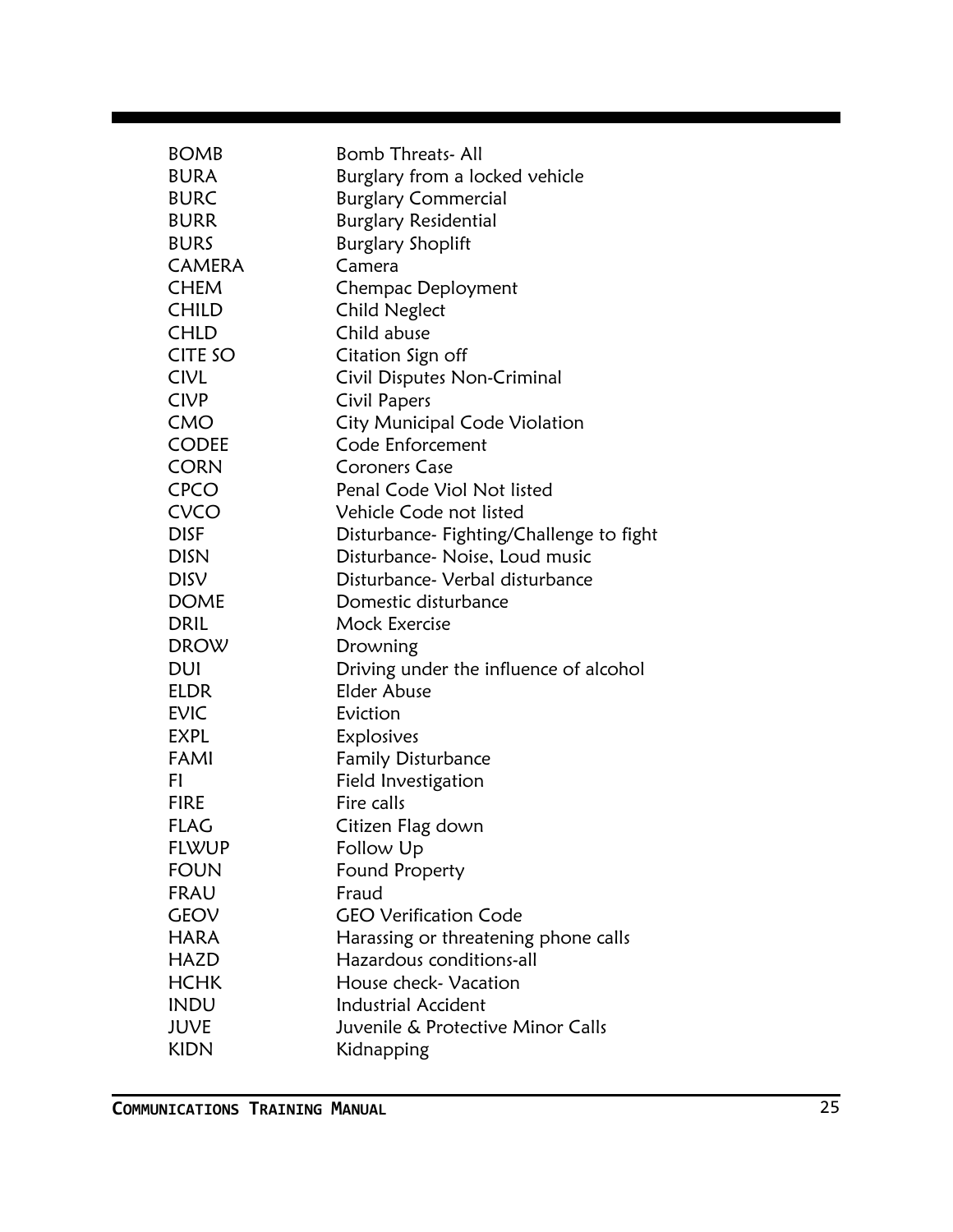| LIQL            | Alcohol Law Violations-All             |
|-----------------|----------------------------------------|
| <b>LOBBY</b>    | Lobby                                  |
| <b>MADR</b>     | Madera County Code violations          |
| <b>MEDI</b>     | <b>Medical Emergencies</b>             |
| MEET            | Meeting                                |
| <b>MISC</b>     | Miscellaneous Information              |
| <b>MPER</b>     | Missing Person/Runaway Juvenile        |
| <b>MURA</b>     | Murder-Attempted                       |
| <b>MURD</b>     | Murder                                 |
| <b>NARC</b>     | Narcotics violations- all              |
| OHV             | Off Highway vehicle call               |
| <b>OHV CITE</b> | <b>OHV Citation</b>                    |
| ON VIEW         | On view incident                       |
| <b>PARK</b>     | Parking Violation                      |
| <b>PATR</b>     | <b>Patrol Check</b>                    |
| PR.             | <b>Public Relations</b>                |
| <b>PRINT</b>    | Live Scan                              |
| <b>PROP</b>     | Property-Recovered/Found               |
| <b>PROPR</b>    | Property-Release                       |
| PRWL            | Prowler                                |
| PSTND           | Request for stand by                   |
| PUBH            | Public Health including 5150 W&I       |
| PUBI            | <b>Public Intoxication</b>             |
| RADAR           | Radar trailer placement                |
| RAPE            | Rape                                   |
| <b>RECO</b>     | Records Request                        |
| <b>RECP</b>     | Recovered stolen property              |
| <b>RECV</b>     | Recovered stolen vehicle               |
| REG             | Criminal Registrant                    |
| <b>REPO</b>     | Repossession of a vehicle              |
| <b>ROBB</b>     | Robberies-All                          |
| <b>SAFE</b>     | Weapons/Property taken for safekeeping |
| SAR             | Search and Rescue                      |
| <b>SEAR</b>     | Search Warrant                         |
| SEXO            | Sex Offenses                           |
| <b>SHOT</b>     | Shots fired                            |
| <b>STAK</b>     | Stalking                               |
| <b>STND</b>     | Civil Stand by                         |
| <b>SUB STOP</b> | Subject/Person Stop                    |
| SUBP            | Subpoenas Served- All                  |
| SUPP            | Supplemental to a previous call        |
|                 |                                        |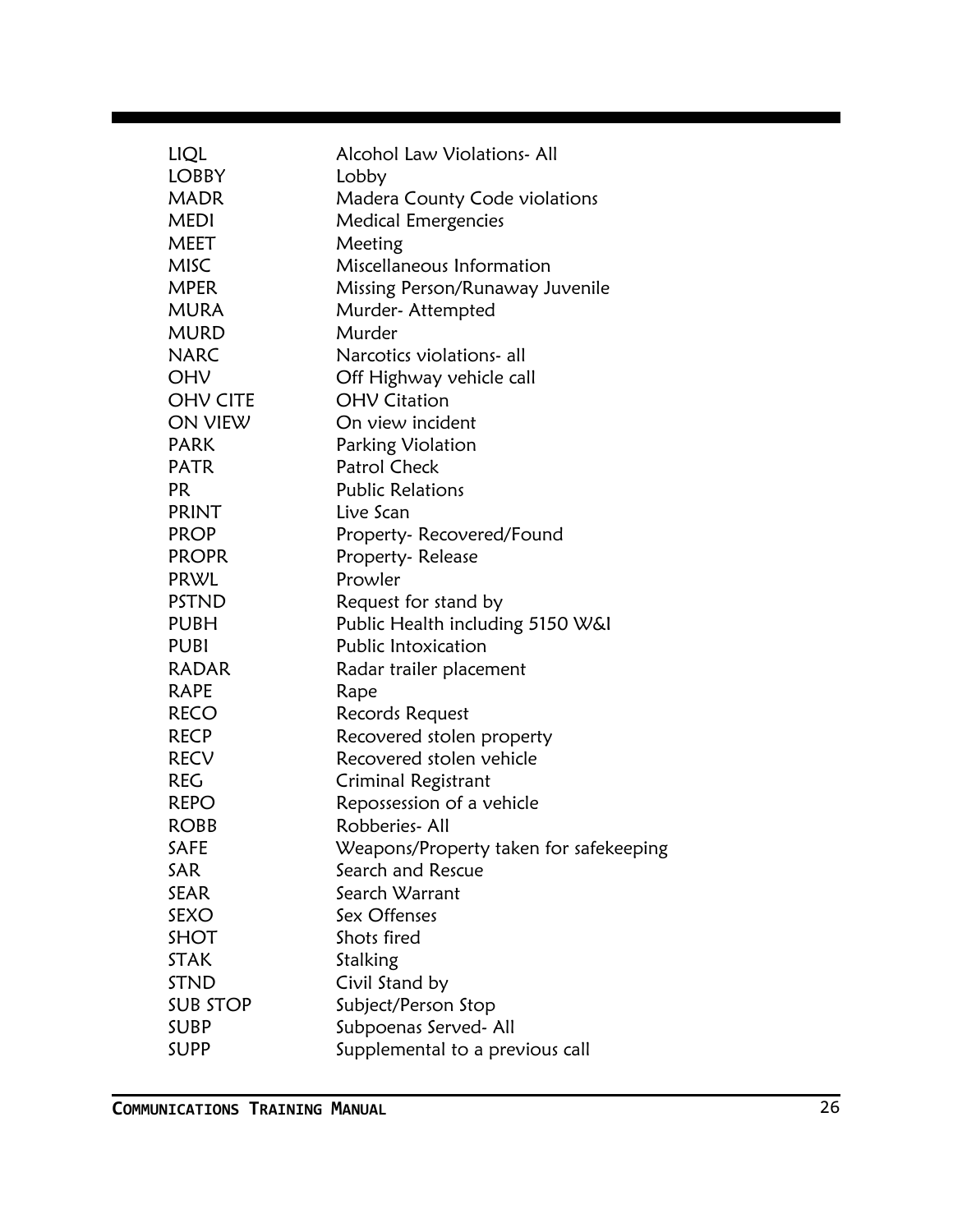| Suspicious- person/vehicle            |
|---------------------------------------|
| <b>SWAT Calls-All</b>                 |
| <b>Test Call</b>                      |
| <b>Test Fire</b>                      |
| Theft Auto- All                       |
| Theft including petty and grand theft |
| Threats- all                          |
| Tone                                  |
| Traffic Stop- all                     |
| Transportation                        |
| Trespassers- All                      |
| Truant                                |
| Truancy abatement                     |
| Trouble with subject                  |
| Vacation house check                  |
| Vandalism violation/malicious         |
| <b>Vehicle Check</b>                  |
| Vehicle Stop                          |
| <b>Vehicle Release</b>                |
| Court order violations- all           |
| Warrants                              |
| Weapons violations- all               |
| Welfare check- all                    |
|                                       |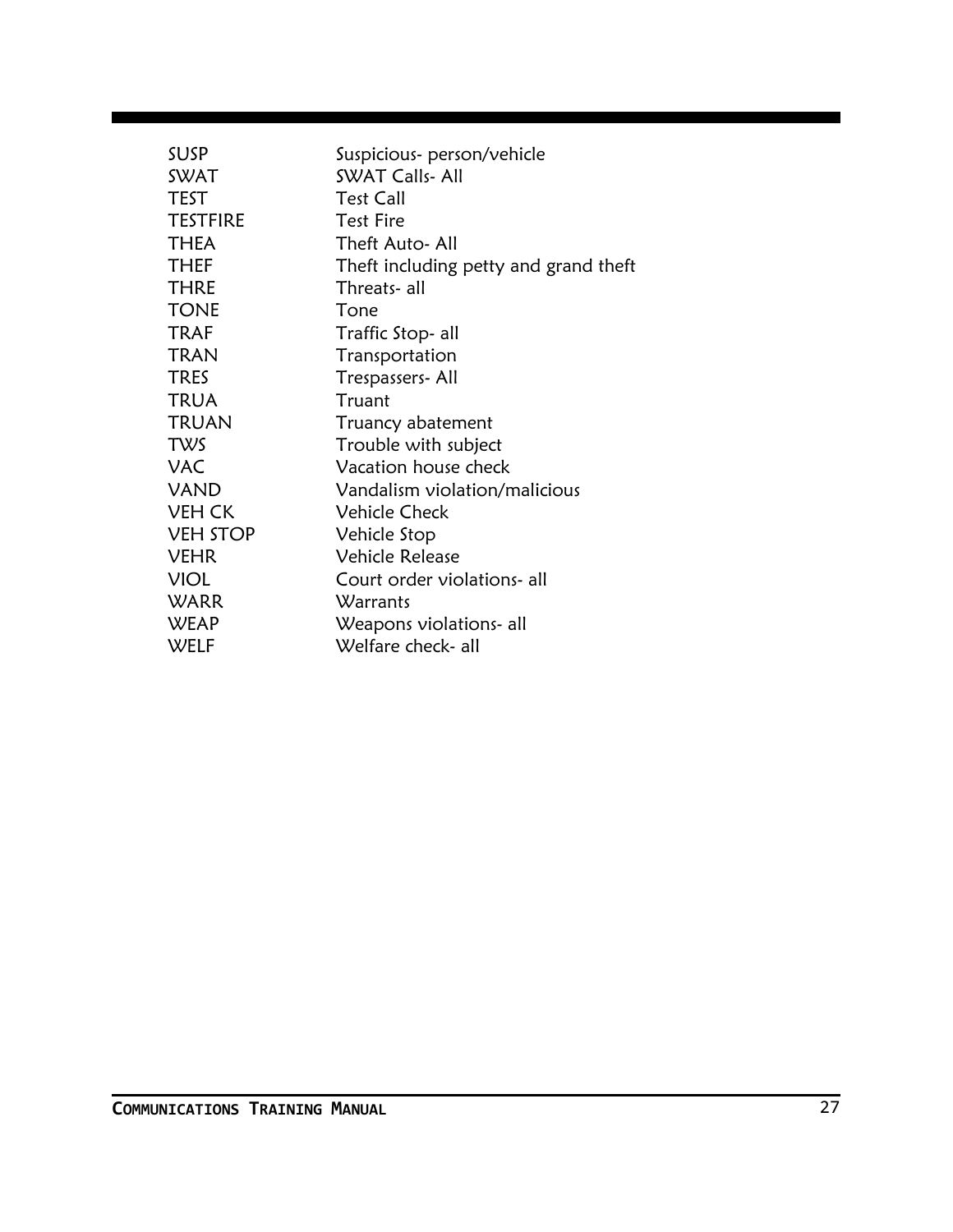# RADIO CODES

The following is a list of the codes used by the Chowchilla Police. The plain language equivalents that have been listed for you have been edited to reflect the every day use of the code as we apply them in Chowchilla. You have received further clarification of the codes in the Call Types chapter.

- 10-1 I can't copy you, poor radio reception
- 10-2 Receiving well
- 10-4 OK or acknowledgement
- 10-6 Busy
- 10-7 Out of service, unavailable
- 10-8 In service
- 10-9 Repeat
- 10-10 Out of service
- 10-14 Escort or convoy, courtesy transport
- 10-15 Prisoner
- 10-15XFemale Prisoner
- 10-19 Station
- 10-20 Location
- 10-21 Call on the phone
- 10-22 Cancel last message or assignment
- 10-23 Standby
- 10-27 Check for drivers license
- 10-28 Vehicle registration information
- 10-29 Check for stolen or wanted
- 10-36m Misd Warrant
- 10-36f Felony Warrant
- 10-39 Message delivered
- 10-66 Subject/Vehicle check
- 10-97 Arrived (Arrive F6)
- 10-98 Last assignment is finished (Clears Call F7)
- 11-24 Abandoned Vehicle
- 11-25 Traffic Hazard
- 11-26 Disabled Motorist
- 11-41 Request for Ambulance/Medical Aid
- 11-44 Coroners Case
- 11-48 Provide Transportation
- 11-79 Traffic Accident Ambulance Dispatched
- 11-81 Traffic Accident Minor Injuries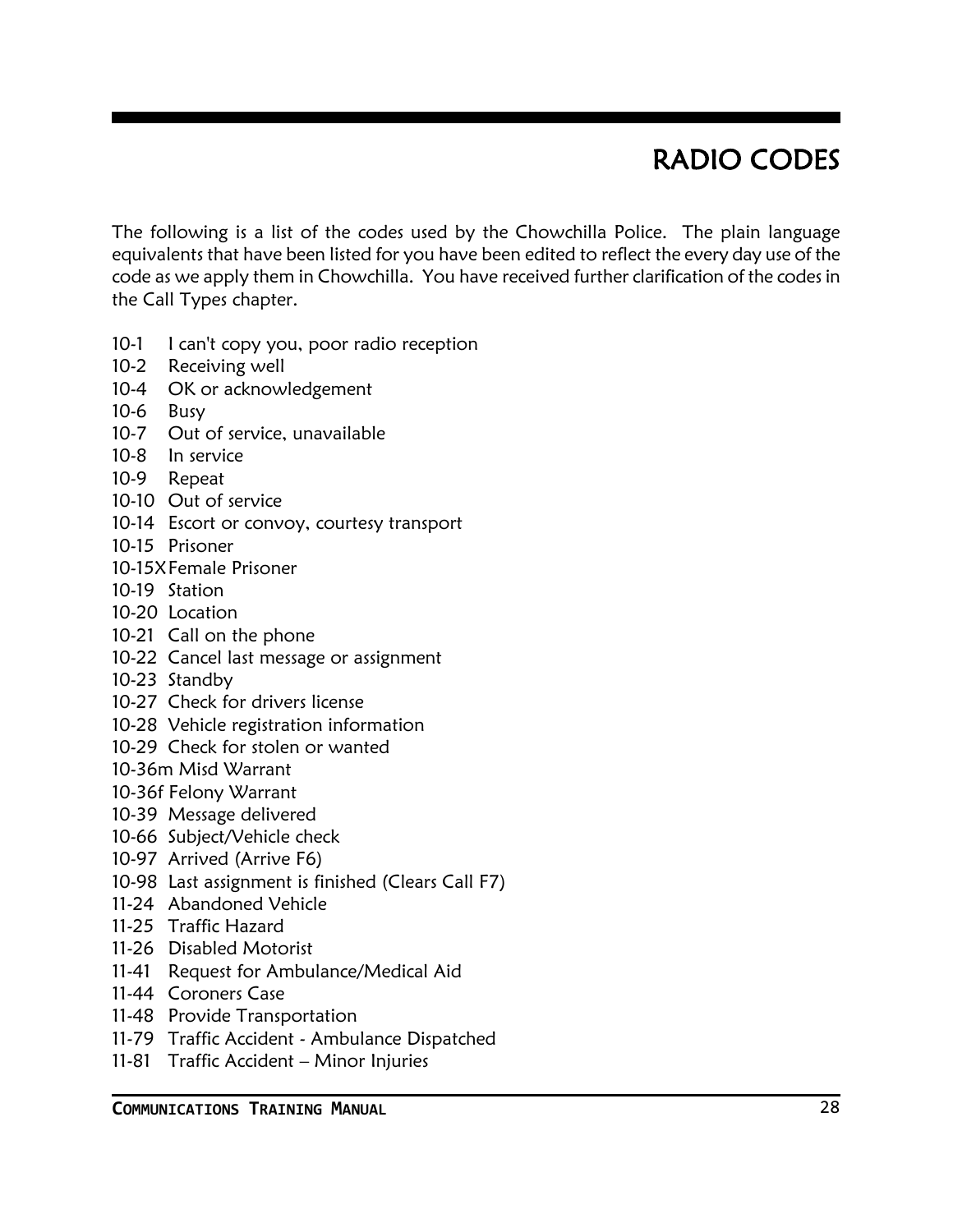- 11-82 Traffic Accident No Injuries
- 11-83 Traffic Accident No details
- 11-84 Traffic Control
- 11-85 Request for a Rotation Tow
- 11-96 Vehicle Stop
- 11-98 Meet With
- 11-99 Officer needs help/officer down
- CODE 1 Routine response
- CODE 2 Urgent, expedite but follow all traffic laws
- CODE 3 Emergency, respond with red lights and sirens
- CODE 4 No (further) assistance needed
- CODE 5 Stake out, watching someone or something
- CODE 7 Eating
- CODE 7A Eating at home
- CODE 9 Fill Unit Needed
- CODE 10 Responsible party
- CODE 33 Emergency Traffic Only
- X Female
- J Juvenile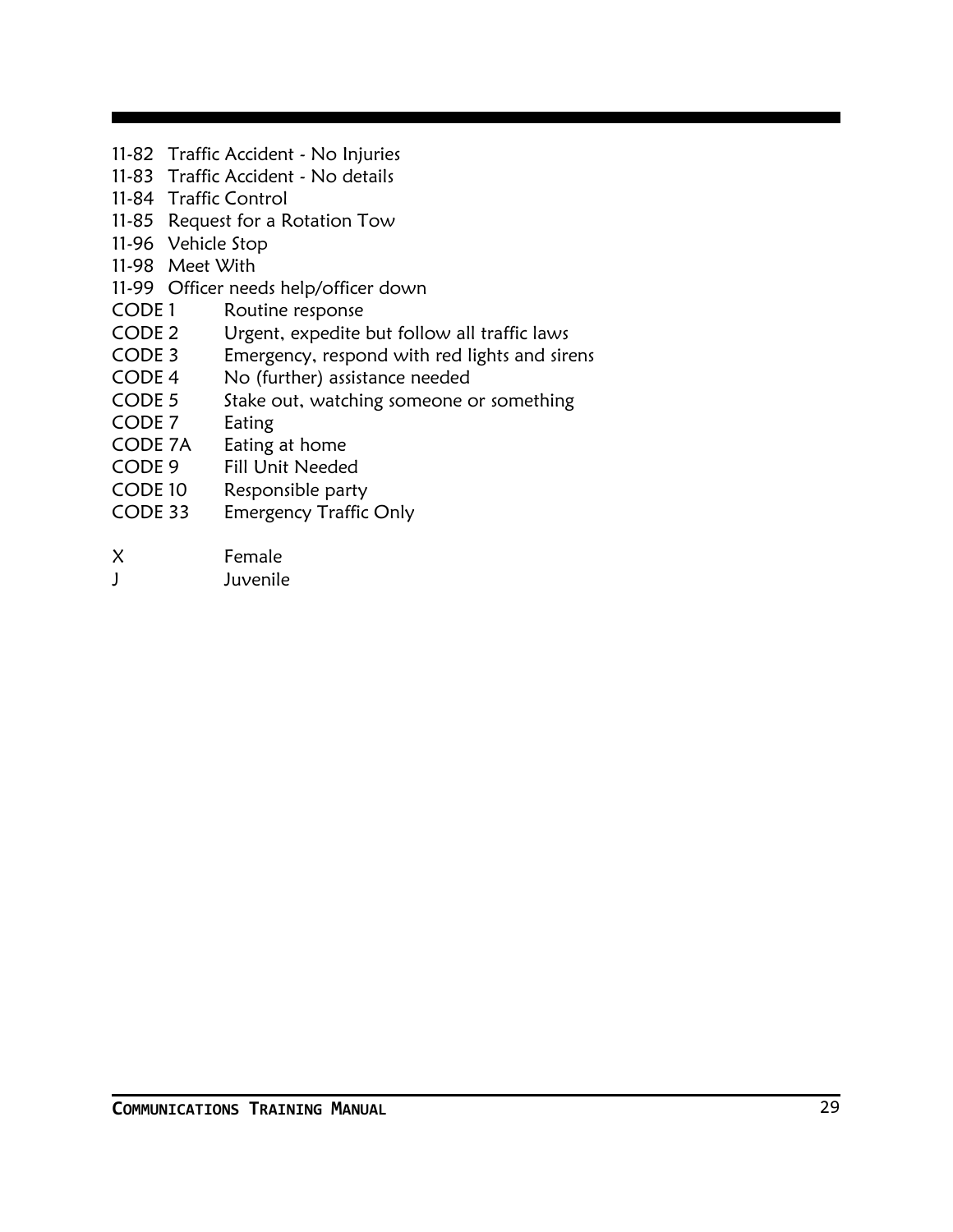# COLOR CODES

The following is a list of color codes utilized daily, they are used in the text of calls for service and entry into several different teletype systems. It is imperative that you become familiar with them.

| Amethyst      | AME                          |
|---------------|------------------------------|
| Beige         | <b>BGE</b>                   |
| Blue          | <b>BLU</b>                   |
| Dark blue     | <b>DBL</b>                   |
| Light blue    | LBL                          |
| <b>Black</b>  | <b>BLK</b>                   |
| <b>Bronze</b> | <b>BRZ</b>                   |
| Brown         | <b>BRO</b>                   |
| Camouflage    | <b>CAM</b>                   |
| Cream         | <b>CRM</b>                   |
| Gold          | <b>GLD</b>                   |
| Green         | <b>GRN</b>                   |
| Dark Green    | <b>DGR</b>                   |
| Light Green   | <b>LGR</b>                   |
| Gray          | <b>GRY</b>                   |
| Maroon        | <b>MAR</b>                   |
| Mauve         | <b>MVE</b>                   |
| Multi-colored | MUL/COL                      |
| Orange        | ONG                          |
| Pink          | <b>PNK</b>                   |
| Purple        | <b>PLE</b>                   |
|               | PUR (not in SVS, but common) |
| Red           | <b>RED</b>                   |
| Silver        | SIL                          |
| Tan           | <b>TAN</b>                   |
| Taupe         | TPE                          |
| Teal          | <b>TEA</b>                   |
| Turquoise     | TRQ                          |
| White         | WHI                          |
| Yellow        | YEL                          |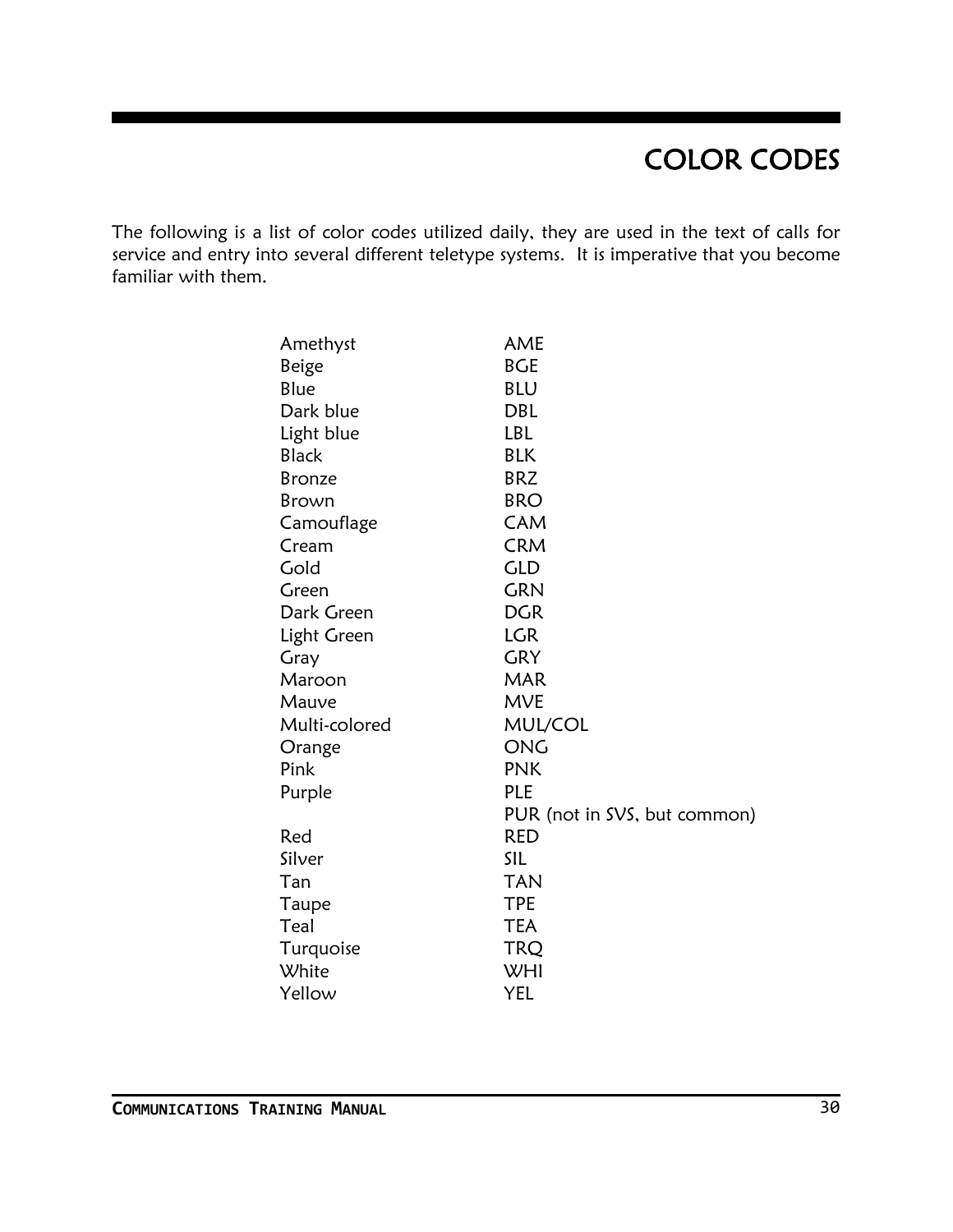### DAYS/DIRECTIONS/STATES

### STATE CODES

| AL        | ALABAMA                     | MO        | MISSO            |
|-----------|-----------------------------|-----------|------------------|
| AK        | <b>ALASKA</b>               | МT        | MON <sup>-</sup> |
| AZ        | <b>ARIZONA</b>              | NB        | NEBR/            |
| <b>AR</b> | ARKANSAS                    | <b>NV</b> | <b>NEVAI</b>     |
| CA        | <b>CALIFORNIA</b>           | <b>NH</b> | NEW I            |
| CO        | <b>COLORADO</b>             | NJ.       | NEW.             |
| <b>CT</b> | <b>CONNECTICUT</b>          | <b>NM</b> | NEW I            |
| DE        | <b>DELAWARE</b>             | NY        | NEW'             |
| DC        | <b>DISTRICT OF COLUMBIA</b> | <b>NC</b> | <b>NORT</b>      |
| FL.       | <b>FLORIDA</b>              | ND        | <b>NORT</b>      |
| GA        | <b>GEORGIA</b>              | OН        | <b>OHIO</b>      |
| HI        | <b>HAWAII</b>               | <b>OK</b> | <b>OKLAI</b>     |
| ID        | <b>IDAHO</b>                | <b>OR</b> | <b>OREG</b>      |
| IL        | <b>ILLINOIS</b>             | PA        | PENN:            |
| IN        | <b>INDIANA</b>              | RI        | <b>RHOD</b>      |
| IA        | <b>IOWA</b>                 | SC        | SOUTI            |
| KS        | <b>KANSAS</b>               | SD        | SOUTI            |
| KY        | <b>KENTUCKY</b>             | <b>TN</b> | <b>TENN</b>      |
| LA        | <b>LOUISIANA</b>            | <b>TX</b> | <b>TEXAS</b>     |
| ME        | <b>MAINE</b>                | UT        | <b>UTAH</b>      |
| <b>MD</b> | <b>MARYLAND</b>             | VT        | <b>VERM</b>      |
| MA        | <b>MASSACHUSETTS</b>        | VA        | <b>VIRGII</b>    |
| MI        | <b>MICHIGAN</b>             | <b>WA</b> | WASH             |
| <b>MN</b> | <b>MINNESOTA</b>            | <b>WV</b> | <b>WEST</b>      |
| MS        | <b>MISSISSIPPI</b>          | WI        | WISCO            |
|           |                             |           |                  |

NH NEW HAMPSHIRE NJ NEW JERSEY NM NEW MEXICO NY NEW YORK NC NORTH CAROLINA ND NORTH DAKOTA OH OHIO OK OKLAHOMA OR OREGON PA PENNSYLVANIA RI RHODE ISLAND **SC SOUTH CAROLINA** SD SOUTH DAKOTA TN TENNESSEE TX TEXAS VT VERMONT VA VIRGINIA WA WASHINGTON WV WEST VIRGINIA WI WISCONSIN

MO MISSOURI MT MONTANA NB NEBRASKA NV NEVADA

WY WYOMING

### **DIRECTIONS**

| W/B | WESTROUND        |
|-----|------------------|
| E/B | <b>EASTBOUND</b> |
| S/B | SOUTHROUND       |
| N/B | NORTHBOUND       |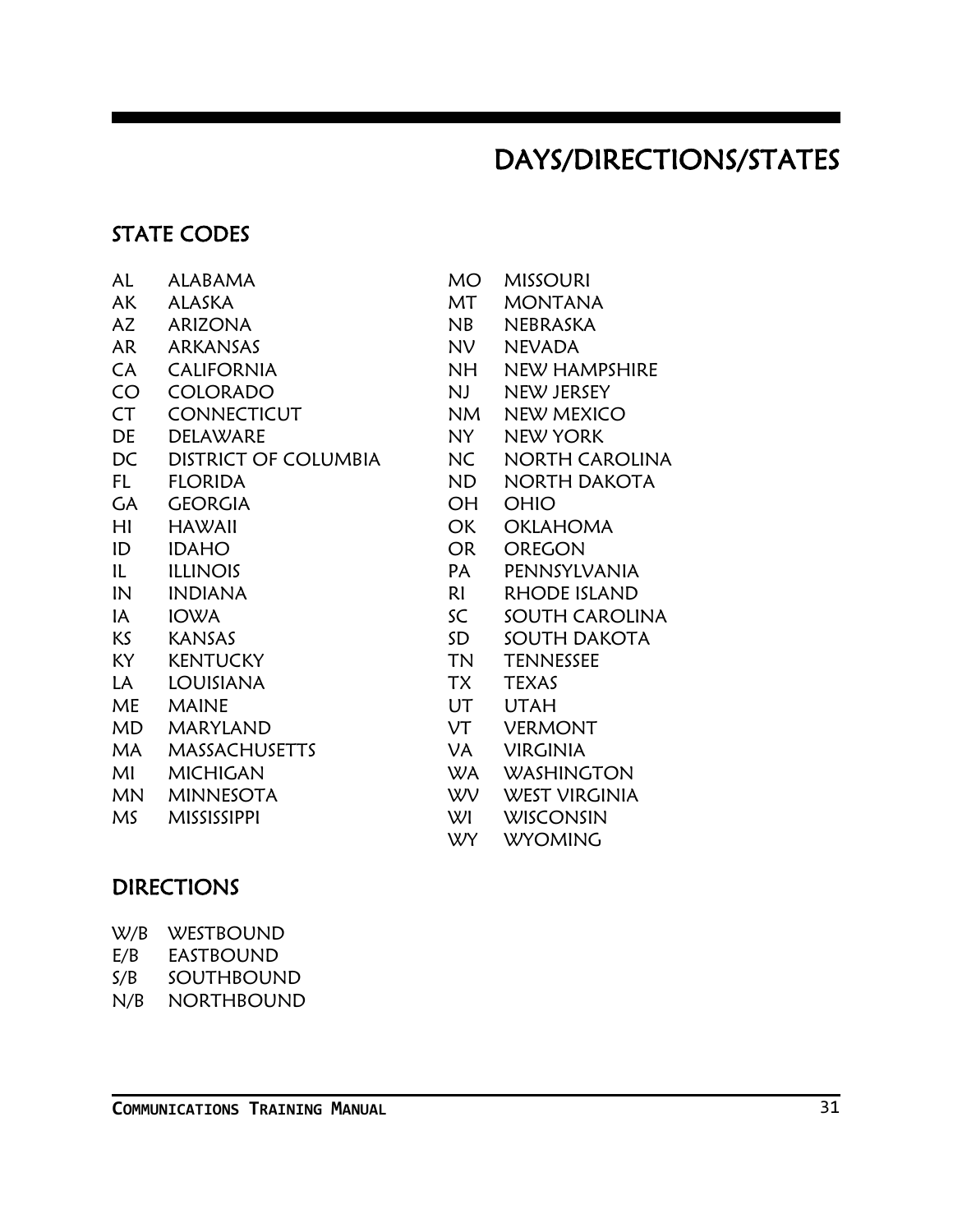### DAYS OF THE WEEK

| Monday        | $=$ | <b>MON</b> | Thursday | $=$ | <b>THU</b> |
|---------------|-----|------------|----------|-----|------------|
| Tuesday       | $=$ | <b>TUE</b> | Friday   | $=$ | FRI        |
| $Wednesday =$ |     | <b>WED</b> | Saturday | $=$ | SAT        |
|               |     |            | Sunday   | $=$ | SUN.       |

## COMMON LOCATION ABBREVIATIONS

| <b>APT</b>  | Apartment       |
|-------------|-----------------|
| <b>BLDG</b> | <b>Building</b> |
| <b>BUS</b>  | <b>Business</b> |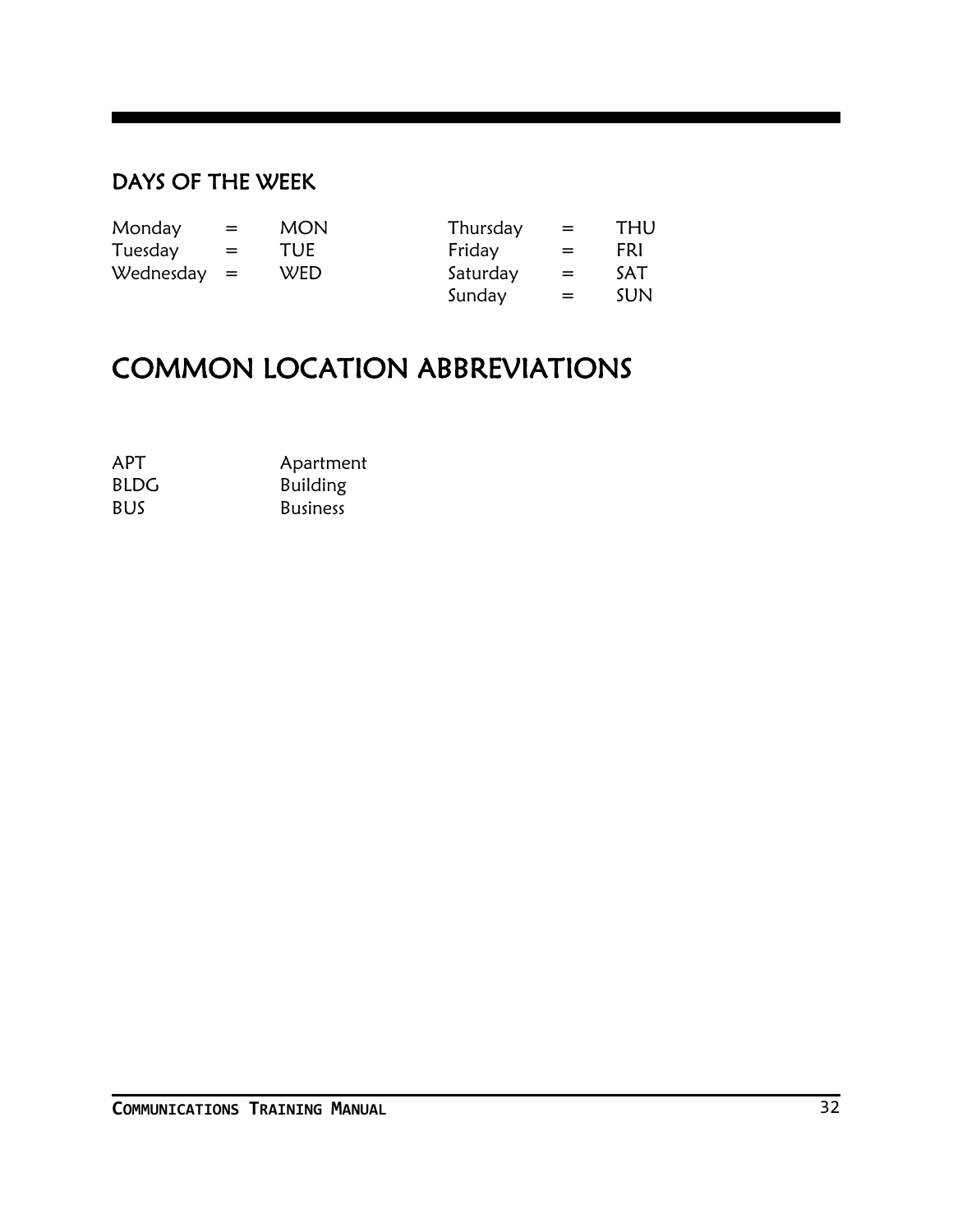## CRIMINAL LAW

The United States legal system operates primarily in two areas, Civil law and Criminal law.

Police agencies deal basically with the criminal aspects of the law, but there are grey areas where the two spheres of jurisdiction overlap. It sometimes takes attorneys and judges to decide the jurisdiction.

Questions related to legal issues, unless clear cut, should be referred to an Officer or Watch Commander. Legal advice and recommendations should not be made. Often times referrals to attorneys, courts, or legal aid are all that the calling party may be soliciting.

Law enforcement agencies are the arm of the law that are charged with the responsibility to apprehend and arrest those individuals who break the law. They are the "hands" of the legal system and although agencies names may vary, the determining factor is that they must be sworn and primarily responsible for the suppression of crime and the apprehension of criminals.

Criminal law deals with crimes, crimes are defined as illegal acts which are punishable by fine, imprisonment, or removal from public office, or a combination thereof. Criminal law deals with injury to the State or to the people of the State. The criminal court then passes a sentence of imprisonment and/or fines as established by State law. Only the State, acting through the courts, can impose fines or imprison a violator.

Fines are paid to the State. Crime victims do not have a right to the fine, however, through Victim-Witness programs, specified victims may receive some form of compensation.

Civil law deals with non-criminal legal proceedings such as marriage, divorce, adoption, custody, contracts, law-suits, etc.. Proceedings that prove injury to the individual can result in restitution or compensation for loss or injury.

There are many instances where the distinction between injury to the individual as "people of the state" is not clear. However, when the victim is interested in recovering their loss, or damages, recourse is through the civil court. If the victim desires prosecution, and there is a statute or law that applies to the situation, it is a matter for law enforcement.

It is the responsibility of the law enforcement agency to determine if a crime did occur. However, it is the decision of the District Attorney's office and the courts whether or not to prosecute a case.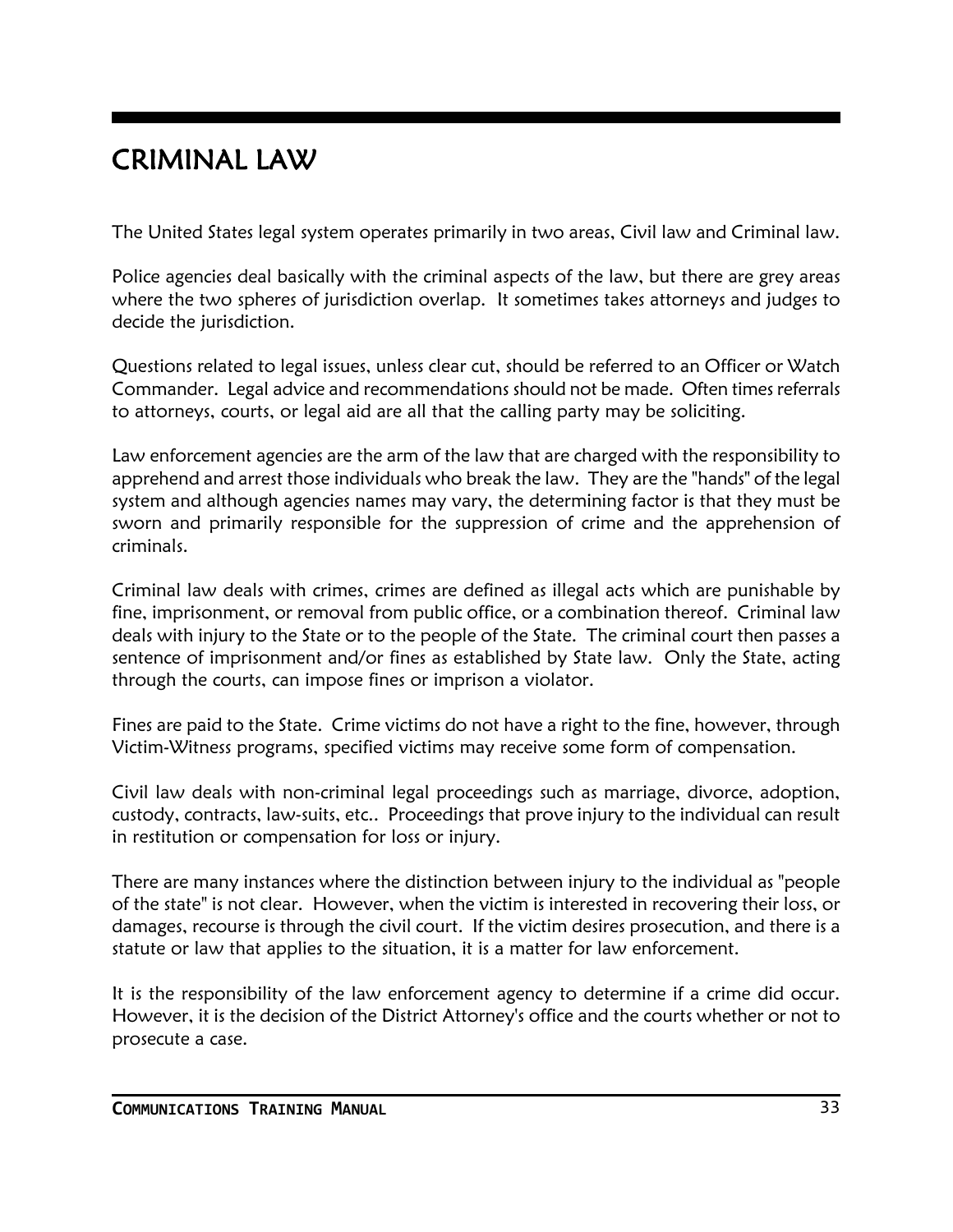# CRIME CATEGORIES

Crimes are categorized by the nature of the crime, the punishment by imprisonment in State Prison, and fines over \$1000.

The following definitions do not indicate the actual complexity of the law, for crimes may be plea-bargained from Felony to Misdemeanor, and sometimes a Misdemeanor will become a Felony if there is a previous conviction for the same or similar offense.

### **FELONY**

A crime that is very serious in nature which can be punished by imprisonment in State Prison and fines over \$1000.

#### MISDEMEANOR

A crime which can be punished by up to, but not exceeding, one year in the County Jail and up to \$1000 in fines, with exception to some misdemeanor crimes.

### INFRACTION

A minor offense which can be punished by fines.

### **CODES**

Crimes as defined in the California Penal Code most often come to the attention of law enforcement. The California Penal Code (PC) contains the majority of the statutes that are enforced by Peace Officers. It also contains laws that establish Peace Officers' powers, jurisdiction, and training. However, there are several other California codes that contain sections enforced by City Police.

### VEHICLE CODE (VC)

This is a body of laws that regulate vehicular traffic within the State of California.

### HEALTH & SAFETY CODE (H&S)

This is a body of laws that regulate food and drugs (including controlled substances).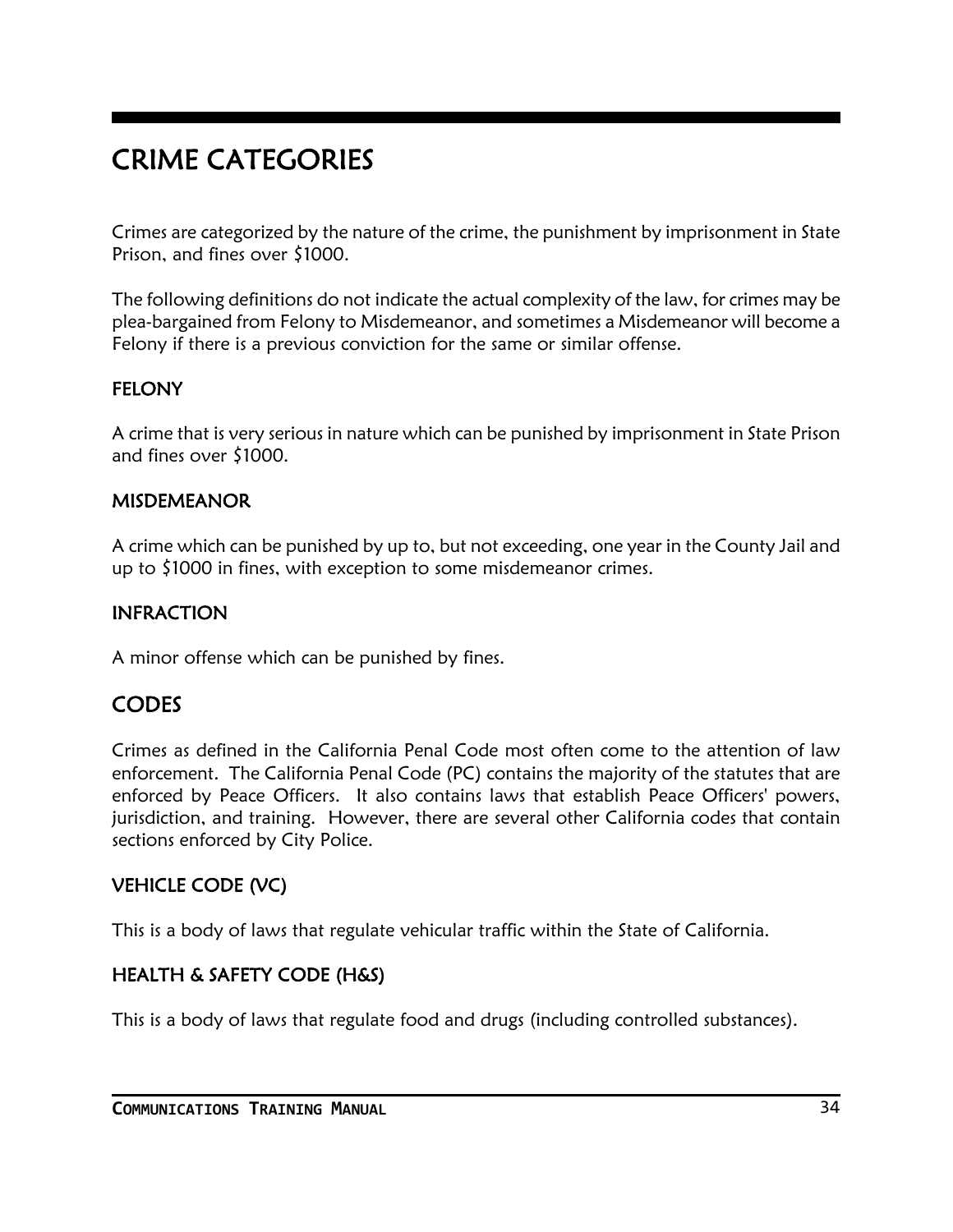### BUSINESS & PROFESSIONS CODE (B&P)

These are the regulations and ethics of the business profession regarding truth in advertising, marketing, controls sales of certain substances. They also contain statues concerning the sales of alcoholic beverages.

### WELFARE & INSTITUTIONS CODE (W&I)

This is the body of regulations regarding the treatment of children or others that are unable to care for themselves. All juvenile criminal affairs are directed by this authority. Included in the WIC are statutes regarding child neglect, incorrigibility, and delinquency.

### ADMINISTRATION CODE

This contains miscellaneous sections that include Fish & Game, Harbor and Navigation, and other regulations.

### MUNICIPAL CODE

This body of regulations have been enacted by the City Council to regulate the actions of the persons within a given City boundary which are not already covered by any other Code.

# JUDICIAL AGENCIES

### COUNTY/CITY ATTORNEY'S OFFICE

This is the legal representative for the County and responsible for the presentation of the prosecution information in any criminal case. The actual responsibilities in Madera County for all criminal prosecutions rests with the Madera County District Attorney's Office (except City Municipal Code violations). All matters that Law Enforcement agencies seek to pursue must be filed with the District Attorney's Office for review.

#### MUNICIPAL COURTS

This is the primary reviewing court and the court charged with dispensing justice in all matters of misdemeanors and minor offenses. The Municipal Court presides over all preliminary hearings of felony cases before those cases are forwarded to the Superior Court. Municipal Court presides over judgement, juries, and related matters. Any criminal filings made by the District Attorney's office are first filed in the Municipal Court. Small Claims Court is a division of the Municipal Court.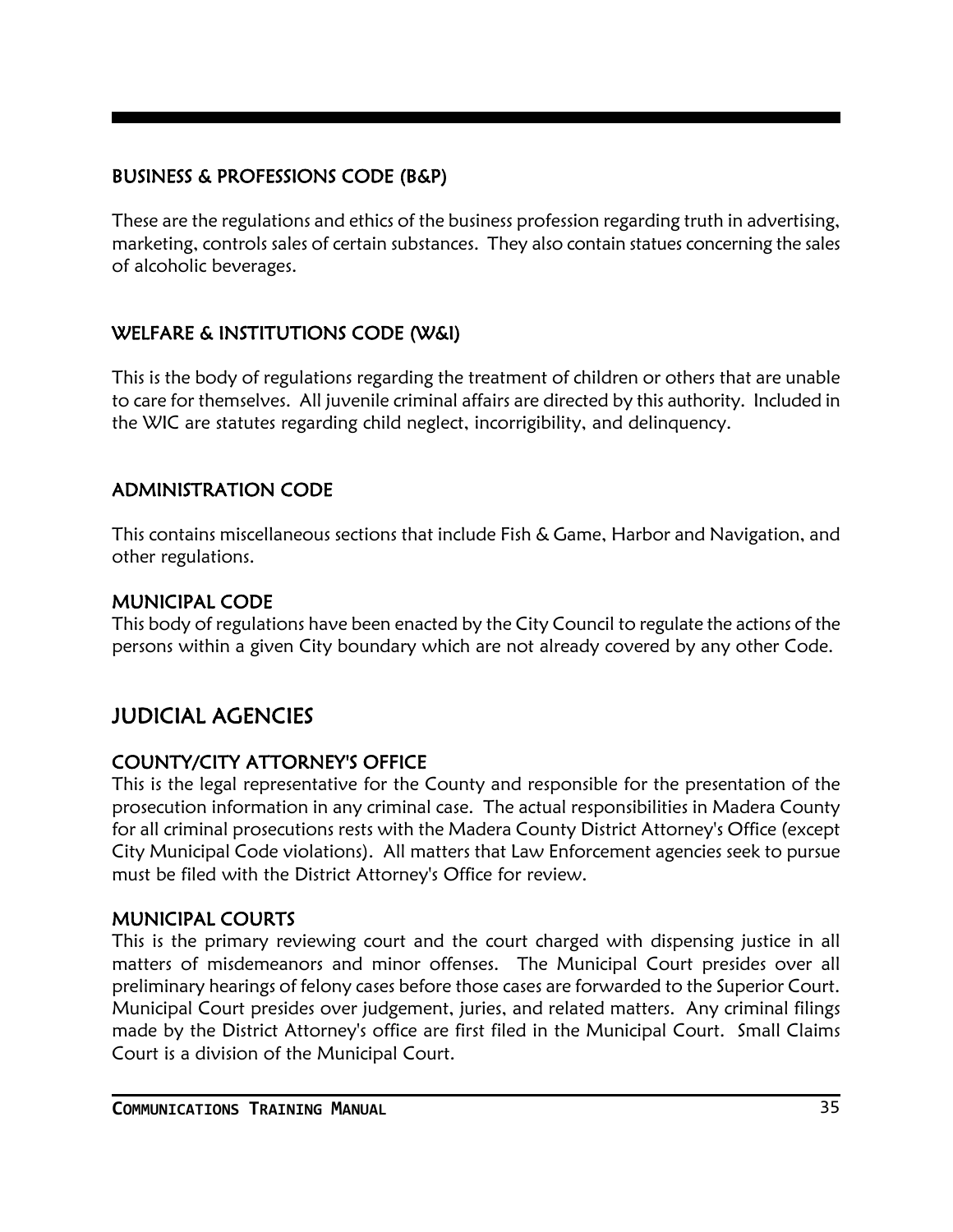#### SUPERIOR COURT

Handles all felony criminal filings that the Municipal Court has reviewed and forwarded or "bound over" to the Superior Court. Superior Court also handles all appeals from the Municipal Court.

#### APPELLATE COURT

Handles appeals from the Superior Court.

#### STATE SUPREME COURT

This is the final step in appeal in the California Judicial System. The Supreme Court selects the cases that it wishes to review. Action is taken when there is an appeal based on the interpretation of a law or the application or regulation of a law.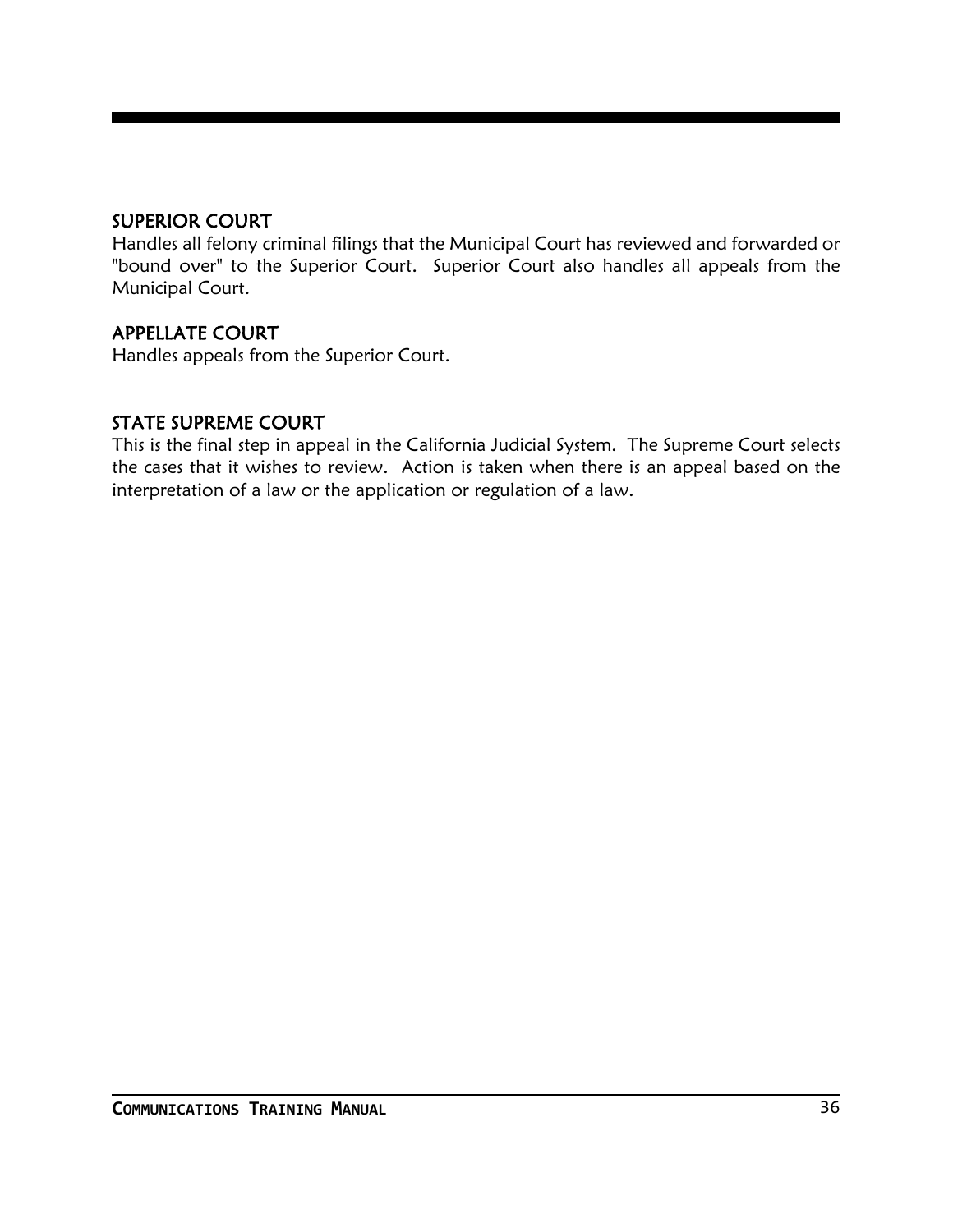### ADJUNCTS TO THE COURT

There are several agencies that are adjunct to the court in that they are charged with the responsibility to carry out the judgements of the court, review, confine, release, and otherwise control the lives of individuals in any way deemed appropriate by the court.

#### DEPARTMENT OF CORRECTIONS

They are charged with housing and confining individuals sentenced to prison.

#### CALIFORNIA YOUTH AUTHORITY

They are charged with housing and confining juvenile offenders.

#### PAROLE BOARD

They are charged with reviewing a prisoner's record and making recommendations regarding the termination or continuation of sentence. Also charged with monitoring parolees (prisoners released before completion of sentence).

#### PROBATION DEPARTMENT

They are charged with making recommendations regarding sentencing of offenders. Supervise misdemeanor offenders not serving time in the County jail.

#### GRAND JURY

The Grand Jury is judicial body appointed by each County that assists that judicial system by making citizen review.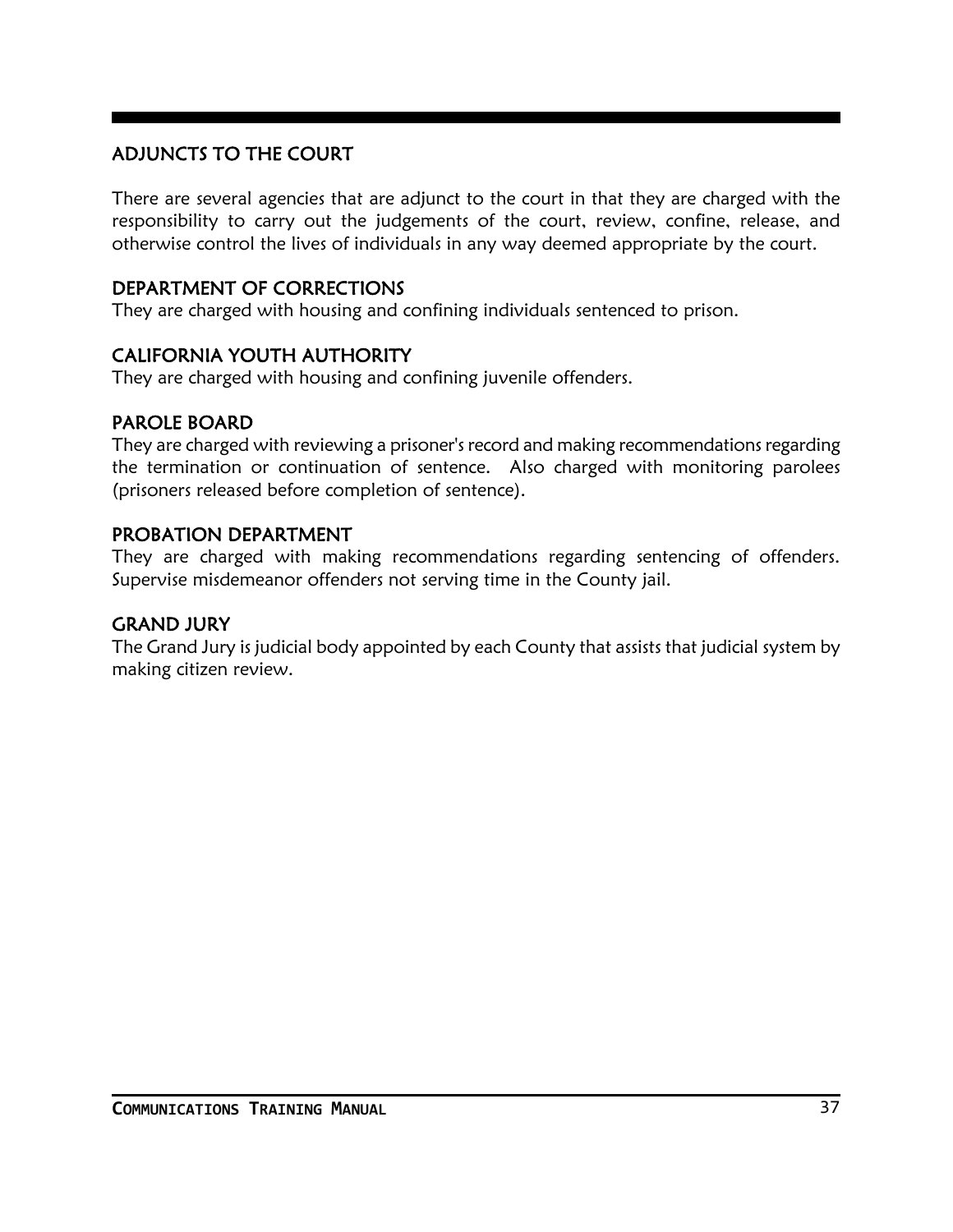# CRIME ELEMENTS

# PENAL CODES

| 148        | Resisting Arrest (M)<br>Willfully resisting, delaying or obstructing<br>1.<br>2.<br>A peace officer                                                                     |
|------------|-------------------------------------------------------------------------------------------------------------------------------------------------------------------------|
| 148.1      | False Bomb Report (M)<br>Falsely reporting a bomb threat<br>1.                                                                                                          |
| 148.5      | False Police Report (M)<br>Knowingly reporting a false crime report<br>1.                                                                                               |
| 148.9      | Falsely Representing Self As Another Person (M)<br>1.<br>False representation or identification<br>2.<br>To a police officer<br>3.<br>To evade the process of the court |
| 166.4      | Criminal Contempt (M)<br>Disobeying any process or order issued by any court<br>1.                                                                                      |
| <b>187</b> | Murder (F)<br>Unlawful killing<br>1.<br>2.<br>Of a human being<br>3.<br>With malice aforethought                                                                        |
| 203        | Mayhem (F)<br>Unlawfully and maliciously depriving a human being of a member of<br>1.<br>his body                                                                       |
| <b>207</b> | Kidnaping (F)<br>1.<br>Forcibly stealing, taking or arresting<br>2.<br>Any person in this state<br>3.<br>Into another part of the state or county                       |
| <b>211</b> | Robbery (F)<br>Taking of personal property<br>1.<br>In the possession of another<br>2.<br>3.<br>From his person or immediate presence                                   |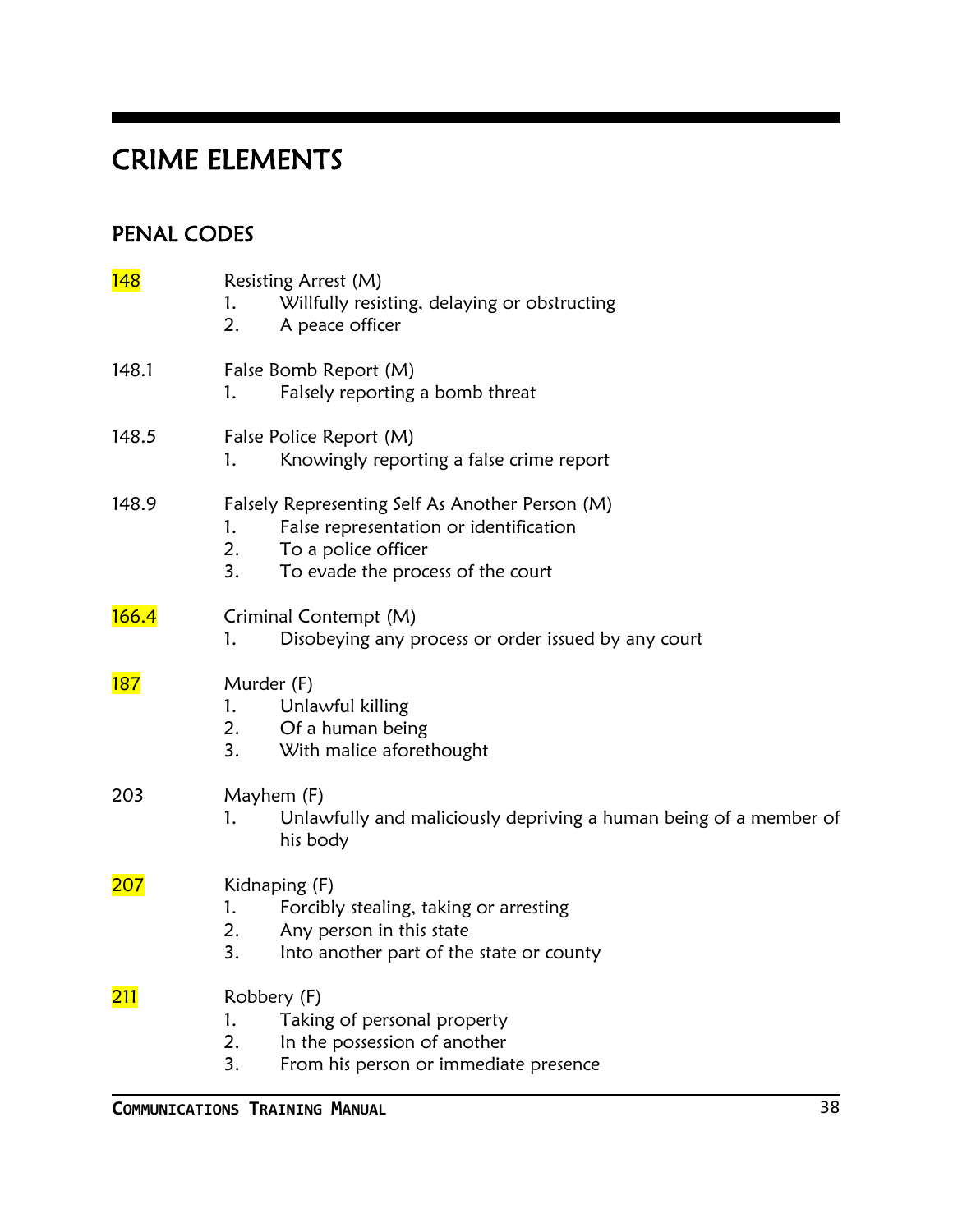|             | Against his will<br>4.<br>5.<br>By means of force or fear                                                                                                                                                                                                                                                                        |
|-------------|----------------------------------------------------------------------------------------------------------------------------------------------------------------------------------------------------------------------------------------------------------------------------------------------------------------------------------|
| 215         | Car Jacking (F)<br>Taking of a vehicle<br>1.<br>2.<br>In the possession of another<br>3.<br>By force or fear<br>4.<br>With the intent to deprive                                                                                                                                                                                 |
| 240         | Assault (M)<br>Unlawful attempt<br>1.<br>2.<br>Coupled with the present ability<br>$\overline{3}$<br>To commit a violent injury to another                                                                                                                                                                                       |
| <u> 242</u> | Battery (M)<br>Wilfully and unlawfully<br>1.<br>2.<br>Use of force or violence<br>3.<br>On the person of another                                                                                                                                                                                                                 |
| 243         | Battery On A Peace Officer (M)<br>Willfully and unlawfully<br>1.<br>2.<br>Use of force or violence<br>3.<br>On the person of a peace officer                                                                                                                                                                                     |
|             | 245(a) Assault With A Deadly Weapon Or Instrument (F)<br>Assault upon the person of another<br>1.<br>With a deadly weapon or instrument<br>2.<br>3.<br>By any means of force likely to produce great bodily injury                                                                                                               |
|             | 245(b) Assault With A Deadly Weapon Or Instrument Upon a Peace Officer (F)<br>Assault upon a peace officer or fireman<br>1.<br>2.<br>With a deadly weapon or instrument<br>3.<br>By any means force likely to produce great bodily harm                                                                                          |
| <u> 246</u> | Discharge Of Firearm At Inhabited Dwelling Or Vehicle (F)<br>Maliciously and willfully discharge a firearm<br>1.<br>2.<br>At an inhabited dwelling house, occupied building, occupied motor<br>vehicle or inhabited camper<br>$\star$<br>"Inhabited" means currently being used for dwelling purposes whether<br>occupied or not |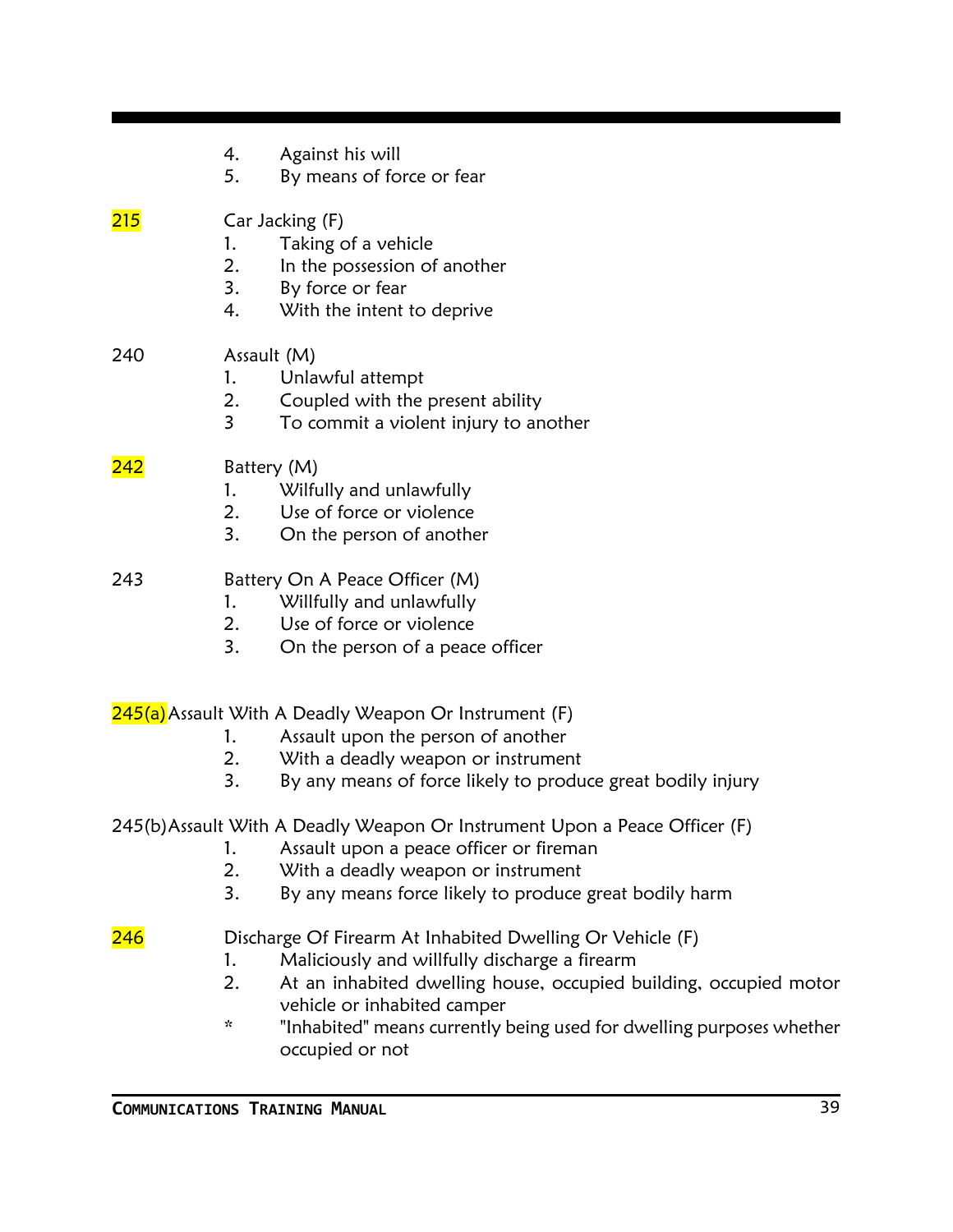| 261          | Rape (F)<br>1.<br>2.<br>2. | Act of sexual intercourse<br>Against a person's will<br>By means of force, violence or fear of immediate and unlawful bodily<br>injury                                                                                                                                                                                                                                                     |
|--------------|----------------------------|--------------------------------------------------------------------------------------------------------------------------------------------------------------------------------------------------------------------------------------------------------------------------------------------------------------------------------------------------------------------------------------------|
| <b>261.5</b> | 1.<br>2.<br>3.             | Unlawful Sexual Intercourse (F)<br>Unlawful sexual intercourse<br>Accomplished with a female not the wife of the perpetrator<br>The female is under the age of 18                                                                                                                                                                                                                          |
| 272          | 1.<br>2.<br>3.             | Contributing To The Delinquency Of A Minor (M)<br>Commit any act which would cause<br>Any person under the age of 18<br>To come within the provisions of sections 300, 601 or 602 WIC                                                                                                                                                                                                      |
|              | 1.<br>2.<br>3.<br>4.<br>5. | 273(a) Willful Cruelty Toward Child (F)<br>Any person under circumstances or conditions likely to produce<br>Great bodily harm or death<br>Willfully causes or permits<br>Any child to suffer or inflict thereon<br>Unjustifiable physical pain or mental suffering                                                                                                                        |
| 273D         | 1.<br>2.<br>3.<br>4.       | Child abuse (M or F)<br>Willfully inflics cruel or inuman physical punishment<br>On a minor<br>Causing tramatic physical condition<br>Not reasonably disciplining the minor                                                                                                                                                                                                                |
| 273.5        | 1.<br>2.<br>$\star$        | Infliction Of Injury On Spouse Or Cohabitee (F)<br>Willfully inflict upon his or her spouse or upon any person of the<br>opposite sex with whom he or she is cohabitating<br>Corporal injury resulting in a traumatic condition<br>"Traumatic condition" is a condition of the body such as a<br>wound/external/internal injury of a minor or serious nature caused by<br>a physical force |
| 277          | 1.<br>2.                   | <b>Child Abduction</b><br>Maliciously taking, enticed away, kept, withheld or concealed a child<br>from the lawful custodian<br>The child was younger than 18 at the time                                                                                                                                                                                                                  |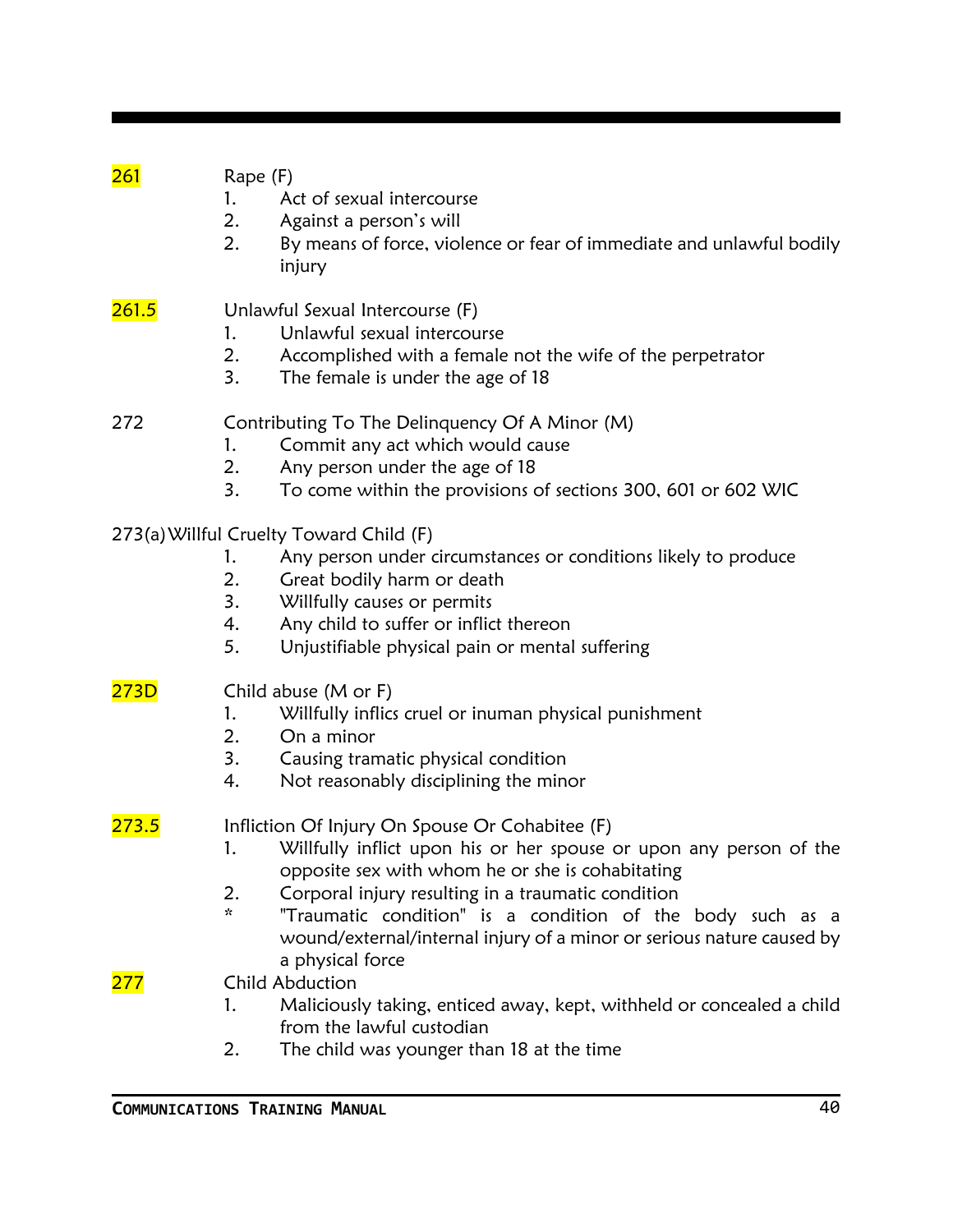3. No legal right to custody 288(a)Lewd Or Lascivious Acts (F) 1. Willfully and lewdly commit any lewd or lascivious act 2. Upon or with the body of a child under the age of 14 3. With intent of arousing, appealing to or gratifying the lust or passions or sexual desires 4. Of such child or the perpetrator of the crime 288a **Oral Copulation (F)** 1. Act of copulating the mouth or one person 2. With the sexual organ or anus of another 290 Registration Of A Sex Offender-Definition 1. Any person convicted in this state of any sex crime 2. Must register with the local police agency of their residence 3. Within 14 days **314.1** Indecent Exposure (M) 1. Exposes his person or private parts 2. In any public place or in any place where there are present other persons 3. To be offended or annoyed thereby 415 Disturbance (M) 415(1) \* Unlawfully fight or challenge to fight in a public place 415(2) \* Maliciously and willfully disturb another person by loud and unreasonable noise 417(a) Exhibiting A Firearm (M) 1. Draws or exhibits any deadly weapon 2. In a rude, angry or threatening manner 3. In the presence of another person 417(b) Exhibiting A firearm In The Presence Of A Peace Officer (F) 1. Draws or exhibits any deadly weapon 2. In a rude, angry or threatening manner 3. In the presence of a peace officer 422 Criminal Threats (F)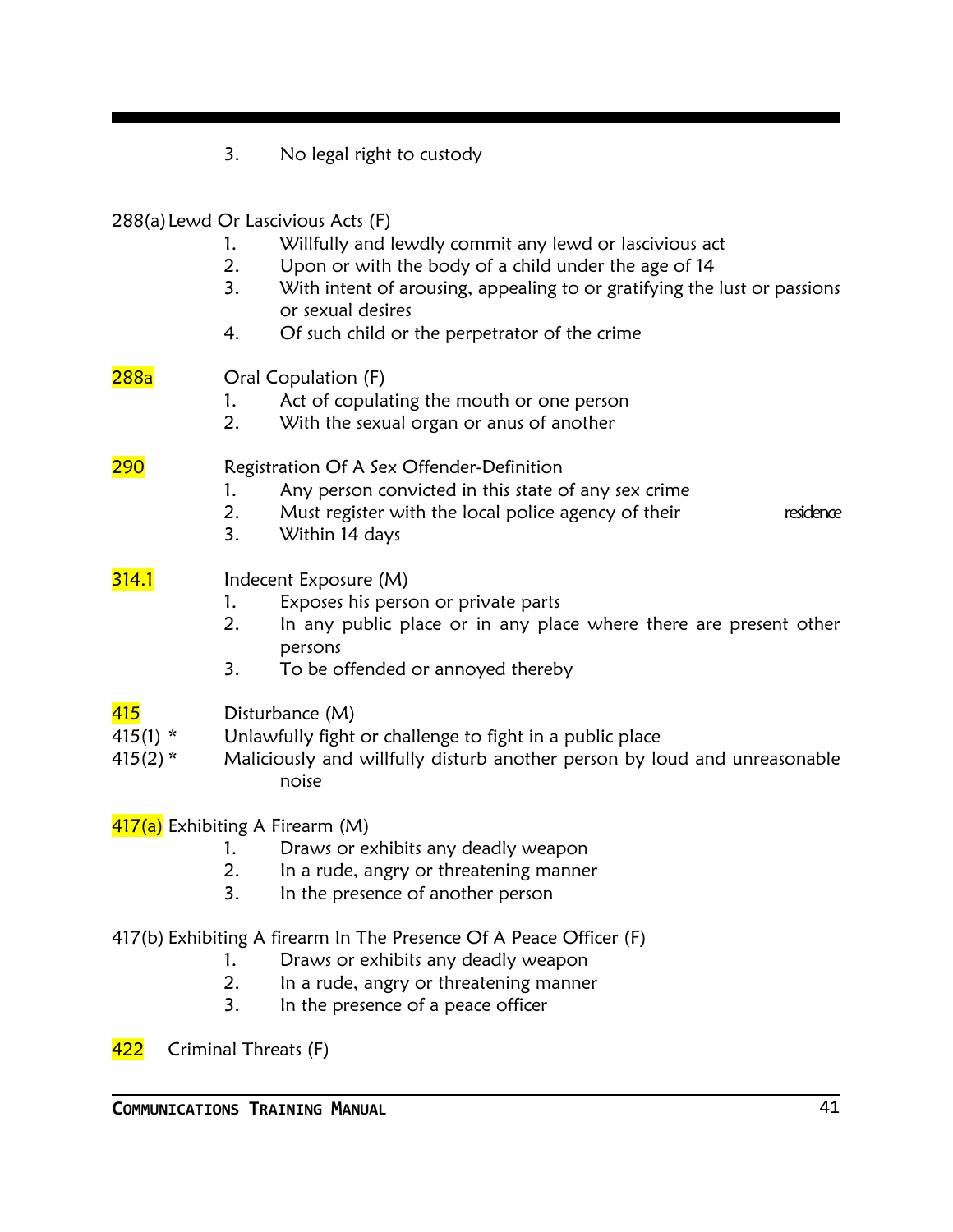|                               | 1.<br>2.<br>3.                | Threaten to cause harm or injury<br>Intended to be received as a threat<br>Individual reasonably feared for their safety.              |
|-------------------------------|-------------------------------|----------------------------------------------------------------------------------------------------------------------------------------|
| <mark>451</mark>              | Arson (F)<br>1.<br>2.         | Willfully and maliciously sets fire to or burns or causes to be burned<br>Any structure, forest land or property                       |
| <mark>459</mark>              | Burglary (F)<br>1.<br>2.      | Enters any structure or locked vehicle<br>With intent to commit petty or grand theft or any other felony                               |
| 466                           | 1.                            | Possession Of Burglary Tools (M)<br>Possessing tools with intent to feloniously break or enter any building<br>or vehicle              |
| 470                           | Forgery (F)<br>1.<br>2.<br>3. | Every person who, with intent to defraud<br>Signs the name of another or fictitious person<br>Having no authority to do so             |
| 476(a) Insufficient Funds (M) | 1.<br>2.<br>3.                | Willfully makes or draws any check<br>With intent to defraud<br>Knowing at the time that non sufficient funds exist                    |
| 484g                          | 1.                            | Fraudulent Use Of Credit Cards (F/M)<br>Use of a stolen credit card $(s)$ with the intent to defraud                                   |
| 487.1                         | 1.                            | Grand Theft (F)<br>Theft of personal property valued in excess of \$950                                                                |
| 488                           | 1.                            | Petty Theft (M)<br>Theft of personal property valued less than $$950$                                                                  |
| 496.1                         | 1.<br>2.<br>3.                | Receiving Or Possessing Stolen Property (F/M)<br>Buy or receive any property<br>Which as been stolen<br>Knowing the property is stolen |
| 503                           |                               | Embezzlement (F/M)                                                                                                                     |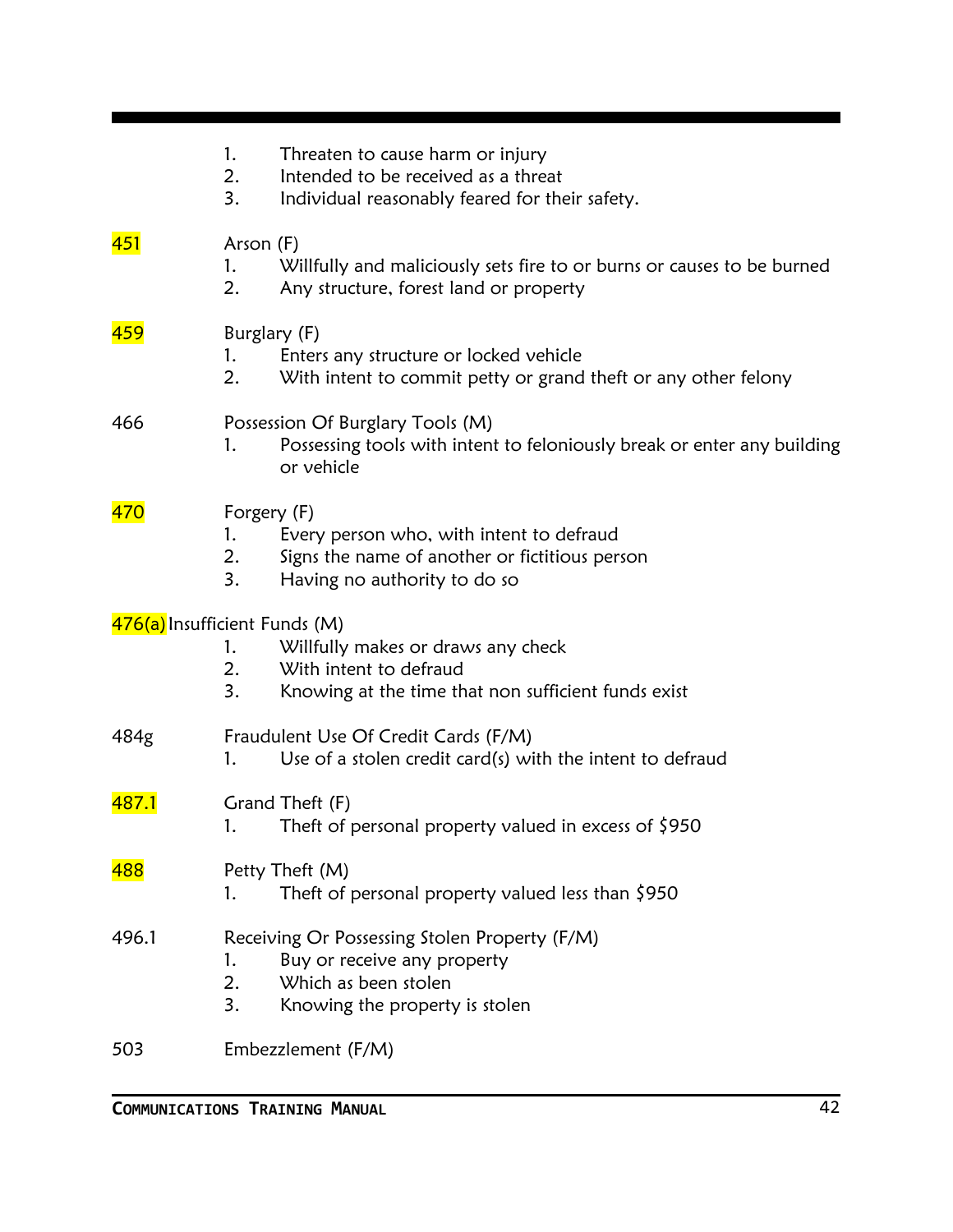- 1. Fraudulent appropriation of property
- 2. By a person to whom it has been entrusted
- 530.5 Identity Theft (M, F)
	- 1. Willfully obtains personal identifying information of another person.
	- 2. Uses that information for any unlawful purpose
- 537(a)Defrauding An Innkeeper (F/M)
	- 1. Obtaining food, fuel, services or accommodations
	- 2. With the intent not to pay

594 Vandalism (F/M)

- 1. Maliciously defaces with paint or any other liquid or
- 2. Permanently damages or
- 3. Destroys any real or personal property not his own

## 602 Trespass (M)

- 1. Entering the land or occupying real property
- 2. Without the consent of the owner

### **640.6** Graffiti (M)

| 1. Any person who defaces with graffiti or inscribed |          | material |
|------------------------------------------------------|----------|----------|
| any real or personal property that is not his or     | her own. |          |

### $647(f)$  Public Intoxication (M)

- 1. A person in any public place
- 2. Under the influence of intoxicating liquor or drug
- 3. Unable to exercise care for his own safety or the safety of others

664 Unsuccessful Attempt To Commit A Crime (F/M)

- 1. Attempt to commit any crime, but fails
- 4849 ARREST BY WHOM, AND HOW
- 853.7 Failure To Appear (M)
	- 1. Willfully violated his written promise to appear in court

## 12020(a) Manufacture, Sell, Possess Weapons (F)

- 1. Manufacture, sell, give, lend, possess
- 2. Cane gun, wallet gun, any firearm which is not immediately recognizable as a firearm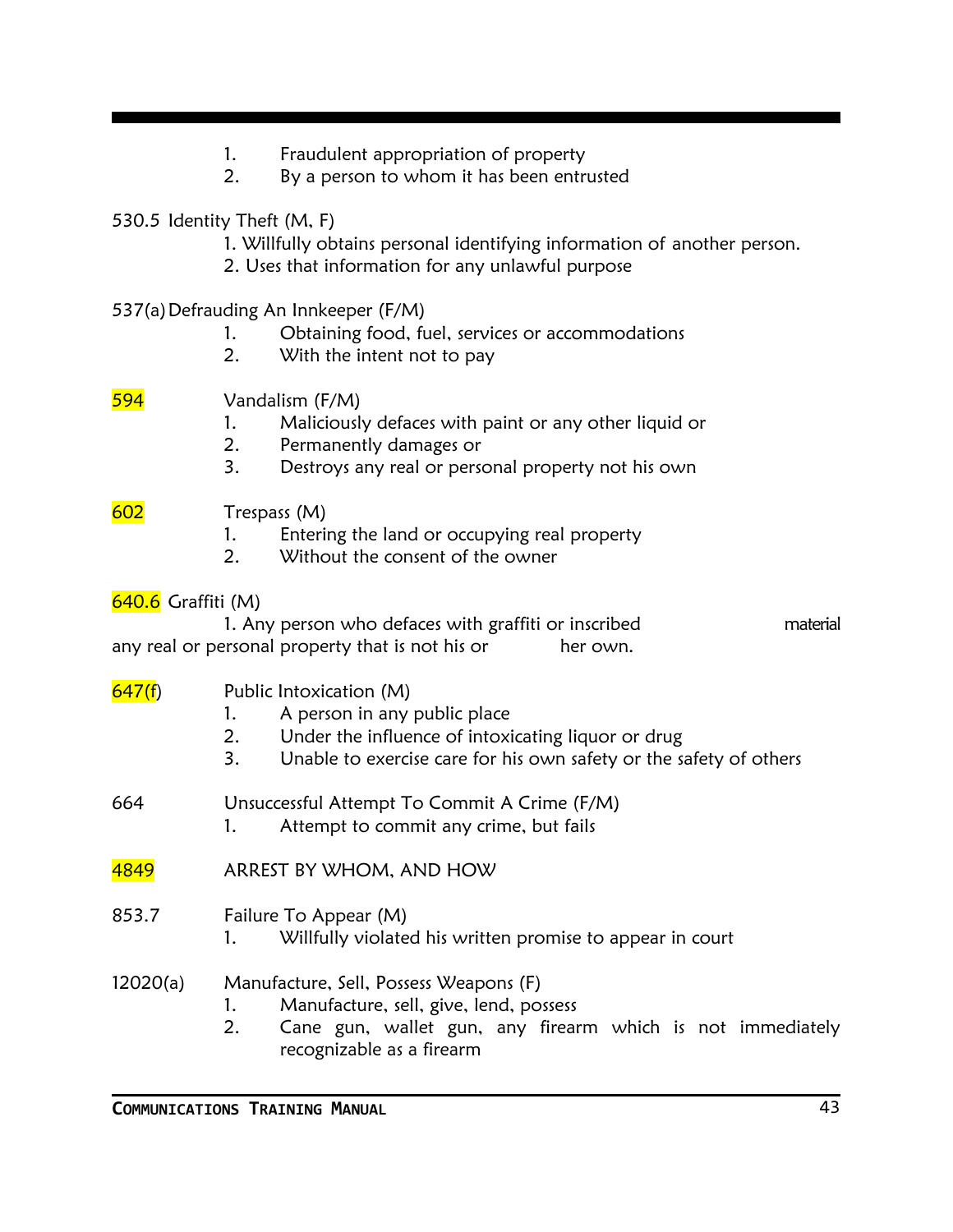- 3. Any ammunition which contains or consists of any flechette dart, any bullet containing or carrying an explosive agent, any ballistic knife
- 4. Any weapon commonly known as a blackjack, slingshot, billy, nunchaku, sandclub, sandbag, sawed-off shotgun or metal knuckles
- 5. Or who carries concealed upon his person any explosive substance or any dirk or dagger

12025 Possession Of A Concealed Firearm (M)

- 1. Carry concealed within any vehicle or upon his person
- 2. Any firearm capable of being concealed

12031(a) Carrying A Loaded Firearm (M)

- 1. Carry a loaded firearm on his person or in a vehicle
- 2. In a public place

## BUSINESS AND PROFESSIONS CODES

4149 Possession Of A Hypodermic Needle/Syringe (M)

1. Possess needle/syringe without a prescription

# HEALTH AND SAFETY CODES

11350 Possession Of A Controlled Substance (F)

1. Possession of following drugs: Codeine Cocaine Demerol Dilaudid Heroin Mescaline Methadone Percodan Peyote Quaalude

11357a Possession Of Concentrated Cannabis (F) 1. Possession of hashish or hash oil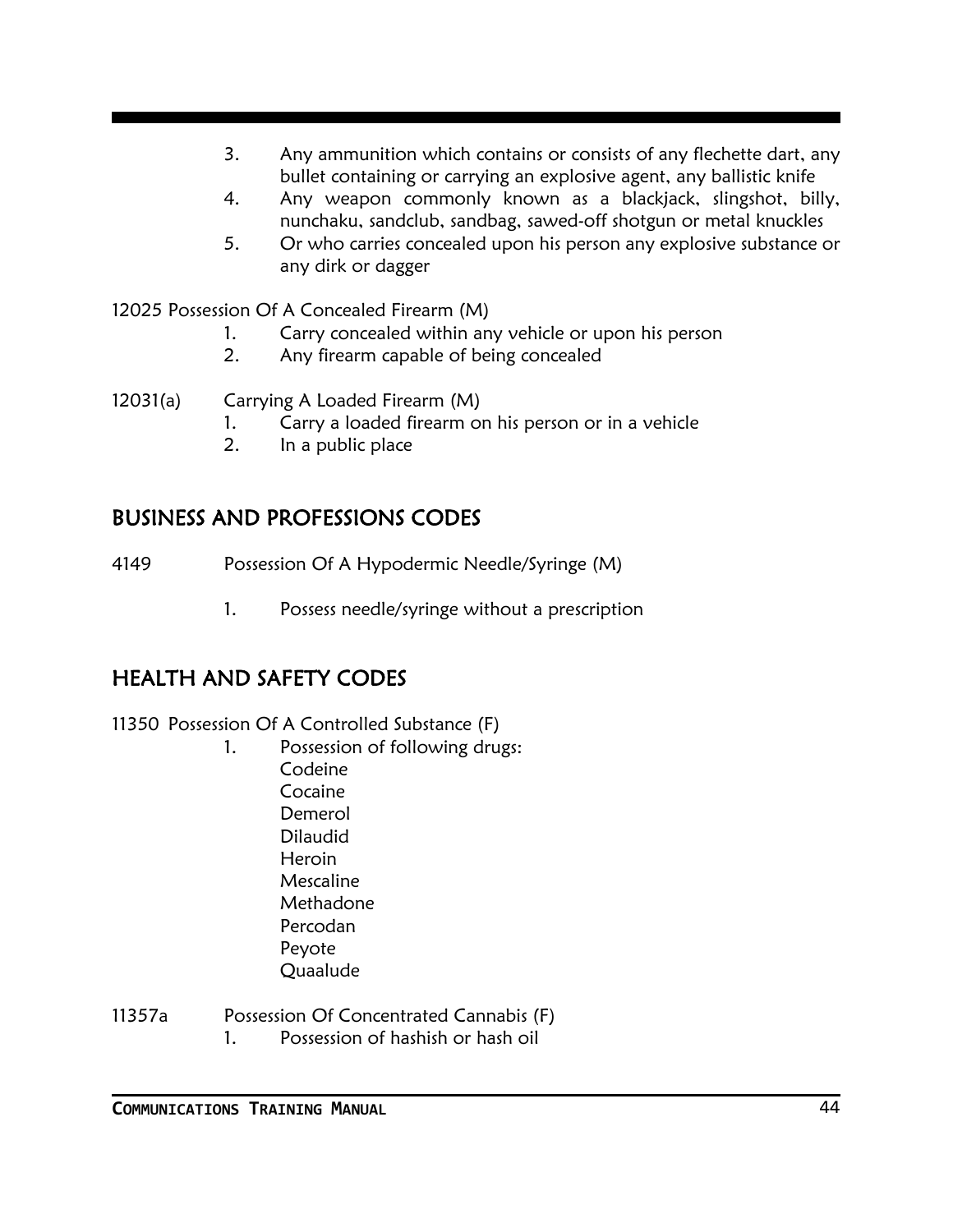11357b Possession Of Less Than 1 OZ. Of Marijuana (M)

11357cPossession Of More Than 1 OZ. Of Marijuana (M)

11357d Possession Of Less Than 1 OZ. Of Marijuana On School Grounds (M) 1. Violator must be over 18 yrs to be in violation

#### 11377a Possession Of A Controlled Substance (F)

1. Possession of the following: Amphetamines **Barbituates** LSD Methamphetamine Phencyclidine (PCP) Preludin Psilocydin (Mushrooms) Ritalin

#### 11550a Under Influence Of A Controlled Substance (M) 1. Influence of the following: Heroin Cocaine

# WELFARE AND INSTITUTIONS CODES

| 300  | Persons Subject To The Jurisdiction Of The Juvenile Court<br>Any minor who may be adjudged to be a dependant child of the<br>juvenile court                        |
|------|--------------------------------------------------------------------------------------------------------------------------------------------------------------------|
| 300a | Dependant Child<br>Minor has suffered or there is substantial risk that the minor will suffer<br>serious physical harm inflicted by the minor's parent or guardian |
| 300b | Dependant Child<br>Lack of parental control                                                                                                                        |
| 601  | Juvenile Offender<br>Violation of curfew, or truancy, refusal to obey parents.                                                                                     |
| 602  | Juvenile Offender                                                                                                                                                  |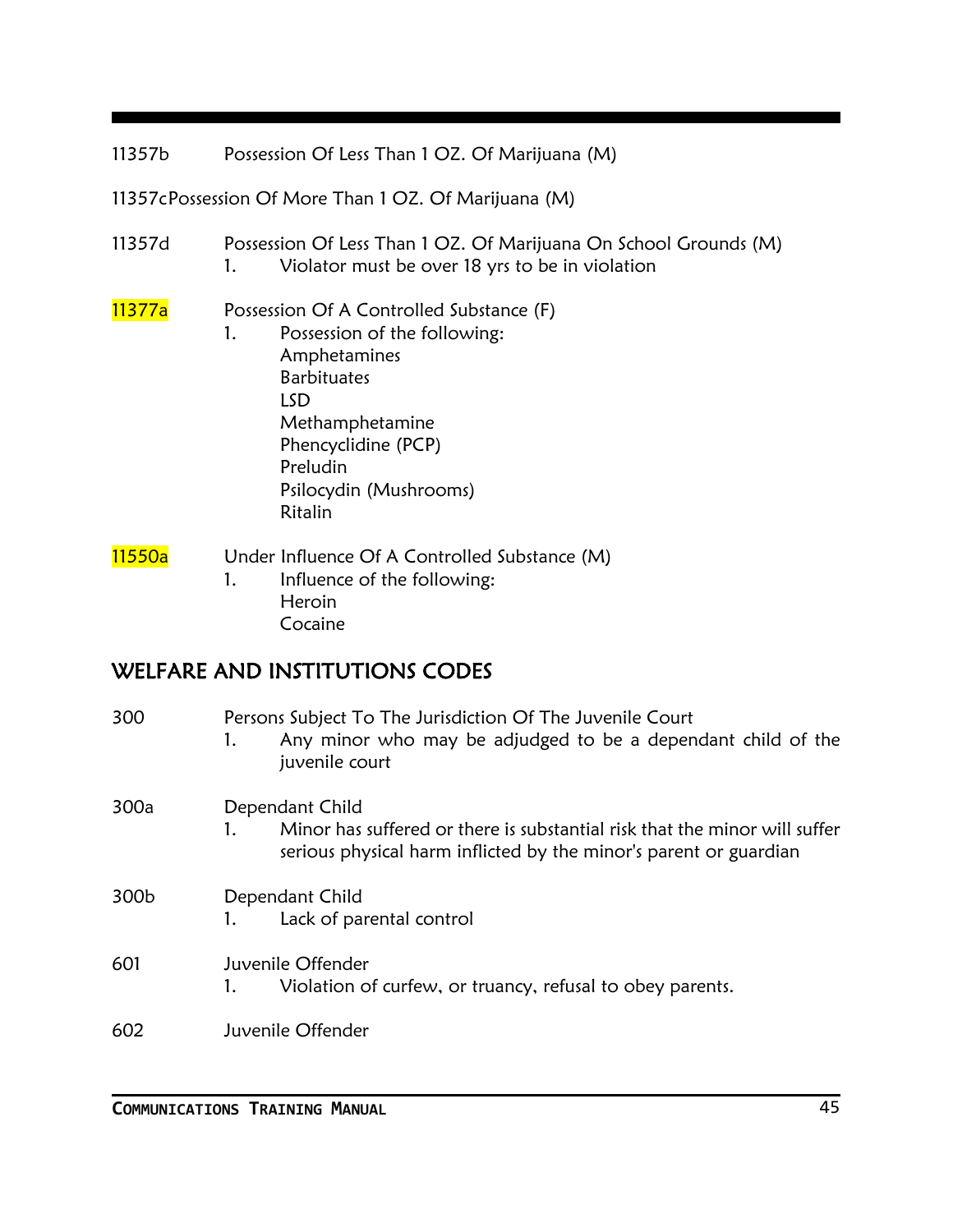| Violation of any state statute by a person under 18 years of age (does |
|------------------------------------------------------------------------|
| not include truancy and curfew violations)                             |

# VEHICLE CODES

| 31 | Supply False Information To A Peace Officer (M) |
|----|-------------------------------------------------|
|----|-------------------------------------------------|

- 1. Give false information to peace officer
- 2. During the course of enforcing the vehicle code

4000a Expired Vehicle Registration (I)

- 1. Drive or park a vehicle upon a public roadway
- 2. Without current registration
- **2800.1** Evading (M)
	- 1. Knowingly evade a peace officer
	- 2. In a motor vehicle

#### 10851 Grand Theft Auto (F)

- 1. Permanently or temporarily deprive the owner of his vehicle
- 2. Without consent of the owner

#### 10852 Vehicle Tampering (M)

- 1. Injure or tamper with vehicle and/or contents
- 2. Without consent of the owner

### 12500a Unlicenced Driver (M)

- 1. Drive a vehicle upon a roadway
- 2. Without a current drivers license

### 12951a No License In Possession (I)

- 1. Drive a vehicle upon a highway
- 2. Without a drivers license in possession

14601.1a Drive With Suspended License (M)

- 1. Drive a vehicle
- 2. After driving privileges have been suspended or revoked

16028A Proof Of Financial Responsibility

- 1. Driver of any vehicle registered in this state
- 2. Required to possess current proof of financial responsibility

20001 Felony Hit And Run (F)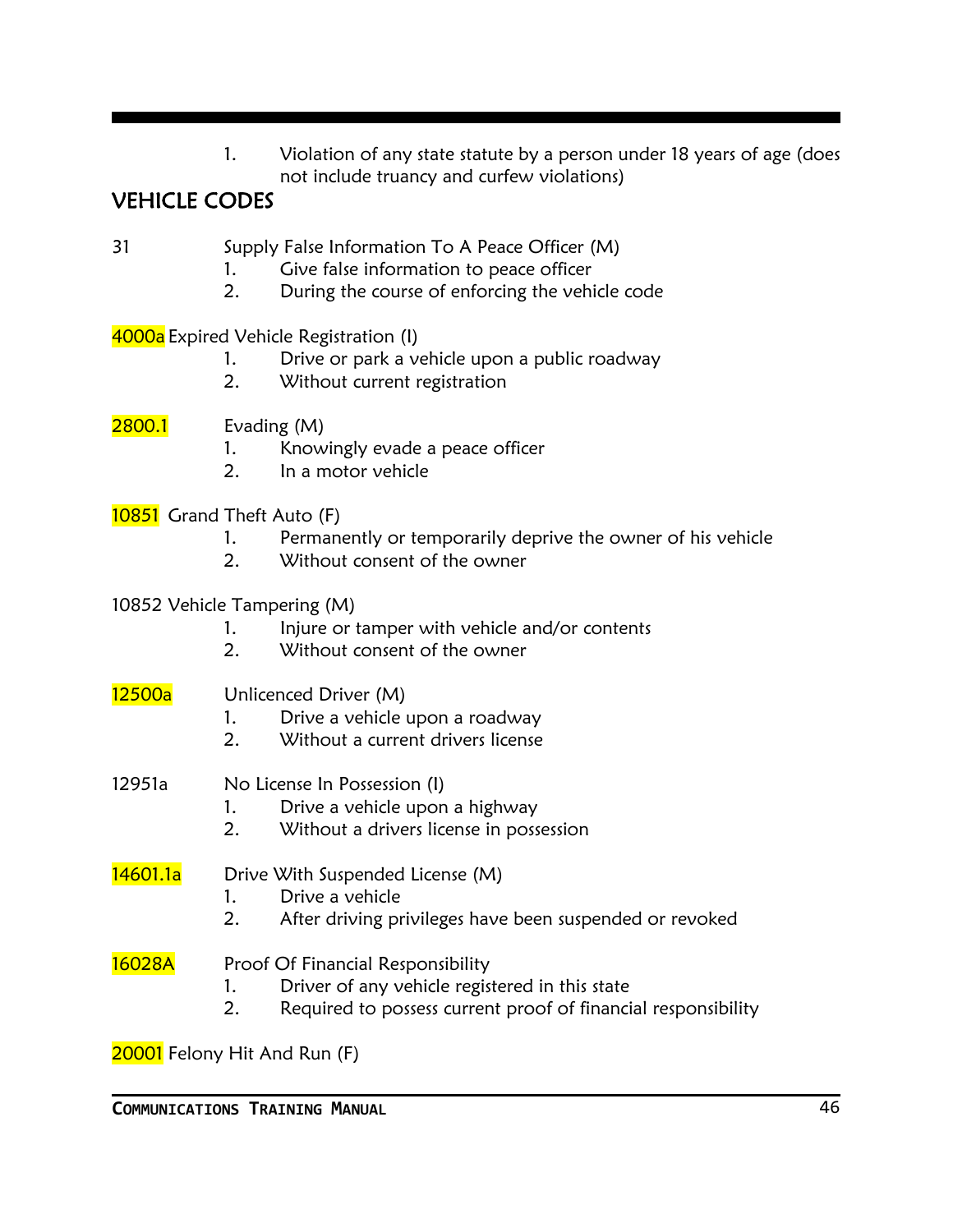- 1. Driver of any vehicle involved in an accident
- 2. Resulting in injury or death to any person other than himself
- 3. Shall immediately stop the vehicle at the scene of the accident and render aid

20002a Misdemeanor Hit And Run (M)

- 1. Driver of any vehicle involved in an accident
- 2. Resulting in property damage (including vehicles)
- 3. Shall immediately stop the vehicle at the scene of the accident and render aid

22651 Authority To tow Vehicles On Public Property

- a. Left unattended on a bridge or causeway obstructing traffic
- b. Left unattended on a roadway obstructing traffic
- c. Parked on highway and previously reported stolen or embezzled
- d. Parked blocking entrance to a private driveway
- e. Parked blocking access to a fire hydrant
- f. Parked over 4 hours on a freeway
- g. Parked and driver incapacitated or physically unable to move the vehicle
- h. Driver is arrested
- I. Parked without current registration and has received 5 or more parking violations over 5 or more days
- j. Illegally parked with no plates or evidence of registration displayed
- k. Parked over 72 hours
- l. Parked blocking cleaning, repair or construction of the highway (after being posted)
- m. Parked blocking street to be used for other than normal flow of traffic
- n. Parked in violation of local ordinance when previously posted
- o. Parked with registration expired over 1 year and not occupied
- p. Driver is cited for being an unlicenced driver or driving on a suspended/revoked license

22658Authority to Tow From Private Property

1. Authority for private person to tow a vehicle off private property

23109 Speed Contest (M)

- 1. Engage in a speed contest
- 2. Upon a highway

23110a Throwing Objects At A Vehicle (M)

1. Throw any substance at a vehicle or occupant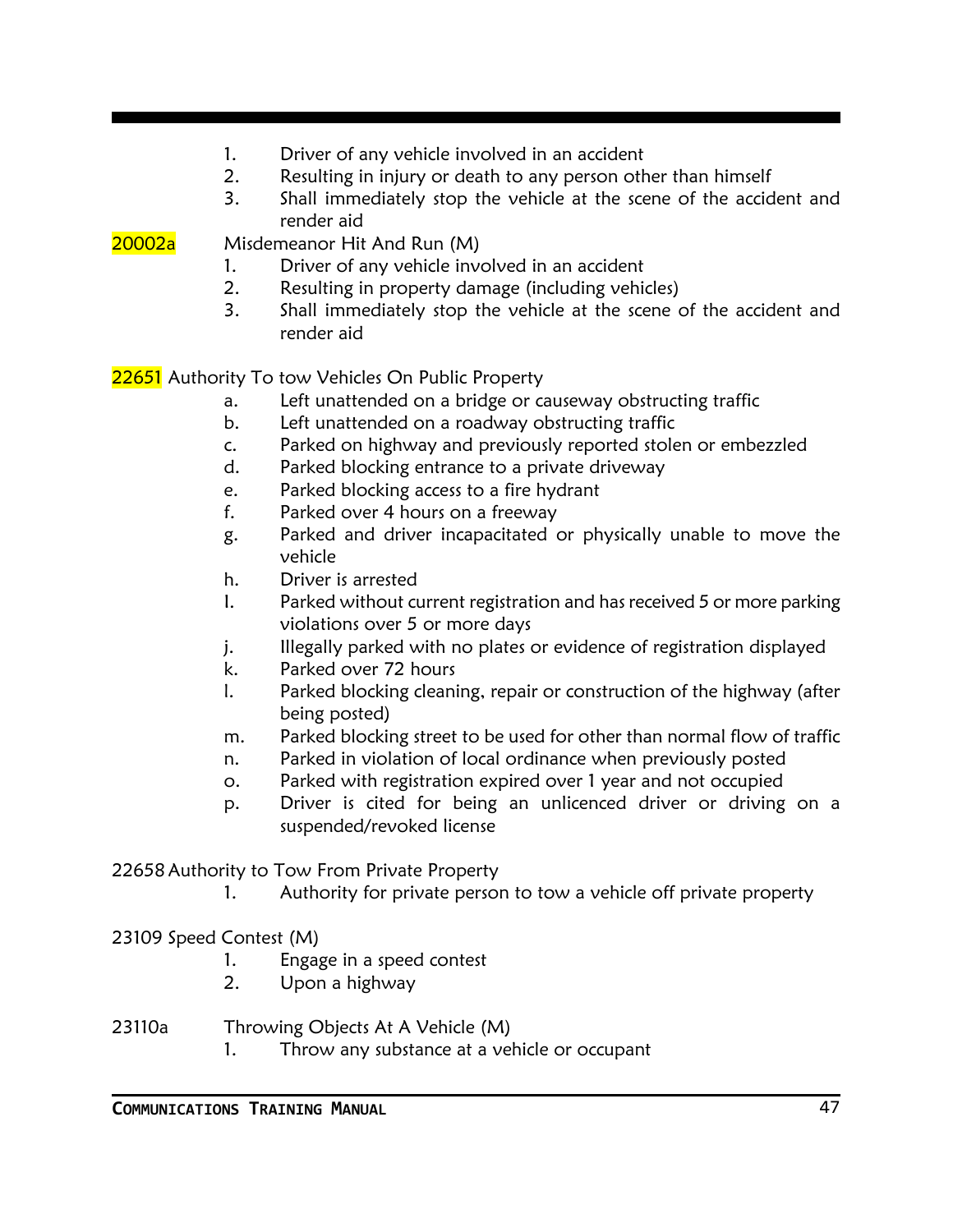|                            | 2.       | On a highway                                                                                             |
|----------------------------|----------|----------------------------------------------------------------------------------------------------------|
| 23103 Reckless Driving (M) |          |                                                                                                          |
|                            | 1.<br>2. | Drive any vehicle on a highway<br>With willful or wanton disregard for the safety of persons or property |
| 23152a                     |          | Driving Under The Influence (M)                                                                          |
|                            | 1.       | Driving a vehicle on a public or private property                                                        |
|                            | 2.       | Under the influence of an alcoholic beverage/drug                                                        |
| 23152b                     |          | Driving Under The Influence (M)                                                                          |
|                            | 1.       | Driving a vehicle on a public or private property                                                        |
|                            |          | 2. Under the influence of an alcoholic beverage or any drug                                              |
|                            | 3.       | With blood alcohol level of .08 or over                                                                  |
| 40508a                     |          | Failure To Appear (M)                                                                                    |
|                            | 1.       | Failure to appear in court in violation of a written promise to appear                                   |
|                            | 2.       | For a violation of a vehicle code                                                                        |
| 40508b                     |          | Failure To Pay Fine (M)                                                                                  |
|                            |          | Failure to pay a fine                                                                                    |

2. For a violation of a vehicle code

# CHOWCHILLA MUNICIPAL CODES

| 5.08.530 | Soliciting license required when conducting business within the city                       |
|----------|--------------------------------------------------------------------------------------------|
| 5.20.080 | Soliciting permitted only between 9 A.M. and sunset, prohibited on<br>Sundays and holidays |
| 6.04.240 | Dog License required                                                                       |
| 6.04.070 | Dog must be kept on a leash                                                                |
| 6.04.280 | Animal noise completed                                                                     |
| 9.16.010 | Curfew for minors between 2200-0600 hours                                                  |
| 9.20.010 | Discharge of firearms prohibited (including pellet and air guns)                           |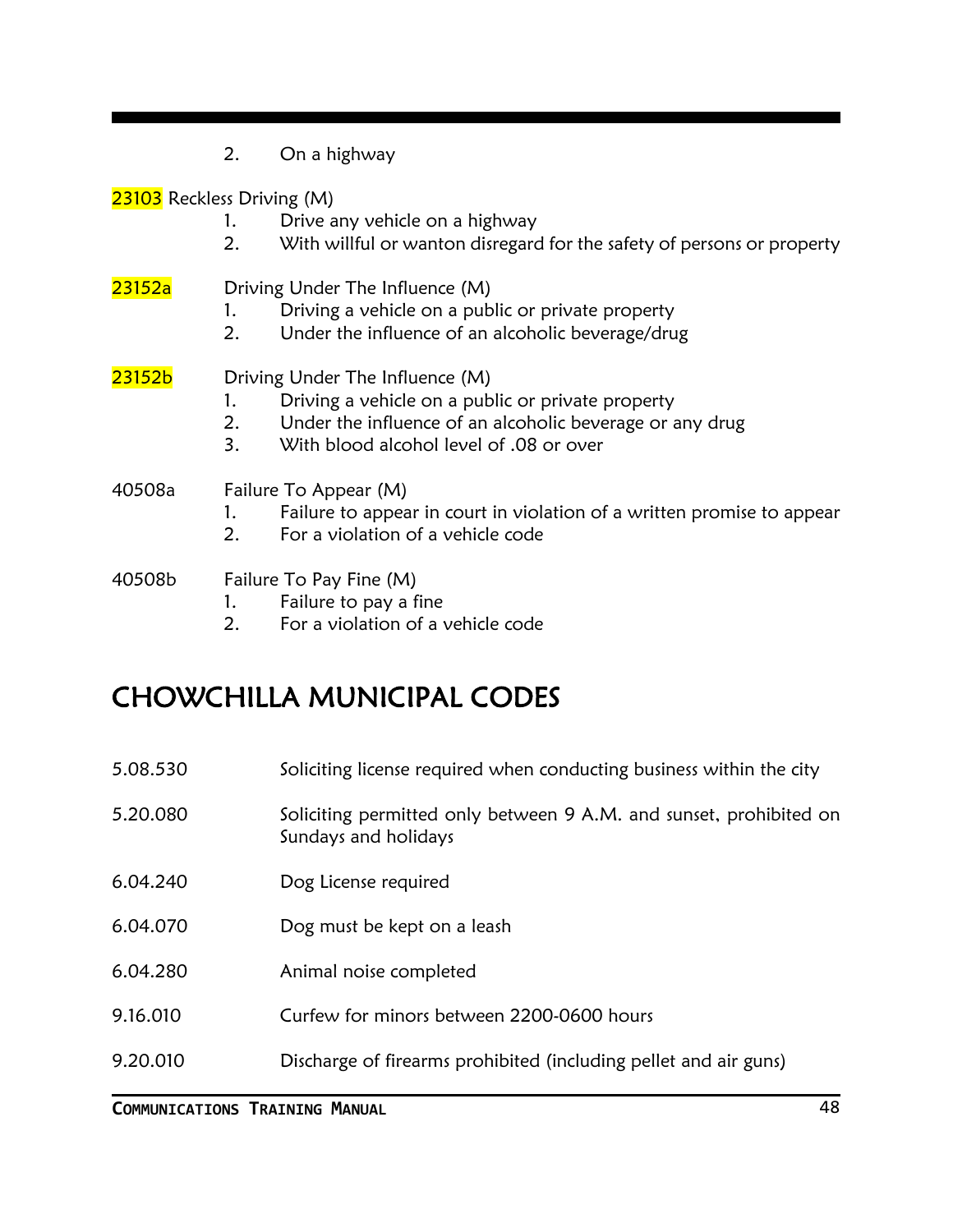10.28.180 Unlawful to repair, dismantle or overhaul vehicles on the street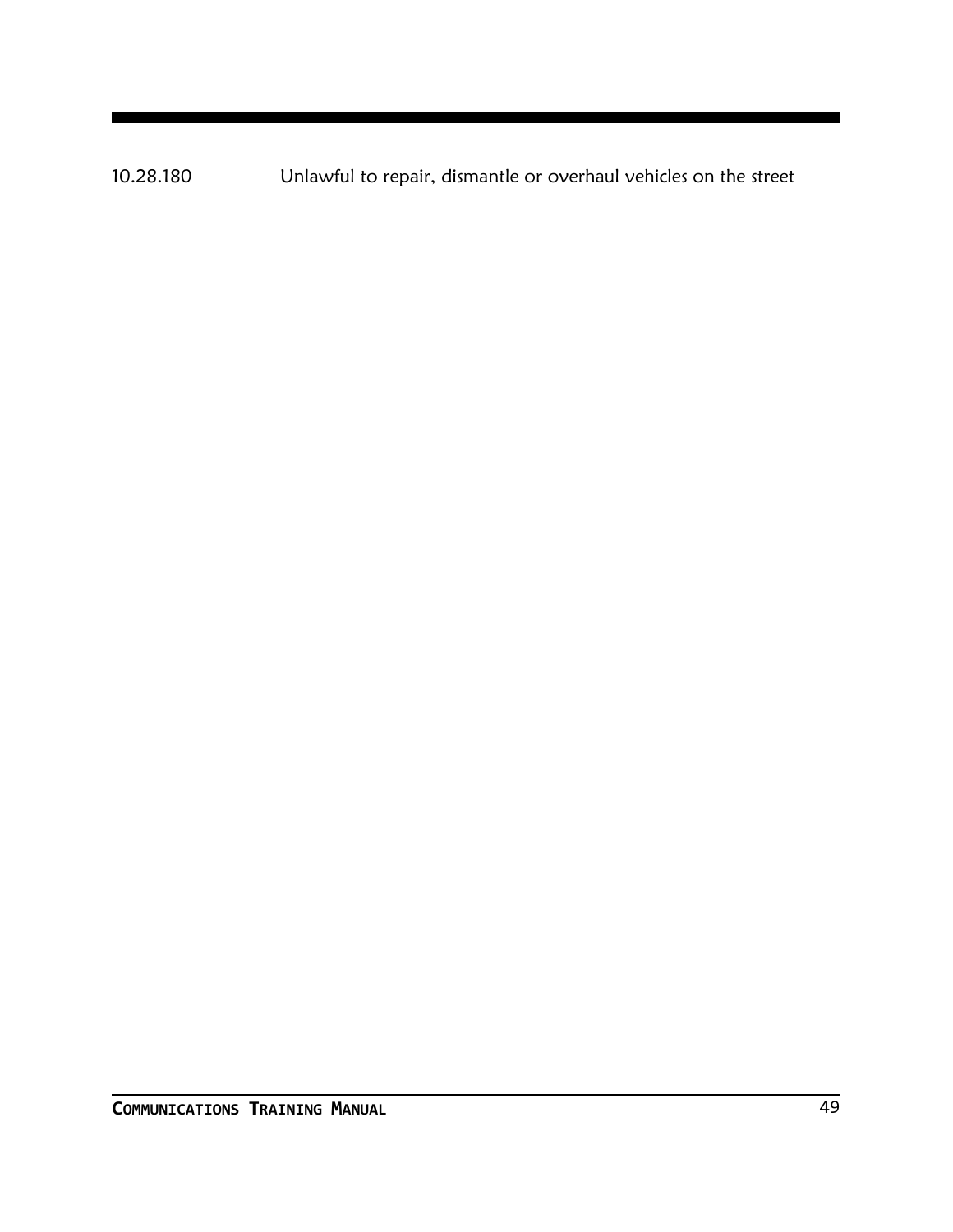# LOCAL LAW ENFORCEMENT AGENCIES

# MADERA COUNTY SHERIFF

Madera County Sheriff/Coroner is responsible for the law enforcement of the unincorporated areas of the county, such as Fairmead. The Sheriff's department also responds as coroners for 11-44 calls.

# CHOWCHILLA VOLUNTEER FIRE DEPARTMENT

They have been contracted to handle all fire related emergencies for Chowchilla. Upon a request for paramedics, and all police units are unavailable fire units will be dispatched. Fire units can also been called upon for lifting subjects.

### IMMIGRATION CUSTOMS ENFORCEMENT ICE

They monitor and regulate the flow of persons at the nation's borders. They act as an interagency liaison between the U.S. and Mexico.

### CONTROL ONE

Chowchilla Police Department is control one.

## CONTROL TWO

City Hall is designated as control two. City Hall dispatches Public Works Monday - Friday, 8:00 am - 4:30 pm.

(After working hours, Public Works provides "Stand-By" which is an on call city personnel to respond to after hours emergencies. Stand-By should only be called out 559-647-9138 when a Sergeant or Watch Commander has authorized the call out and it is noted in the Work order.)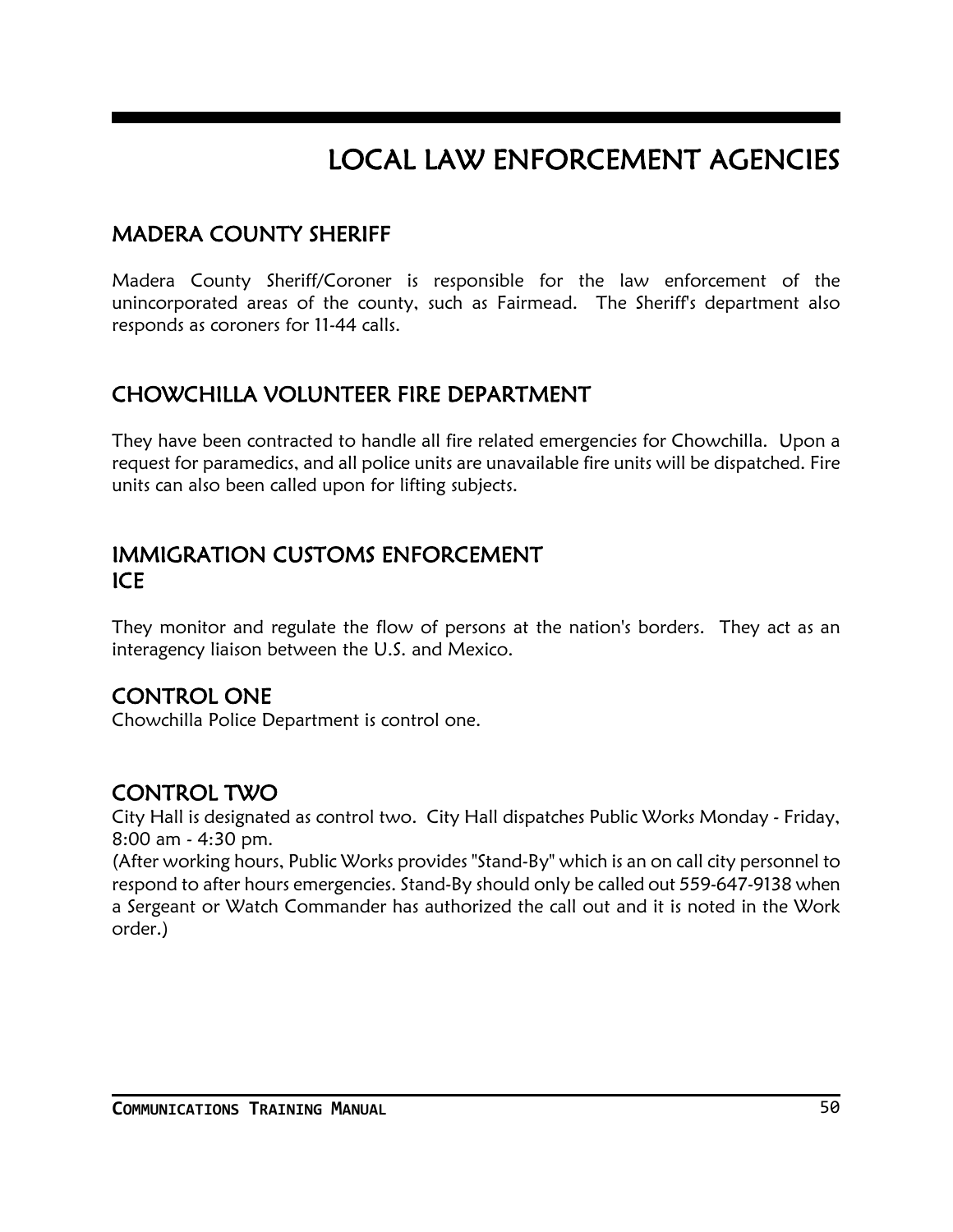# BOOK RESOURCES

# COMMUNICATIONS MANUAL

This manual is an extensive guide book on the operations of report processing, CAD, CLETS, and other dispatch equipment. This manual has been designed as a help manual.

## Policy Manual

The General Orders contains our department's expectations in handling certain matters. Although many of the procedures in this book are for the sworn officer they will impact your day to day duties. Violating a general order can be punishable up to, and including, termination from your job with the police department. You will be held responsible for knowing these orders as they apply to your job.

- A. Schedule and work hours
- B. Sick reporting procedure
- C. Shift rotation
- D. Personal leave
- E. Vacation scheduling
- F. Employee accidents
- G. Uniform policy

There are numerous other procedures contained in this book. Many, but not all, of the procedures are discussed in other parts of this manual. You will be held responsible to know these procedures and will tested on your knowledge of them.

## MAPS AND MAP BOOKS

Become familiar with the city map book that is at each console. There is also a map of the city provided on each computer.

### SVS MASTER MANUAL

We have a book available that lists all of the make/model/style codes of vehicles you will need for entering them in the Stolen Vehicle System.

## AMIS/CLETS

This is a DMV teletype reference manual which lists all of the codes necessary to access this system and an explanation of what information is available to you.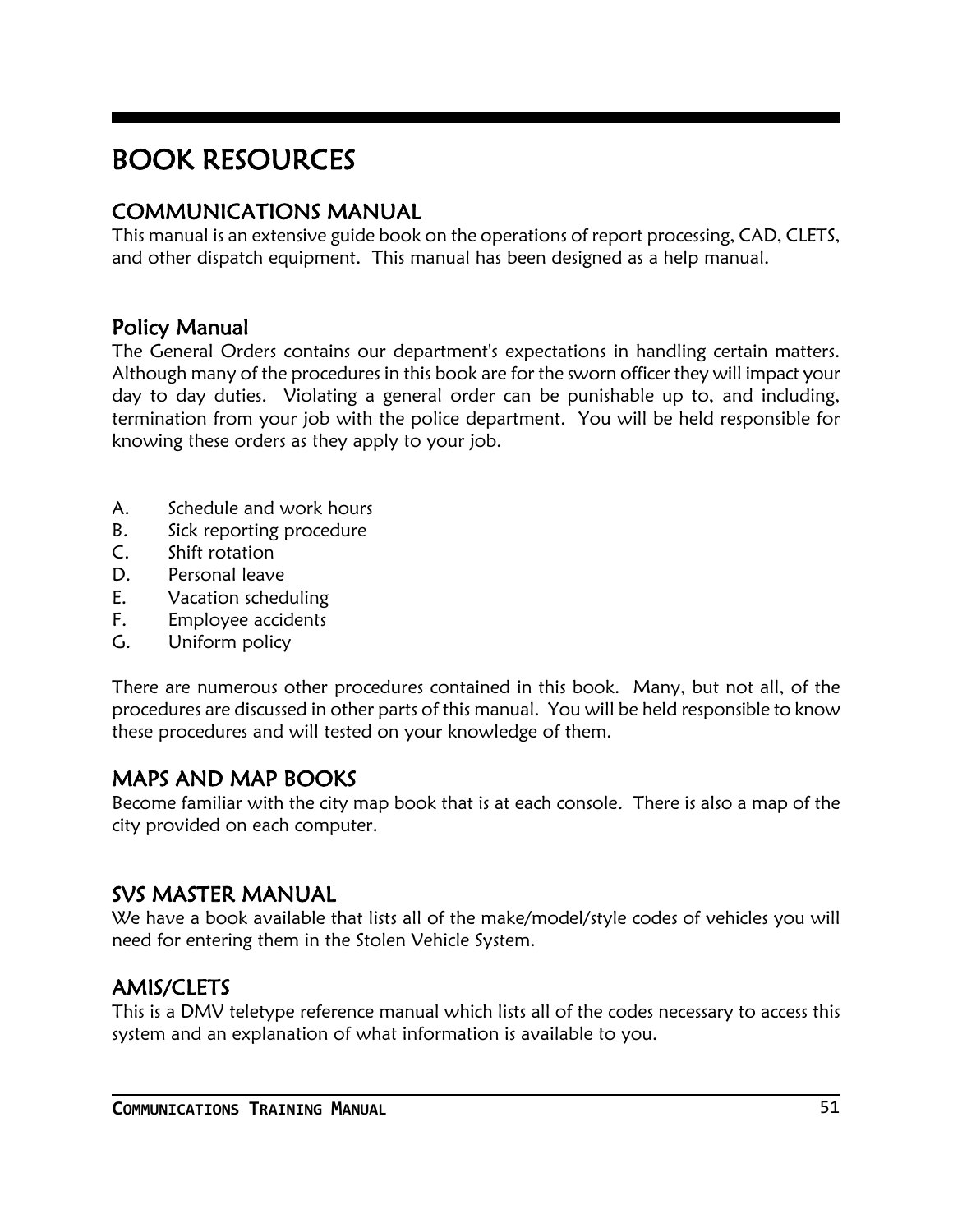## NCIC OPERATING MANUAL

This is another teletype reference manual which contains all of the codes and explanations for this system.

# PENAL CODE

Even though many of our call types and radio codes are taken from the penal code, it is for reference and need not be "memorized". The penal code contains the definitions of, and penalties for, various crimes in the State of California. You will become familiar with a great deal of the information as your training progresses.

# VEHICLE CODE

This book is also for reference. This book lists the definitions of, and punishment for, various vehicle code violations in the State of California. The back of the book contains a list of the codes, and identifies whether it is an infraction, misdemeanor or felony. It is very helpful when trying to determine the severity of traffic warrants.

# CHOWCHILLA MUNICIPAL CODE BOOK

This book lists the "CMO" violations which have been passed by the City Council and approved by the City Attorney. Municipal Codes are generally misdemeanor violations and are as arrestable as any of the penal or vehicle codes. You will learn the most common violations, such as vehicle abatement, door to door peddling, etc. A list of the municipal codes is posted on the City of Chowchilla's website.

### **MISCELLANEOUS**

There are numerous books in this room for your reference. Be sure to take your time and know what and where they are. Your Training Officer will show you books ranging from HAZMAT to the EIS manual. You will be responsible to know where they are, and what type of information is contained in each book. You will be expected to use them for reference on a continuing basis.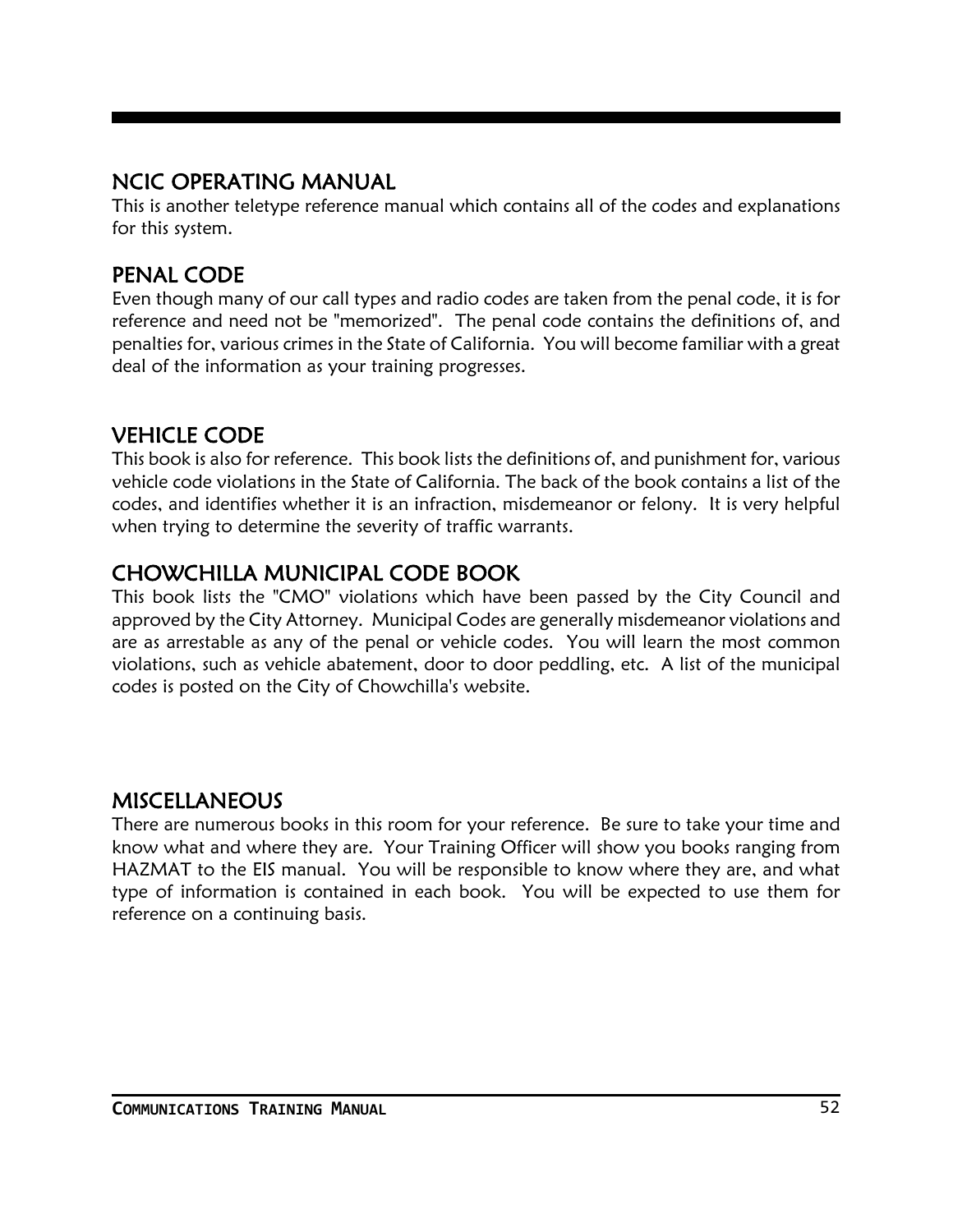# OTHER RESOURCES

# CAD INFO/DATA FILES

Our CAD system contains two reference files that act as an internal information center. You will find everything from needed phone numbers to radio call signs for departmental personnel. Learning how to utilize these files to their fullest potential will afford you access to most information you will need to perform your daily duties. During your training you will learn:

- A. How to access the information
- B. What each entry contains

# RECORDS MANAGEMENT SYSTEM (RMS)

The Records Management System is one of the computerized systems utilized by the Chowchilla Police Department. Some of the information contained in the system is considered Criminal Offender Record Information (CORI) per 11105 CPC. RMS includes the following systems:

- A. MNI
- B. Location
- C. Traffic
- D. Citation
- F. Crime Statistics
- G. Protection Orders
- H. Case Management
- I. Case Files
- J. Personnel
- K. Crime Codes
- L. Calls for Service
- M. Utility

The RMS can provide information which was previously only available from records personnel reading the physical report. There will still be many instances when you will need to obtain information directly from the report. The usual request will be for an officer safety check to see what kinds of contact we have had at a particular residence, to see what a person has been arrested for by our agency.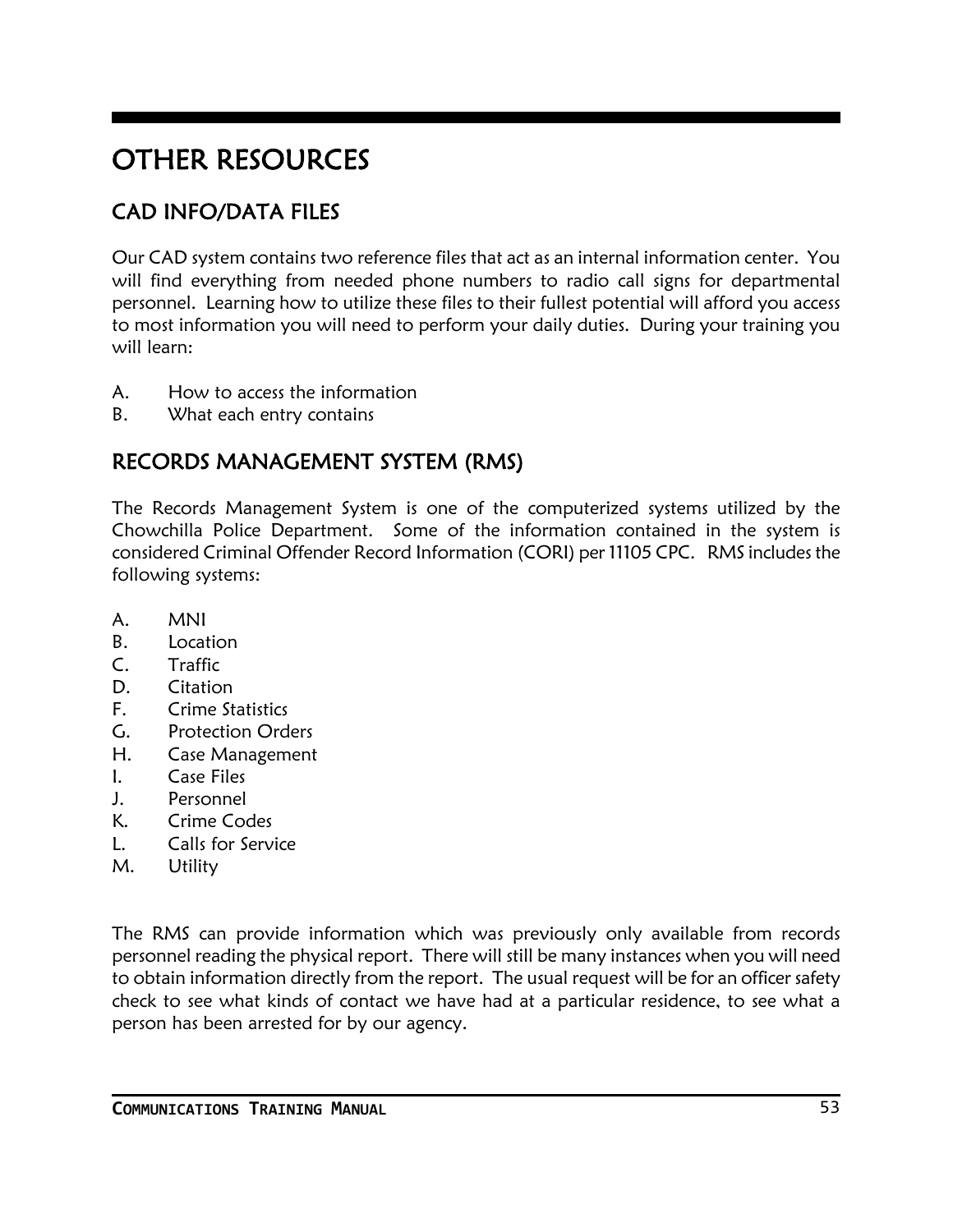### MASTER CASE LOG

The master case log is a listing of all incidences that generated a file number.

A. Lists incidents in date and time order.

### ANIMAL LICENSE FILE (Located in Old Cad)

Using the Animal Control Log in the computer you can access complete registration information on all animals licensed in the city.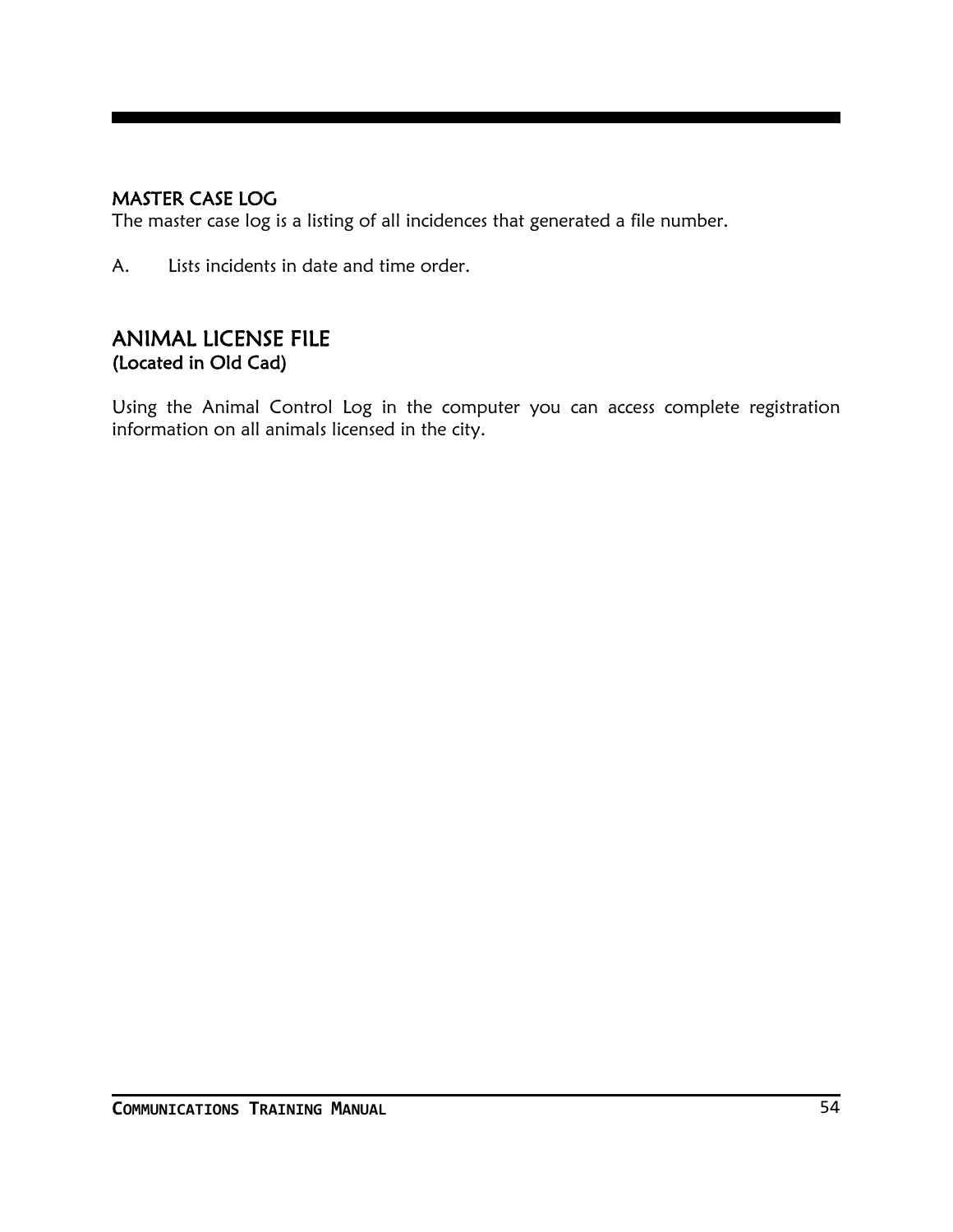# COMMAND POST VEHICLE TELEPHONES/RADIOS

The City of Chowchilla is fortunate to have a mobile command post available for use in case of emergency. The command post (CP) is also used for scheduled special events.

The command post is a self contained trailer containing a radio system and the necessary capabilities for CAD and landline.

When used at special events, the fair, or the boat races, a radio is used for communication with Control 1. In case of emergency a hard phone line could be established.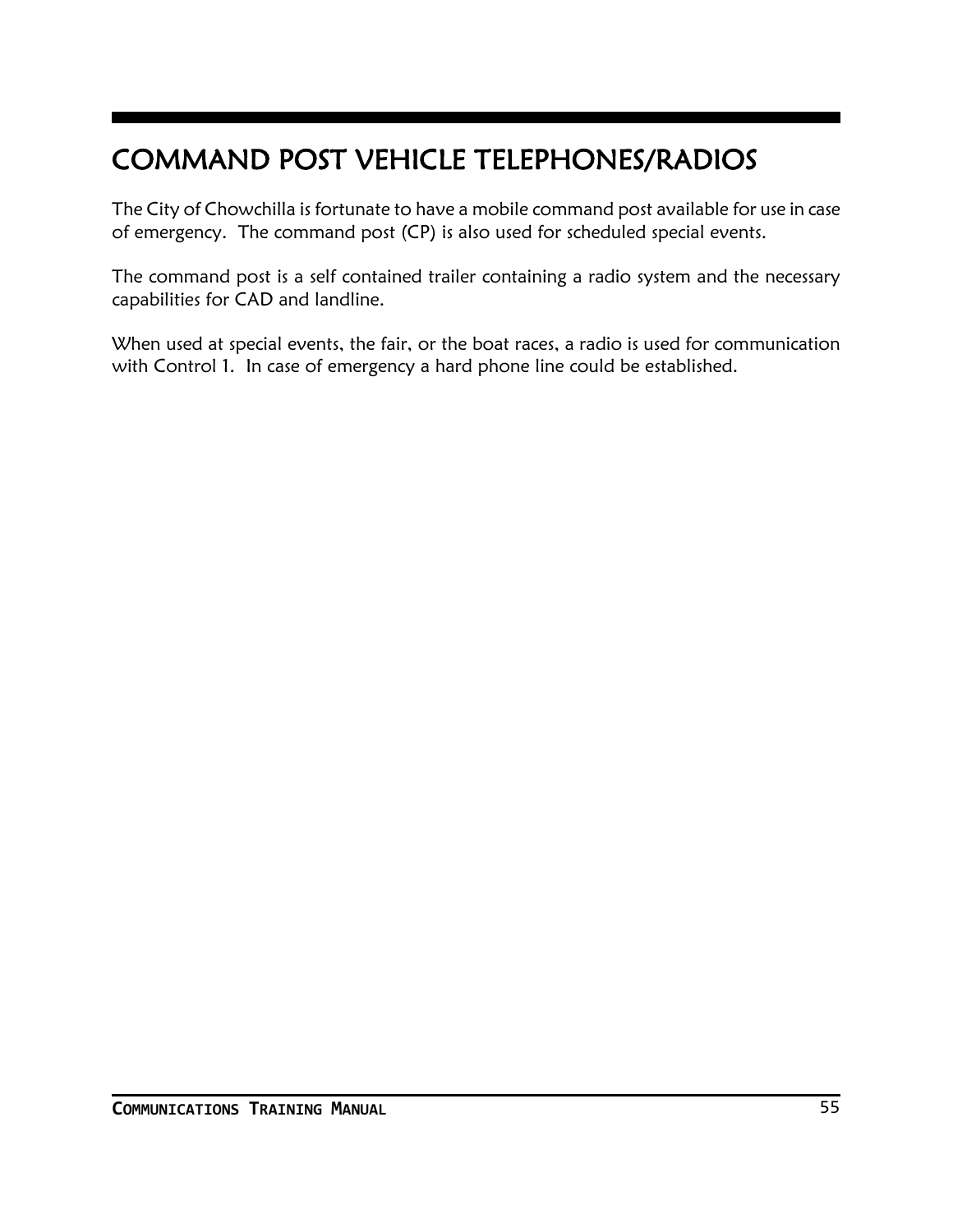# CAD CODES

### DISPOSITION CODES

| AR-    | ARREST                      |
|--------|-----------------------------|
| AST-   | <b>ASSISTING UNIT</b>       |
| CAN-   | <b>CANCELLED</b>            |
| CIT-   | <b>CITED TRAFFIC</b>        |
| CIV-   | <b>CIVIL PROBLEM</b>        |
| CK-    | <b>CHECK OK</b>             |
| $F/C-$ | <b>FOLLOW UP COMPLETE</b>   |
| FAL-   | <b>FALSE ALARM</b>          |
| GOA-   | <b>GONE ON ARRIVAL</b>      |
| HOM-   | <b>HOMICIDE</b>             |
| K9-    | <b>K9 USED ON CALL</b>      |
| NAT-   | <b>NATURAL CAUSES</b>       |
| NEG-   | <b>NEGATIVE SERVICE</b>     |
| NFA-   | NO FURTHER ACTION           |
| NRP-   | NO REPORT WRITTEN           |
| QOA-   | <b>QUIET ON ARRIVAL</b>     |
| RPT-   | <b>REPORT WRITTEN</b>       |
| SBO-   | <b>SETTLED BY OFFICER</b>   |
| SUM-   | SUMMARY WRITTEN             |
| SUP-   | SUPPLEMENTAL WRITTEN        |
| SVD-   | <b>SERVICE COMPLETED</b>    |
| TC-    | <b>TRAFFIC COLLISION</b>    |
| TOT-   | TURNED OVER TO OTHER AGENCY |
| UNF-   | <b>UNFOUNDED</b>            |
| UTL-   | <b>UNABLE TO LOCATE</b>     |
| VER-   | VERBAL                      |

All Dispositions that are entered into CAD are to be free of short hand.

All Dispositions where a subject has been contacted the name and status of that individual shall be noted in the name field of the CAD event.

i.e. "Subject Joe Smith checked ok."

All Dispositions where a report was taken the crime code shall be noted in the comment line. i.e. "314pc report taken."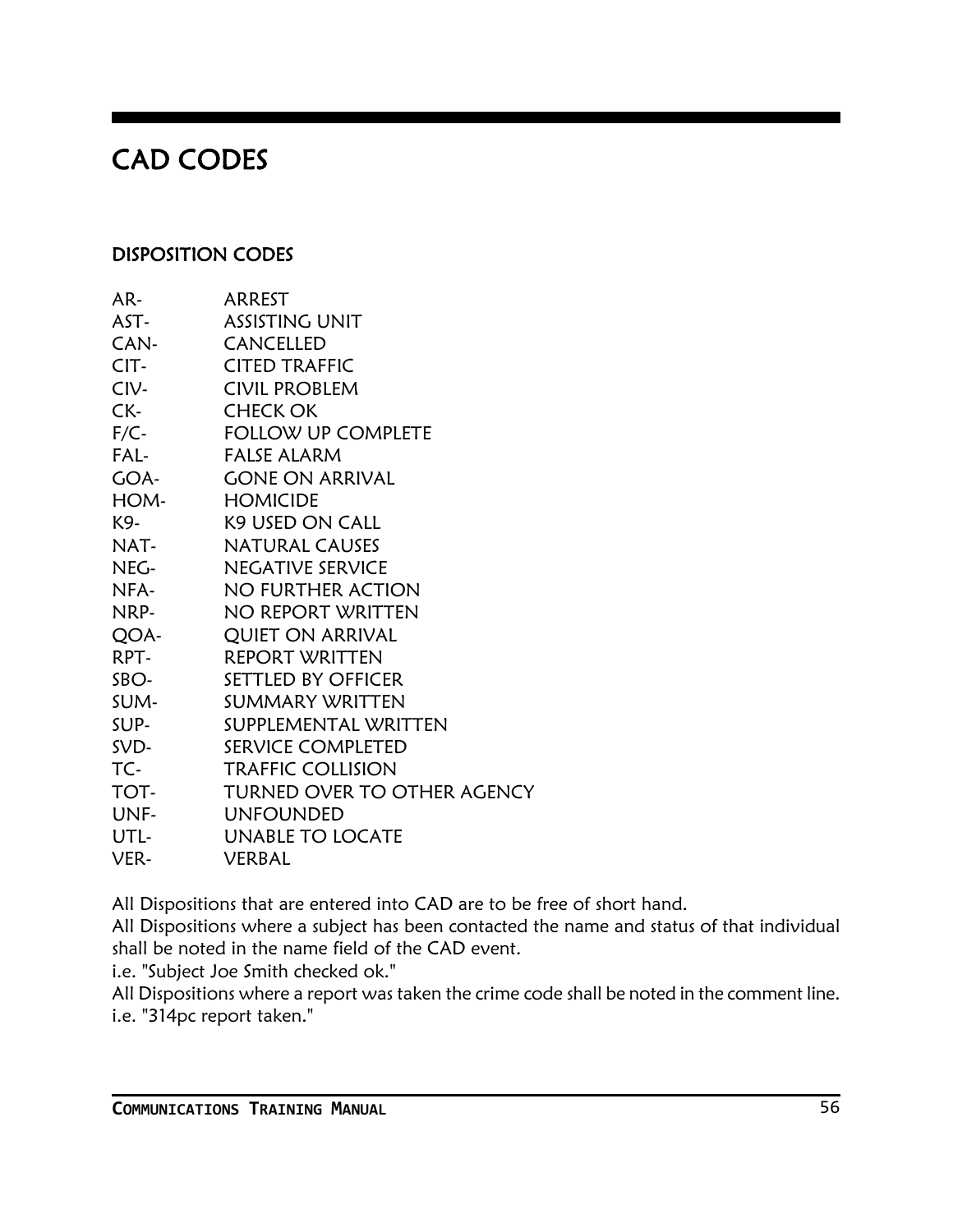# CHAPTER THREE CALL-TAKER

# TELEPHONE OPERATIONS

The vital and specialized support role of the Public Safety Dispatcher dictates the need for highly dedicated and self-motivated persons to be assigned to this key function. Professional demeanor and a strong personal desire to provide effective service must be the primary job goals of the men and women who provide the critical communications link between the needs of the community and the resources of the law enforcement agency.

The job requirements of the Call-taker are exacting. There is an expectation that a high standard of proficiency be achieved, as knowledge gained through training, on-going experience, and natural abilities all come together to enhance overall performance. As the required level of proficiency is attained, you will earn the confidence of co-workers, officers, and supervisors. They are aware of the contribution you make to their respective duties, the department's image, and the public safety.

As a Police Dispatcher handling incoming calls for service, it is your responsibility to screen these calls in order of priority and importance. It is also your responsibility to convey a positive image of the department and your position by displaying a courteous and professional demeanor during all telephone contacts. To obtain accurate and complete information, proper questioning and listening techniques must be utilized at all times.

As a Call-taker, the CAD will verify any address you enter into a complaint mask and let you know if it is in the city. The pre-set complaint mask will guide you through your preliminary questions of the reporting party. You will also have access to all files within the system for quick reference. Relaying information to the officer is elevated to its most effective level when using the CAD.

The objective of your telephone training is:

- A. the ability to speak in a voice that is clear, easily understood, and authoritative;
- B. the ability to deal courteously with the public under any circumstances;
- C. the ability to take control and direct the flow of the conversation;
- D. a knowledge and understanding of call screening and prioritization;
- E. a recognition of the importance of information verification;
- F. a knowledge of logical questions to ask, in the proper sequence;
- G. knowledge of 911 technology.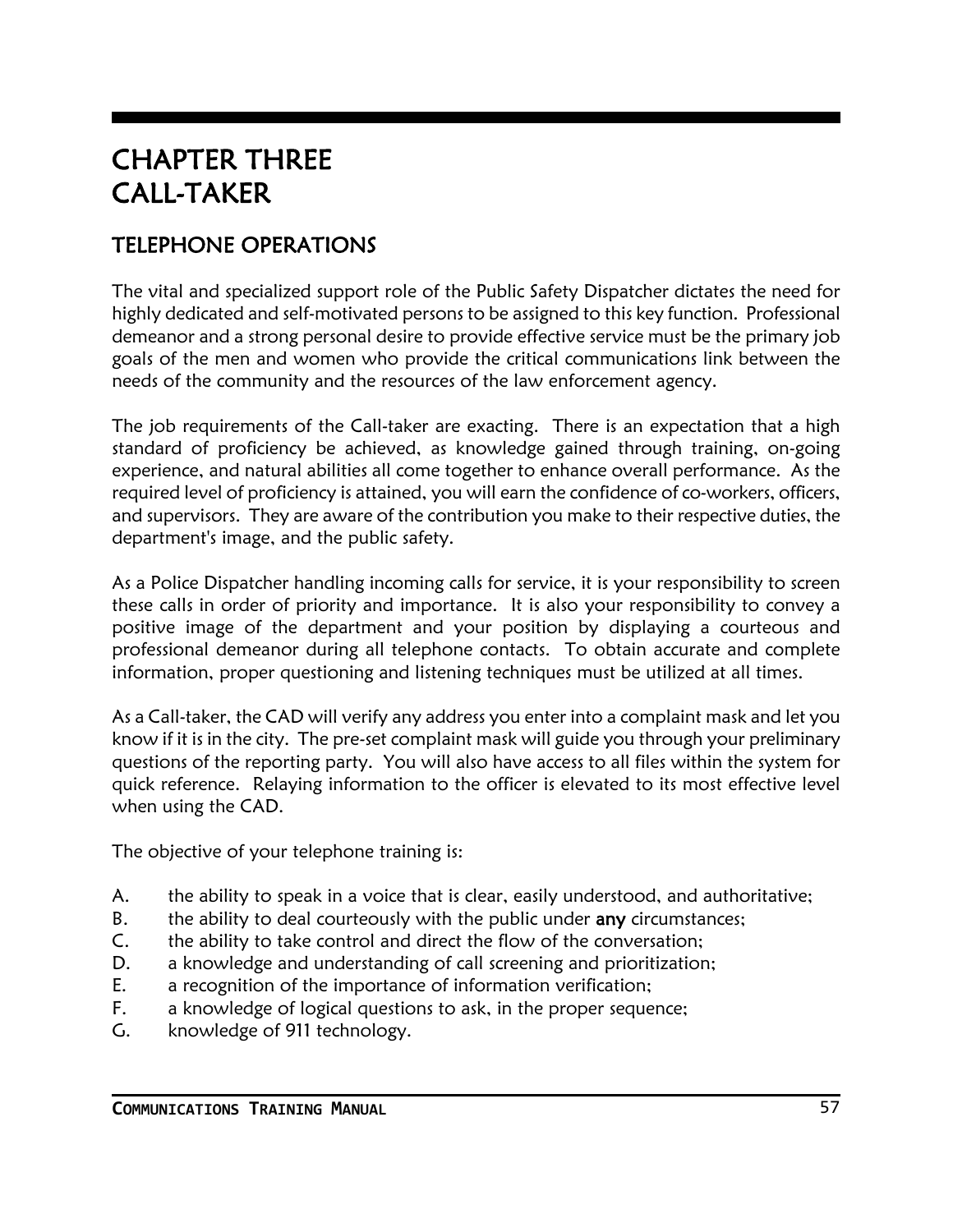# VOICE QUALITY

See yourself as others hear you. Have you ever stopped to wonder how you would sound if you could call yourself? You would find that your speech has four important characteristics:

- A. Cheerfulness
- B. Distinctness
- C. Volume
- D. Speed

Every telephone call must be answered with a pleasant voice, never a brusque or gruff voice that might be intended to impress someone or is a left-over from a previous difficult phone call. It is not a sign of weakness to be empathetic or polite. Be attentive to the caller and attempt to determine from the caller's tone of voice the urgency of the call. Keep the length of all incoming calls short. Be polite, but discourage the marathon conversation. They may have a wealth of information to give you, but only a small portion of the information is pertinent to the call.

Speak clearly. Enunciate your words. If you mumble and have to repeat yourself, you will waste valuable time.

Voice level should be of adequate volume, but don't shout. If you speak too softly you will have to repeat yourself and this will waste time. If you speak too loudly, you may offend the caller and give the appearance of being rude or impatient.

Project an air of authority and knowledge. This is called COMMAND PRESENCE. Make positive and accurate statements. If you give the impression that you know you are correct, the caller will accept your authority and expertise. If you seem hesitant and unsure, the caller will question your abilities.

# PROFESSIONALISM AND COURTESY

### PUBLIC RELATIONS

Do you realize that you are one of the top public relations people in the department? When someone calls Chowchilla, you ARE Chowchilla Police Department. If you appear cheerful, knowledgeable and interested, their attitude toward the department will generally be a good one.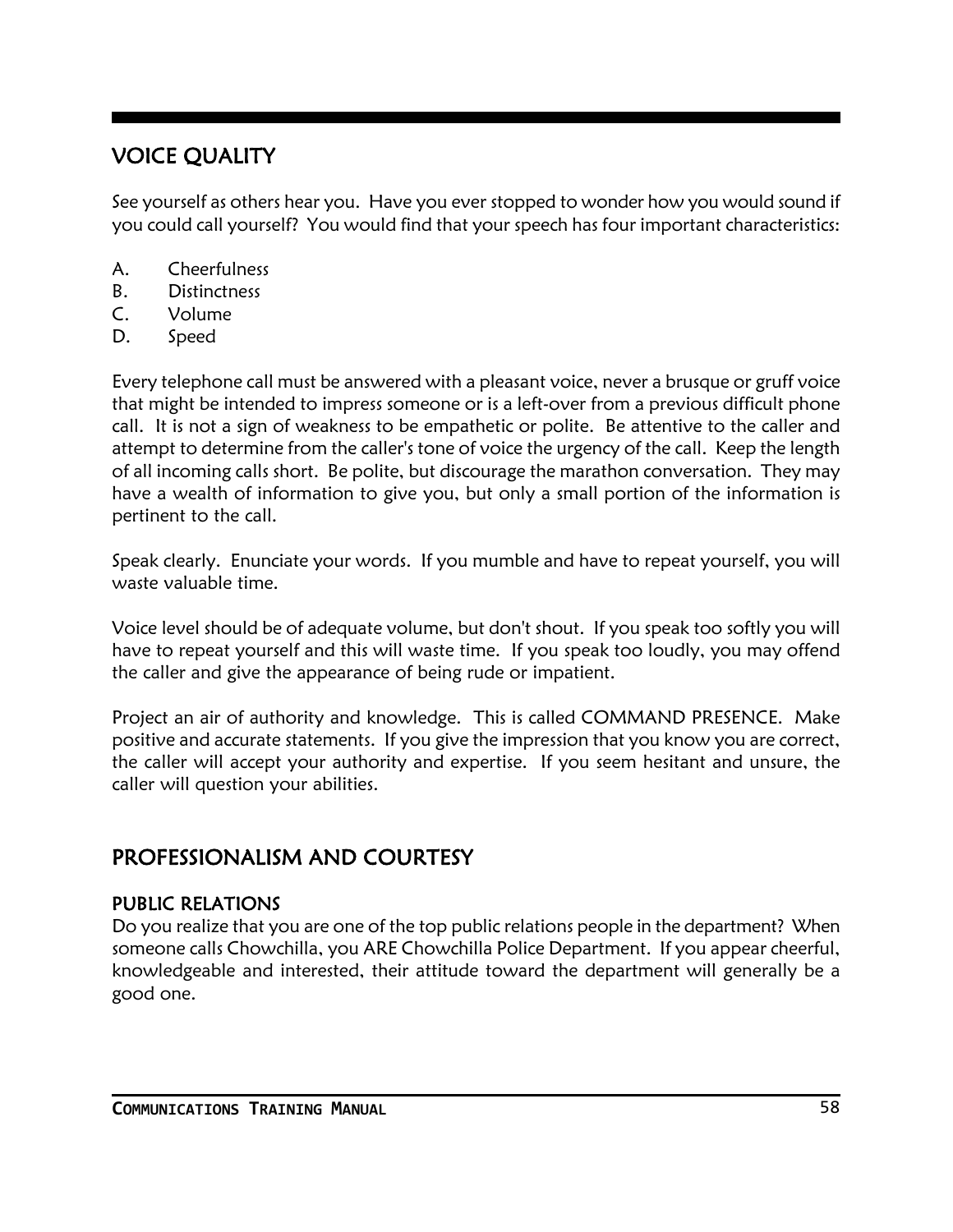#### IDENTIFY YOURSELF

In the interests of professionalism and saving time, tell the caller immediately, "CSO/Dispatcher Smith" or "9-1-1 State Your Emergency", depending upon which line you have answered. The caller should never have to ask which agency or office they have reached.

#### ANSWER QUICKLY

No one likes to be kept waiting, especially on the phone. Make a real effort to answer every call before the second ring. That incoming call that you have kept waiting could well be a life in danger. Every second counts. Remember, an emergency call could come in on any phone line. Also, a person who was kept on hold too long could have had a pleasant attitude to begin with but is now irate and difficult to handle.

#### LEGAL JARGON

Utilize plain, every day language with the public. They don't understand legal jargon or radio codes. Remember the last time you attempted to talk to an attorney or mechanic and you felt alienated or irritated because you had to continually ask them for a lay-man's term translation? Never attempt to educate the public in law enforcement terminology. For example, don't waste time by explaining the legal difference between a robbery and a burglary. They don't care, and you may have alienated a person who only wants to report an incident.

#### PERSONAL CONDUCT

Remember, you are always on tape. Develop good telephone habits. You should be dignified without sounding aloof, friendly without becoming familiar, and sincerely interested in the caller.

You must be careful, at all times, not to do or say anything that may be construed as disparaging of any race, creed, or class of people. If the caller is making disparaging remarks about an ethnic group, ignore it. Don't fall into the trap of becoming argumentative or defensive, even if you are personally offended.

Be business like at all times, but use your sense of humor when it is appropriate. It can help the caller get through a trying time and will certainly leave you feeling better. People respond to a smile in the voice and it will help them feel that you are genuinely interested in their problem. Avoid unprofessional expressions. Never appear flirtatious. Again, remember you are being recorded. Would you be embarrassed to have a call listened to by your supervisor, or how about in court? The crux of this matter is knowledge and sincerity. The public can spot a phony, and your whole rapport with the caller could be gone before you realize it.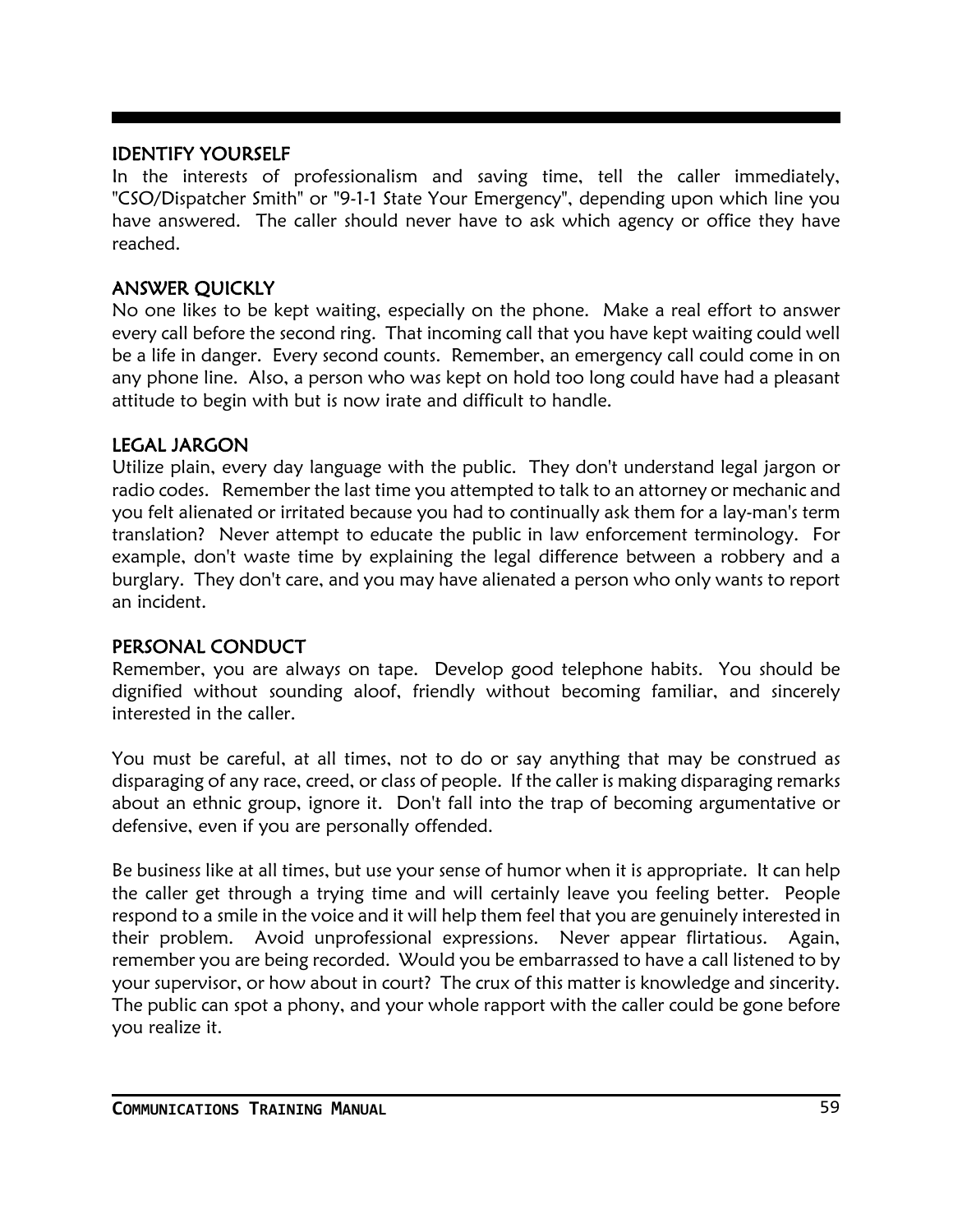# COMMUNICATIONS BARRIERS

You will be frequently dealing with emotional persons. When a caller requests assistance from a police department, an element of emotion, in greater or lesser degree, is always present. You will eventually develop your own style, but you must become proficient in communicating properly and effectively with callers who are:

### TALKING TOO FAST

When excited, most people speak far more rapidly than they do in normal situations. They may talk with such speed that words run together and comprehension of what they are saying becomes difficult. You probably can't type as fast as they are talking. Always use a calm, confident sounding voice. Be compassionate, but not personal. Explain to them what is taking place (i.e. prioritizing of the call), how the officers will be handling the call (i.e. searching the area first before making contact, etc.). Avoid unnecessary questions about "details" of the crime. If time allows, explain why it is necessary for you to ask the questions you are asking. THE QUESTIONS ARE IMPORTANT. Your choice of words and phrases can inflame or calm a situation. Help them realize that you and the responding officers will help them.

### **HOSTILE**

Hostility is contagious. Treat hostility with courtesy, it is also contagious. With uncooperative or evasive callers, a greater attempt must be made to control the conversation. If they are yelling, do not yell back. Speak in a very soft voice and they will normally quiet down in order to hear you. Never place your personal and professional reputation in jeopardy by responding to profanity with profanity of your own, regardless of provocation.

#### ANGRY

Realize that most callers who are angry are not angry with you and have a genuine reason, at least to them, to be angry. Be sympathetic. Sometimes a good ear is all they need to dissipate the anger and become a good reporting party.

#### HYSTERICAL

Calm the hysterical caller. It is the only way you can get the information you need. Explain the need for them to calm down and assist them in doing so. Suggest a couple of deep, slow breaths before they attempt to talk.

### INTOXICATED

Don't assume that because a caller is intoxicated that you have an excuse for being rude or discourteous. Do not hang up on a drunk caller before evaluating his request. This may be the time that service is truly necessary. If, after questioning, it is determined or suspected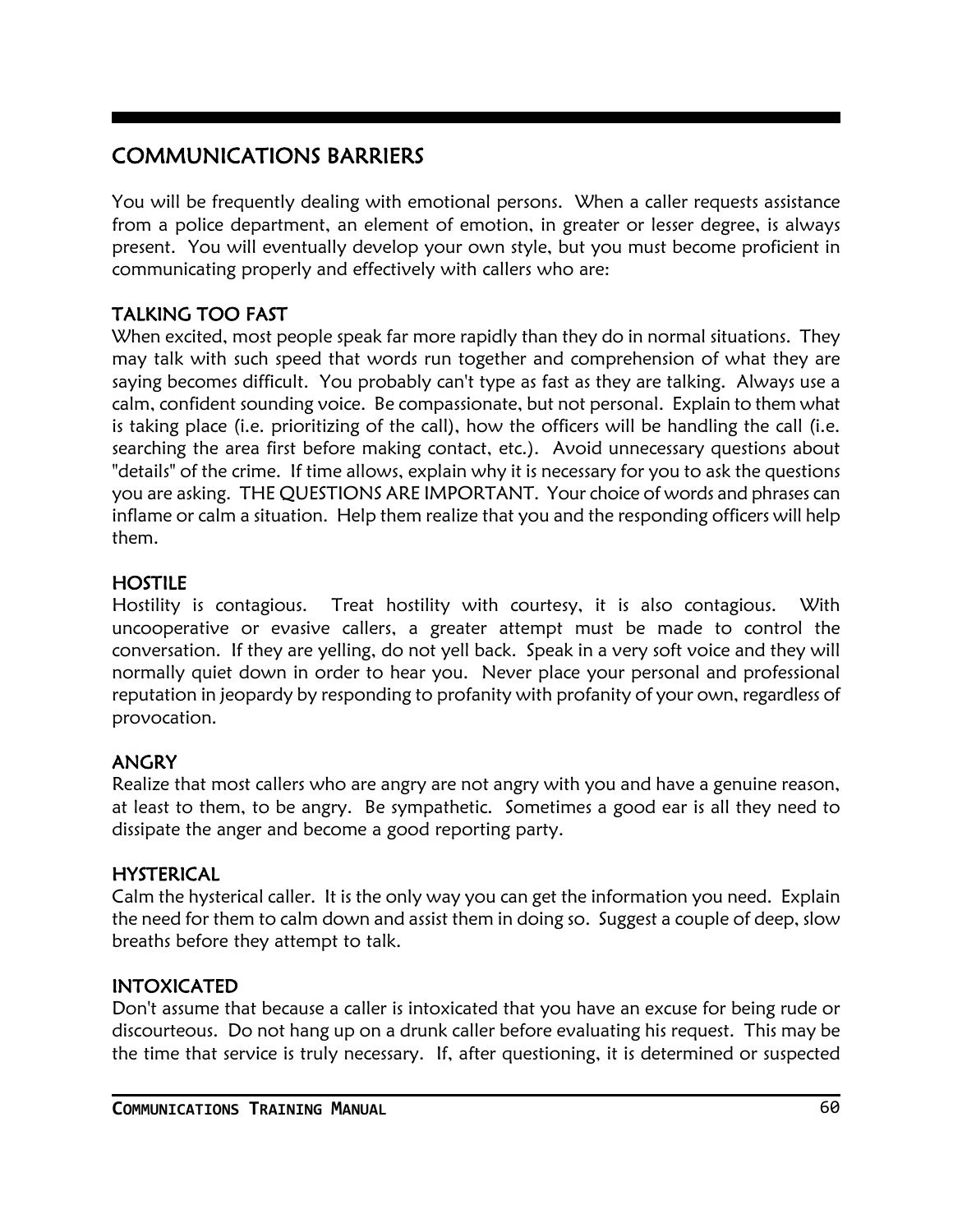that the caller is inebriated, be sure to include in that information in the call and to advise the officer of the caller's condition.

### MENTALLY UNSTABLE

Mentally unbalanced callers are the most difficult type of caller. Listen to what is being said, and if the caller can keep one train of thought. Evaluate these calls carefully. Chronic callers can, and do, make bona fide calls for service. Be sure to include your suspicions in the call.

### LIMITED ENGLISH SKILLS

The situation with a foreign born citizen may have to be more thoroughly probed to secure the information necessary for full thought transfer to occur. Specifically, the barrier is the difficulty to say in words what a situation is because of unfamiliarity, or lack of knowledge, of words necessary to effectively communicate. Make a concerted effort. If possible, at least get a call back number.

### CHILDREN

Extract as much information as possible. Treat the calls from children very seriously. Don't assume that the child is simply playing on the phone. And remember, children are very suggestible. For example, if they are describing a car and you ask for a color, they may hesitate trying to remember and find the language to describe it. If you say, "Was it red?", then all of a sudden they may agree it was red just because you are the authority figure. Calls from children just take more time.

#### VERY OLD PERSONS

Treat the senile and confused caller with sympathy and respect. Take control of the conversation without seeming impatient or frustrated. Even though they may be calling for a non-police matter, you may consider sending an officer to check on that person's welfare.

### EVASIVE CALLERS

The reasons for callers to withhold information or give false information are as varied as the callers. Be aware that the person may be a suspect who will attempt to report a crime as a victim in order to cover a crime they have committed. Callers may be in a situation which is civil in nature, however they hope that the officers' presence will threaten the other party. The Reporting Party will embellish the story in order to get a unit to respond. A caller may have a valid complaint, yet is trying to get the units to respond more quickly by embellishing. Juveniles, pranksters or persons who are upset with the police will make false reports for harassment.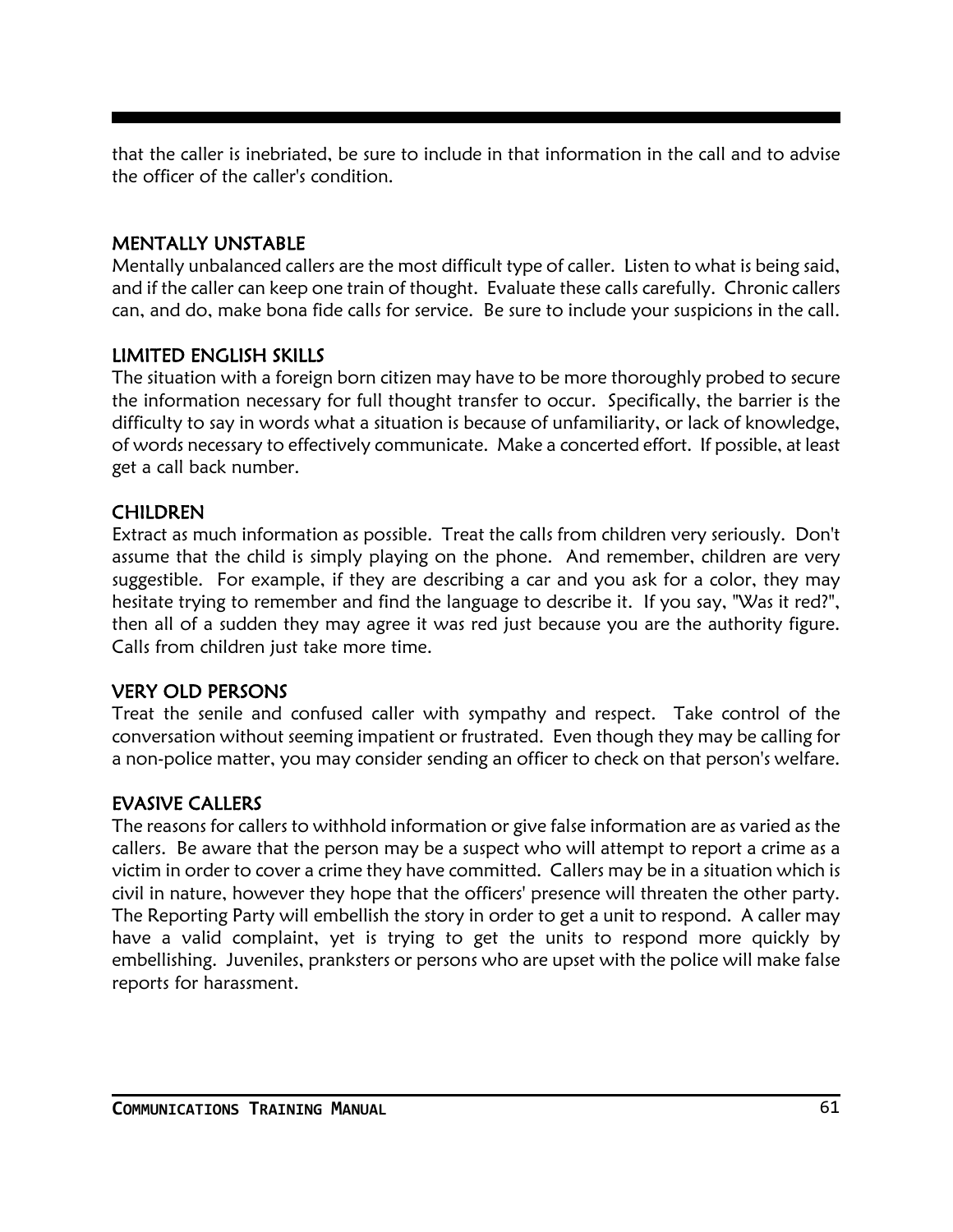### "I DON'T WANT TO BE INVOLVED"

A Reporting Party may wish to remain anonymous by either refusing all information pertaining to their name, address and phone number, or by giving you that information and requesting that we not contact them, release the information to the offender or include that information in a report. The violator may be a friend and/or neighbor of the reporting party and the reporting party may not want the offender prosecuted. Most often the primary concern is that peace and tranquility be restored without undue and unnecessary legal proceedings which could ultimately create additional hostility and/or future police problems. In many instances, disclosure of the Reporting Party's identity could lead to further complications and retaliation by the offender. If the Reporting Party requests anonymity and does not wish to be contacted by the officers, that should be noted in the call. You may assure the reporting party that the personal information they give the police regarding their name, address and phone number will not be disclosed to the persons who are creating a problem if the reporting party does not wish it disclosed. In most instances this will assist you in obtaining the proper reporting party information.

### LIARS

If you feel the caller is giving you false information, check the call-back number. Check for contradictions in names, numbers and locations. Ask them to repeat certain information later in the call. Listen for unusual noises or conversations in the background. Confirm that they really see a weapon.

### COMPLAINTS AGAINST OFFICERS

In the event a communications employee receives a complaint from the public regarding a police officer, transfer the call to the Watch Commander. If the Watch Commander is unavailable, take a message and make sure he receives it. Don't get into the complaint and don't take sides.

### COMPLAINTS AGAINST A DISPATCHER

In this unlikely event, transfer the call to the Watch Commander. Again, don't get into the event and don't take sides. If you feel you are going to have someone complain about you, notify the Watch Commander or Dispatch Supervisor, or the Communications Training Officer if your are still training, immediately. It is much easier to have a rational conversation with a person making a complaint when briefed as to the events.

### CALLS FOR HOME PHONE NUMBERS OF POLICE PERSONNEL

You will not give to anyone outside of current police personnel, the home address or phone number of any sworn officer or non-sworn civilian. THERE ARE NO EXCEPTIONS. Make sure you know to whom you are speaking and that they are entitled to the information. If a person who is not a member of this department indicates that an emergency exists, offer to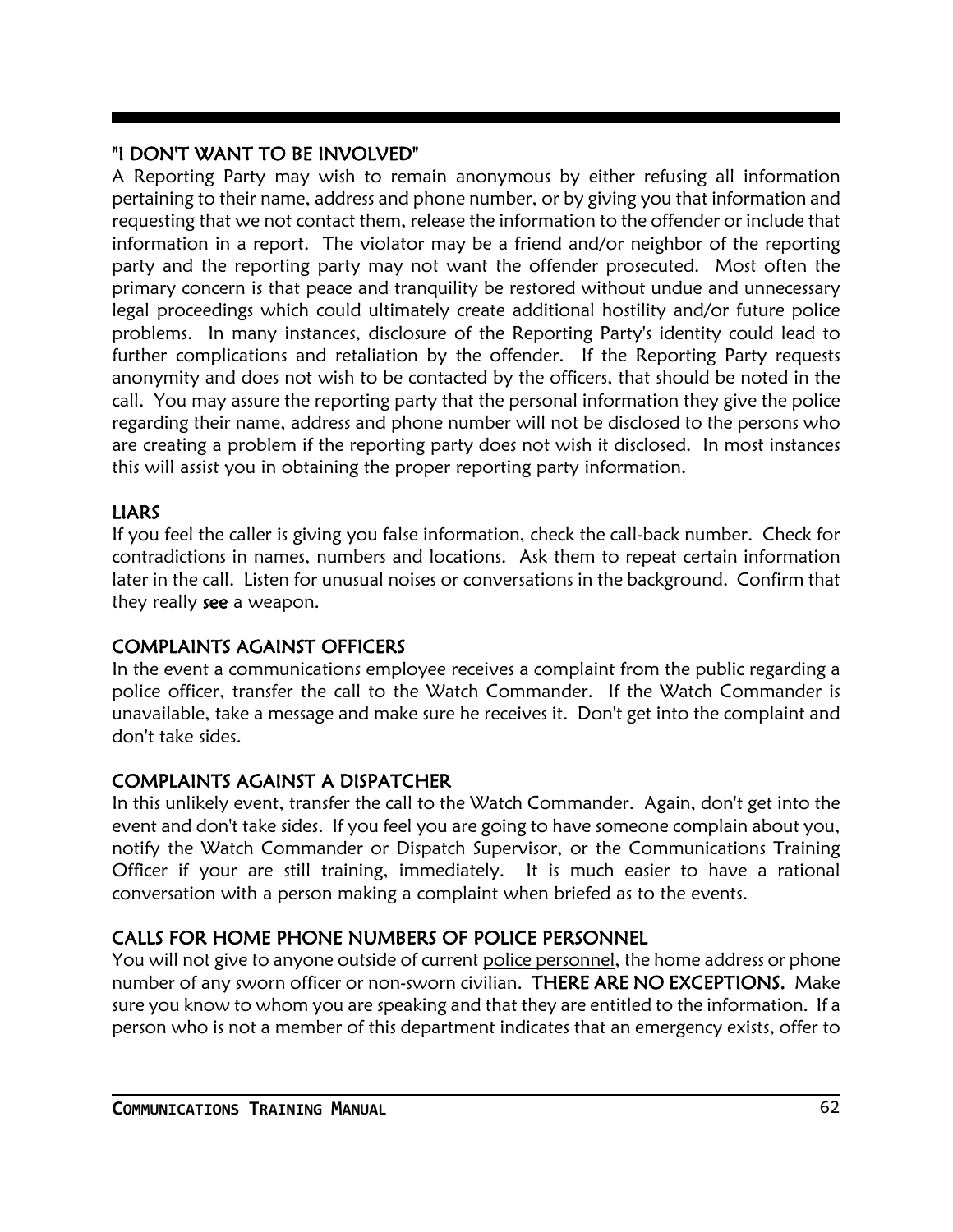take the name and phone number of the calling party and make the emergency call to the employee yourself.

# CONTROL THE CONVERSATION

In order to ascertain the urgency of the problem and assist in prioritizing calls, the Call-taker must take control of the conversation. After the initial exchange, and you sense the need of the calling party, cut off superfluous wordage by leading the call into meaningful context by asking questions. Be courteous, but firm. If it appears the person calling does not have complete information, or is getting information from someone nearby, ask to talk to the most knowledgeable party.

Remember that you may only have seconds to abstract critical information for the citizen's welfare and officer safety. The caller may only have a few seconds to talk. The right questions must be asked first.

Callers will panic or become irate or hang up if you do not appear organized in questioning or confidant in your work. How far can a suspect run or drive within the time it takes you to process the call? The dispatcher must have the information as quickly as possible to properly deploy sufficient units. Officers must be armed with as much information as possible prior to arrival. Other citizens attempting to report emergencies may have to wait while you are wasting time with a citizen who is rambling or until you take control of the conversation to obtain the necessary information.

Once the Reporting Party has made the decision to call, found a phone, dialed the correct number, he must still explain the situation to you. The caller usually knows what they want to report, but they rarely know how to report it. Particularly in emergency situations, people may be under such stress that they have difficulty communicating quickly and clearly.

For this reason, the Call-taker must take control of the conversation in a courteous, yet businesslike and professional manner (you will get to practice your command presence), and ask these direct question.

### WHAT (type of incident)

You need to know this immediately to properly prioritize incoming calls.

### WHERE (did the incident occur)

Remember jurisdictional boundaries. No use taking the time to take the call if another agency is going to handle.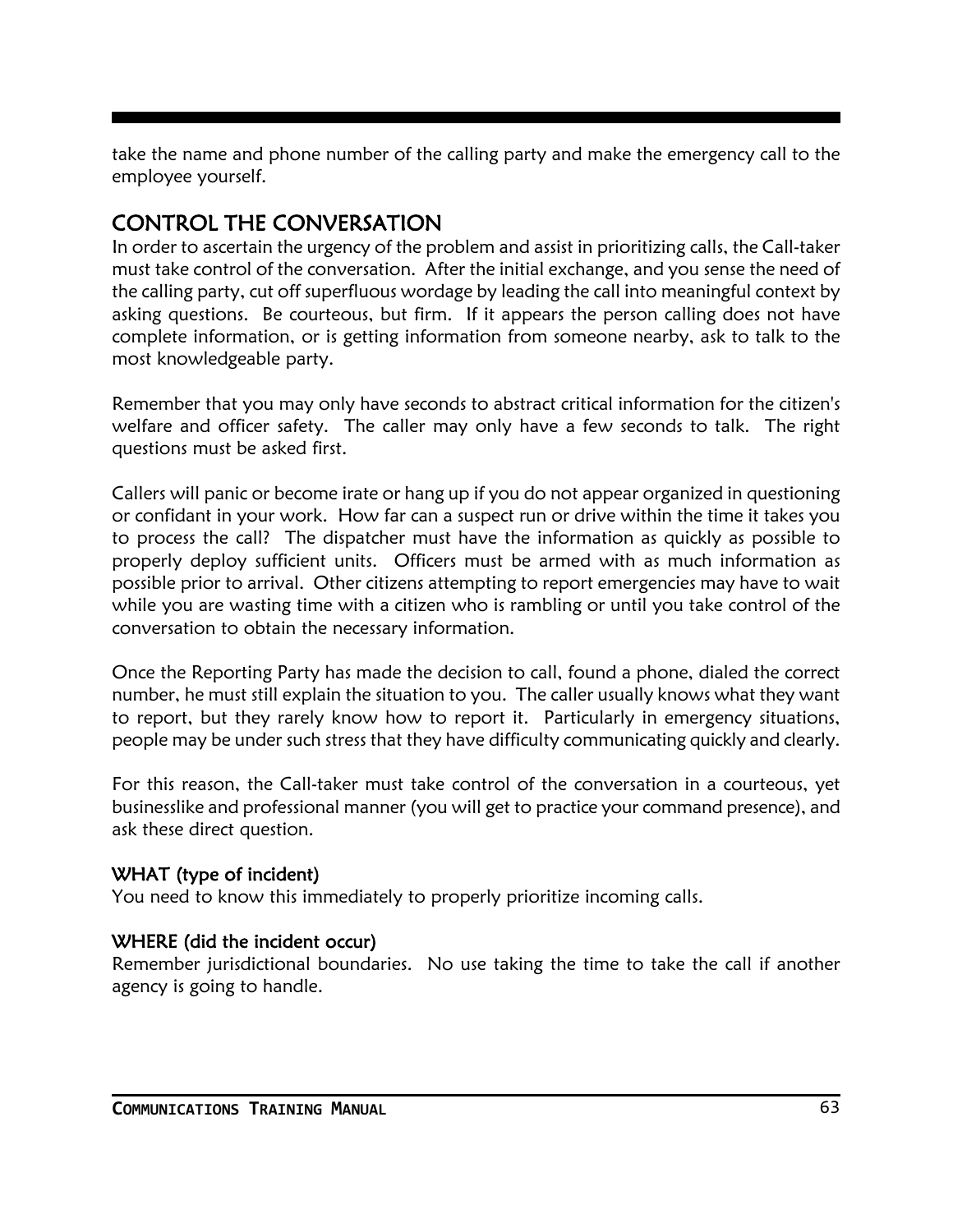#### WHEN (did the incident occur)

The time element greatly impacts the priority of the call. Ascertain quickly if the crime is in progress, just occurred, or has a longer time element. From the above information you should be able to determine if this is a high priority (emergency/hot call/urgent), a secondary priority, or a routine (cold call).

### COMMON REFFERALS

Civil Issues/ Subpoena Service/ Eviction ---------- Madera Sheriffs Office Civil Division 559-675-7737

Restraining Orders/ Child Custody Orders ---------- Madera Superior Court 559-416-5599

Homeless Shelter ---------- Madera Rescue Mission 559-675-8321

Traffic/ Roadway Issues in the County ---------- California Highway Patrol 209-356-2900

Elder/ Dependent Adult ---------- Madera County Adult Protective Services 559-675-7839

County Animal Calls ---------- Madera County Animal Services 559-675-7891

Madera District Attorney's Office---------- 559-675-7726

Child Protective Services---------- 559-662-8300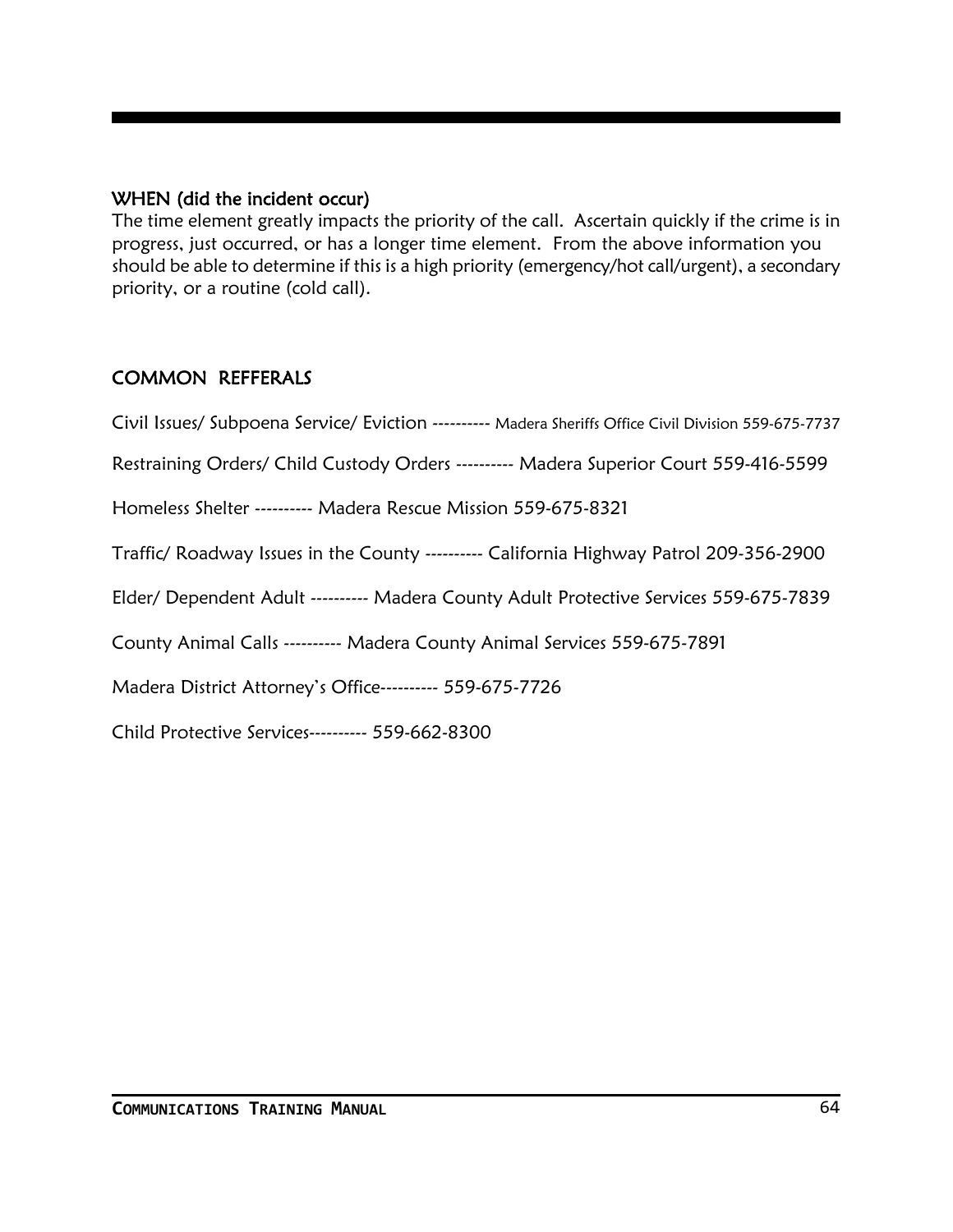# CALL SCREENING AND PRIORITIZATION

The purpose of screening calls for service is to sort out those calls that require an emergency response (red lights and sirens), an immediate response, a routine response or no response. Because all Call-takers are required to handle multiple incoming telephone lines, a clear understanding of the prioritization of these calls is vital.

### HIGH PRIORITY CALLS

The highest priority calls are those in which the physical well-being of a person is in jeopardy. Examples would include injury traffic accidents, suicide attempts, domestic disputes, any call involving the use of weapons, including fights and robberies. Also included in priority calls, but to a lesser degree, are calls in which property is in jeopardy, i.e. burglaries, thefts or malicious damage, where the crime is in progress or where the crime just occurred and the suspects are still in the area.

Procedure for high priority calls is as follows:

- A. Ascertain the nature of the problem.
- B. Ascertain the location of the problem. It may not be within our jurisdiction to handle. Get the location of the problem and the phone number the Reporting Party is calling from in case it becomes an incomplete call. Confirm that where the Reporting Party is calling from is the same as the location where the incident occurred. You may ultimately wind up with three different addresses;
	- 1. The location of occurrence;
	- 2. The location where the Reporting Party is now;
	- 3. The Reporting Party's home address.

If the Reporting Party is calling from a business, get the name of that business and include it in the call, including the suite number. If the caller is calling on 911, confirm that the address and phone number displayed are accurate. This will also establish that the problem is in our jurisdiction. Get the correct spelling of the names as an officer may have to check mailboxes, driver's license files, or vehicle license files.

C. Dispatch an officer to the call immediately with the partial information, then return to the caller for further information. Update the officer and the call as new information is received.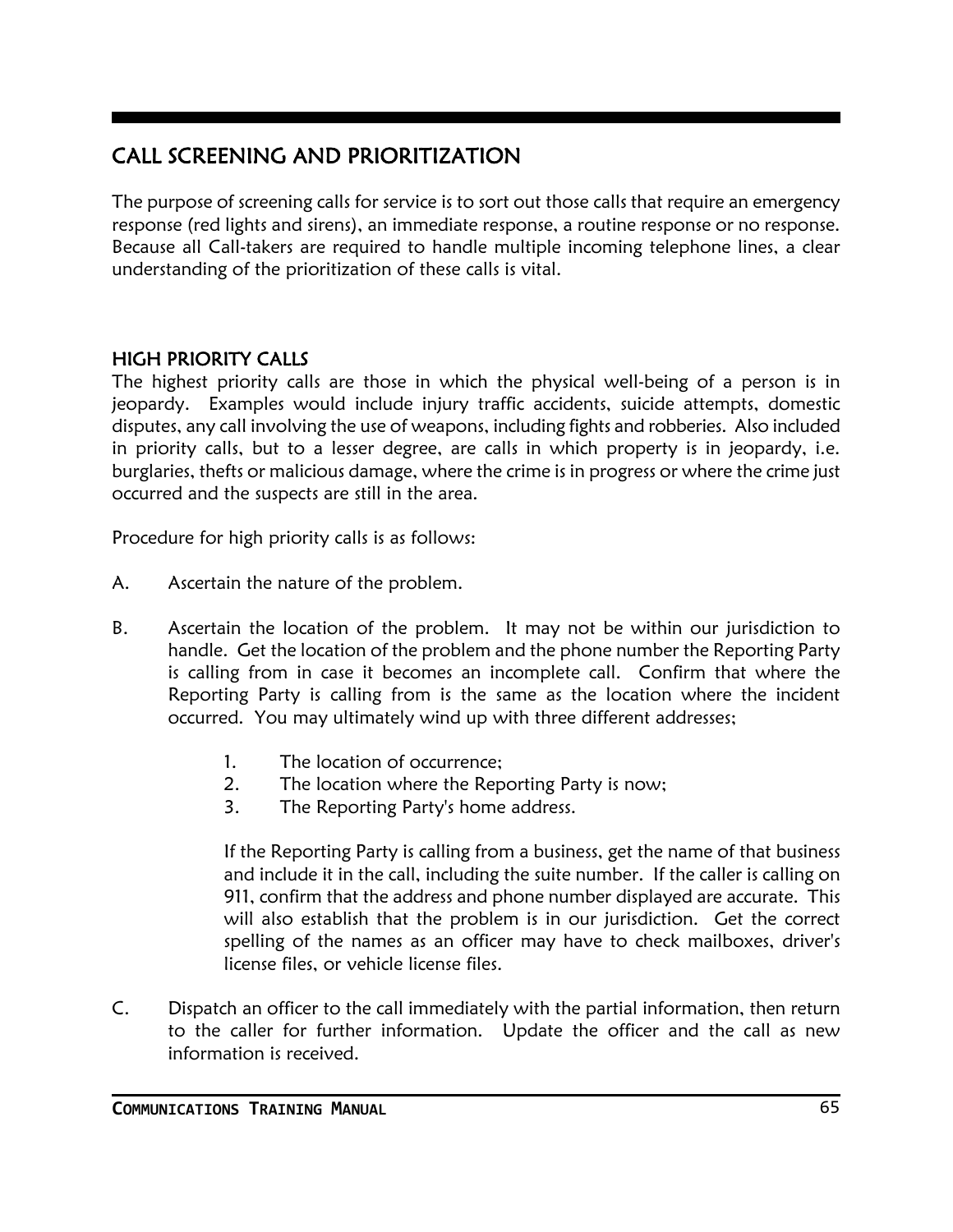- D. Ascertain if anyone is injured as soon as possible. Keep the party on the line. Update the call that there is an injury involved so the ambulance can be notified.
- E. For officer safety, it is imperative that you obtain the following information immediately, preferably in this order:
	- 1. Vehicle description and license number
		- a. color be specific light blue, dark blue
		- b. year at the minimum, newer or older model
		- c. make/model Chev/Camaro, Ford/T-Bird.
		- d. body style station wagon, convertible. If a truck, a fullsize or mini pick-up, a van, stake-bed, etc.
	- 2. Direction of travel, whether on foot or in a vehicle, and toward what street or landmark.
	- 3. Weapon(s) used, if any never assume anything. Just because no weapon was mentioned does not mean no weapon was involved. ASK. Also be sure the caller observed the weapon and not just assumed they had one because they were talking about it.
	- 4. Number of suspects
	- 5. Suspect's description (one at a time)
		- a. race
		- b. sex
		- c. age
		- d. height (at least tall or short)
		- e. weight or build
		- f. hair/eye color
		- g. physical oddities, i.e. glasses, mustache, scars/marks/tatoos
		- h. clothing description start at the top and work down the body (i.e. hat, shirt, pants, shoes, carrying anything) inside out (i.e. shirt, jacket)

### SECONDARY PRIORITY CALLS

These calls for service do not require an immediate response, but should be dealt with, ideally, in minutes or less. However, a situation such as a combative shoplifter in custody by a merchant could well fall within the Priority 1 classification. All calls of this type must be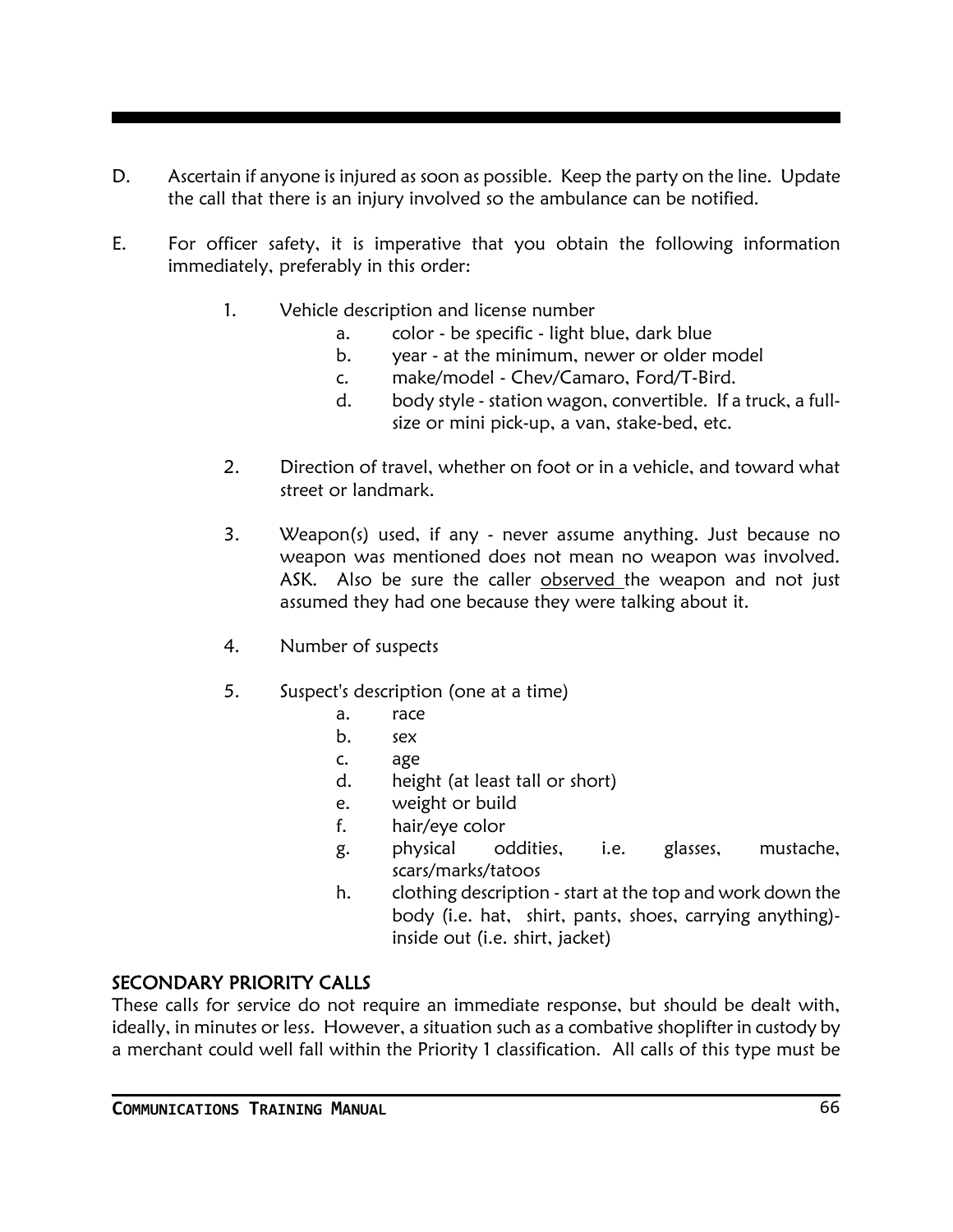carefully and accurately evaluated by the Call-taker to ensure that no person is in immediate danger. The procedure would be the same as above, except you need not send an incomplete call to the officer and you need not keep the caller on the phone.

### ROUTINE CALLS

The majority of calls received fall into this category. They are informational in nature, or the time element dictates that no person or property is in jeopardy. Calls in this category are handled in the order in which they are received.

Research indicates that the expectations of the caller and the ability of the police to satisfy those expectations are more important to citizen satisfaction than sheer speed of response. In other words, if the dispatcher tells the citizen that the officer will "be right over", and the officer does not arrive for fifteen minutes, the citizen will not be impressed or satisfied with the response time. However, if the citizen had been told that an officer would be there in approximately twenty minutes, and the officer arrived in ten minutes, that same citizen would probably be satisfied with the response time because the officer arrived earlier than expected. Before terminating the call, the caller should always be advised if there will be an undue time delay.

### QUESTIONING AND LISTENING - SPECIAL QUESTIONS FOR SPECIAL CALLS

By carefully questioning and listening, the Call-taker should be able to clearly identify the critical from the non-critical call for service. Once this has been established, there are specific questions and information that should be obtained, other than the WHO, WHAT, WHERE and WHEN.

The sample pages at the end of this chapter were prepared for your quick reference in an emergency. Let the questions become second nature to you. If you learn good basic skills, in an emergency your instincts will kick in and you will handle the call the same way as a routine call, only faster.

### TRANSFERRING A CALL

Only transfer calls when necessary. None of us likes the proverbial "run around". In time you will become proficient in answering many questions, but you will never be able to handle them all. When it is necessary to transfer, tell the caller what you are going to do. Make sure the transfer is to the proper person. Never give the caller misinformation and never guess. Rather, refer them to the proper party even if it means transferring the call. If requested information is not immediately available, obtain the name and number and return the call yourself. You can learn a lot of information in this manner.

### PUTTING A CALL ON HOLD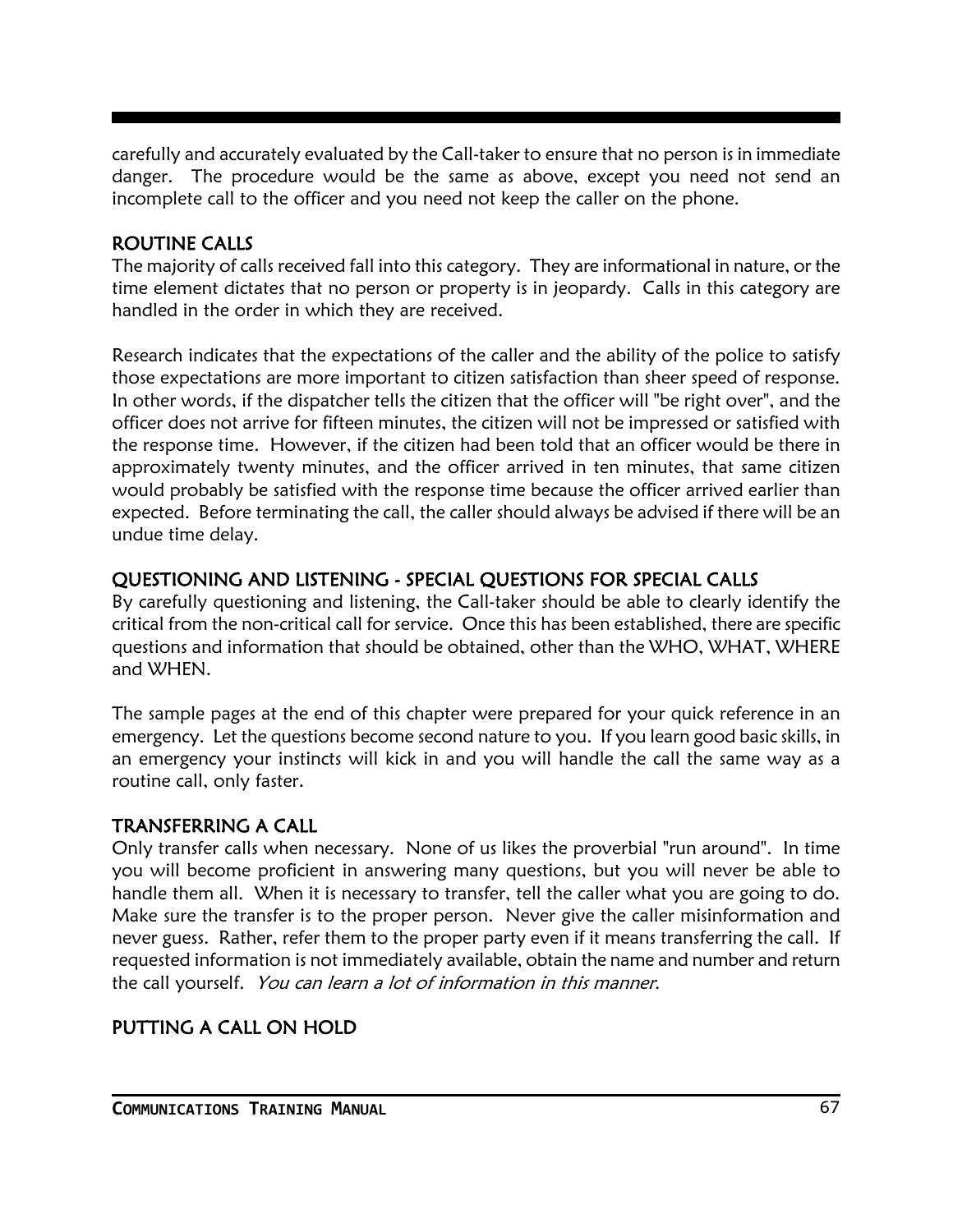Offer patience and tolerance. Regardless of how busy you are, the caller should never be treated with impatience. Explain when it is necessary to put any caller on hold, such as "Hold on please, I have another line ringing". When you put a caller on hold, try to never leave the caller for more than 60 seconds. Remember the information already provided and don't make the caller start over each time you come back on the line. Don't be afraid to ask for help from others in the room when you either become overburdened with calls or if you have left lines on hold and are in the middle of an involved, potentially lengthy phone conversation. A caller should never be put on hold while you are on a personal call, unless it is to terminate that personal call.

### TERMINATING A CALL

Often a "Thank you for calling" will go a long way towards building a rapport that would not otherwise exist.

# TELEPHONE MECHANICS

## BUSINESS LINES

Although emergency lines must be answered first, remember that emergency calls can sometimes come in on the business lines and these lines should be answered as soon as possible.

The business lines are to be answered, "CSO/Dispatcher Smith". To put a call on hold, just push the "hold" button. To hang up, hit the "release" button. The redial button is very handy when trying to get through to a number that has been busy, or to re-contact someone to whom you were just talking.

### TRANSFERRING CALLS INTERNALLY

When a call is received that should be transferred to another extension within the Department, press FLASH button, and press the 3 digit extension number. You may again disconnect unless you want to announce the caller.

# TRANSFERRING OUTSIDE CALLS TO OUTSIDE NUMBERS

Often an officer in the field will ask you to call him on a phone booth number. After you get the officer on the line he will then ask you to connect him to another number outside the Department. You may also be placed in the position of transferring a call from a citizen to another outside agency. Our phones allow us to do this by: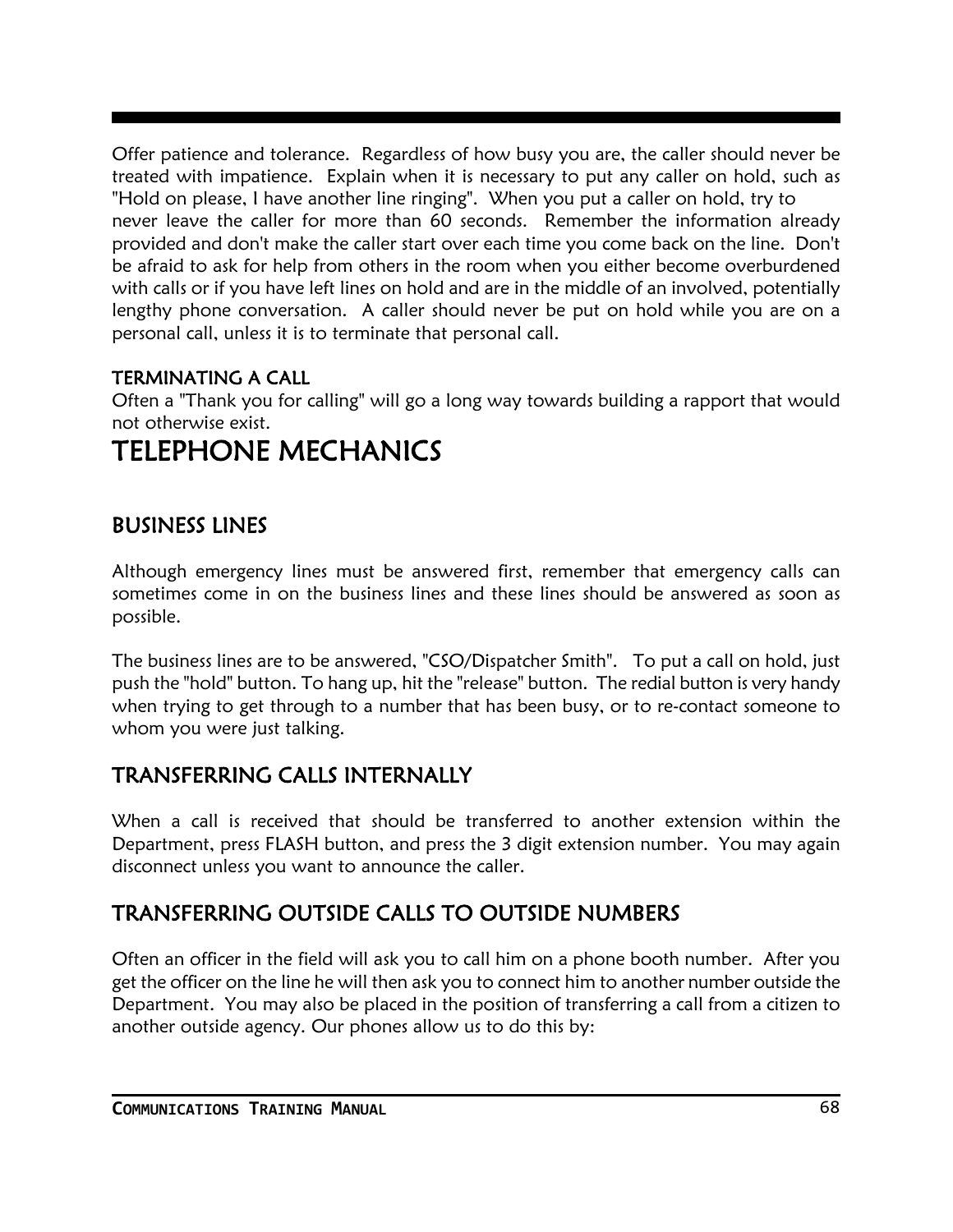- A. Do not put caller on hold, simply push Flash Hook (lightning bolt) button.
- B. Dial 9 to get an outside line
- C. Dial 1
- D. Dial the number requested by the caller.
- F. When the phone rings, before anyone answers, hit the Flash button again.
- G. At this time you should be able to disconnect

# TELEPHONE MESSAGES FOR PERSONNEL

Communications personnel will take telephone messages for personnel when the occasions arise. All messages should be as complete as possible, including a reference or an incident. Messages for on- and off-duty personnel can be taken and left via their electronic mail.

# OBTAINING NON-PUBLISHED NUMBERS

Due to a 1984 court decision, the telephone companies may only release non-published telephone listing and/or subscriber information to a public safety agency only under the following conditions:

- A. To enable response to a possible life and death situation. These have been described as 911 incomplete calls, unknown trouble calls, barricaded suspects, suicides, and similar situations.
- B. In response to a lawful search warrant.

Any employee requesting and obtaining non-published telephone information must complete a "non-published information request" form which will be forwarded through Chain of Command. The Department must respond, in writing, to the telephone company security department within five working days after receipt of the information. This does not apply to numbers that are published.

This policy does not cover calls relayed to this Department by the telephone operator where callers have requested police assistance. The operator will have and is authorized to give such information (i.e. address and telephone number of calling party) to enable police response.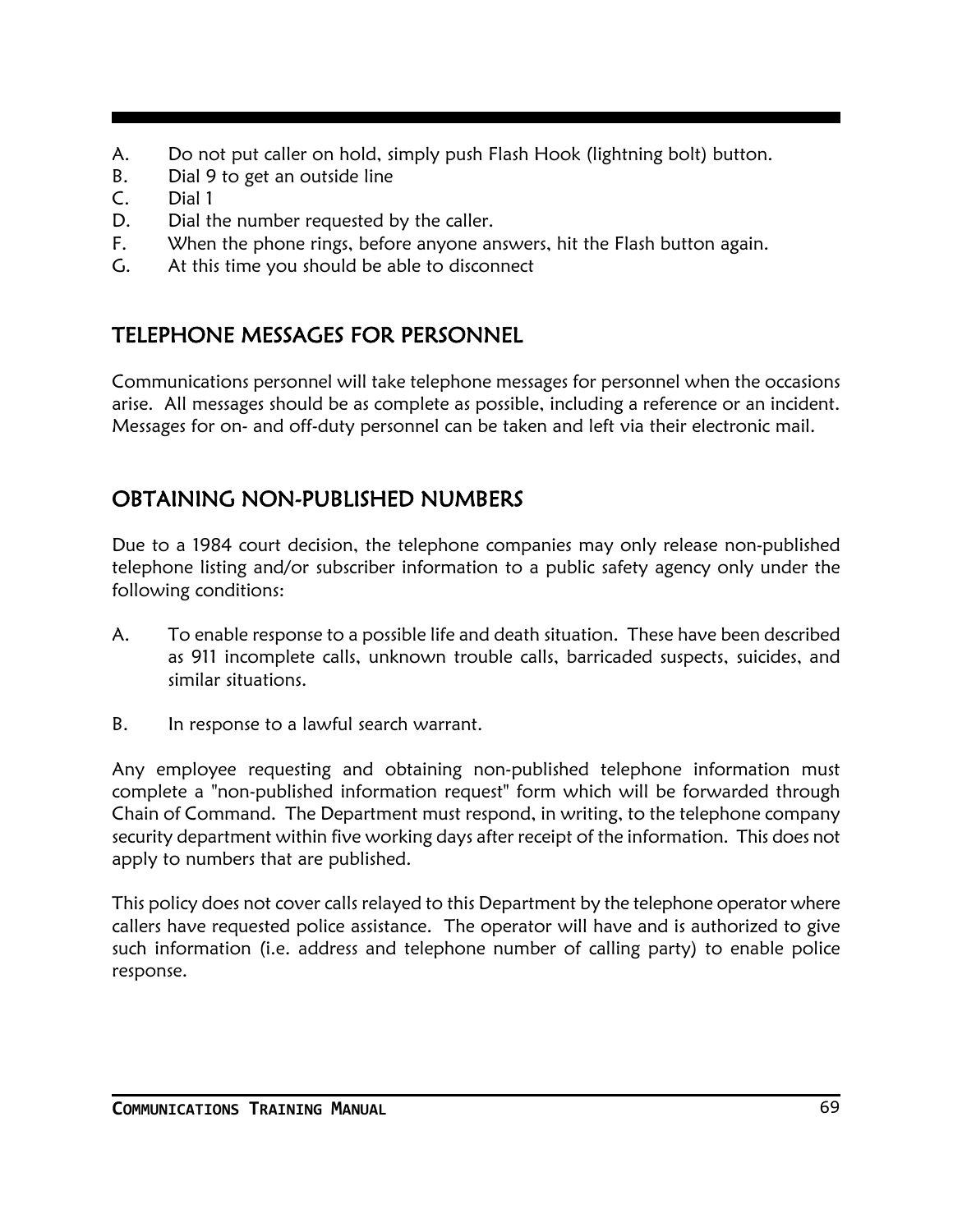#### 911 LINES

The State of California, like many other states, has adopted the 911 emergency phone system to expedite emergency police, fire and medical assistance to those who most urgently need it. This emergency telephone system enables the Public Safety Answering Point (PSAP) to immediately identify the telephone number and address of the calling party. 911 calls can be answered at both positions in the Communications Center. Each position is independently supported by Automatic Number Identification (ANI), and Automatic Location Identification (ALI) systems. Additionally, all positions are supported by a teletypewriter that records phone number, trunk number, and time of each 911 call. The Chowchilla Communications Center is the primary answering point for Police and Fire service. Therefore, the proper operation and maintenance of the 911 system is of vital importance to the welfare and safety of the residents of Chowchilla.

The 911 Coordination for the City of Chowchilla is the responsibility of the Administrative Supervisor. The Madera County Sheriff's Department is responsible for 911 Coordination for the County of Madera.

The 9-1-1 phone lines (not nine-eleven) are to be answered within three rings by state law, however we at Chowchilla pride ourselves on answering on the first ring whenever possible. The appropriate way to answer 9-1-1 is by saying, "9-1-1 State Your Emergency". After you say "9-1-1 state your emergency", listen to see if the call is an emergency. If the caller says that his call is not an emergency, and you confirm from a short conversation that it is not urgent enough to continue the conversation, it is recommended that you ask the caller to call back on our non-emergency, police business line of 665-8600.

When the call sounds paramedic related, you should always tell the caller that you will connect them directly to Emergency Medical Services (EMS) and that they should stay on the line to talk to the department directly. If the incident sounds like it is also a police related or first responder matter stay on the line to obtain the information you need for a complaint mask. Don't make the caller give all of the information to you and then have them repeat the entire matter to the fire department. By staying on the line you will have a 3-way conversation and can usually obtain the necessary information and even coordinate directly with, EMS when necessary.

It is a good practice to leave the location of occurrence blank on a complaint mask until you are sure that is where the incident is occurring. You can be just that far ahead of the call by putting the Reporting Party's location and phone number in place. Just be sure to verify that what is showing on the screen is accurate. If the person has recently moved, the address may not be accurate. The 911 system is comprised of five components;

A. The Call Director telephone installed at each of the Communication Center consoles.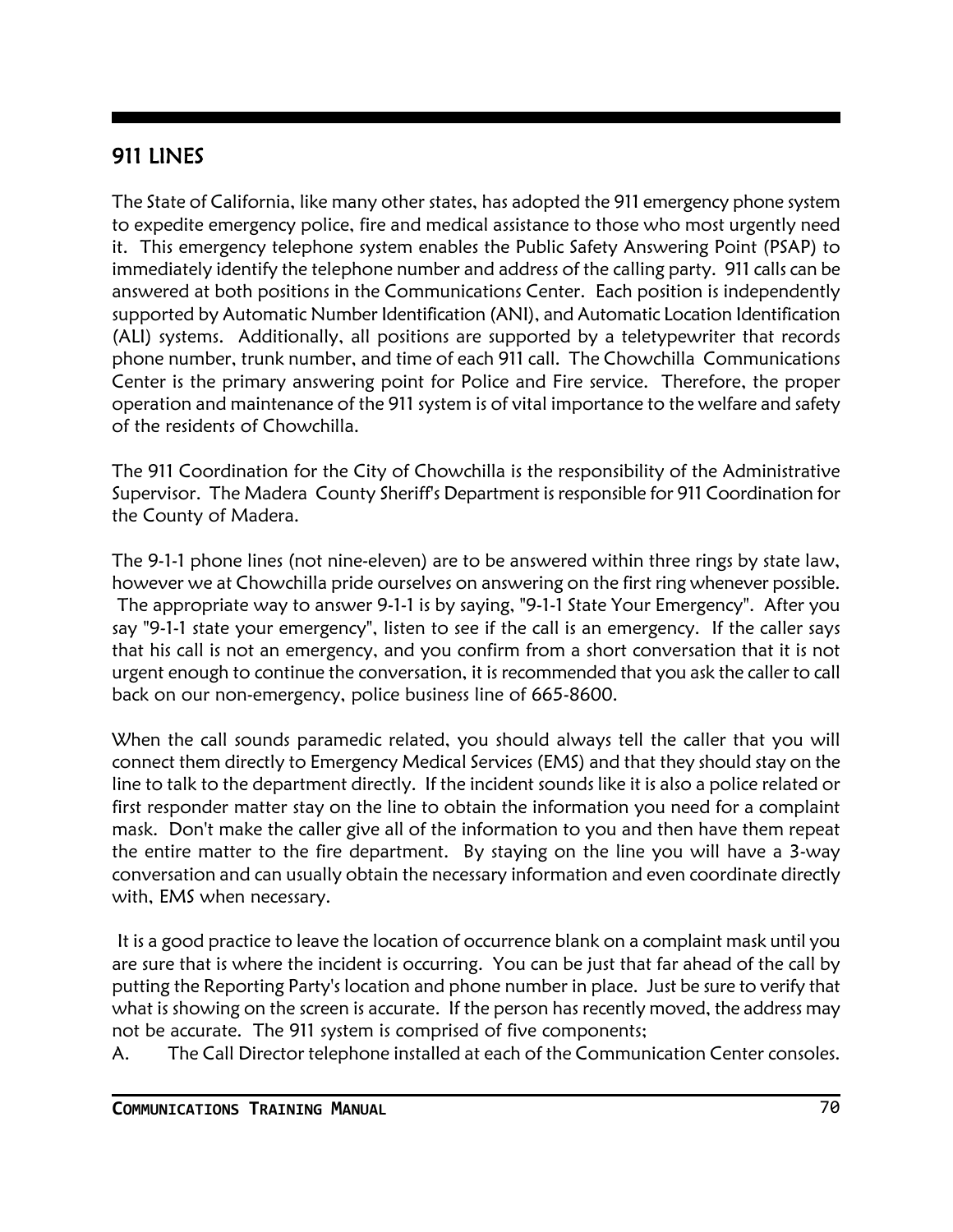- B. The Transfer Unit which allows the 911 caller to be transferred to pre-programmed destinations.
- C. The ANI (Automatic Number Identification) unit which displays the number calling the 911 system.
- D. The ALI (Automatic Location Identification) unit which displays the address of the calling party.
- E. The E911 located on CAD will auto populate with ANI ALI info as available.

The 911 screen has additional set of 5 buttons that will connect the caller directly to;

- 1. Madera County Sheriff Department
- 2. California Highway Patrol
- 3. Language Translator
- 4. Emergency Medical Services
- 5. California Department of Forestry

A drop down table is also available to transfer callers to:

- 1. Merced County Sheriff Department
- 2. Posion Control
- 3. TDD Translations

A 911 call can also be transferred to a number not on the quick dialer buttons. Keep the caller on the line, push ADD and wait for a dial tone, then the number you wish to call. Unlike the rest of the phone lines, you do not have to dial 9 to get an outside line. The 911 system is independent of our phone system. When the phone is answered, you can listen in or disconnect, as common sense dictates. You do not need to place the call on hold to maintain the connection.

If you receive a 911 call where that is obviously a child playing on the line, you may call the number back and attempt to talk to the child's parents to advise them of the circumstances. If you receive a 911 call where there is no one talking, listen for background noise. If you hear nothing or the caller hung up and you are unable to re-establish contact, make a complaint mask reflecting what you heard. There may be a person unconscious or in some other dire peril that could only dial. THIS IS A PRIORITY CALL. If at all possible, stay on the line and listen for any other traffic until the unit arrives.

If you receive a 911 call and hear fighting or arguing in the background, make a complaint mask, send it for dispatch, and stay on the line. Complete the complaint mask with the information you can hear, and that you still have an open line. Periodically update with any pertinent information.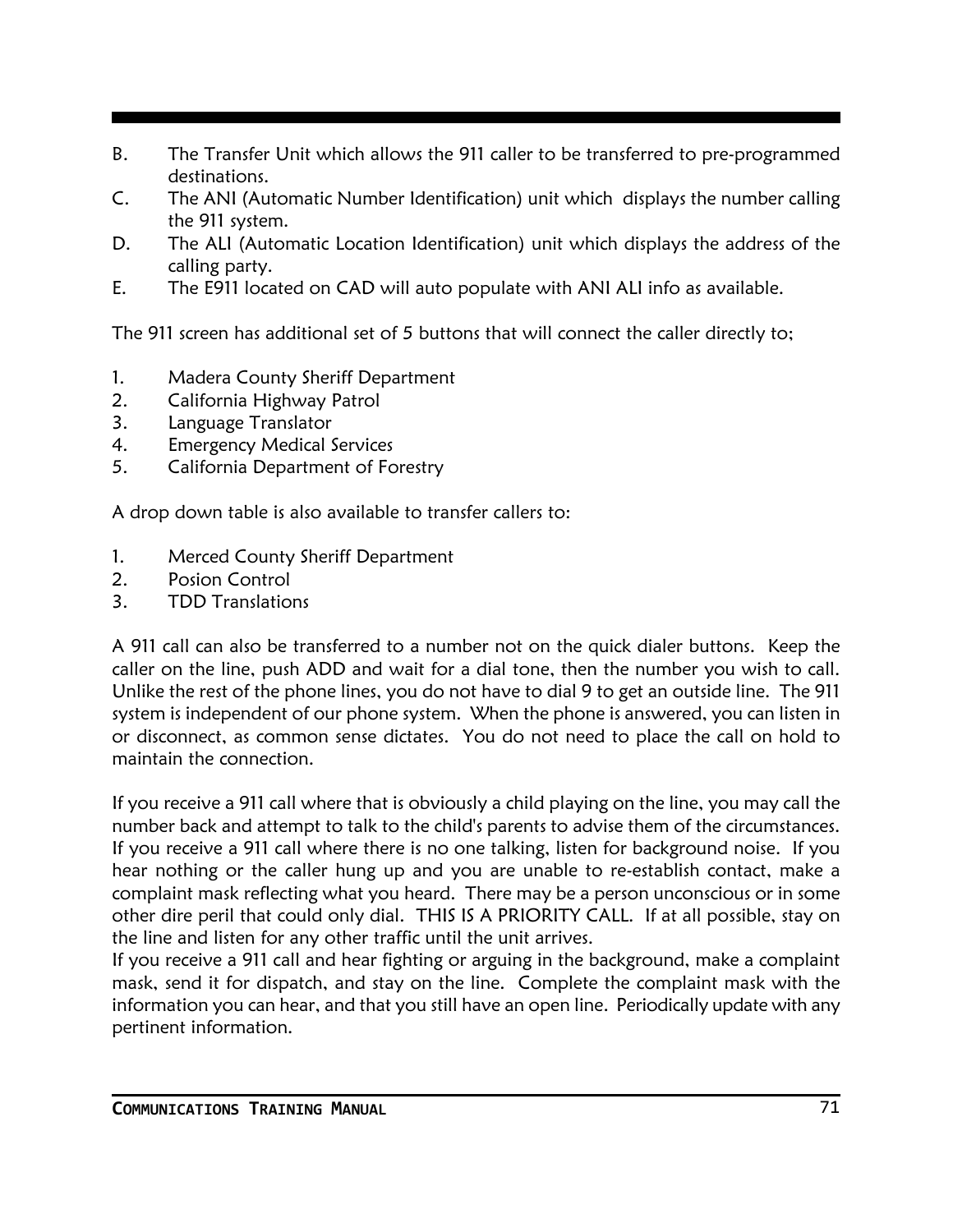If a 911 call is answered and the line goes dead, there is a hang up, or the conversation is cut short, the dispatcher shall call back the listed telephone number to check on the status of the caller. If you are unable to contact the caller or verify the status of the caller, make a complaint mask so that an officer can be sent to the location.

If a 911 call is received from a cell phone and the caller has disconnected the line the dispatcher shall enter the latitude and longitude into the xy tab in the CAD event a location on the map in CAD should appear. If this fails to work the dispatcher may utilize google earth or another online map application. A police officer shall be dispatched to every 911 hang up even if the call comes in from a disconnected line. Disconnected cell phones will begin with the numbers "911". All other numbers will be called back, if the caller does not answer or refuses to give information the dispatcher will check in Law Inquiry for previous contact with the phone number. The dispatcher shall check under name and CFS for previous contacted, the service carrier may also be contacted for a location. Some service providers may request that a warrant be written, this is up to the watch commander or Sgt's discretion and shall be noted in the call of the dispatchers attempt of locating information. If the subjects are still on the line the dispatcher shall hit the "repeat" button located in Zetron next to the call screen, this takes approximately 20 seconds for the tower to resend a more recent location of the incoming 911 call. After the call is successfully entered an officer shall be dispatched to the location of the 911 hang up.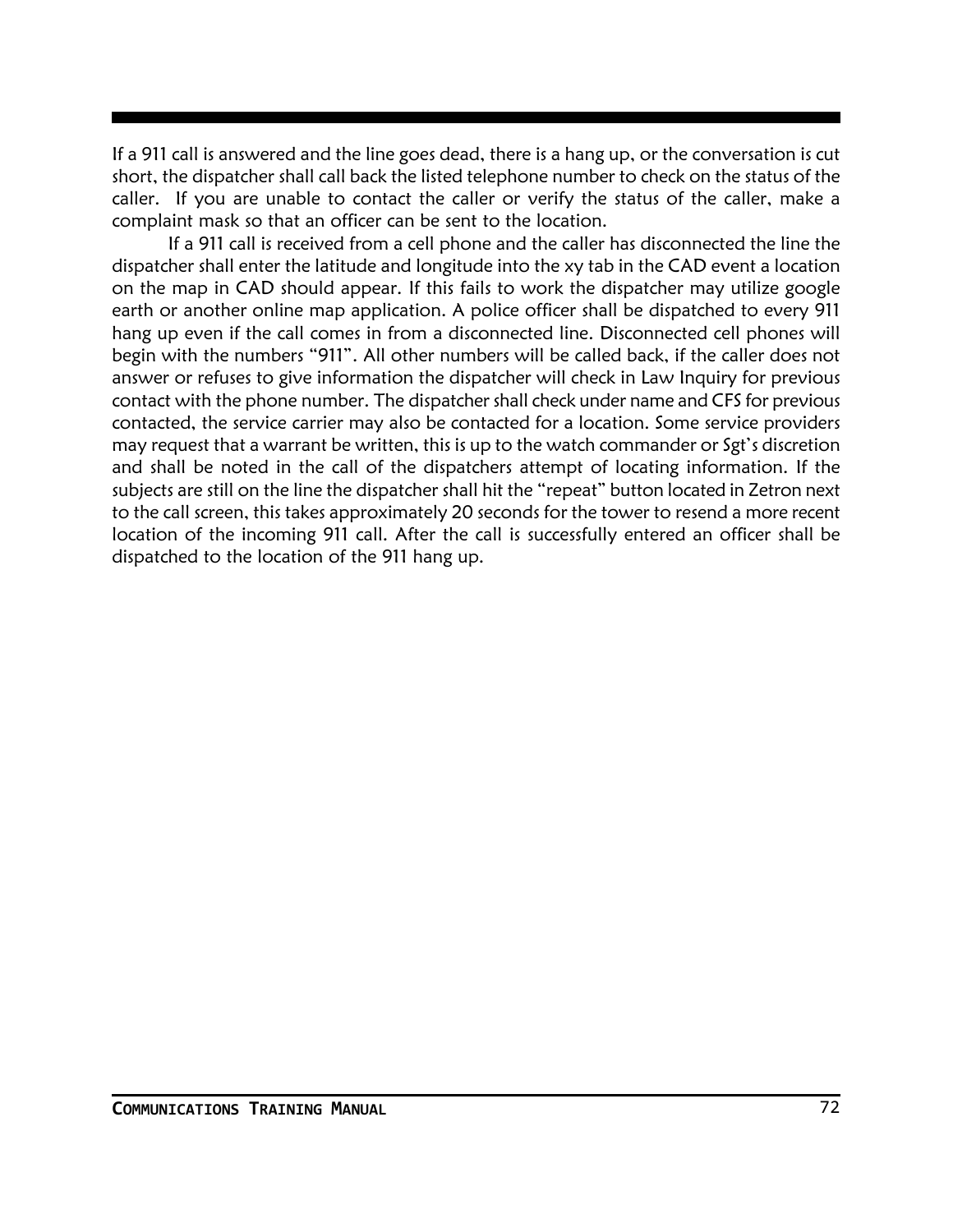# CALL TYPE QUESTIONS

Unfortunately you will not receive a call for service for all the different call types there are. There will probably be several calls that will be discussed during your training, but that you will not have the opportunity to complete during the training period. Following is a list of calls, and questions that need to be answered for accurate dispatching.

Read the material and become very familiar with the call types and questions that need to be asked. When the calls come in, it is doubtful that you will have the time to locate and use the following material. But, by studying the material and becoming aware of what information is needed for the different call types will help to insure that the proper information is gathered.

Practicing gathering information on non-emergency calls will tend to make emergency traffic procedures automatic and reduce tension.

Each dispatcher has there own way of gathering and disseminating information. The important thing is that all the necessary information gathered and given to the officers in a timely manner. If you are consistent in the way that you gather and give out information, this will help to insure that all appropriate information is gathered. This also helps the officers get used to hearing the information in a certain order.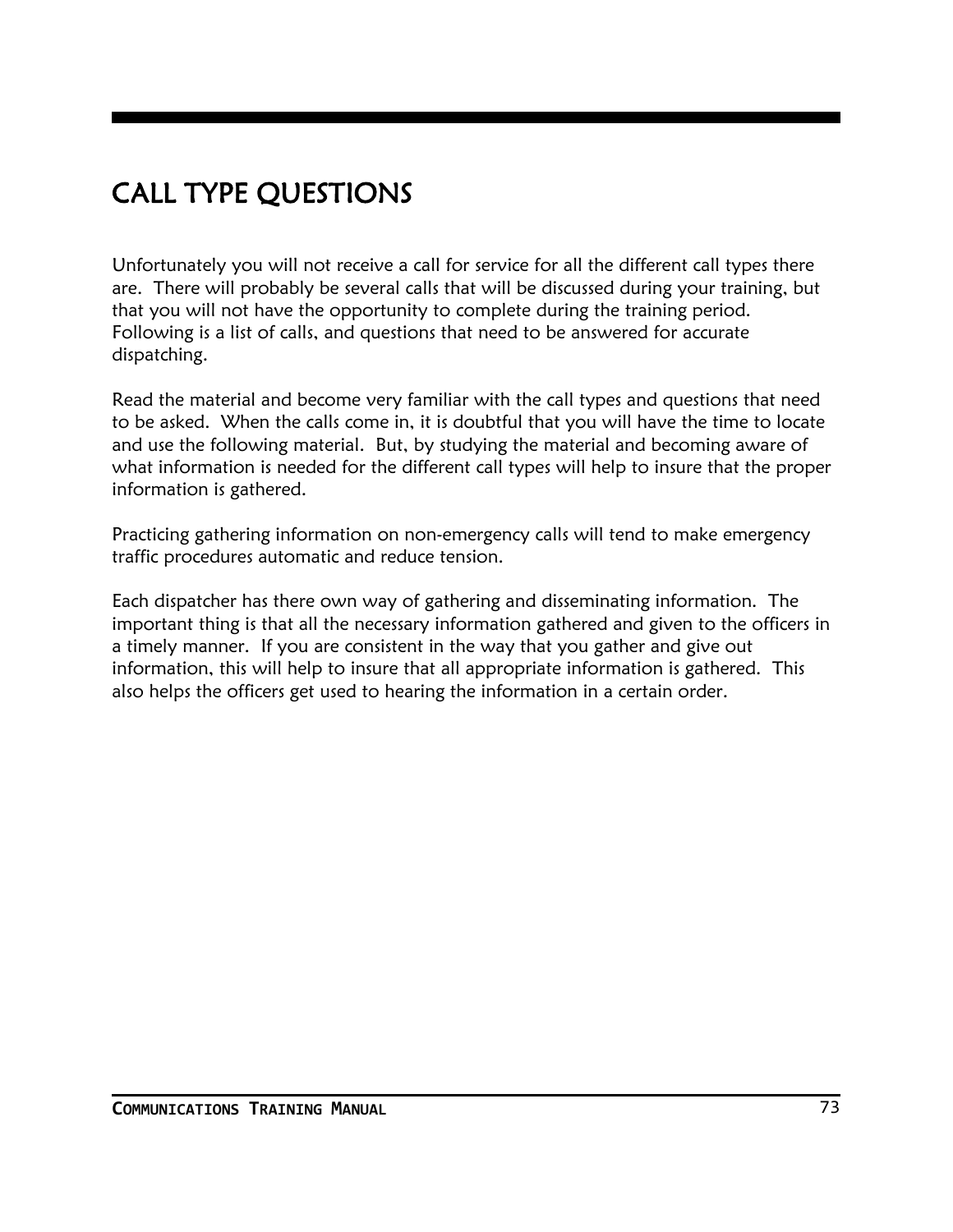## STOLEN VEHICLE

#### GENERAL QUESTIONS

- A. Did you see it taken?
- B. How do you know it was stolen?
- C. Are your payments current?
- D. Do you know who stole it?
- E. Where are the keys?
- F. Does anyone else have keys or permission to drive it?
- G. Victims vehicle description including license plate?
- H. Direction Of Travel?
- I. Suspect(s) description?
- J. Suspect(s) vehicle?

#### NO SUSPECT INFORMATION:

- A. Run license plate to see if it has been stored or repossessed
- B. How long was it parked?
- C. Was it legally parked?
- D. Could it have been towed by an apartment or condominium association?
- E. Make sure the Reporting Party is the registered owner or is responsible for the vehicle
- F. Sometimes it takes time for a towing agency to call us and notify us of a repossession or private property impound. Also check with records to see if it has been called in to them and not entered into SVS yet.

#### NOTE:

- A. Private property impound's involve illegal parking as deemed by apt or condominium association rules (must be properly posted).
- B. Repossession's are not only for back payment due, but can be for failure to maintain auto insurance or failure to pay parking tickets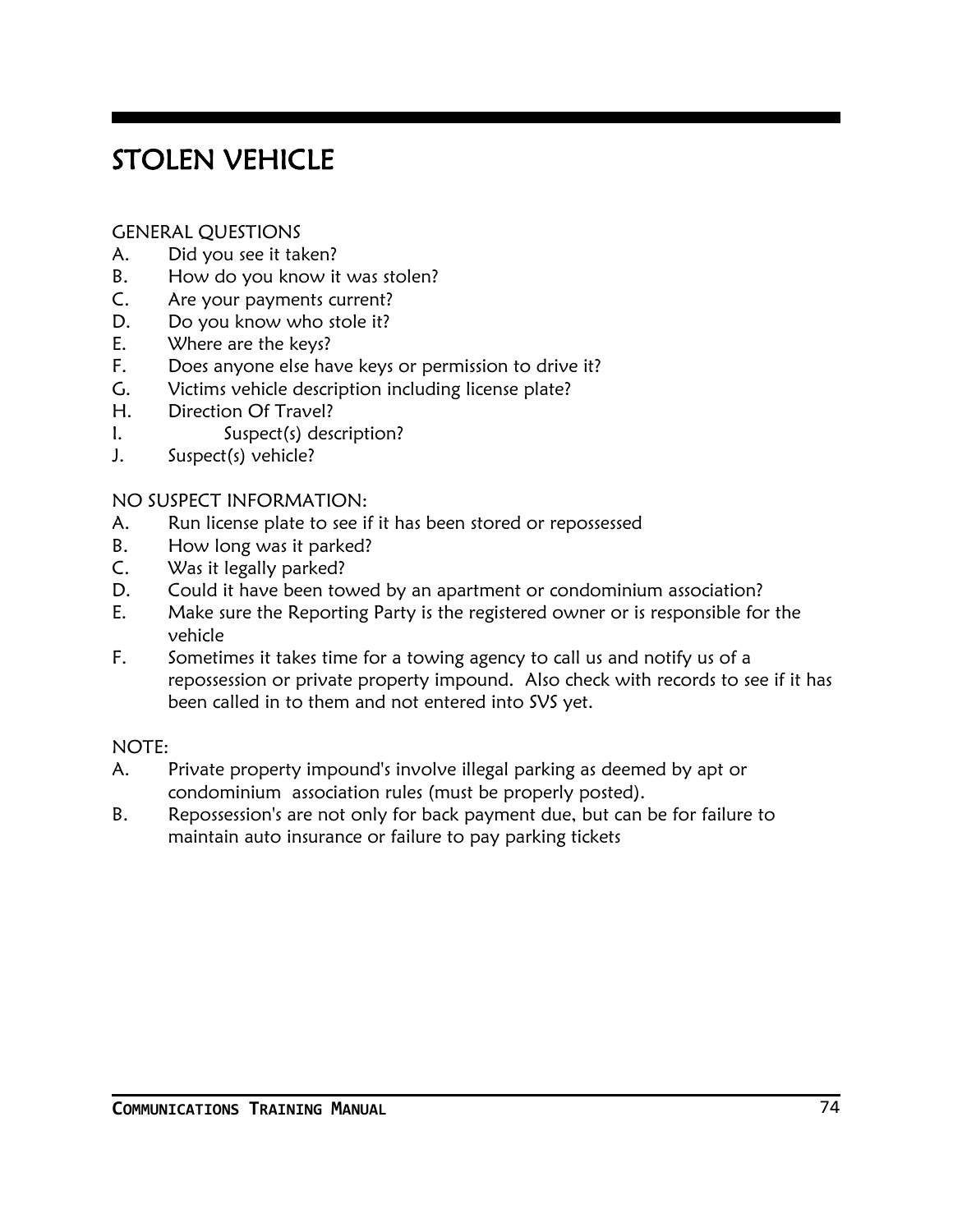## RAPE

- A. Where did the rape occur?
- B. Where is the victim now?
- C. How long ago?
- D. Do you know suspect(s) or how did you encounter suspect(s)?
- E. Did the suspect leave in vehicle?
- F. Vehicle description?
- G. Direction of travel?
- H. Suspect description?
- I. Any weapon involved?
- J. Do you need paramedics?

#### \*\* IF RAPE OCCURRED RECENTLY, ADVISE VICTIM NOT TO BATHE OR CHANGE CLOTHES

Often a hospital will call with a rape victim in the emergency room-notify.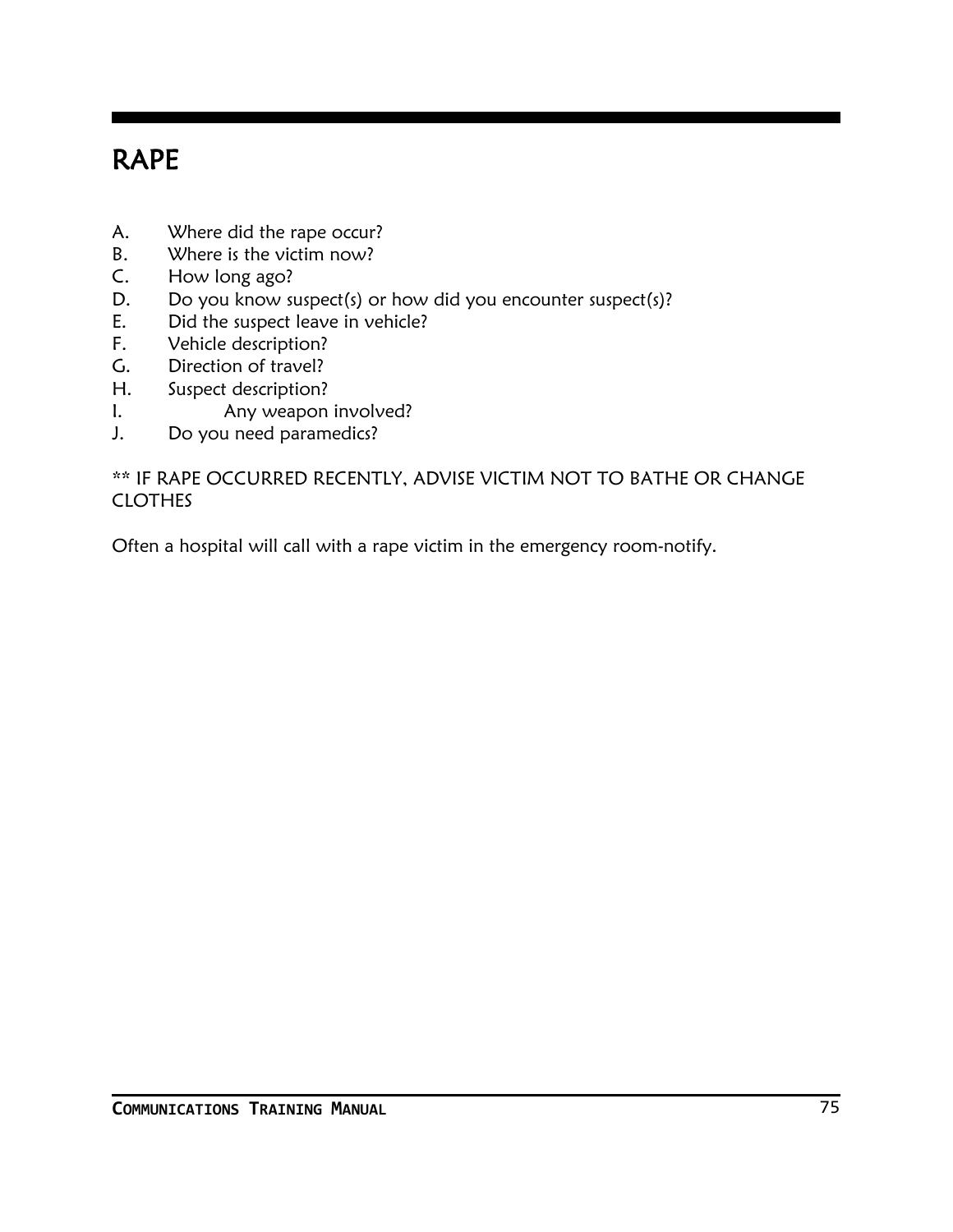#### PROWLER

#### A PROWLER CALL CAN BE ANYTIME, DAY OR NIGHT.

- A. How long ago?
- B. Was suspect seen?
	- 1. Shadow only?
	- 2. Noises only?

#### WITH SUSPECT DESCRIPTION

- A. Where was he and where did he go?
- B. What was he doing?
- C. Does he know you saw him?

#### GENERAL QUESTIONS

- A. Any dogs or other pets in the yard or house?
- B. Do you have a gun out?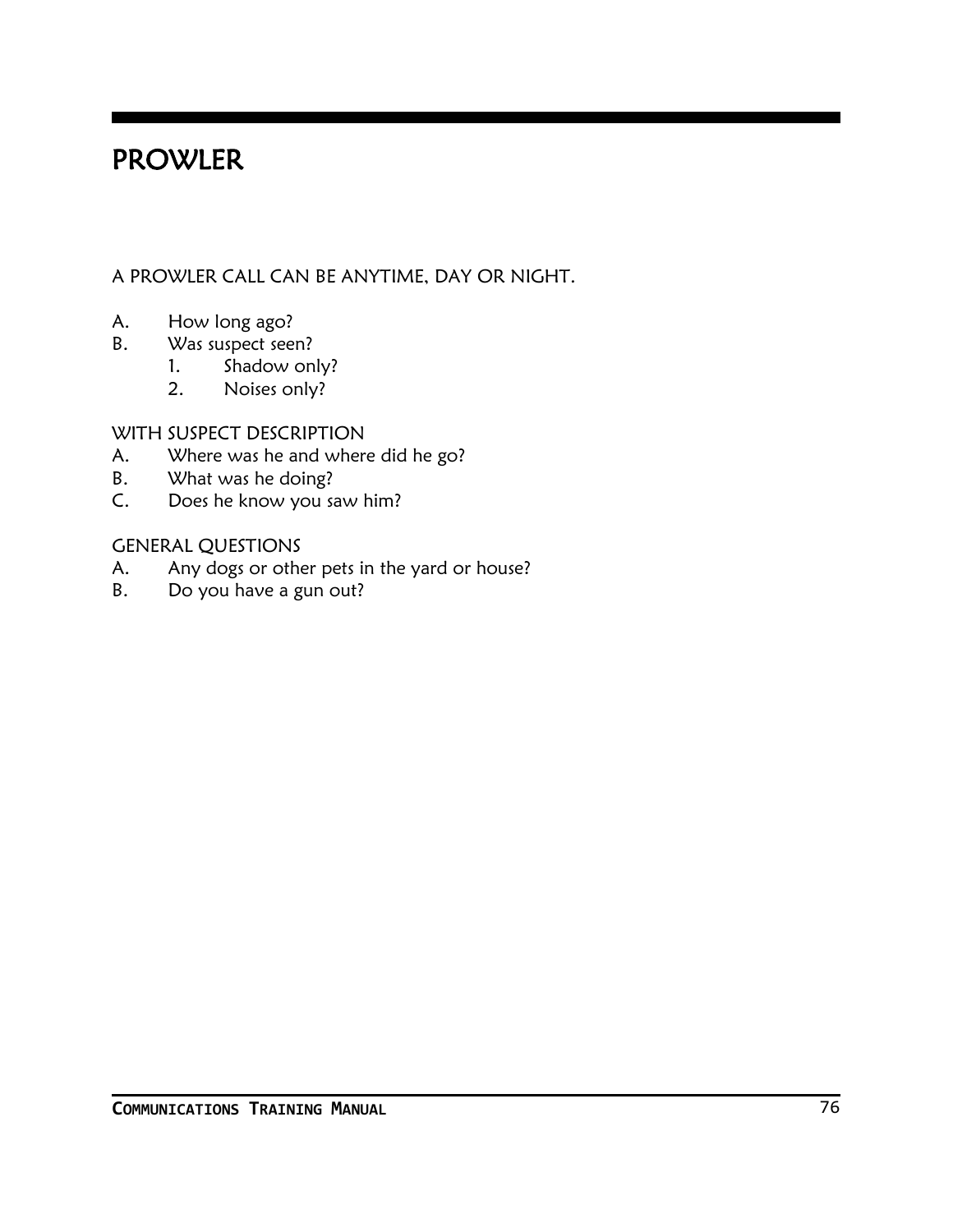## PRIVATE IMPOUND

- A. Run a 10-28/29 on the plate
- B. Confirm the make/license/vin matches tow company information
- C. Enter into SVS using information from the 10-28
- D. Supplement the original call, indicating veh entered into SVS and the FCN number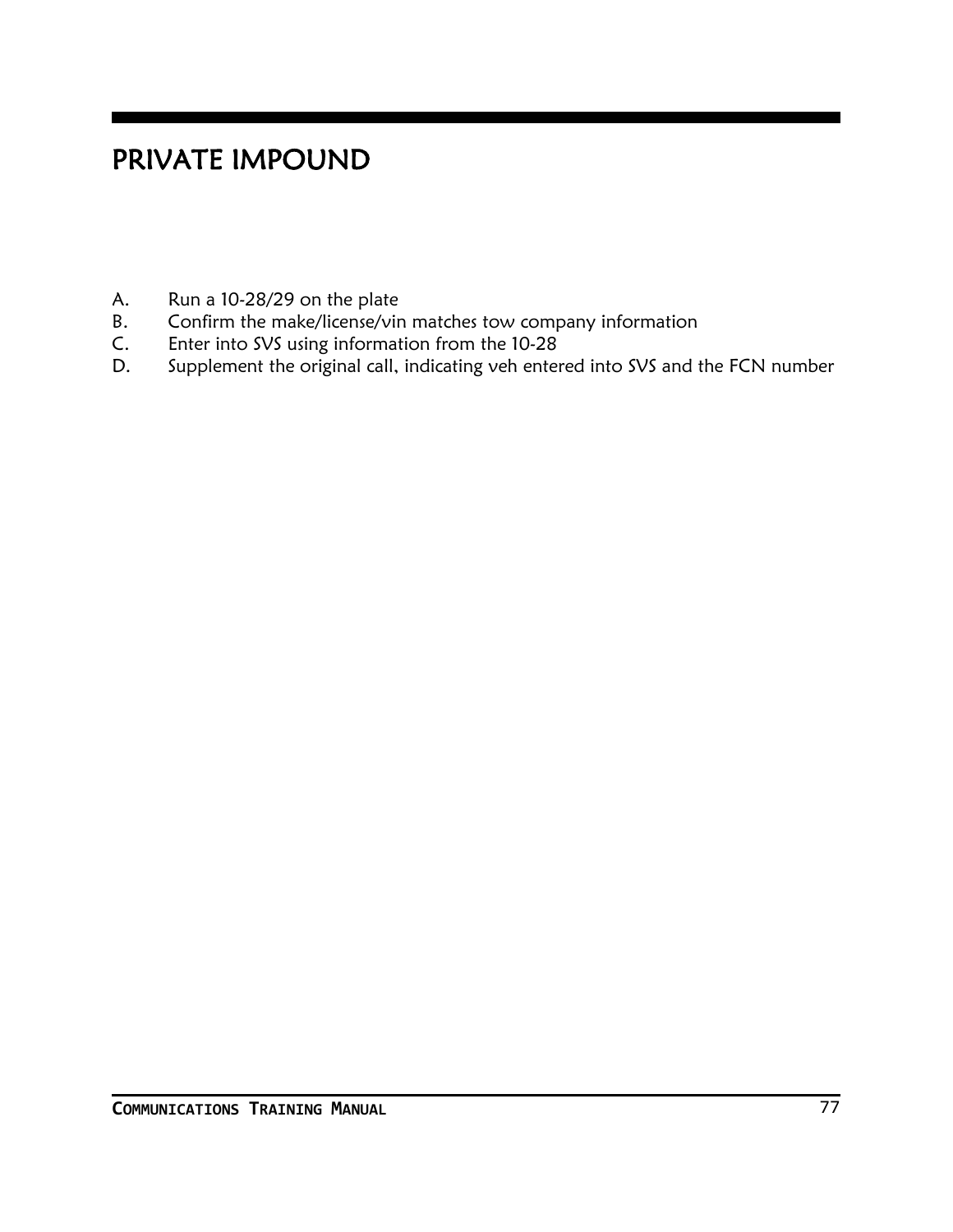### SUICIDE

- A. Method
	- 1. If pills:
		- a. What kind?
		- b. How many?
		- c. When taken?
	- 2. If weapon:
		- a. Does Reporting Party have personal knowledge of victim having a weapon?
		- b. When was last time caller talked to victim
		- c. How was contact made, in person or by phone
		- d. Did victim contact caller, or did caller contact victim
	- 3. Victim's information
		- a. Name
		- b. Age
		- c. Victim's phone number and address
		- d. Does victim live alone
		- e. Does victim have previous history of 914A and the method used
		- f. Any history of other mental or physical problems

KEEP THE CALLER ON THE LINE IN CASE RESPONDING OFFICER HAVE ANY FURTHER QUESTIONS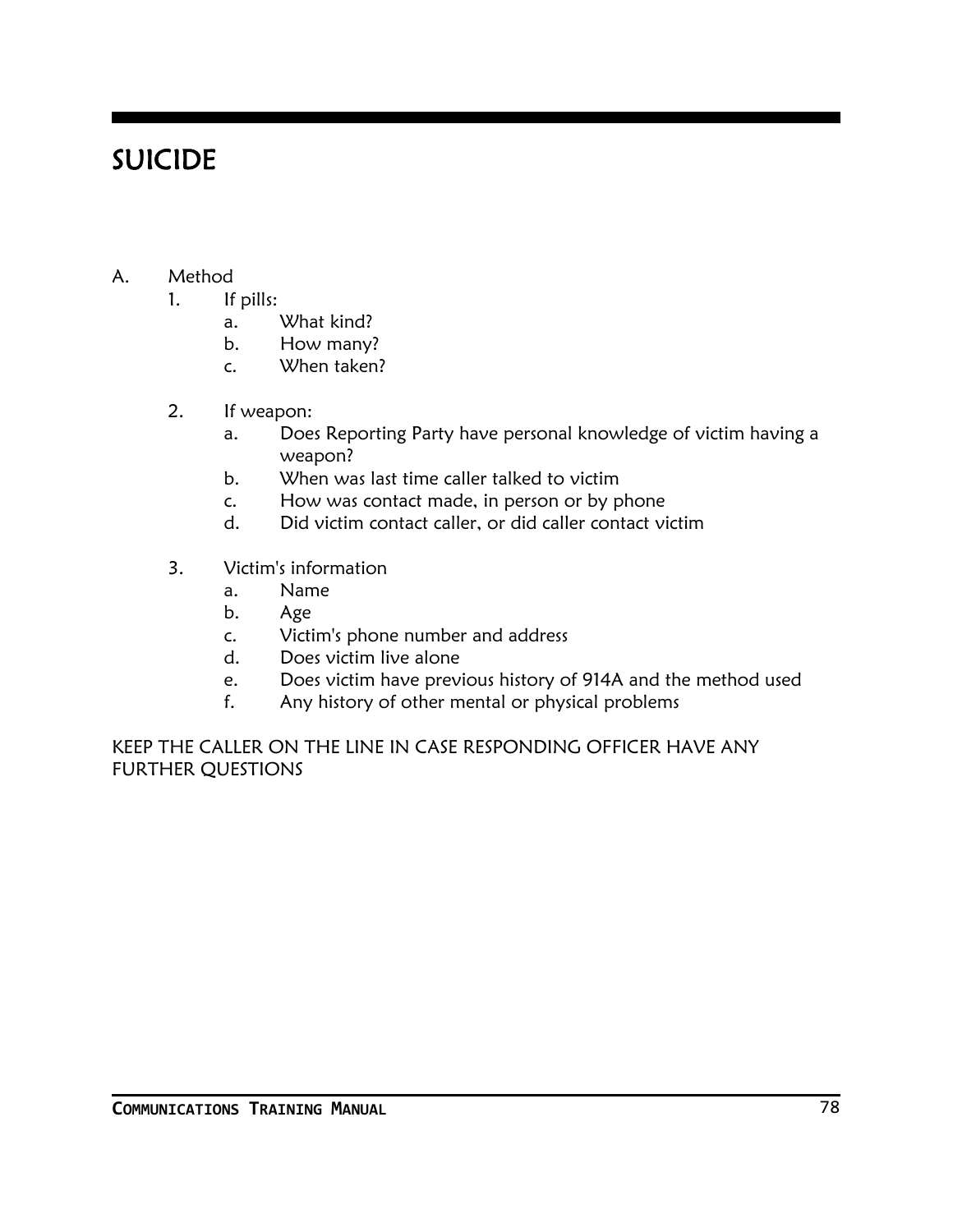## MISSING CHILD

- A. Name?
- B. Age?
- C. Sex?
- D. Clothing?
- E. Last seen how long ago?
- F. Where seen?
- G. Have you checked the house thoroughly, including under the beds and in the closets?
- H. Is the child's bicycle, tricycle or skateboard gone?
- I. Any problems involving child custody or visitation?
- J. Have you checked with the neighbors or the child's friends?
- h. Stay at your house, officers are on the way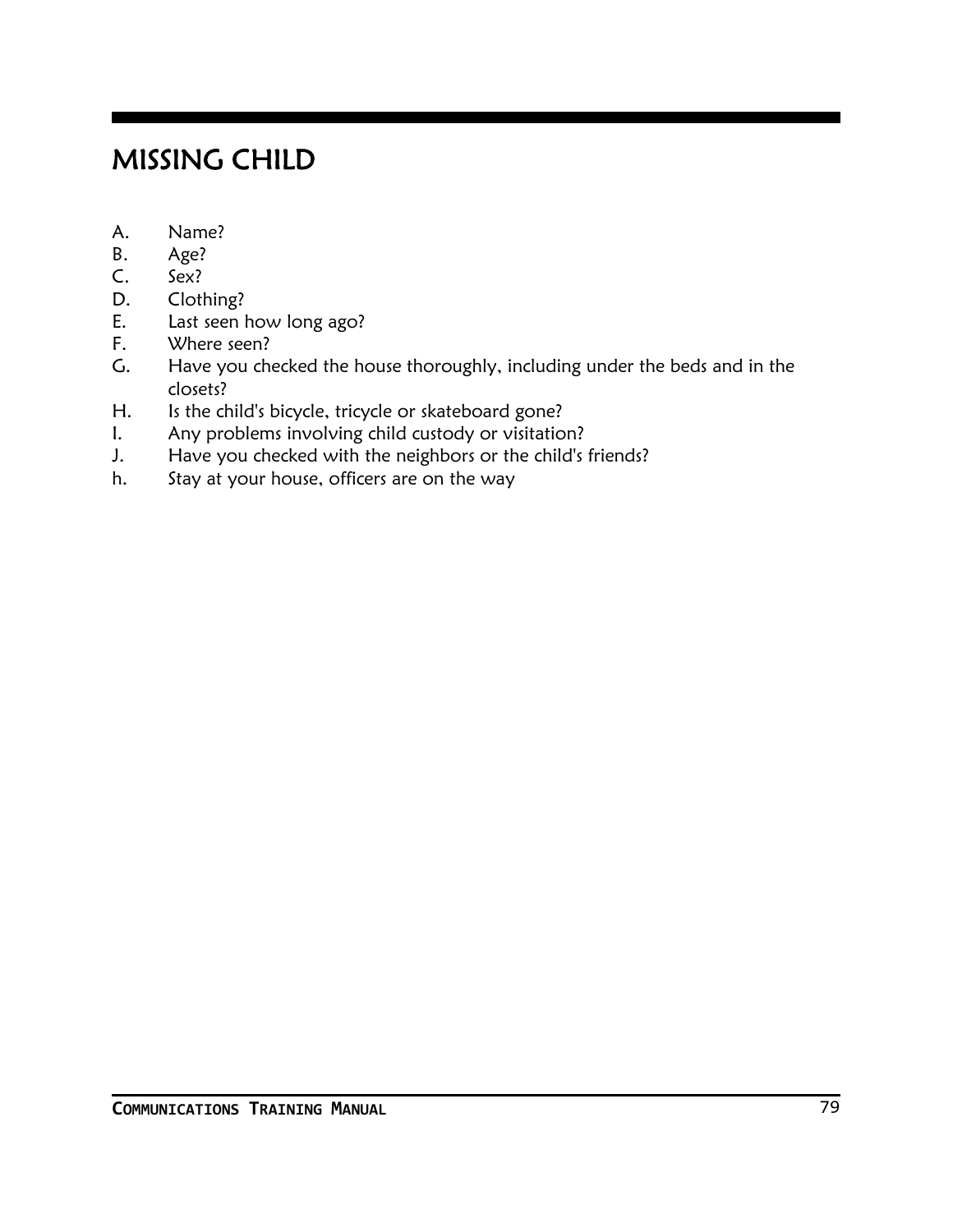### BOMB THREAT

- A. Did caller state time of detonation?
- B. Did caller advise exactly where bomb was placed?
- C. Any suspicious packages observed in the area? (do not have them investigate, just if they recall anything unusual)
- D. Suspect description?
	- 1. Male/Female?
	- 2. Young/old?
	- 3. Accent?
- E. Did suspect give a reason for wanting to bomb location?
- F. Did he call anyone by name?
- G. Are you evacuating the building? (It is up to the business whether to evacuate. If a strange package or wiring has been located, we can strongly advise them to evacuate)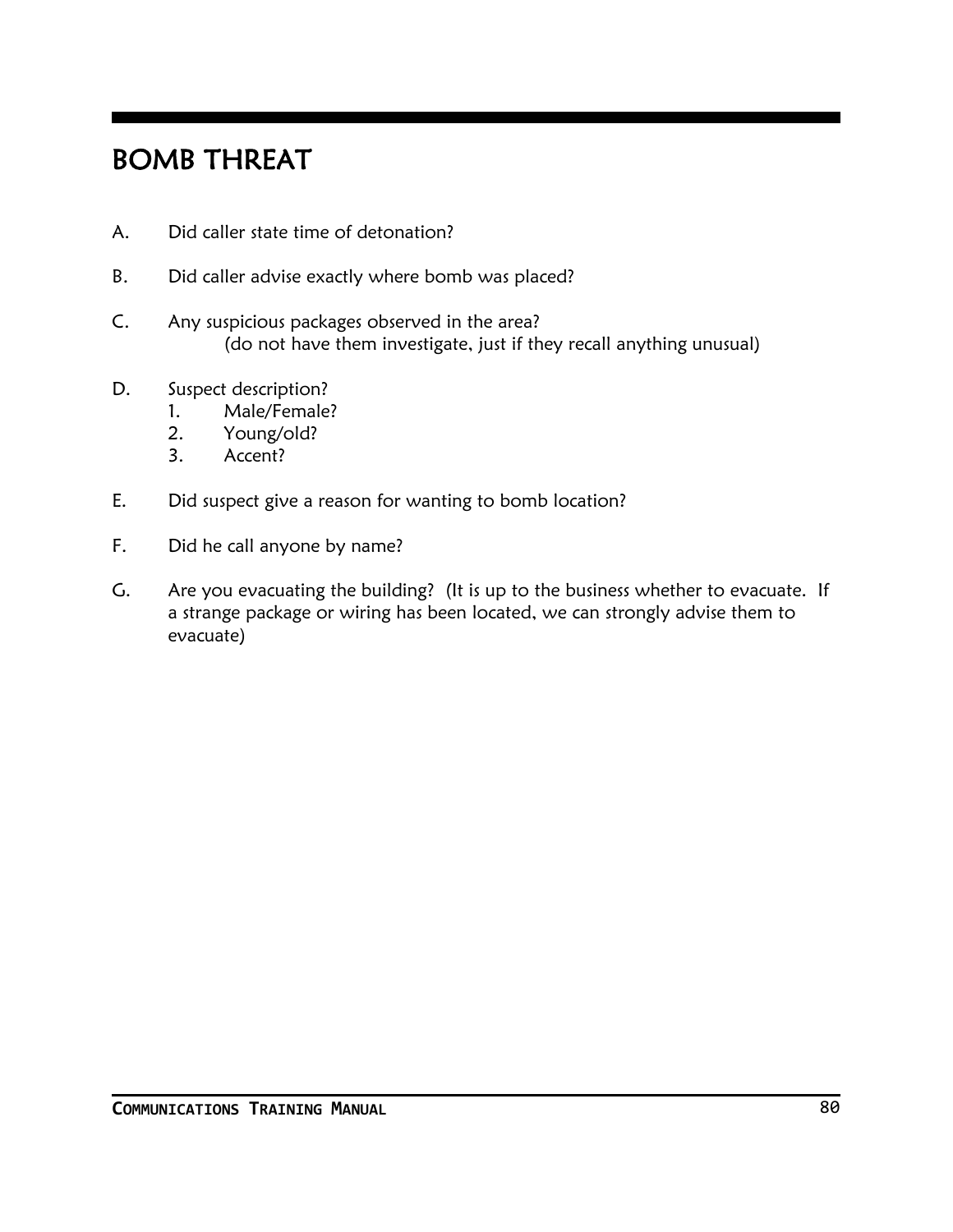### ROBBERY ALARM

If alarm company advises you of a 211S at a residence, confirm if it is truly a 211 alarm or a panic alarm (which can also indicate medical and fire emergencies as well as a robbery).

For business only - after 5 P.M. Ask for normal hours of operation (to determine if business should still be open)

For banks only - know "the procedure" for exiting the building after we place a call to them.

\*\*211S cannot be canceled by alarm company, by business employees or by a resident. We must respond officers.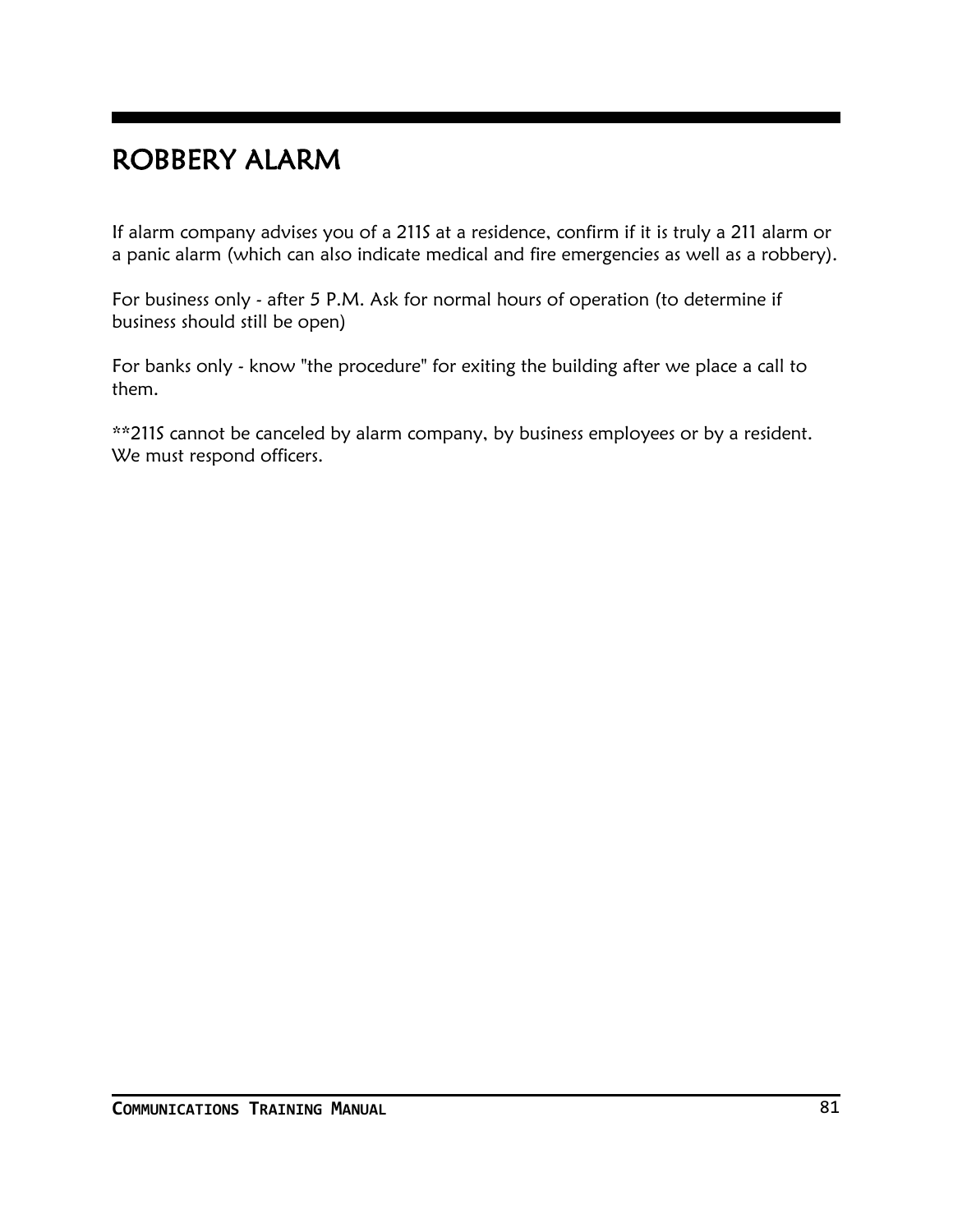### BURGLARY ALARMS

#### A. Include in text

- 1. Indicate if the Alarm Co. Has called the premise and what the response was (i.e. No answer, answering machine, if someone there, a name and who they claimed to be).
- 2. Indicate if any responsible is enroute. Include eta and their vehicle description.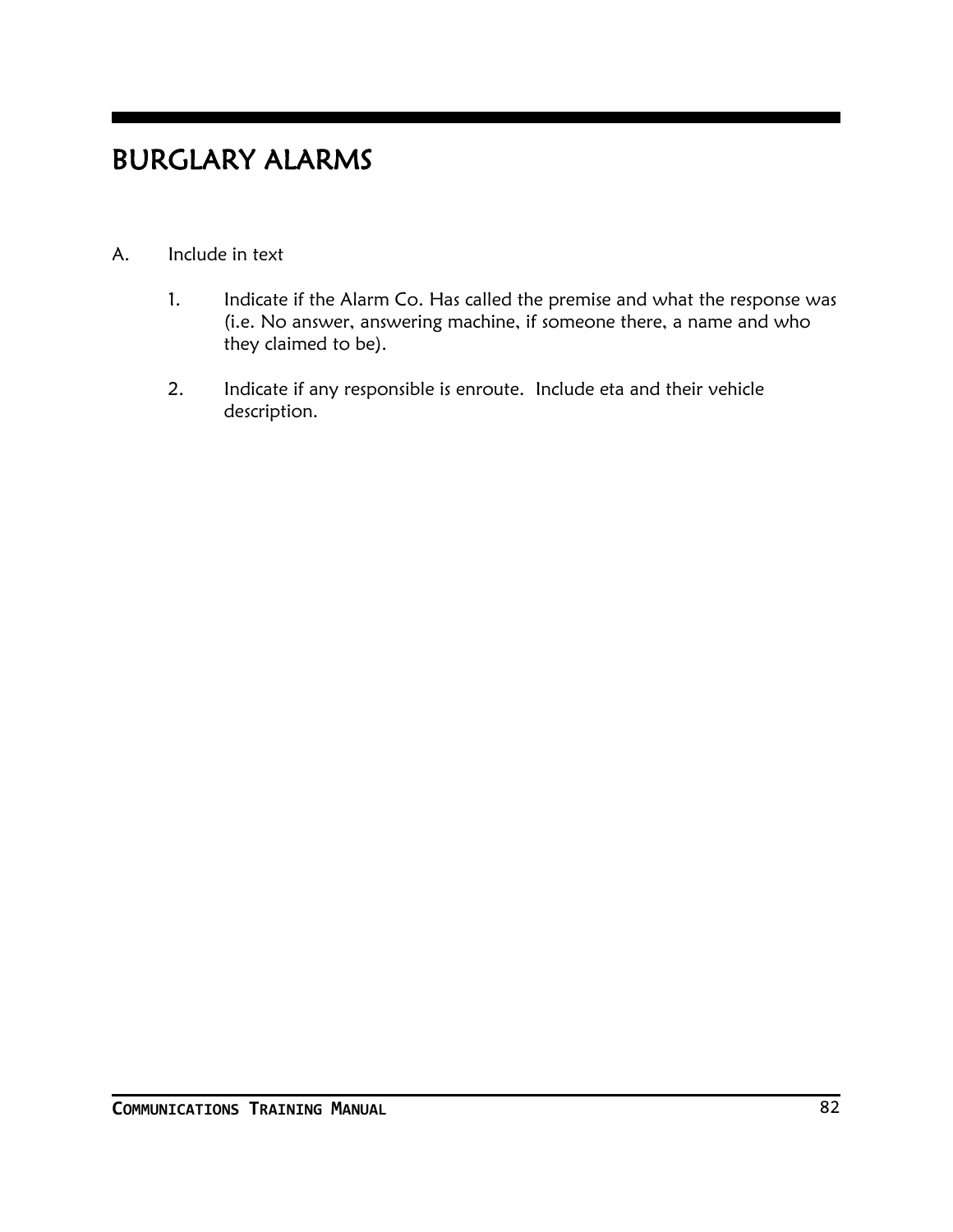#### FAMILY DISPUTE

- A. Who is involved?
	- 1. Husband vs wife?
	- 2. Boyfriend vs girlfriend?
	- 3. Mother vs son?
		- a. If son or daughters are involved, get age
	- 4. Are the parties adults or juveniles?
- B. Verbal or physical altercation? If physical;
	- 1. Weapons?
		- a. What kind?
		- b. Where in house (even if not displayed during fight)
- C. Anyone been drinking or using drugs?
- D. What is happening now and what have you been hearing?
	- 1. Arguing?
	- 2. Thumping or slapping?
	- 3. Screaming?
	- 4. Breaking glass?
	- 5. Any dialogue?
	- 6. Shots fired?
	- 7. Does this happen often?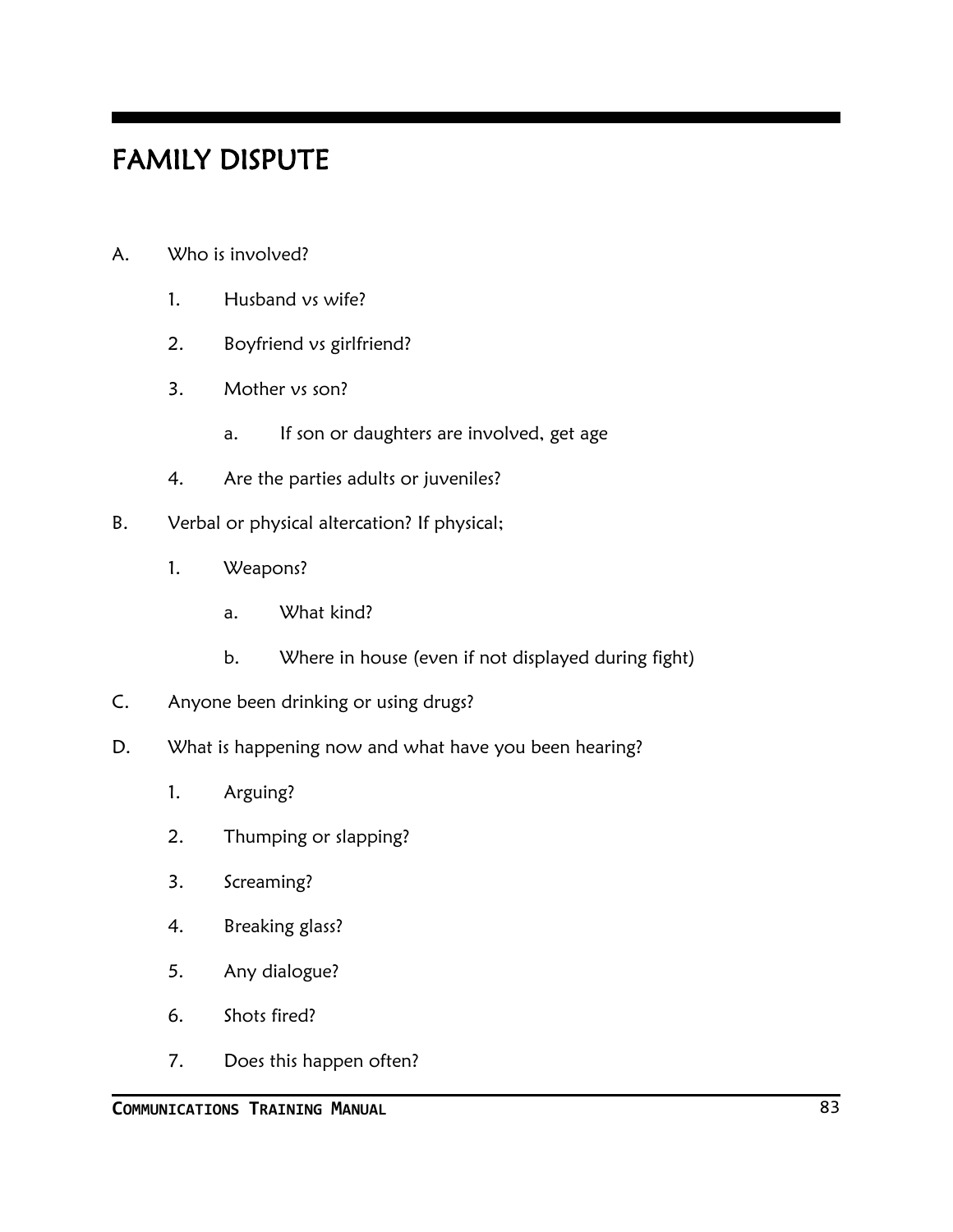## HIT & RUN ACCIDENT

 $20001$  = Hit and run with injuries

 $20002$  = Hit and run with no injuries (misdemeanor)

- A. Are there injuries?
- B. How long ago?
- C. Suspect vehicle description?
- D. Direction of travel on suspect vehicle?
- E. Probable location of damage to suspect vehicle?
- F. Are you a witness or the victim?
	- 1. If a witness, be sure to ask for name and phone number so the officer can contact later for a statement
	- 2. Include that information in the call history

\*\*Since hit and run is a crime, we take a report whether or not it occurred on public or private property.

\*\*If a note is left on the victim's vehicle by the other driver which identifies himself, it is not a hit and run. He has complied with the law prior to leaving the scene. However if a note is left that contains misinformation, that does qualify as a hit and run.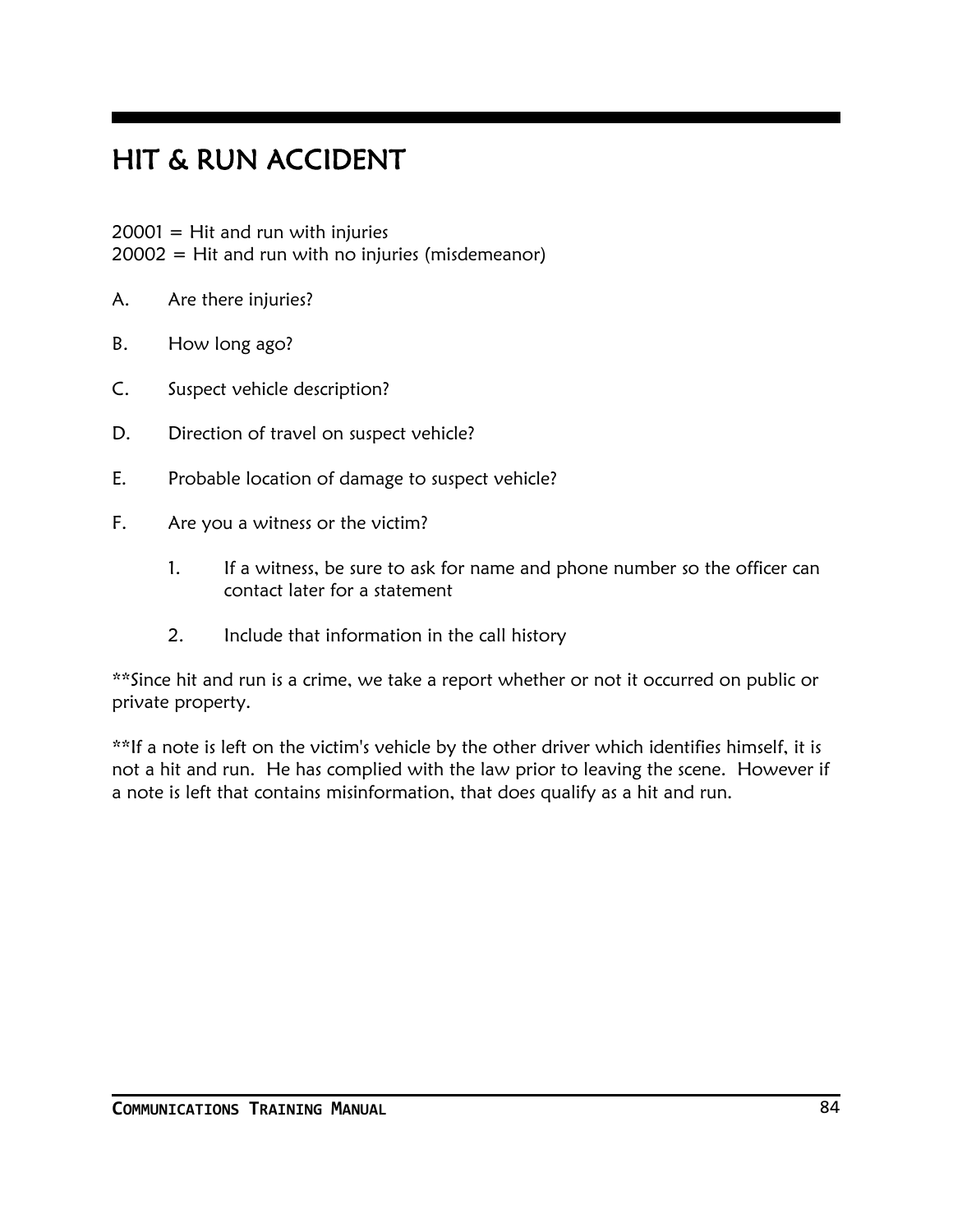## ILLEGAL PARKING

- A. Typical violations
	- 1. Parked in a posted "no parking" zone
	- 2. Parked in a fire lane
	- 3. Parked within 15 feet of a fire hydrant
	- 4. Parked in a handicapped space
	- 5. Blocking a driveway or sidewalk

\*\*On private property we only enforce handicapped and fire lane violations.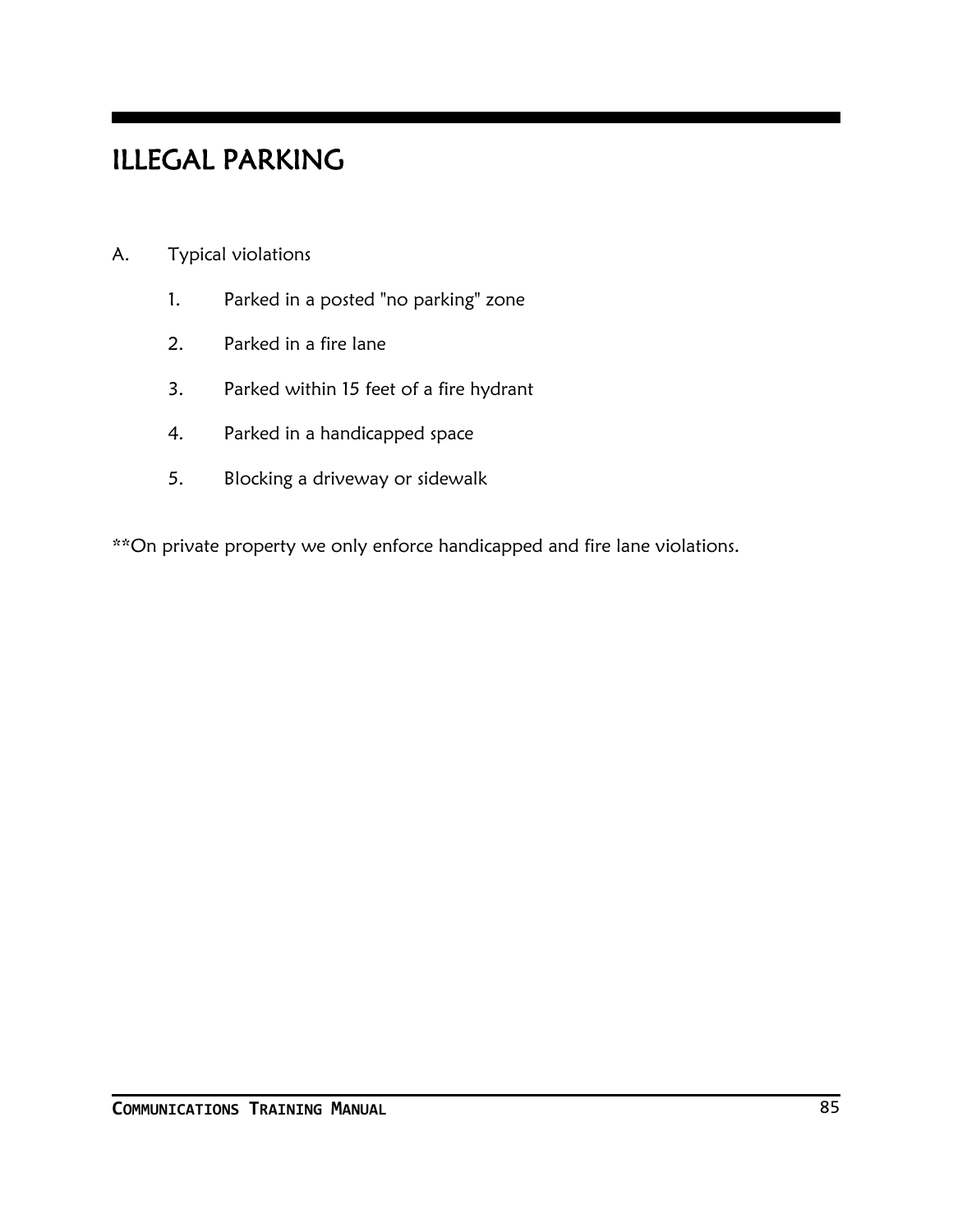## ABANDONED VEHICLES

It is illegal to park a vehicle on a public street for over 72 hours in Chowchilla.

A vehicle left on a freeway is subject to tow in 4 hours. California Highway Patrol handles these violations.

The 72 hour countdown starts from the time an officer marks the vehicle. We cannot enforce 72 hour violations in private condominium or apartment spaces. They must contact a board member of their association or the leasing company.

We cannot enforce 72 hour violations in shopping centers or business parking lots. They must contact the property owner or property management for a private party impound.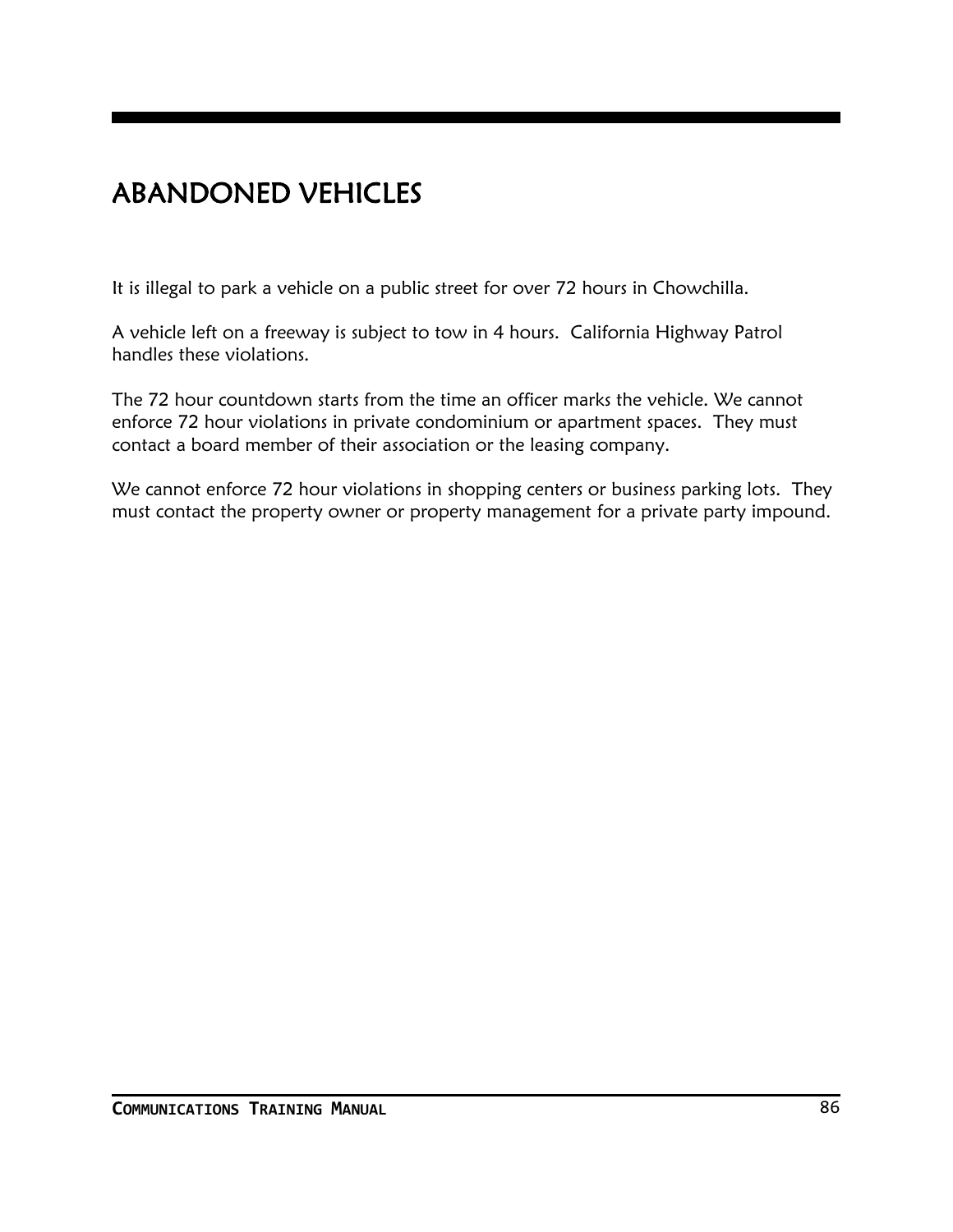### TRAFFIC ACCIDENTS

A. Are there any injuries?

| 1. | Yes: | = | 11-79     |
|----|------|---|-----------|
| 2. | Unk  | = | $11 - 83$ |

- 3. No = 11-82
- B. For the text of the call, be sure to include:
	- 1. How many vehicles involved?
	- 2. What kind of accident?
		- a. vehicle vs vehicle?
		- b. vehicle vs bicyclist?
		- c. vehicle vs pedestrian?
		- d. vehicle vs pole (pole or wires down?)
- C. If you are advised of a non-injury accident;
	- 1. Determine if the vehicles are still in the roadway.
	- 2. Try to determine which direction the vehicles are from the intersection or if they are exactly in the intersection.
- D. Try to get a basic vehicle description.
- E. If the reporting party will be in a parking lot, ask them to flag down the officer when they see the unit.
- F. Try to ask each caller if they witnessed the accident. Get their name and phone number if they are not remaining at the scene. Include that information in the call history so the dispatcher can advise the officer taking the report for follow up contact.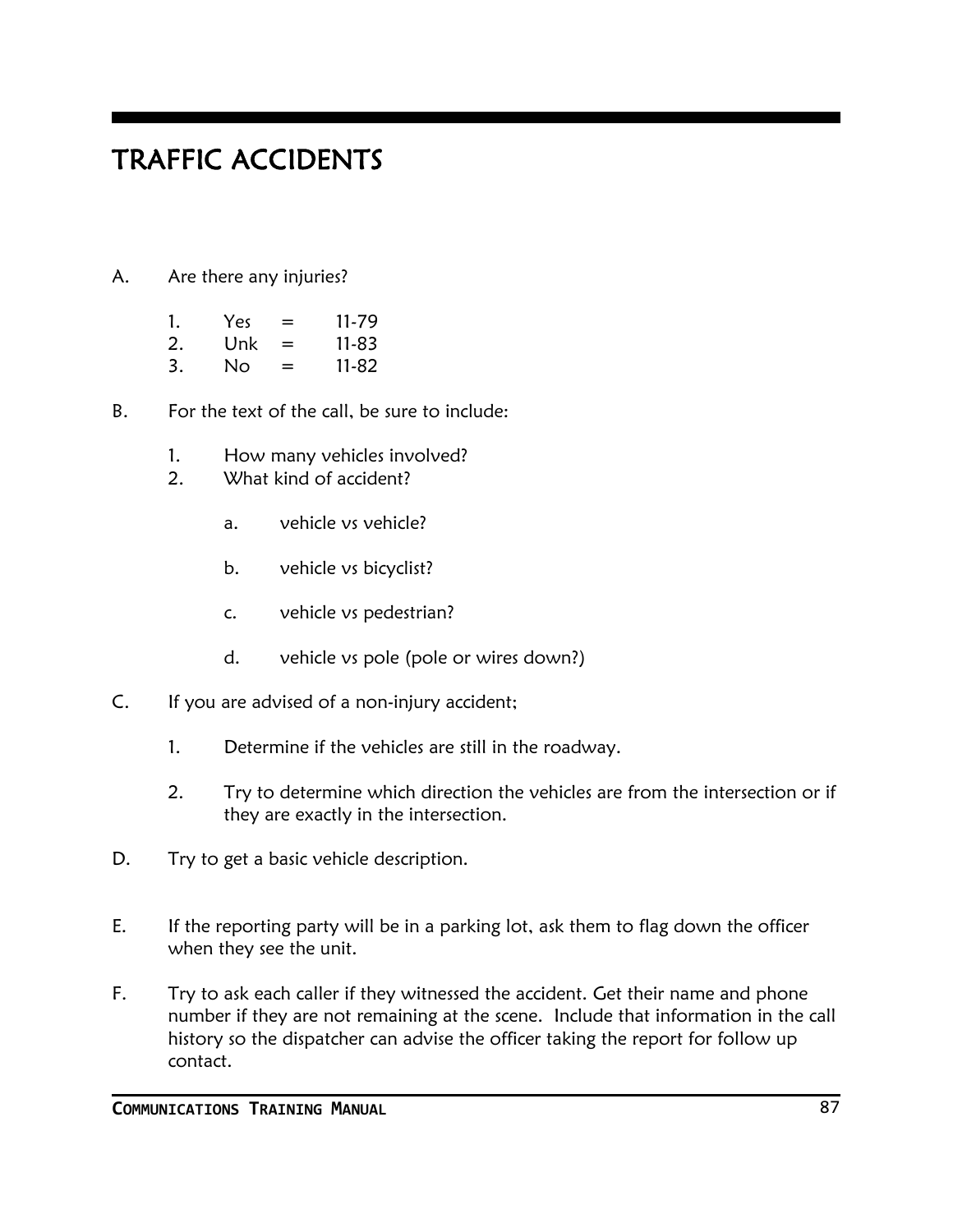- G. A police report is not required in California unless there is injury or death.
- H. If the damage to any vehicle is over  $$500$ , the state requires the victim to file a financial responsibility form (SR 1) that is available from the Department of Motor Vehicles, and most insurance companies.
- I Parties are required to exchange information with each other, regardless of who is at fault.
- J. The Police Department will not determine fault on private property accidents.
- K If a caller wants the police regardless of the above information or if they are having any problems with the exchange of information with the other driver, send an officer.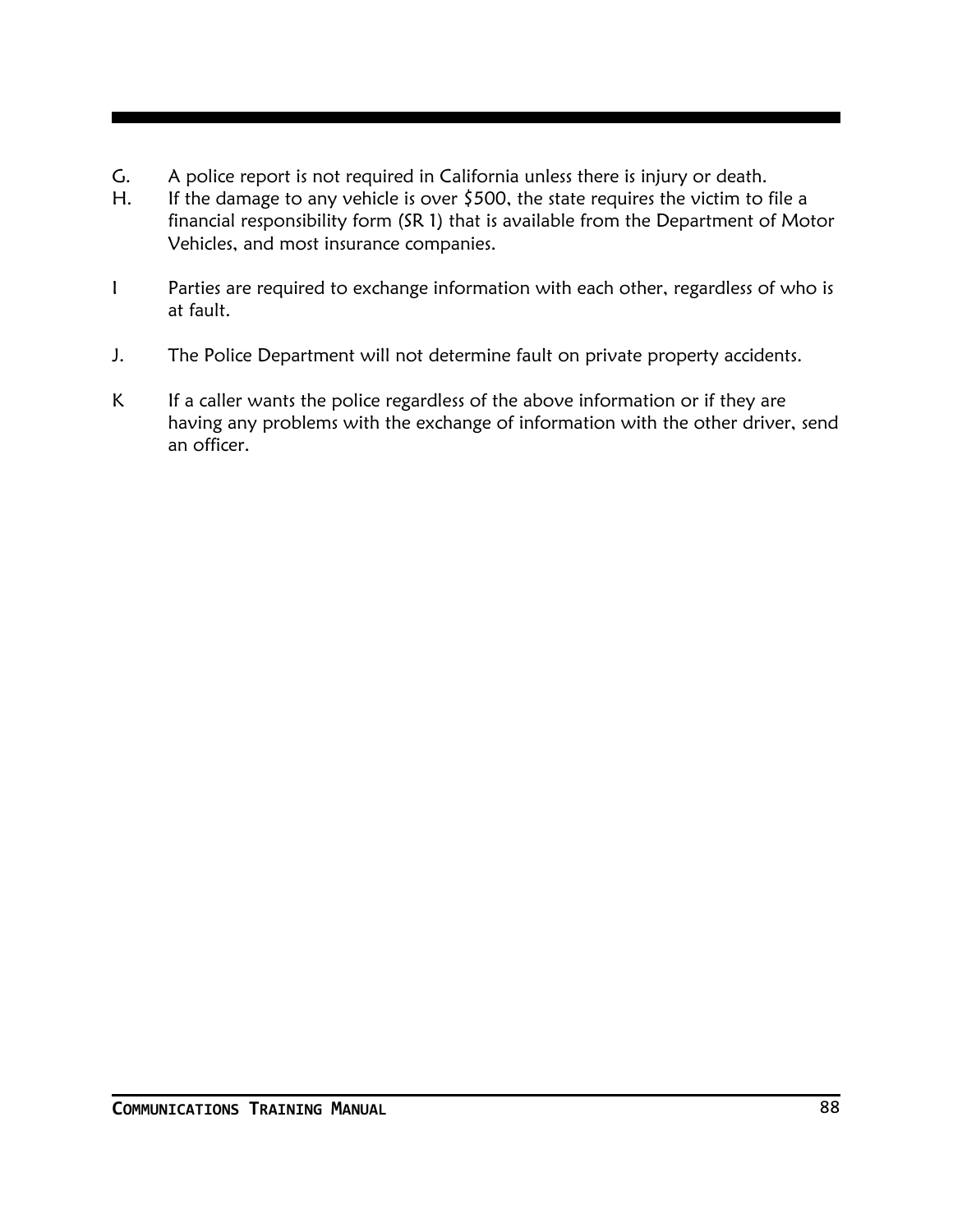# MALICIOUS MISCHIEF

- A. What damage was done?
- B. Is the damage permanent?
- C. Do you know who did this or why?
- D. Are you willing to prosecute?
- E. Malicious mischief is a permanent damage to property.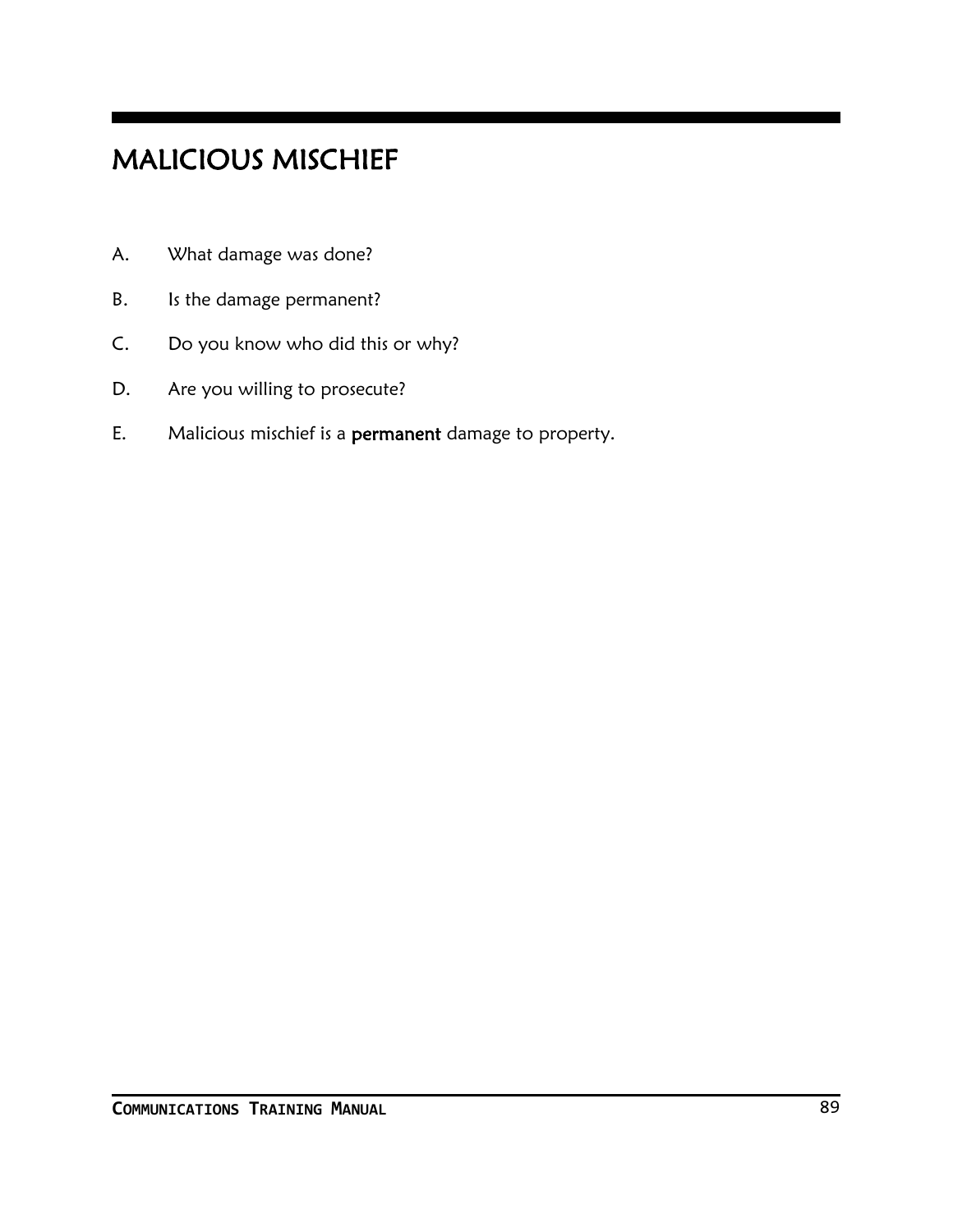# TRAFFIC HAZARD

- A. A traffic hazard can be any of the following;
	- 1. A vehicle stalled in the traffic lanes
	- 2. An object in the roadway
	- 3. A substance (i.e. wet or dry concrete, sand, oil, etc) on the surface of the road.
	- 4. Flooding
		- a. Due to rain
		- b. Due to long running sprinklers
			- 1. water running on street can be a hazard to vehicles and pedestrians.
	- 5. Malfunctioning traffic signals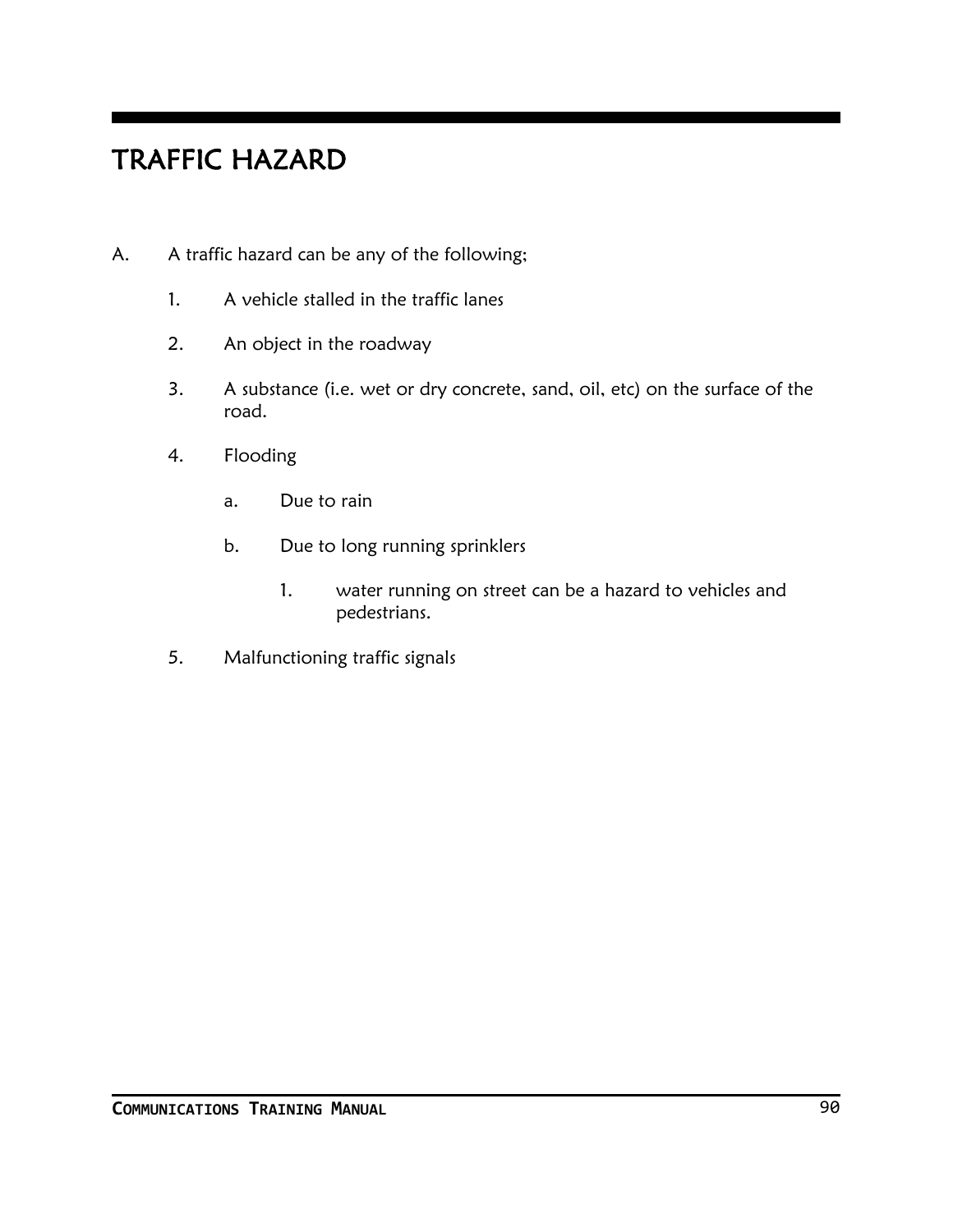### HAZMAT

- A. Hazardous materials can be;
	- 1. Gasoline
	- 2. Pool chlorine
	- 3. Oil
	- 4. Paint
- B. Is the material in a container $(s)$ ?
	- 1. How large?
	- 2. Any placards or markings?
	- 3. Any leaks (liquid, powder, smoking)?
- C. Is the material spilled?
	- 1. Is the spill a liquid, powder, or gas (smoking)?
	- 2. How large of an area does it cover?
	- 3. From what container did it spill?
		- a. Are there any identifiable placards, marking, numbers, or the name of the product on the container(s)?
- D. Is anyone injured?
- E. Do you know who owns the container or how it got there?
- F. A HAZMAT incident can be anything from a spill of a gallon of motor oil into the storm drains to a spill of radioactive material from a train.
- G. Remember, the information you obtain will be relayed to the responding officers and can be vital to their safety.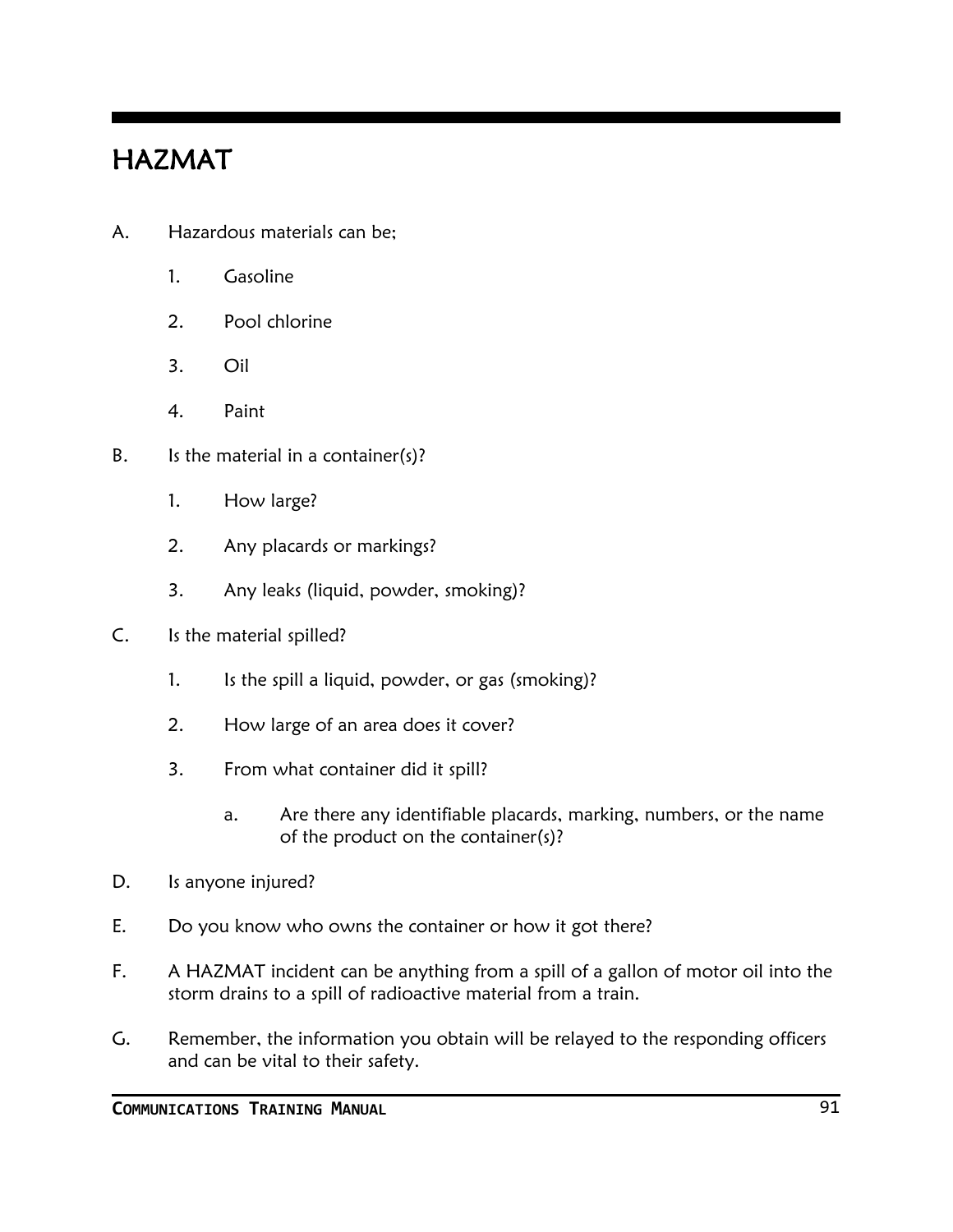## SUBJECT WITH A GUN

- A. Did the suspect point the weapon at anyone?
- B. How long ago?
- C. Type of weapon?
- D. Any shots fired?
- E. If so, is anyone injured?
- F. Description of suspect and/or vehicle?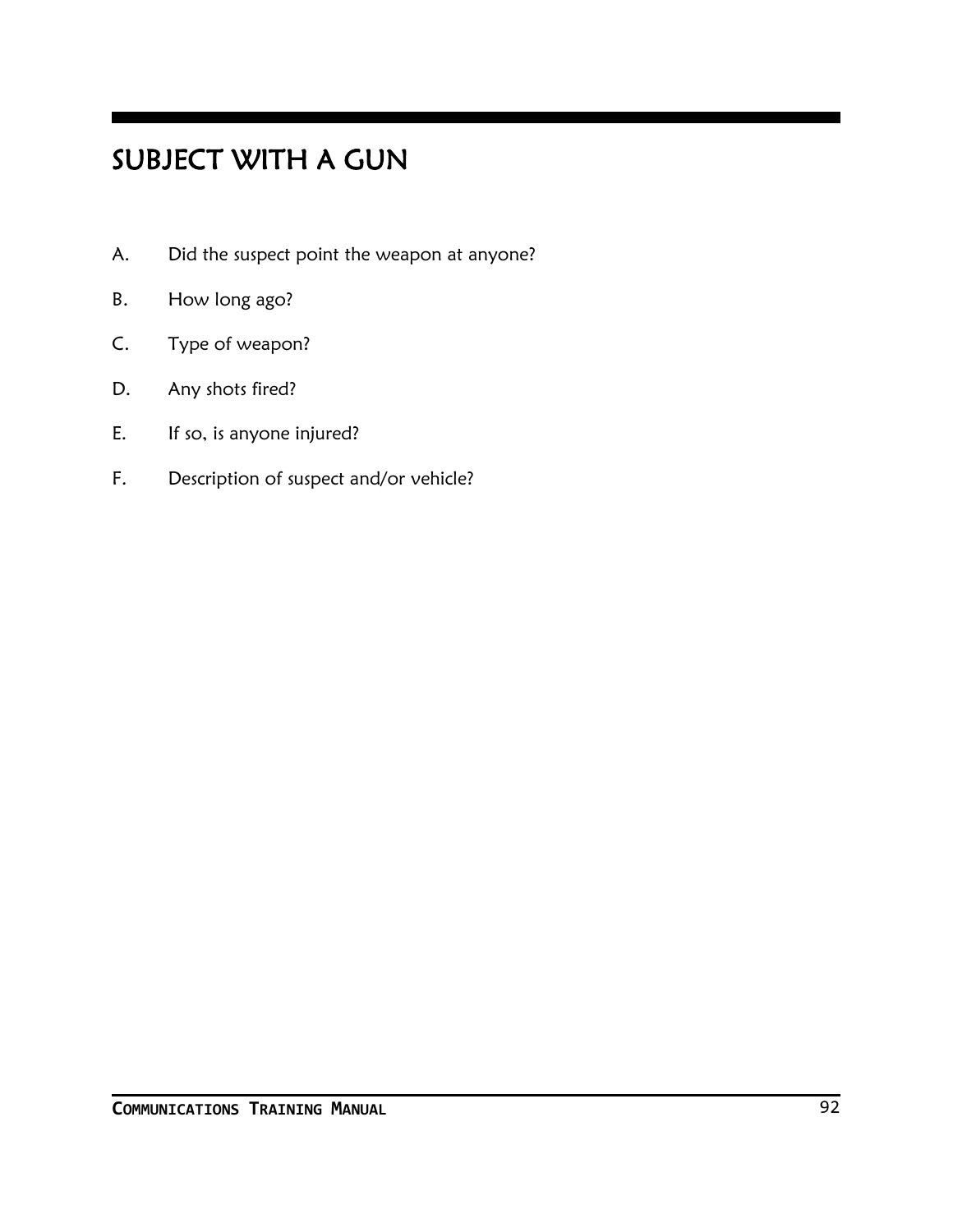## PARTY DISTURBANCE

- A. Determine the main complaint of the caller;
	- 1. Live band or loud music?
	- 2. Loud talking and laughing?
	- 3. Minors in possession of alcohol?
	- 4. Racing and/or illegally parked vehicles?
	- 5. All of the above?
- B. Approximately how many people are at the party?
- C. Do you know if the party is adults or juveniles?
- D Is the caller willing to sign a complaint if the host of the party does not comply. with the officers request to quiet the party?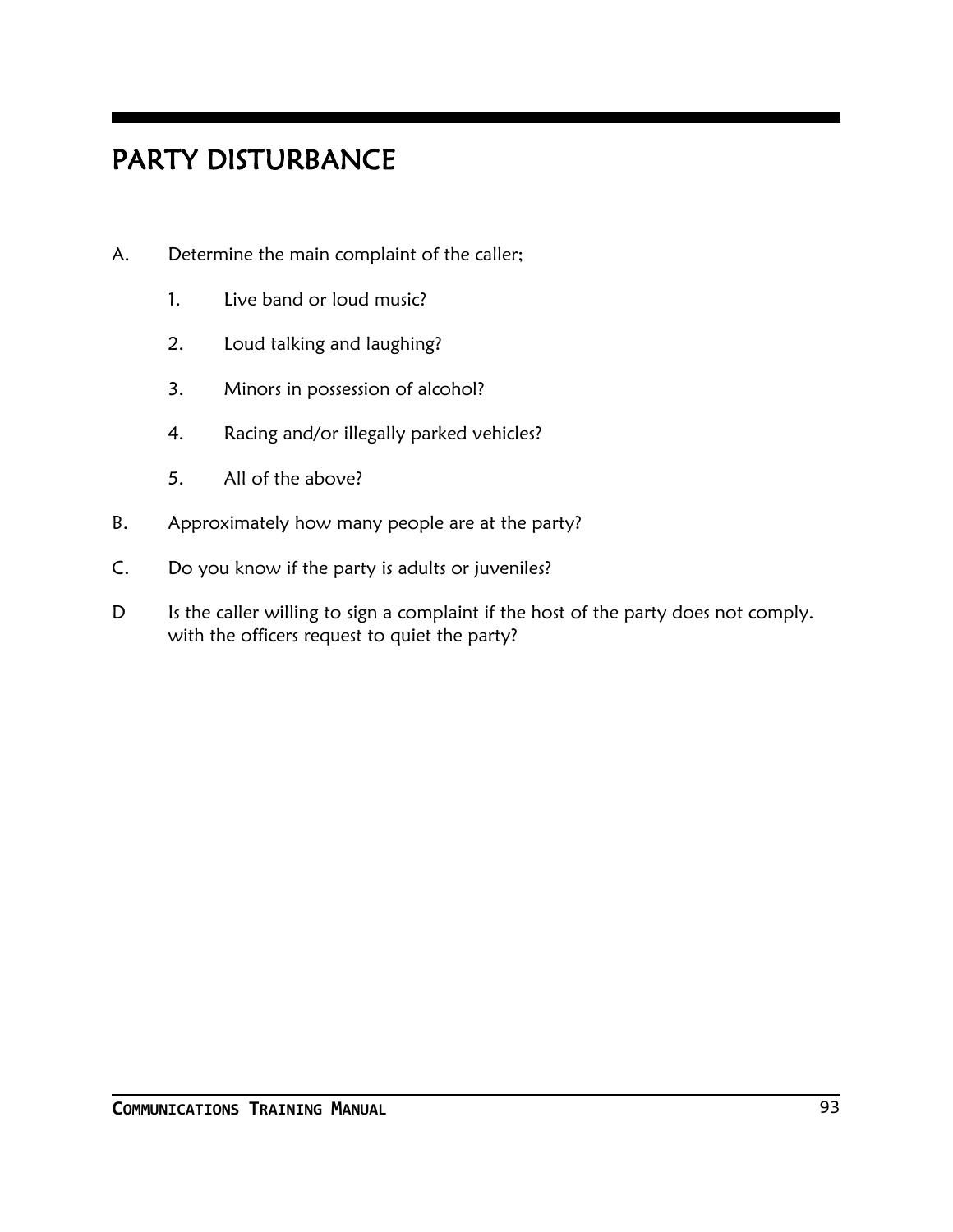### PLANE CRASH

- A. Where is the aircraft down?
- B. Did it strike any buildings, vehicles, or pedestrians?
- C. Do you know if anyone is injured?
	- 1. Did the pilot get out?
- D. Is it on fire?
- E. What type of aircraft is it?
	- 1. Civilian?
		- a. helicopter?
		- b. jet?
		- c. private aircraft/how many engines?
	- 2. Military?
		- a. helicopter?
		- b. jet?
- F. Can the caller read the tail number (it starts with an "N")
- G. Respond the Fire Department on all calls of aircraft down.
- H. If a military aircraft make sure you notify the proper agency.
- I. If a civilian aircraft, it is our responsibility to notify the F.A.A. (Federal Aviation Administration) and the N.T.S.B (National Transportation and Safety Board).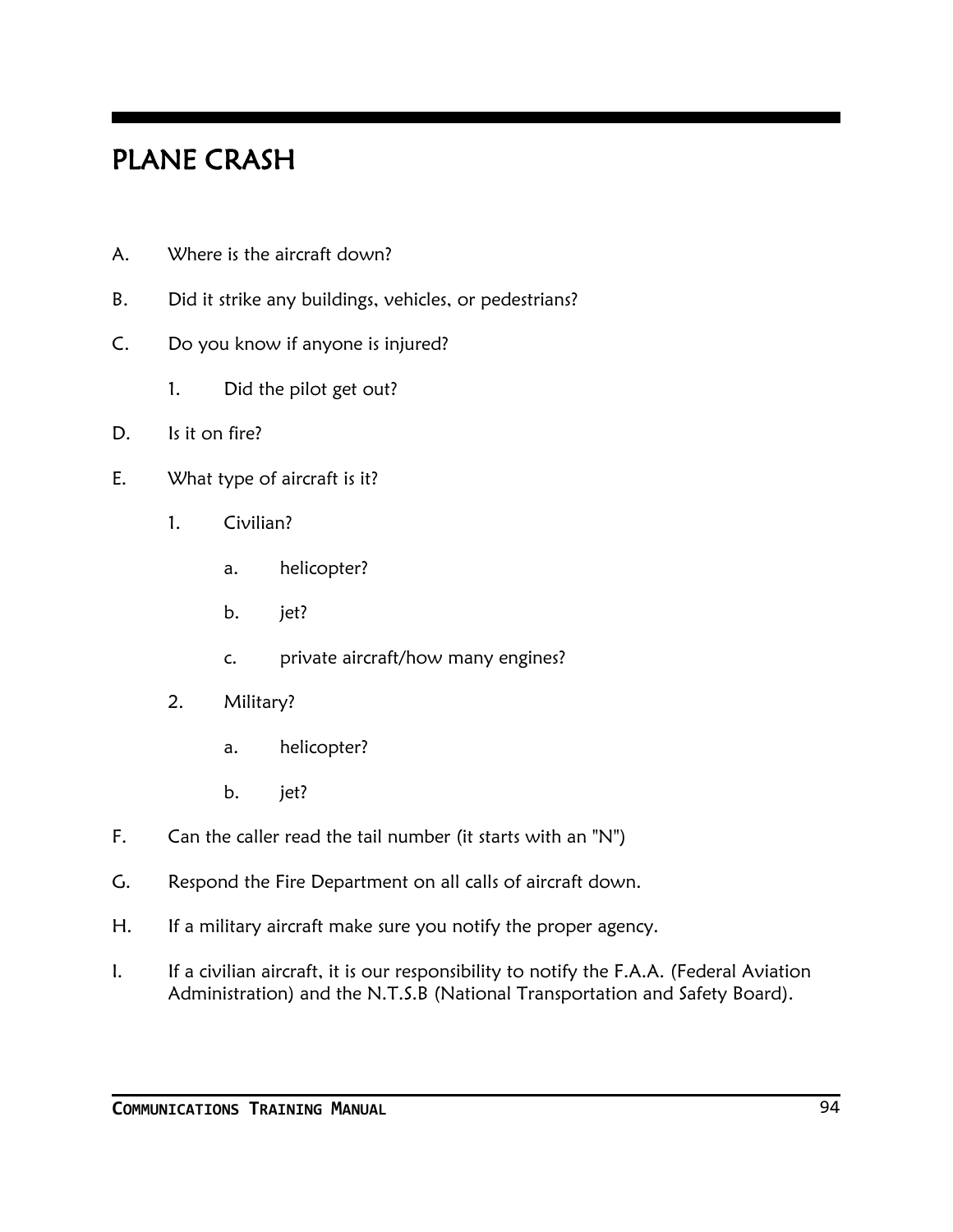### BURGLARY

- A. If occurring now or just occurred;
	- 1. Description of suspect?
	- 2. Suspect vehicle? (or any unknown vehicles parked nearby that could be associated with the suspect)
	- 3. Direction of travel on the suspect?
	- 4. What does the building back up to? (to establish possible escape routes)
	- 5. Keep the caller on the line until the officers are on scene to update the officers on the suspect(s) activity.
	- 6. If the caller does not know the exact address, have them advise where it is from their location (how many doors down, across the street, behind the callers location, etc)
- B. If past;
	- 1. Time element?
	- 2. The loss?
	- 3. The point of entry?
- C. The business name, if applicable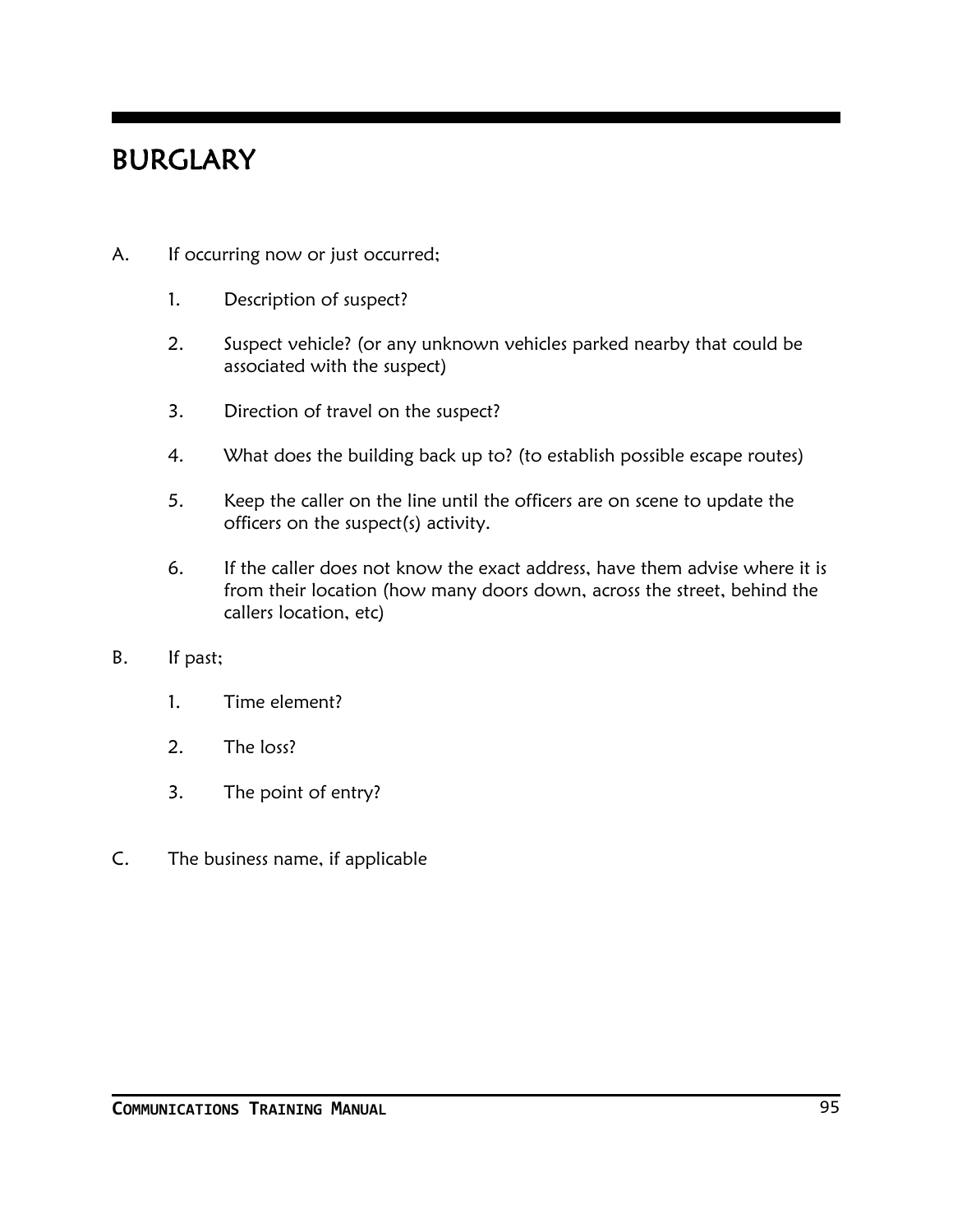## VEHICLE BURGLARY

- A. If occurring now or just occurred;
	- 1. Description of the victim vehicle?
	- 2. Exactly where is it parked? (to help determine from which direction the officers should respond)
	- 3. Description of suspect?
	- 4. Suspect vehicle? (or any unknown vehicles parked nearby that could be associated with the suspect)
	- 5. Direction of travel on the suspect?
	- 6. Keep the caller on the line until the officers are on scene to update the officers on the suspect(s) activity.
- B. If past;
	- 1. Time element?
	- 2. The loss?
	- 3. The point of entry?
	- 4. Description of the victim vehicle?
	- 5. Exactly where is the vehicle parked?
	- 6. If in a business parking lot;
		- a. The name of the business?
		- b. Where in the lot? (small lot vs a parking structure)
- C. Remember, the vehicle must be locked for it to be a burglary. If the vehicle was not locked, it will be a petty theft (488) or grand theft (487).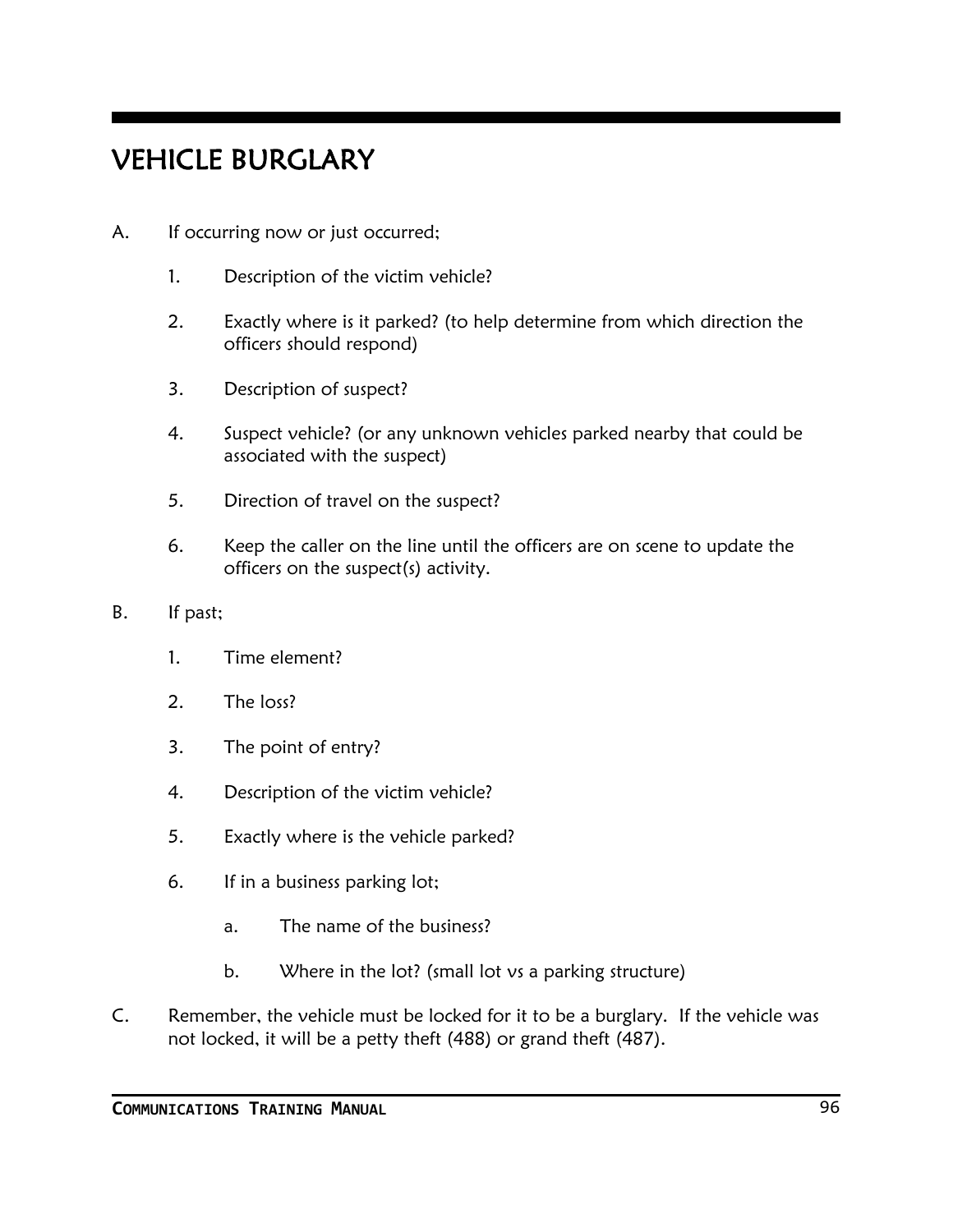#### **ROBBERY**

- A. Was there a weapon involved? (often a person calls in a robbery when it is actually a burglary)
	- 1. What type of weapon?
	- 2. Where did the suspect place the weapon when leaving?
	- 3. Did the caller actually see the weapon or did the suspect only state that he had a weapon?
- B. When did it occur?
- C. Is anyone injured?
- D. Description of suspect vehicle?
- E. Direction of travel on the suspect and/or vehicle?
- F. Description of the suspect?
- G. What is the loss?
	- 1. What was it placed in?
	- 2. Was it a dye pack or bait money?
- H. Continue to assure the caller throughout the questioning that the police are on the way, but you need to continue to ask important questions.
- I. Tell the caller not to touch any place that the suspect may have touched so that we may collect fingerprints (counter tops, cash registers, etc)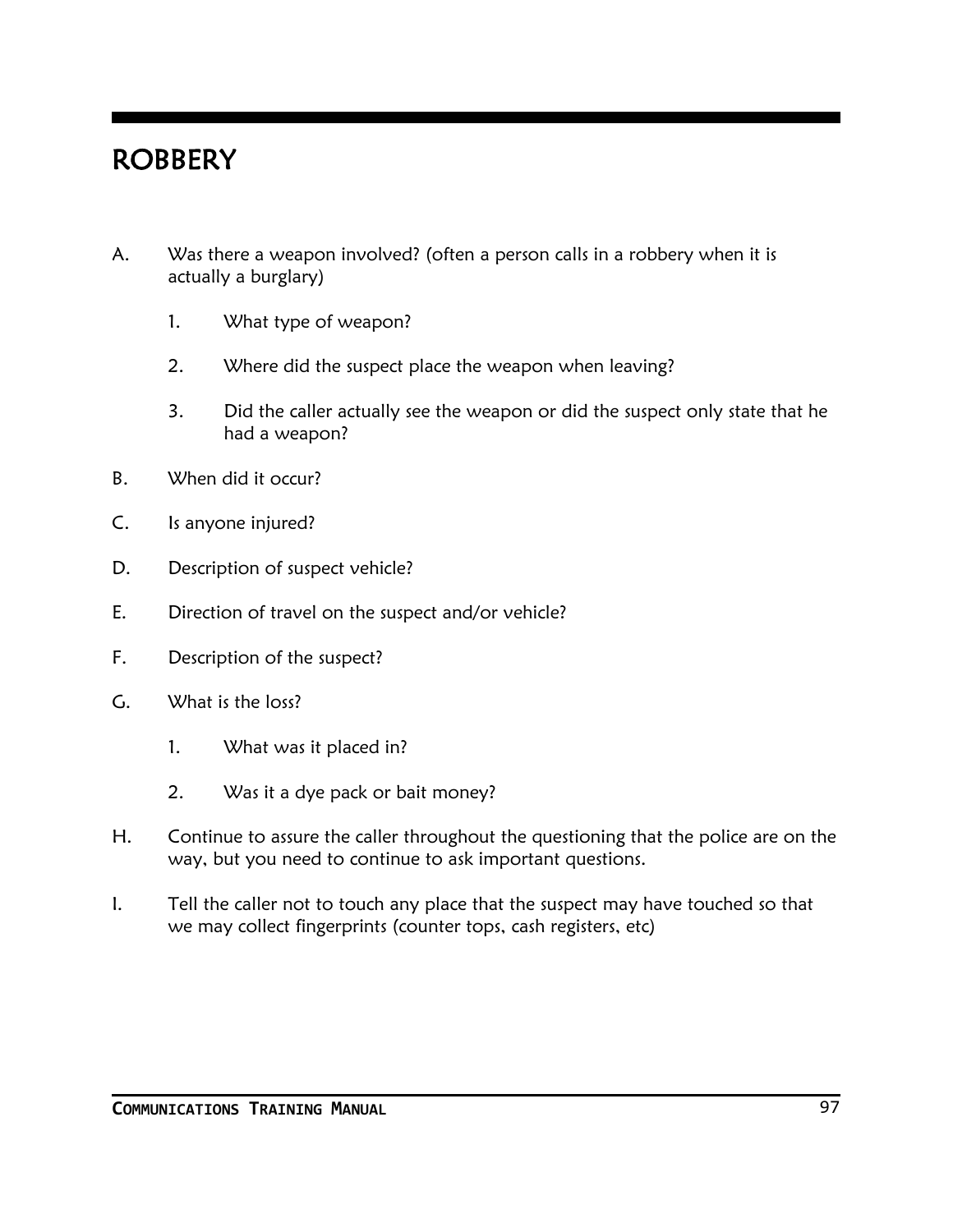### DEAD BODY

- A. Are you sure the victim is dead?
- B. How did you happen upon the victim?
- C. Where exactly is the victim?
- D. Do you know how they died?
	- 1. Have they been ill?
	- 2. Is suicide possible?
	- 3. Could this be a homicide?
- E. Identification of the victim?
- F. Always treat every dead body call as a possible homicide.
- G. Advise the caller not to disturb anything around the victim.
- H. Remember, that most of these calls originate as a call for the paramedics on 911. Stay on the line and listen to the circumstances. When you determine that this is a dead body call, start your own questioning when the Fire Department has disconnected.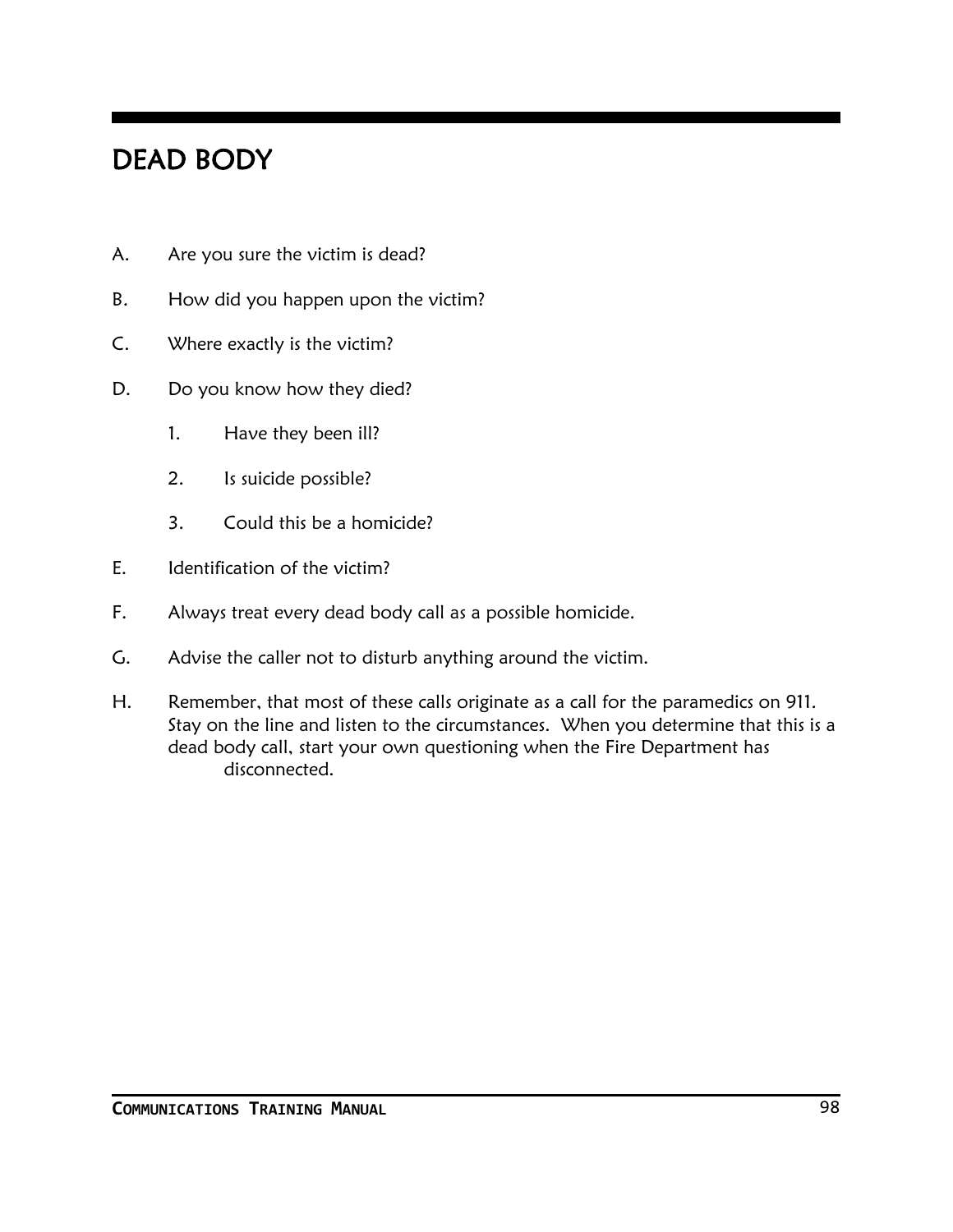### HOMICIDE

- A. Where exactly is the victim?
- B. Are you sure the person is dead?
- C. What did you see?
	- 1. Is the victim bleeding?
	- 2. Did you see a weapon?
	- 3. Did you see who did it?
		- a. Are they still there?
		- b. Description of suspect?
		- c. Description of suspect vehicle?
		- d. Direction of travel on the vehicle/suspect(s)?
- D. Is there anyone with the victim?
- E. When did this occur?
- F. Continue to assure the caller that the police are on the way, but you must continue to ask these important questions?
- G. Tell the caller not to disturb the crime scene and keep the caller on the line until the officers are on scene.
- H. Remember, that this type of call may come in as a request for paramedics. Stay on the line. When you determine that this is a crime, question the caller.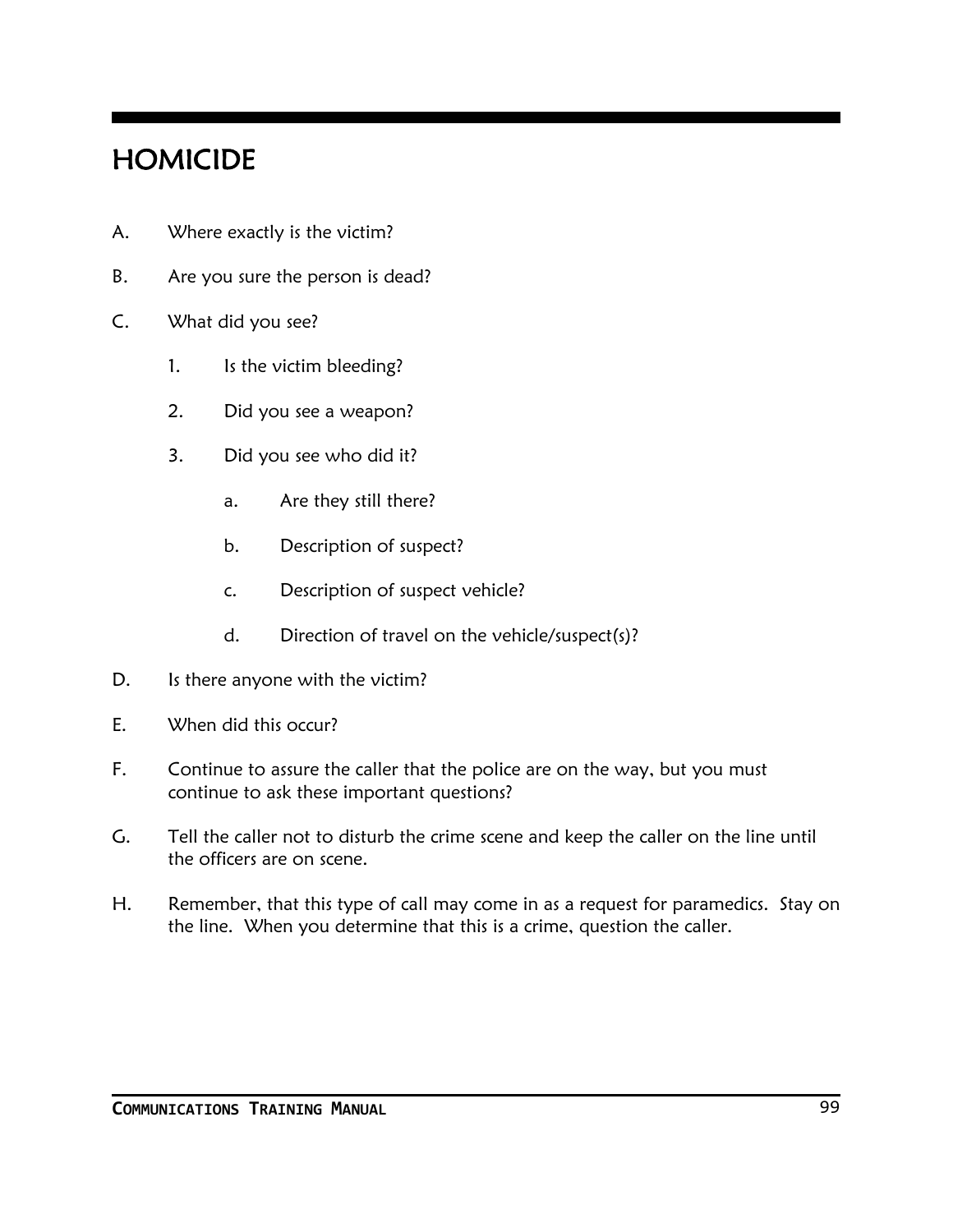### INDECENT EXPOSURE

- A. When did the incident occur?
- B. Is the suspect still there?
- C. Where was the suspect when he exposed himself?
- D. Description of suspect vehicle?
- E. Description of suspect?
- F. Direction of travel on the vehicle/suspect?
- G. What did the suspect do to gain your attention?
- H. Where is the victim now?
- I. Remember, this is a misdemeanor and we need the victim to file a crime report for us to arrest and prosecute the offender.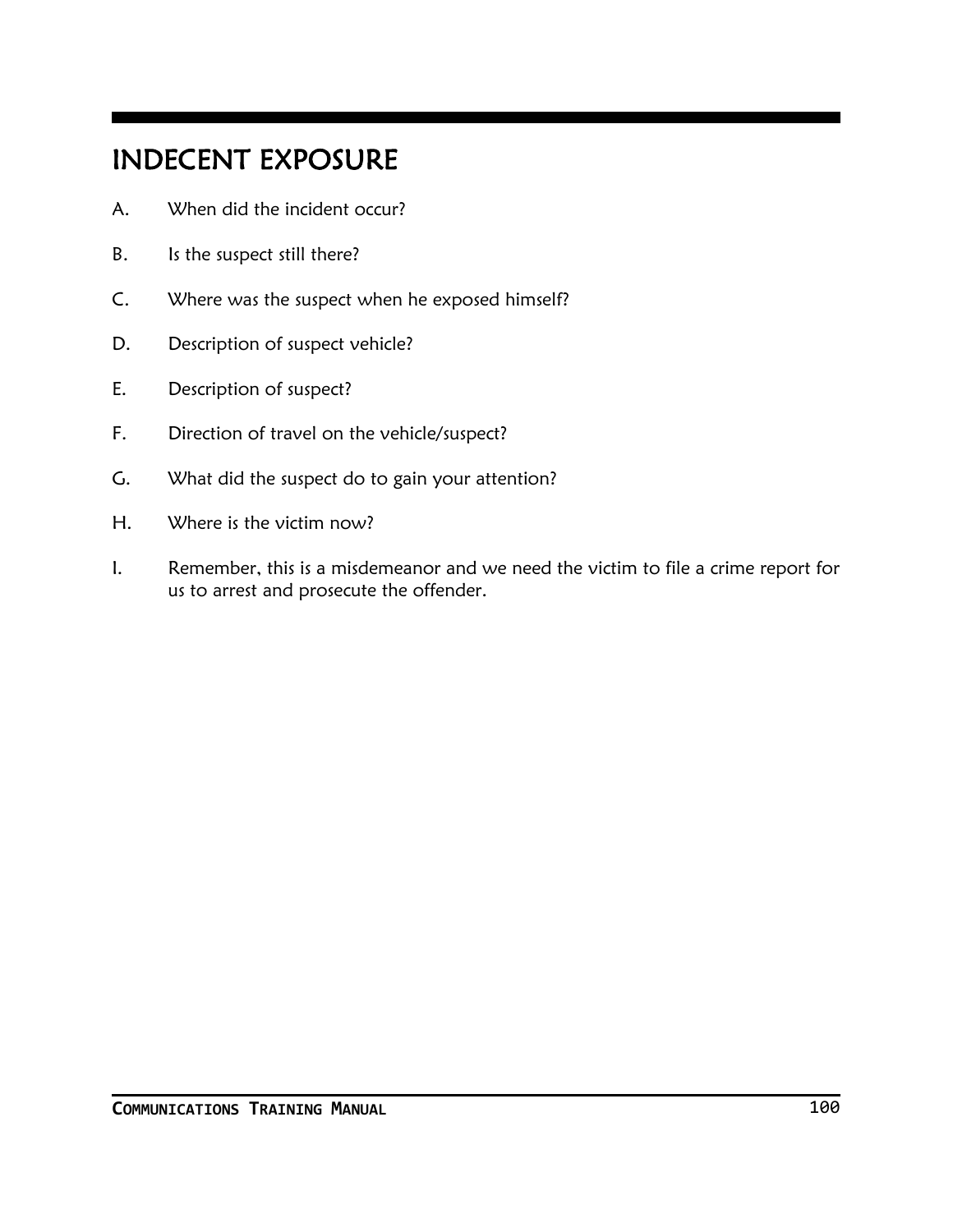### CALL-TAKER SELF-TEST

- A. You receive an in-progress call that needs to be dispatched immediately. Answer the following:
	- 1. Should you dispatch a unit with partial information?
	- 2. Name the minimum amount of information needed.
- B. You receive a phone call from an alarm company requesting to cancel an alarm call. Using the computer, explain how;
	- 1. You check to see if the call has been dispatched.
	- 2. If it has been dispatched, if the officer is on scene?
	- 3. If it has not been dispatched or the officer is not on scene, explain how to cancel the call.
- C. You receive a phone call from a citizen requesting to speak to a specific officer. Using the computer, explain how;
	- 1. You see if the officer is on duty.
	- 2. If the officer is in the field, how do you deliver the message to the officer?
- D. You receive a phone call from a citizen has one of the following characteristics. Explain to your Training Officer a phrase or technique you could use to deal effectively with this caller.
	- 1. Hostile towards police
	- 2. Angry
	- 3. Hysterical
	- 4. Profane
	- 5. Inebriated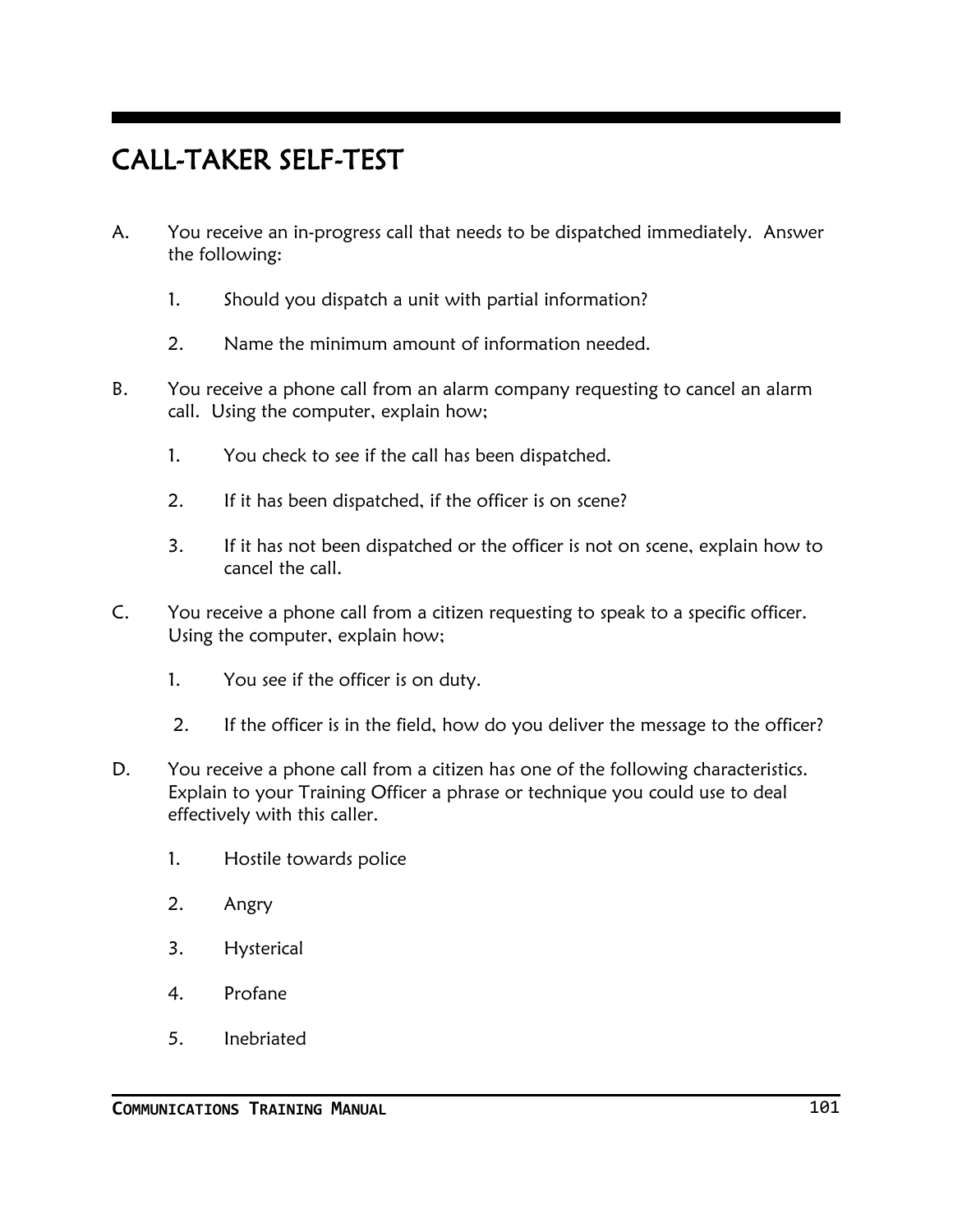- E. List five direct questions you would ask in order to gain control of a telephone conversation.
- F. List four examples of an incident which would require notification of a supervisor or Watch Commander.
- G. Assuming that each of the following categories of calls is of a non-critical nature, list the questions you would ask that would be unique to that type of call.
	- 1. HAZMAT
	- 2. 594
	- 3. 415P
	- 4. 415
	- 5. 273.5
	- 6. WC
	- 7. ATC
- H. Show your Training Officer the steps necessary when a teletype is received from an outside agency notifying us that they have located one of our stolen vehicles.
- I. You have received a locate from Fresno Police Department over the teletype for one of our stolen vehicles. What do you do with it?
- J. Send a message in CAD.
- K. An officer needs to locate a report number he took on a call that he handled on the previous Tuesday at approximately 1300 hours. He does not know the exact location or the type code. How do you find the information?
- L. How do you obtain an unlisted phone number in case of an emergency? Under what circumstances may you obtain an unlisted number?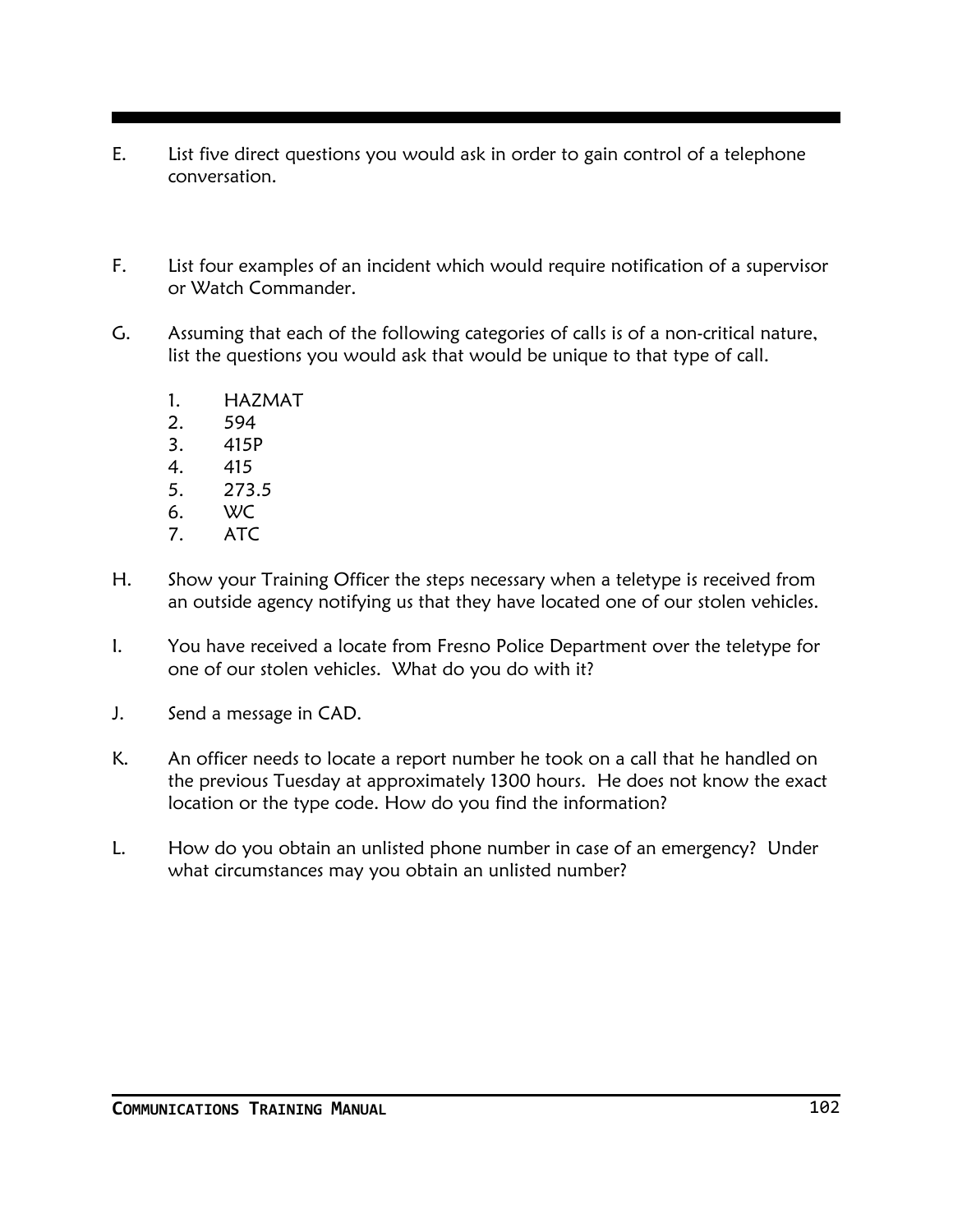#### CHAPTER FOUR **TELETYPES**

You are the primary person who runs the teletype queries for field officers for warrant checks, registration, stolen vehicle checks, and all of the other teletype systems. You, as the telecommunications operator, are the link between the police officer, a subject or piece of property, and the computer data bank that determines if a subject is to be arrested or a piece of property seized. You must be familiar with the corresponding systems. You must be accurate in your data taking, data input, and the ability to read and interpret the data you receive from the computer.

Communications at Chowchilla deals with the querying of data, enter and delete property and missing persons. In this County, the county warrant system determines who gets placed into the state and federal warrant files.

In order to access County, State, and Federal property and warrant systems, you need to be familiar with the formats pertaining to that request, and the special codes that are required to fill those formats. Many of the formats query state and federal systems in one action.

All three of the aforementioned systems have methods of sending messages between agencies. That means you, sitting at a terminal, can send a message to another operator sitting at another terminal by addressing that message to their specific mnemonic. A mnemonic is nothing more than the "address" of that terminal. Each agency in California has at least one mnemonic, a 3-letter digit unique to that terminal, that determines where your message is routed. If you are talking to someone at Madera PD and they want to send you a message, they might ask you for your mnemonic. A proper response would be "CHO0". The masks already contain, out of view, our mneumonic.

#### Chowchilla'S Mneumonic - CHO0

The NCIC (National Crime Information Center) identifier is of the same nature, only each agency in the United States is assigned a letter/number identifier. All of California starts with "CA". It is also referred to as an "ORI" (Originating Agency Identifier). The masks already contains, out of view, our NCIC number.

Chowchilla'S NCIC ID - CA0200100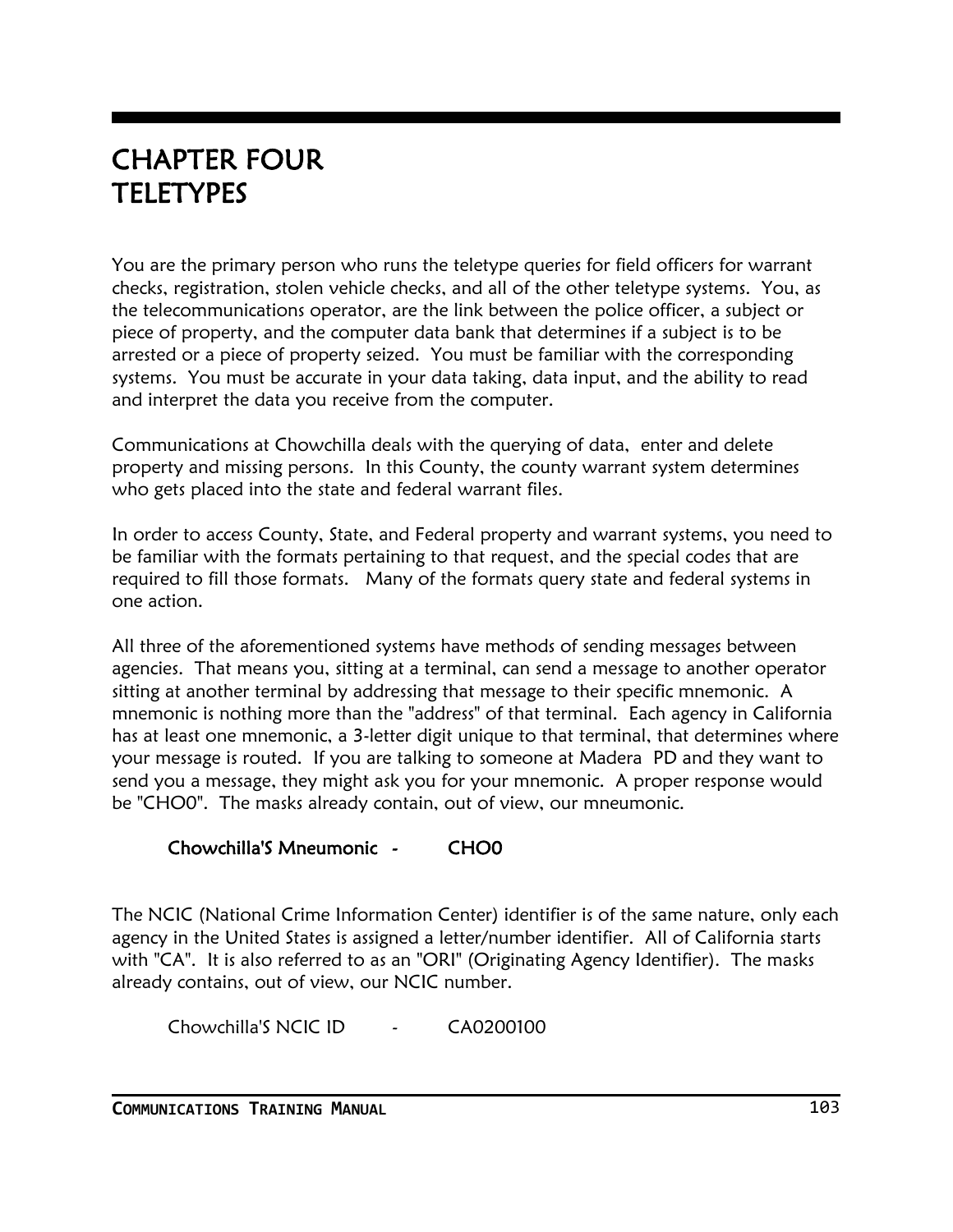There are two types of systems into which you will inquire, the automated and nonautomated. An automated system is a system where for any given transaction "no person is involved". That is, we query the computer, and the computer answers us in return without the intervention of another human. A non-automated system would be a manual system where we would send a message via the computer and a person on the other end would have to physically look up the information and sit down at a terminal at their end and send us a response. Some systems are partially automated. That is, via computer we can query the information. However, in order to verify the status of that information before an arrest or property seizure, we would have to call the agency that put the data in and verify that information (hit). This is sometimes called a pointer system. The data bank points you to a location to verify its information.

#### THE FEDERAL SYSTEM

NCIC is the name of the federal system we use to access property and warrant systems that are of a significant enough nature to warrant being placed in the nationwide system. In order to place a warrant in NCIC you must be willing to extradite out of state. That would mean a felony warrant, of a significant severity and bail amount to justify bringing a prisoner back from another state for trial. This is obviously a lengthy and costly venture. If you do get an NCIC "hit" on a person or on property, plan to spend a significant amount of time making phone calls to verify information. Not all states are as efficient as California and it is often a real adventure talking to another state's agencies. Since this system "points" us into the direction of whom to call to verify this information, it is one of the "Pointer" systems.

#### THE STATE SYSTEM

The state property and warrant systems are all set up and monitored by the Department of Justice (DOJ). The date is entered by the agency holding the report and/or warrant. You must meet their criteria to enter property or persons, and you must use the state coding to enter. Any property item with a brand and a serial number can be entered. It is a very useful tool in putting persons in possession of stolen property in jail and in getting property back to its rightful owner. Just be sure you always confirm the information with the officer prior to an arrest or seizure (i.e. serial number, make, model, etc.) and you confirm with the agency that made the data entry. A great deal depends on your information and accuracy to make a valid arrest. The state systems are also pointer systems.

#### THE MERCED COUNTY SYSTEM

Merced County has only a warrant system, but it is a significant tool for expedient arrests and on-going investigations. When a hit his received call the agency listed on the warrant for warrant confirmation. If the warrant is confirmed and the subject is arrested, send a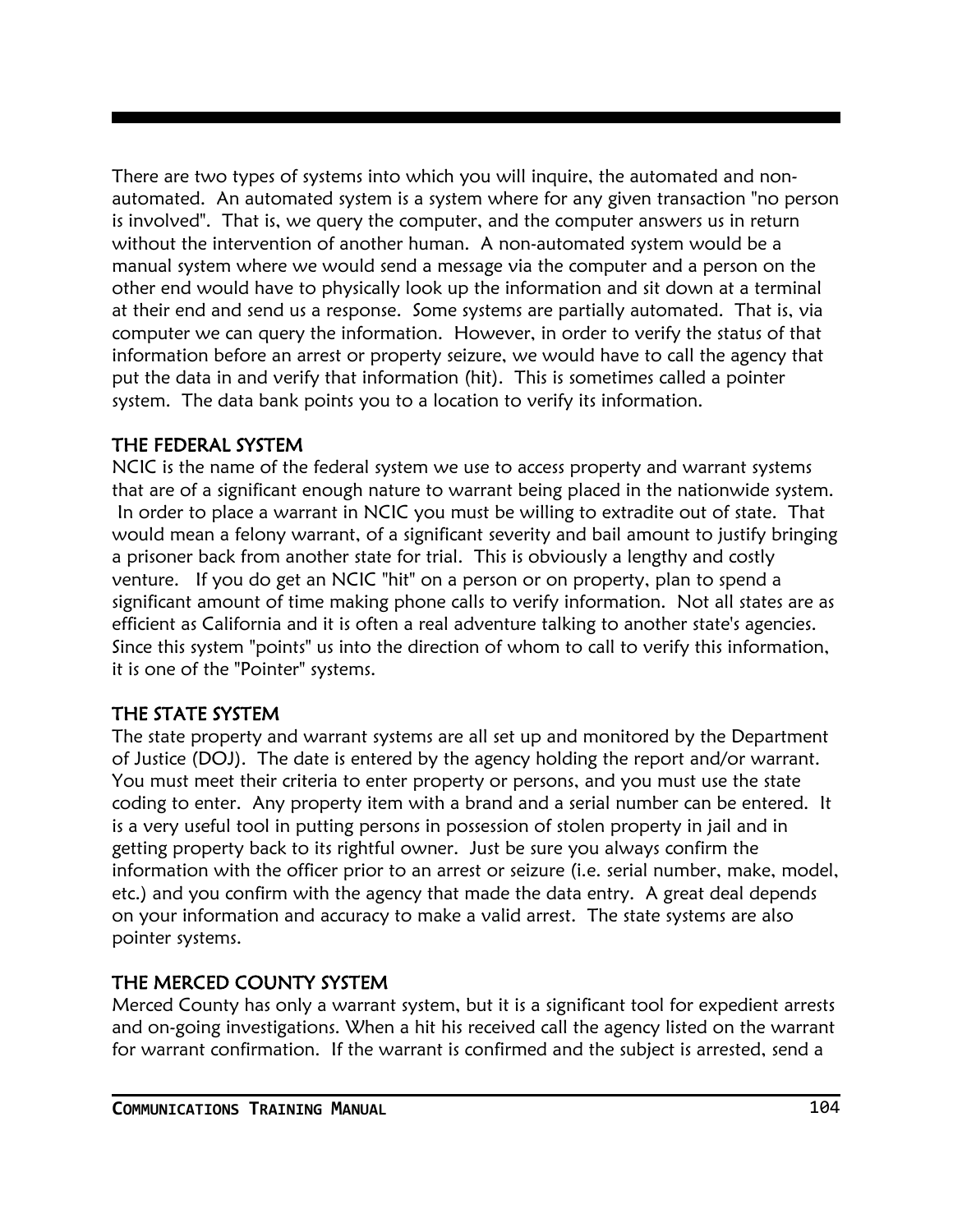teletype to the Merced Sheriff Department advising them the name of the subject, warrant number, and arrest information. If the subject was cited and released, give the citation number and court date. If the subject was transported to Madera DOC, provide them with that information.

This information is needed so that the agency may clear the warrant from the warrant system.

| <b>WARRANT TYPE CODES</b>   |                                                                |
|-----------------------------|----------------------------------------------------------------|
| <b>BW</b>                   | Bench Warrant                                                  |
| CW                          | Civil Warrant                                                  |
| FA                          | Failure to Appear                                              |
| <b>WA</b>                   | Warrant of Arrest                                              |
| <b>WARRANT DEGREES</b>      |                                                                |
|                             | Infraction                                                     |
| M                           | Misdemeanor                                                    |
| F                           | Felony                                                         |
| <b>SERVICE DISPOSITIONS</b> |                                                                |
| <b>BAIL</b>                 | Bail was posted                                                |
| <b>BOOK</b>                 | Subject booked into jail                                       |
| <b>DEAD</b>                 | Death                                                          |
| <b>HOLD</b>                 | Hold on the subject due to warrant<br>being sent out of county |

#### CRIMINAL HISTORY SYSTEM

The Criminal History System contains the records of criminal offenders (CORI). This information is provided to agencies on a right-to-know and need-to-know basis. 11105 PC defines who may have access to this information. Criminal History is not to be used for licensing, employment, or certification purposes. You can inquire into the system via name, social security number (SOC), FBI number (FBI), California operator license or identification number (OLN), or California Department of Corrections or Youth Authority Institution number (INN). When making an inquiry it is possible to specify an abbreviated criminal history, complete history via mail, or personal descriptions only. There are three types of number groupings used in the CHS. They are as follows: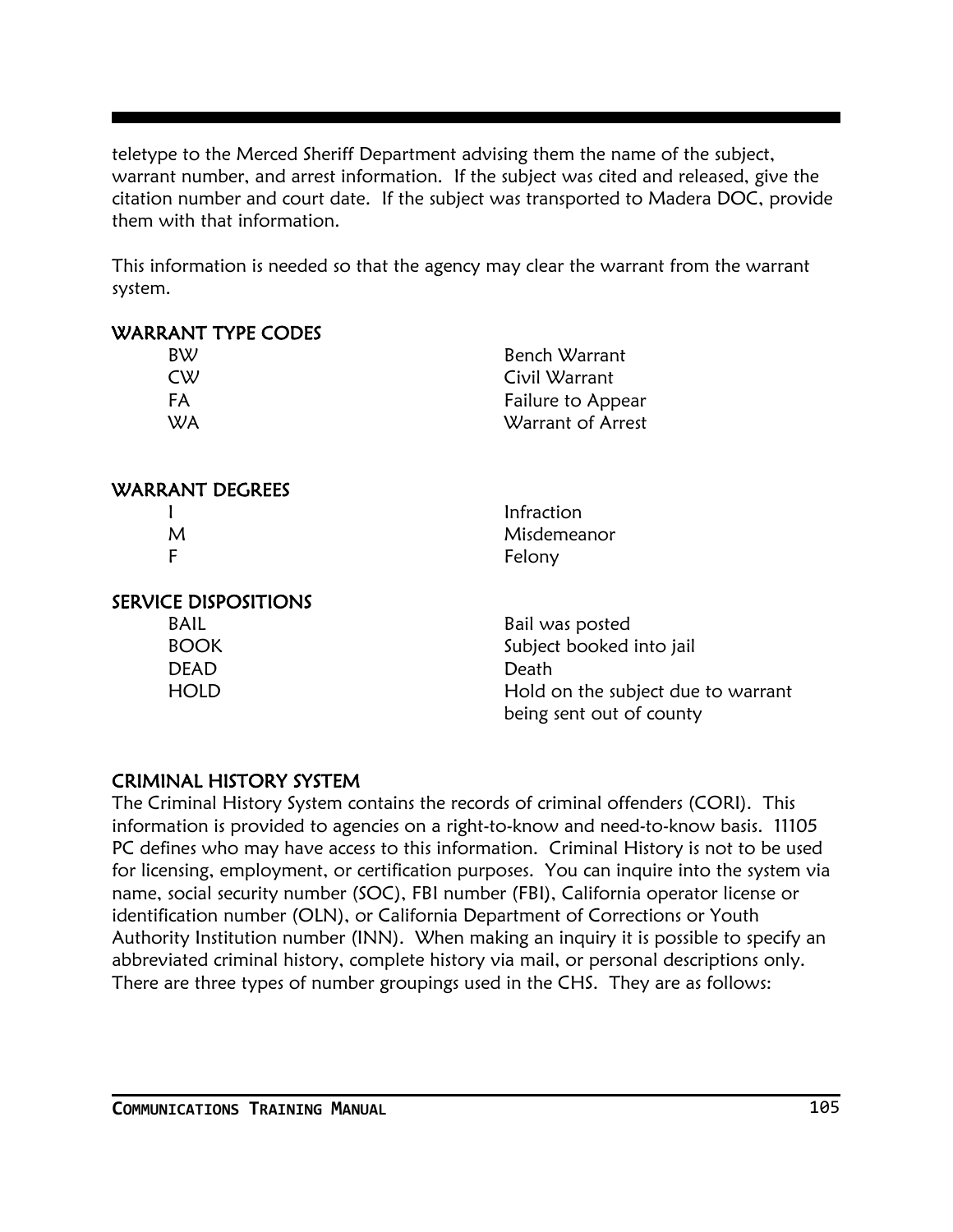| "A" |                       | Automated Criminal Information Index ("CII") records. Rap sheets and<br>identifiers can be accessed via the "CR-HST" mask or the "RAP" string |
|-----|-----------------------|-----------------------------------------------------------------------------------------------------------------------------------------------|
|     |                       | format. $(601)$                                                                                                                               |
| "M" | $\bullet$             | Numbers less than 90000000 indicate a manual record. A criminal history                                                                       |
|     |                       | record can be obtained via mail. Only the personal descriptions can be                                                                        |
|     |                       | obtained via the "CR-HST" mask.                                                                                                               |
| "M" | $\tilde{\phantom{a}}$ | Numbers from 90 million to 98999999 indicate applicant records. These                                                                         |
|     |                       | will have the abbreviation "APP" in the type field of the return.                                                                             |

11142 PC states that "any person authorized by law to receive a record or information obtained from a record who knowingly furnishes the record or information to a person who is not authorized by law to receive the record or information is guilty of a misdemeanor". Along with the penal code violation, anyone found in violation will be subject to departmental sanctions, up to and including termination.

### MISSING/UNIDENTIFIED PERSONS

The California Department of Justice (DOJ) has developed a Criminal Justice Information System (CJIS) that keeps a computerized record of Missing and Unidentified Persons (MUPS).

The MUPS will automatically forward copies of all missing/unidentified persons reports to NCIC. This works in the same fashion as the Stolen Vehicle System automatically forwarding information to the NCIC Vehicle File. Copies of selected reports of persons missing "at risk" (as defined in 14213(b) CPC and all unidentified persons will automatically be forwarded to DOJ's Violent Crime Information System (VCIS). These reports will be compared against reports of homicide cases and records of registered sex offenders in an effort to generate leads to assist local law enforcement agencies in solving violent crimes.

Dispatch will have responsibility to enter missing/unidentified person into the system, and to make periodic entries, inquiry into the MUPS. Inquiry can be made via name, vehicle, drivers license number, guns, originating agency case number, or body parts status.

### DEPARTMENT OF MOTOR VEHICLES

The California Department of Motor Vehicles maintains fully automated vehicle registration and driver's license files. This system is often referred to as "AMIS" (Automated Management Information System). It is interfaced with the Department of Justice's statewide California Law Enforcement Telecommunications System (CLETS). The information contained within this system is one of the largest persons and property files in the country. It can be accessed within seconds via messages transmitted over the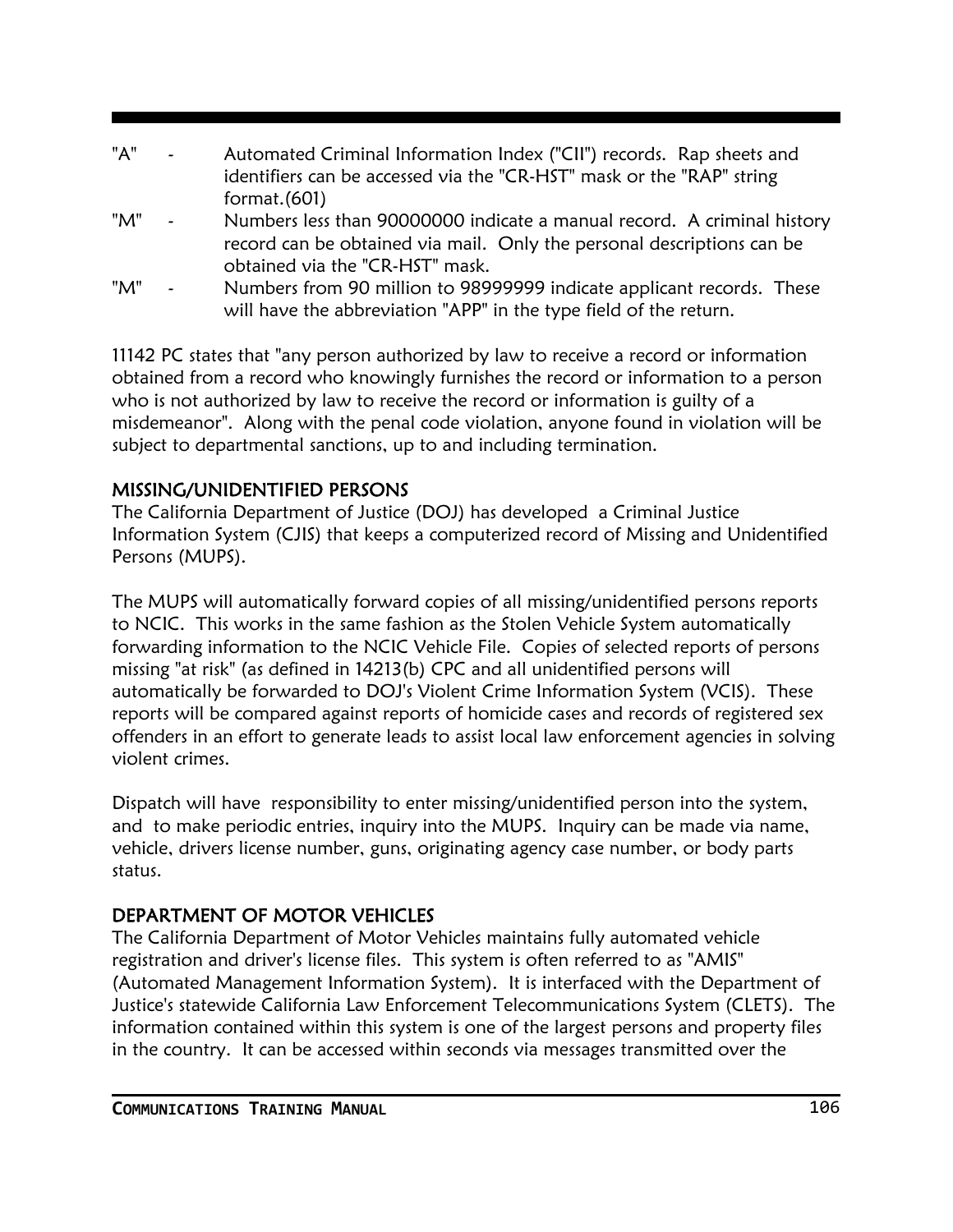telephone lines and returned to your terminal. Information contained in this system is intended strictly for the purpose of enforcing the law and may not be given out to unauthorized second parties.

#### **PERSONS**

An individual record is established in the Drivers License File on all applicants for a drivers license (permits), those with a drivers license, those with an identification card, and those subjects issued an index number. (An index number is a file number beginning with the letter "X", followed by a maximum of seven numbers, assigned to unlicensed drivers that have given the DMV need to document a traffic violation or restriction) Information is placed in these files from the initial application, accident reports, court abstracts of convictions for traffic violations, and any restrictions placed on the persons driving privileges by the Department of Motor Vehicles.

Inquiries into the system can be made via names or numbers. Names are run through the Automated Name Index ("ANI"), which is structured the same as "AMIS". The system is designed to cross reference a drivers name to his drivers license number and contains over 20 million drivers, ID card holders, and index number holders. The "ANI" records are stored in soundex code in a file separate from "AMIS". (Soundexing is a method of coding names so that sound alike names are grouped together)

When querying information for a field officer on a suspended or revoked license it is necessary to obtain the following suspension data:

- 1. Effective date of suspension
- 2. Ending date of suspension (if noted)
- 3. Authority code
- 4. Reason for suspension (not all officers request this)
- 5. Service code

The service code is essential to the officer in determining if the subject is to be cited for 14601 CVC or 12500a CVC. If the suspension has not been served, the subject will be cited for 12500a CVC and given official notice of the suspension.

Service codes are as follows:

| A |  |  | Mailed, not returned unclaimed |
|---|--|--|--------------------------------|
|   |  |  |                                |

- B Served, signed document on file
- D Personal service document on file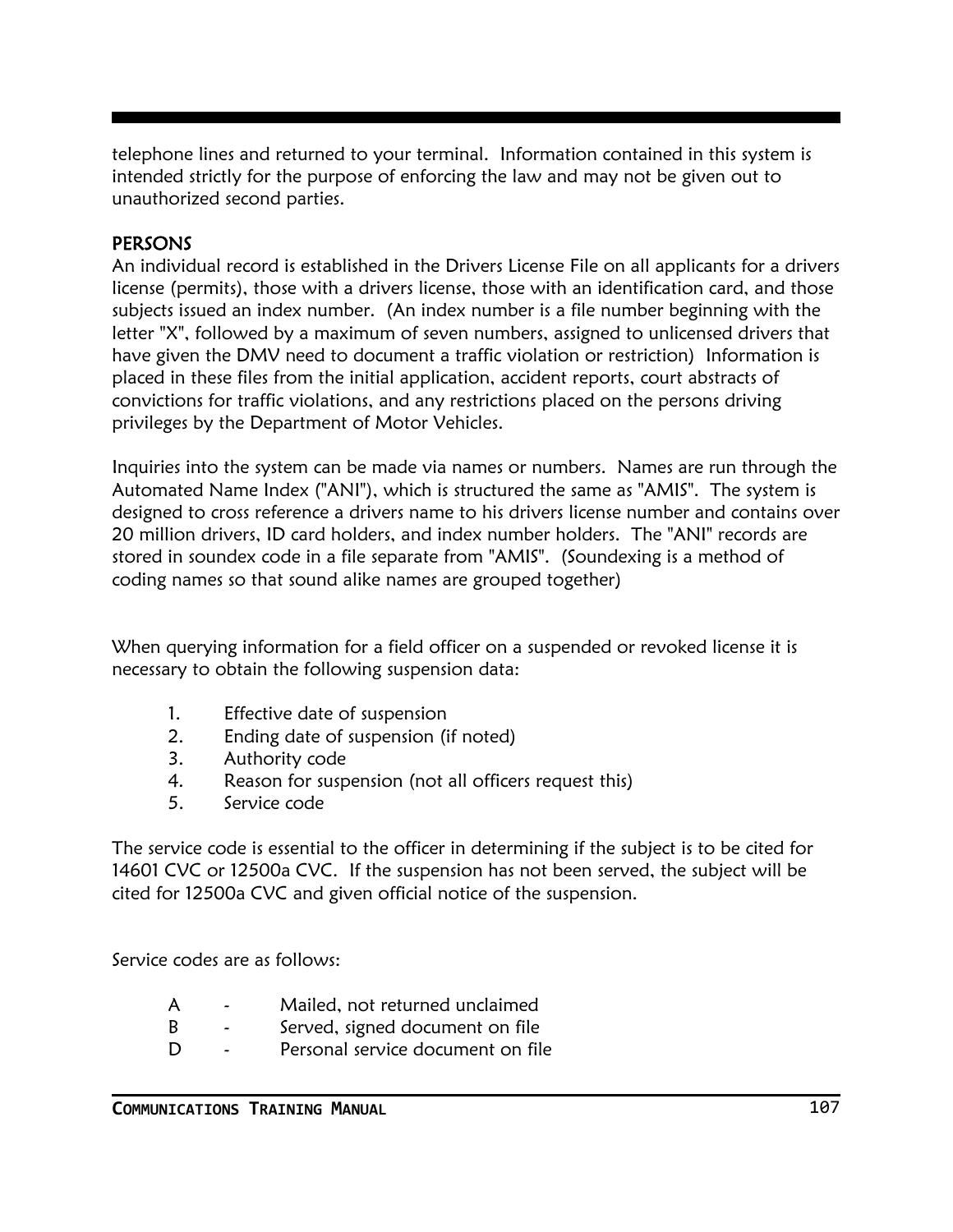- H Acknowledged, no signature
- I Returned unclaimed
- J Written notice served by officer
- K Refused
- L Deceased
- M Verbal notice document on file

### VEHICLE REGISTRATIONS

An inquiry may be made on a vehicle via the license plate number, vehicle identification number (VIN), or the registered owners name. Each type of vehicle has a specific vehicle type code assigned to it. They are as follows:

|  | Auto, legislative officials, historical vehicles (you must enter "HV" |
|--|-----------------------------------------------------------------------|
|  | prior to the license plate of an historical vehicle)                  |

- B Vessels (when using the vessel number, delete the "CF" from the vessel number. The input must be six positions; i.e. "CF1234AA" is input as "1234AA")
- C Commercial
- E Exempts
- F Off road vehicles
- H Ham
- I Apportioned plates
- L Environmental plates
- M Motorcycle
- P Prorated ID commercial and trailers
- S Special vehicles (mopeds w/o motorcycle plates, etc)
- T Trailers, horseless carriage, press photographer
- V Vehicle identification numbers, motorcycle engine number, or hull identification number.

Our system is set up to return a "4P" response. This includes complete records and/or any DMV automated update information on the vehicle. A response may indicate a pending master file record, release of liability, or lease vehicle information. The abbreviation "PNO" may be listed above the expiration date of the registration. This will mean that the vehicle has been registered through DMV to be non-operational. The owner will not have to pay registration for the time of non-operation and will not be penalized any late fees when they register the vehicle for use on the streets. However,

if they are driving the vehicle on the streets expired during this time, they can be cited for 4000A CVC.

### STOLEN VEHICLE SYSTEM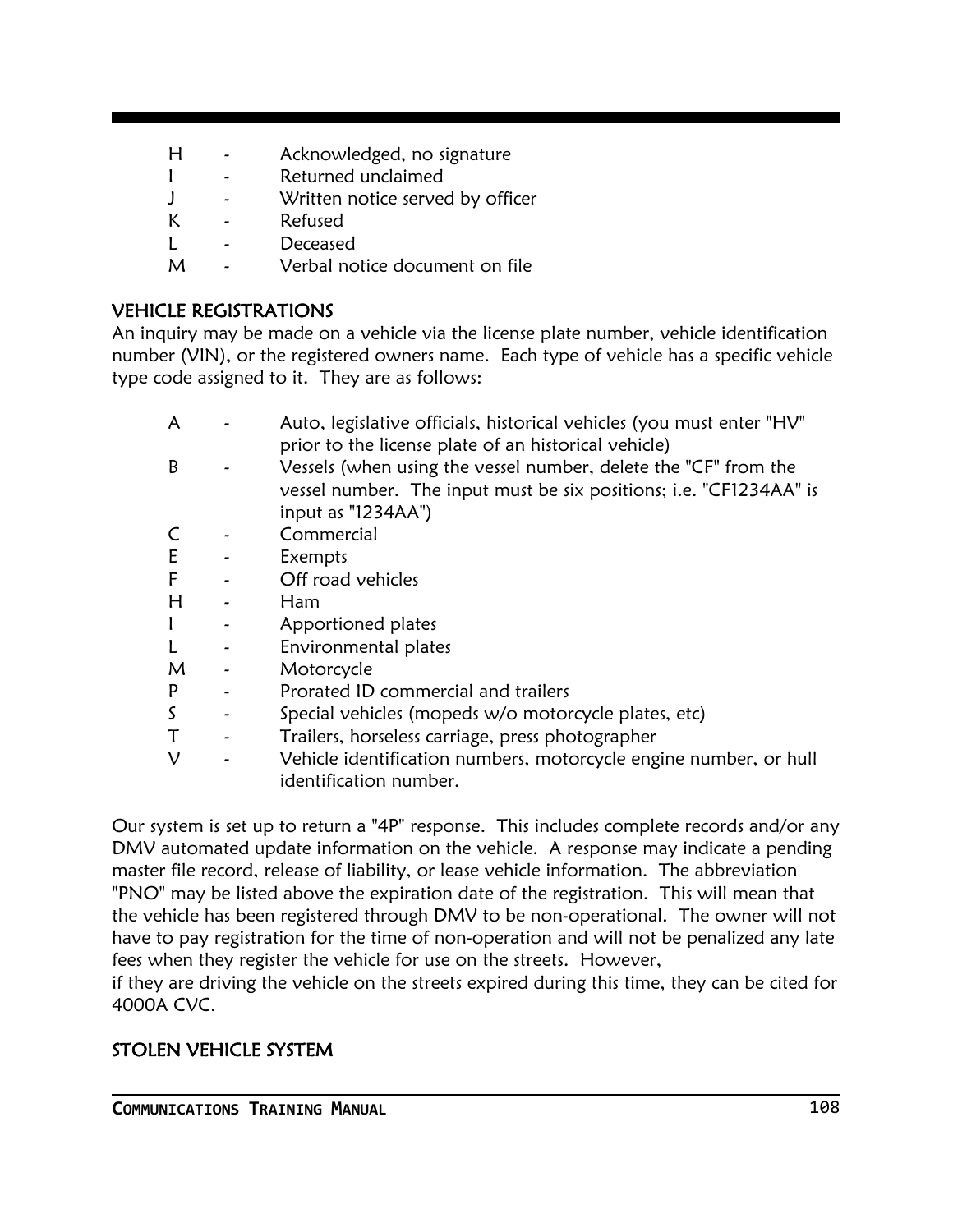When we inquire to determine if a vehicle, license plate, or vehicle part is wanted by a criminal justice agency we are actually soliciting a dual response. The California Department of Justice (DOJ) maintains the Stolen Vehicle System (SVS), and the FBI's National Crime Information Center (NCIC) maintains the Vehicle File.

Vehicles entered into SVS have an automatic retention period. They are as follows:

| Stolen Vehicle<br>Stolen Vehicle Part<br>Stolen/Lost License Plate | Balance of the year entered plus 4 years<br>Balance of the year entered plus 4 years<br>One year past the year of registration |
|--------------------------------------------------------------------|--------------------------------------------------------------------------------------------------------------------------------|
| Felony Vehicle                                                     | 90 days                                                                                                                        |
| Felony License Plate                                               | 90 days                                                                                                                        |
| Found/Evidence Veh Part                                            | 6 months                                                                                                                       |
| Missing Person Vehicle                                             | 30 days                                                                                                                        |
| <b>Stored Vehicle</b>                                              | 30 days                                                                                                                        |
| Impounded Vehicle                                                  | 30 days                                                                                                                        |
| Lost Vehicle                                                       | 30 days                                                                                                                        |
| <b>Located Vehicle</b>                                             | 30 days                                                                                                                        |
| <b>Cleared Vehicle</b>                                             | 30 days, unless another agency record of<br>the same vehicle needs to be entered                                               |

NCIC allows fewer record types than SVS and has a different retention period. The types and retention's are as follows:

| Stolen Vehicle               | Balance of the year entered plus 4 years<br>(records w/o VIN's are purged in 90 days<br>and license plate data purged 1 year past<br>the year of registration |  |  |
|------------------------------|---------------------------------------------------------------------------------------------------------------------------------------------------------------|--|--|
| Stolen Vehicle Part          | Balance of the year entered plus 4 years                                                                                                                      |  |  |
| <b>Stolen License Plates</b> | One year past the year of registration                                                                                                                        |  |  |
| Felony Vehicle               | 90 days                                                                                                                                                       |  |  |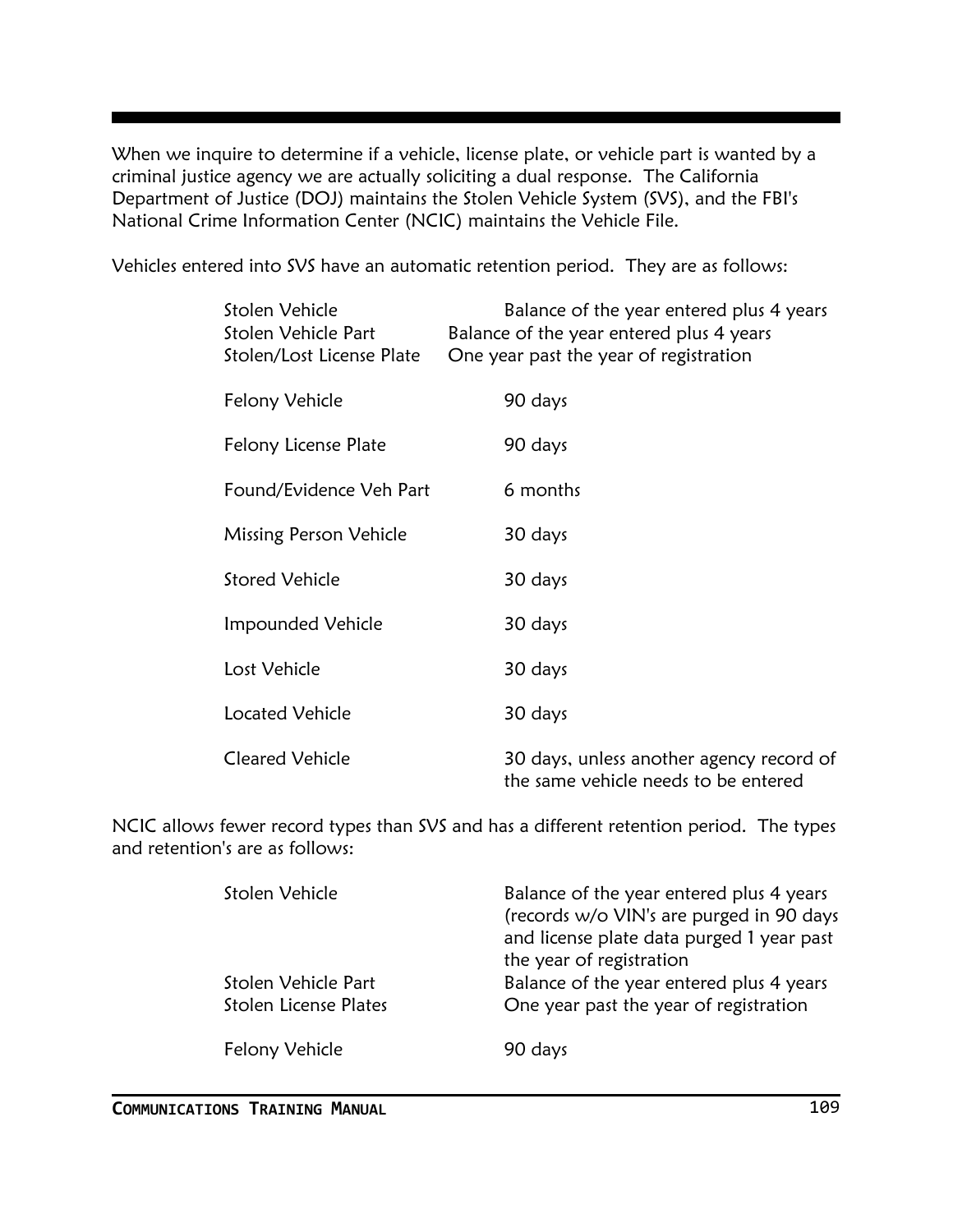Once the vehicle has successfully been entered into the CJIS, you will receive an acknowledgment of the entry, along with a uniquely generated File Control Number (FCN). The FCN is a thirteen digit number constructed in such a way as to indicate the identifying number of the entering agency, date of the entry, and sequential number of the entry (sequential number of entries made by the entering agency). For example:

|     | 3139817801043                                           |
|-----|---------------------------------------------------------|
| $=$ | Chowchilla's agency identifier                          |
|     | Year of the entry                                       |
| $=$ | Julian date for June 26 - 178th day of the year         |
| $=$ | Sequential number of entries made by Chowchilla for the |
|     | vear                                                    |
|     |                                                         |

### AUTOMATED PROPERTY SYSTEM

There are two sources of stolen property information which are available from your terminal. The California Department of Justice (DOJ) maintains the Automated Property System (APS) and the National Crime Information Center (NCIC) maintains the Stolen Article File. Both contain records of serialized property reported lost, found, under observation, pawned, bought or held as evidence (a requirement of PC 11108).

When inquiring into the property system, you must specify the category. These are listed in the CJIS manual.

- A Automotive \*
- B Bicycle
- C Cameras
- D Data Processing Equipment
- E Equipment/Tools
- F Furniture and Furnishings
- G Games and Gambling Apparatus
- I Identification Cards, Special Documents, Food Stamps, Tickets
- J Non serialized Jewelry, Coins, Precious Metals \*\*
- K Keepsakes and Collectibles
- L Livestock/Pets
- R Radio, Sound Devices, Stereos
- S Sports Equipment and Toys
- T Televisions, TV Games, related accessories
- V Optical Viewing Equipment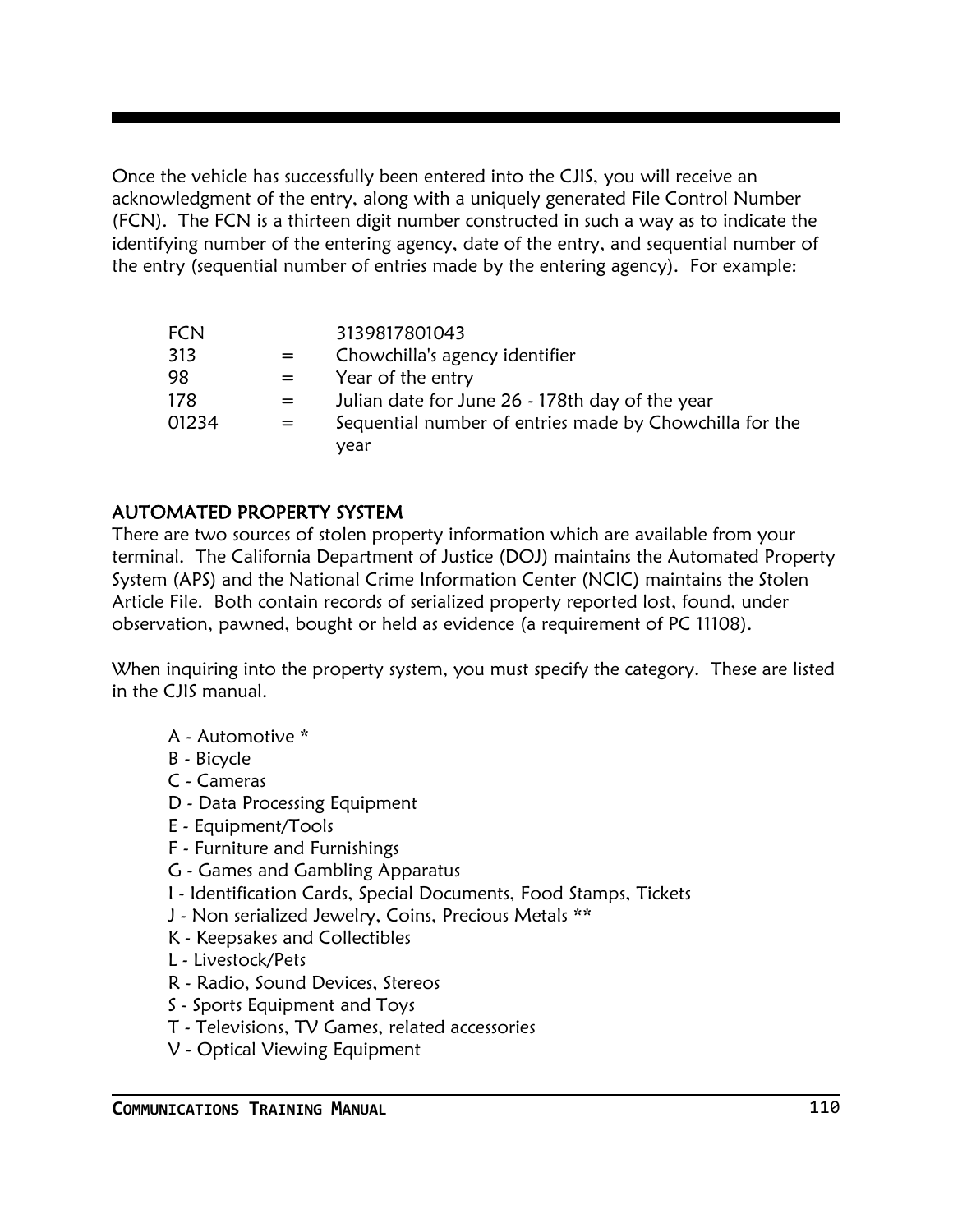- W Well Drilling Equipment
- Y Other, Lottery Tickets, Mace, Ingots, etc.
- Z Credit Cards
- \* Vehicle or boat parts that are not included in SVS or ABS
- \*\* Not available to field at this time

The same confirmation restrictions that are on Wanted Persons apply to any hit that you may receive on property. By itself, a positive response is not enough for confiscation. This is a pointer system, and the hit must be confirmed.

#### AUTOMATED FIREARMS SYSTEM

The AFS is a pointer file and a positive hit is not necessarily a positive identification of a firearm. The inquiring agency must contact the entering agency to ensure that the firearm is the same and that the record is correct before taking any action.

The caliber and serial number are the only two fields that are mandatory for entry. You can specify inquiry into one of 4 categories. Each will query a particular series of gun entries. They are:

| Law Enforcement | Will query guns that are stolen, evidence, found,<br>institutional registration, lost, under observation,<br>retained for official use, or destroyed. |
|-----------------|-------------------------------------------------------------------------------------------------------------------------------------------------------|
| Historical      | Will query guns that are listed as bought, on<br>consignment, DROS, serial number assigned, serial                                                    |
|                 | number restored, licensed for CCW, pawned,<br>voluntary registration, or sold at auction.                                                             |
| <b>Both</b>     | Will query both law enforcement and historical.                                                                                                       |
| Mail Response   | Used to generate a mail response when you have<br>received a "more than 12 records response" to a                                                     |
|                 | previous inquiry or when a mail response is wanted.                                                                                                   |
|                 | This will check both the law enforcement and historical                                                                                               |
|                 | segments of the system.                                                                                                                               |

### HOW TO INQUIRE AND INTERPRET A Warrant

You will be inquiring into five systems.

### WANTED PERSONS (CALIFORNIA STATE WARRANT SYSTEM)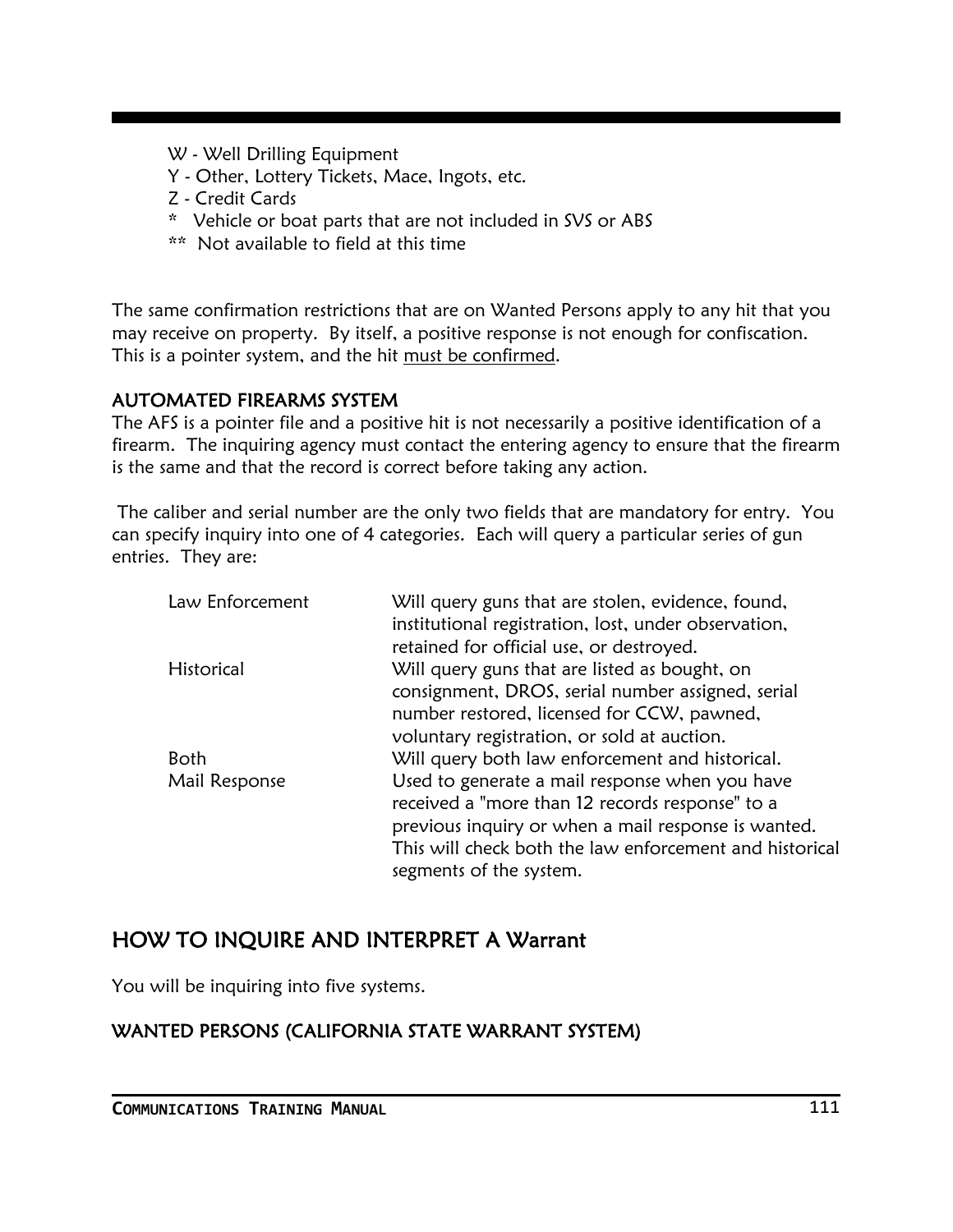If a match is made with an out of county warrant, you will need to call to verify with the agency that entered the warrant.

#### NCIC (NATIONAL CRIME INFORMATION CENTER - NATIONWIDE FELONY WARRANTS)

A "hit" from this system will require a phone call to the entering agency to verify validity and whether that agency will extradite.

#### VIOLENT FELON FILE

You will receive a response from this system only if there is a possible match with the subject you have inquired about. This will indicate if your subject has had three previous convictions of violent felonies or drug related offenses. For a subject to be included in the system they must meet the following criteria.

- A. Have a minimum of three prior violent felony or serious drug offense convictions as defined in the statue.
- B. Have a felony conviction for a violent crime where a firearm or other weapon was used.
- C. Have a conviction for a crime where the subject has injured or killed the victim.
- D. Be either on probation or parole or have been released from supervision (prison, probation, or parole) within the last five years.

This is a pointer system and all information must be verified prior to arrest.

### MISSING AND UNIDENTIFIED PERSONS FILE

This file is used to enter information on persons that are missing. Also listed are unidentified persons and/or body parts that have been found.

### RESTRAINING ORDER FILE

This file will return information on a defendant against which a restraining order has been filed in the state. This entry is added whether the defendant has been served with the order and also if the defendant has not been served, this will be indicated on the entry. The entry is purged on the date the restraining order expires.

### SUPERVISED RELEASE FILE

Any person entered into this file is one that the supervising agent may feel is important for law enforcement personnel to know about. Not all parolees and probationers are in this system. This information will be a great aid to the safety of the officers in the field. It can save the dispatcher the time and energy of searching and calling various agencies to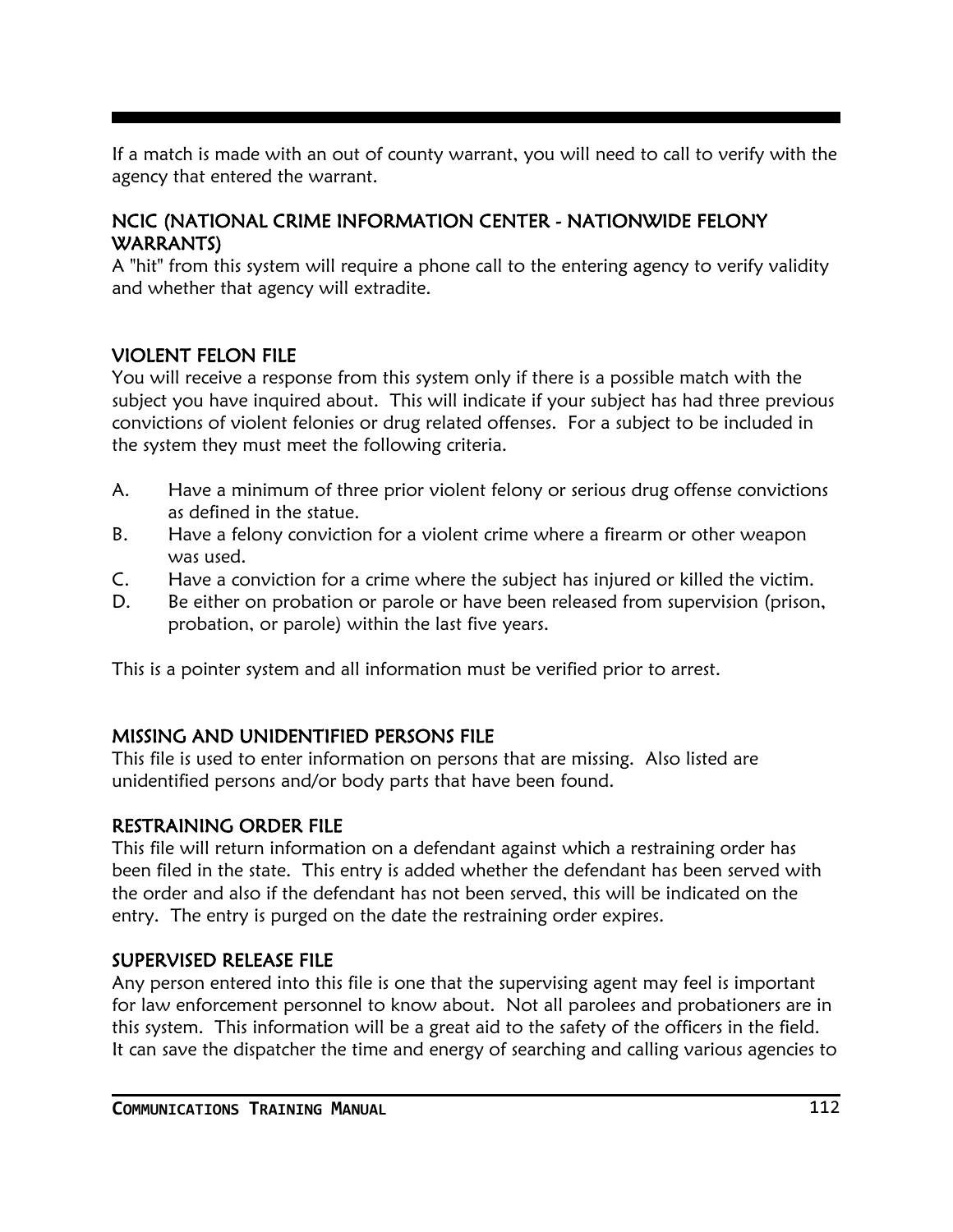see if a particular subject is on parole, probation, search and seizure, or a registrant. A person can be placed into the supervised release file only if they fall into one of the following categories:

- A. California Department of Corrections (CDC) parolees .
- B. California Youth Authority (CYA) parolees.
- C. Subjects on probation.
- D. Sex and arson registrants.
- E. Career criminals, as defined in PC 13853.
- F. Federal parolees and probationers.

Armed with the above teletype systems and information, you now possess the ability to use them to their fullest potential. If you see that the warrant information you are tracking could pose a potential officer safety problem, like a felony warrant. Advise the officer of the information you have received using the code "10-36f", lets him know that you are working something that could jeopardize his safety. Don't verbalize the information until the officer advises you he is ready. Remember, the officer could be standing next to the suspect alone and you don't want the suspect to know that you have information on him that could put him in jail. Many suspects **do** know police codes. Let the officer ask for the complete information when he knows that he has placed himself in a safe position. If you have located misdemeanor warrants, use the radio terms "10- 36m", Again, don't go ahead until the officer advises you he is ready. Know what you are going to say before you get on the radio. Be very clear whether your 10-36 information is confirmed already or whether you will have to call to confirm. Don't abstract the warrant until you are directed to do so. If you are unclear, ask the officer.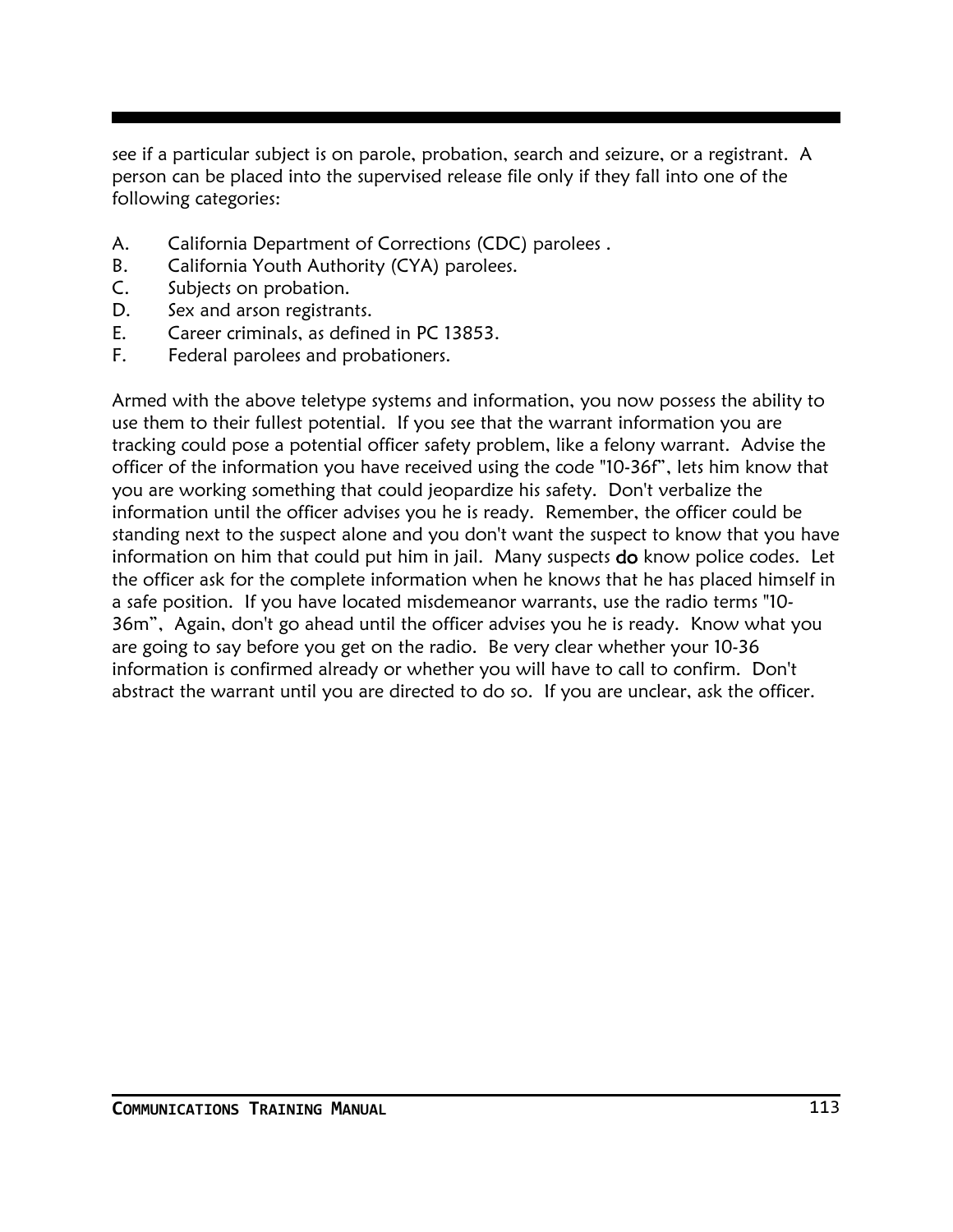# THE WATCH LOG

The Daily Log is accessed and maintained via CAD to keep a written track of our department's daily activities. It is a public record and reviewed by everyone in the Department as well as the Press and the Public.

A log item is generated for every incident for which an officer responds or a call is handled by police department employees. Your Training Officer will show you a method that they prefer for making sure that each log item is complete. Before making the log item, check three things in the call history:

- A. Look in the call history to make sure any vehicles that were stolen or stored have been entered into CLETS.
- B. Check to see that the location is a legitimate intersection or location, and change it if it is not.
- C. Check to see that the type code is reflective of the type of report taken. Many times a "211S" has turned into an actual robbery and the call type should reflect the type of report taken. You would therefore change "211S" to "211" robbery.
- D. Make sure that you have a complete narrative describing the call. This should be complete but brief.
- E. Make sure that the disposition is correct and complete.

When making a log item for an physical arrest, be sure to include name, DOB, charges, and whether the subject was booked into Madera jail or cited and released. If a vehicle was towed, include that information in the daily log.

When making a log item for vehicle burglary, include the description of the victim's vehicle along with the point of entry, the time element and the loss. Sometimes a pattern can be discerned by this simple means. When making a log item for an incident that occurred at a business or a business parking lot, be sure to include the name of that business in the log item even though it may not be the victim. It helps for the officers to visualize the location when discussing the matter in briefing.

Make sure that you generate a log item for any missing persons. This information is a high priority and must be available to the officers in briefing. Often times the officer in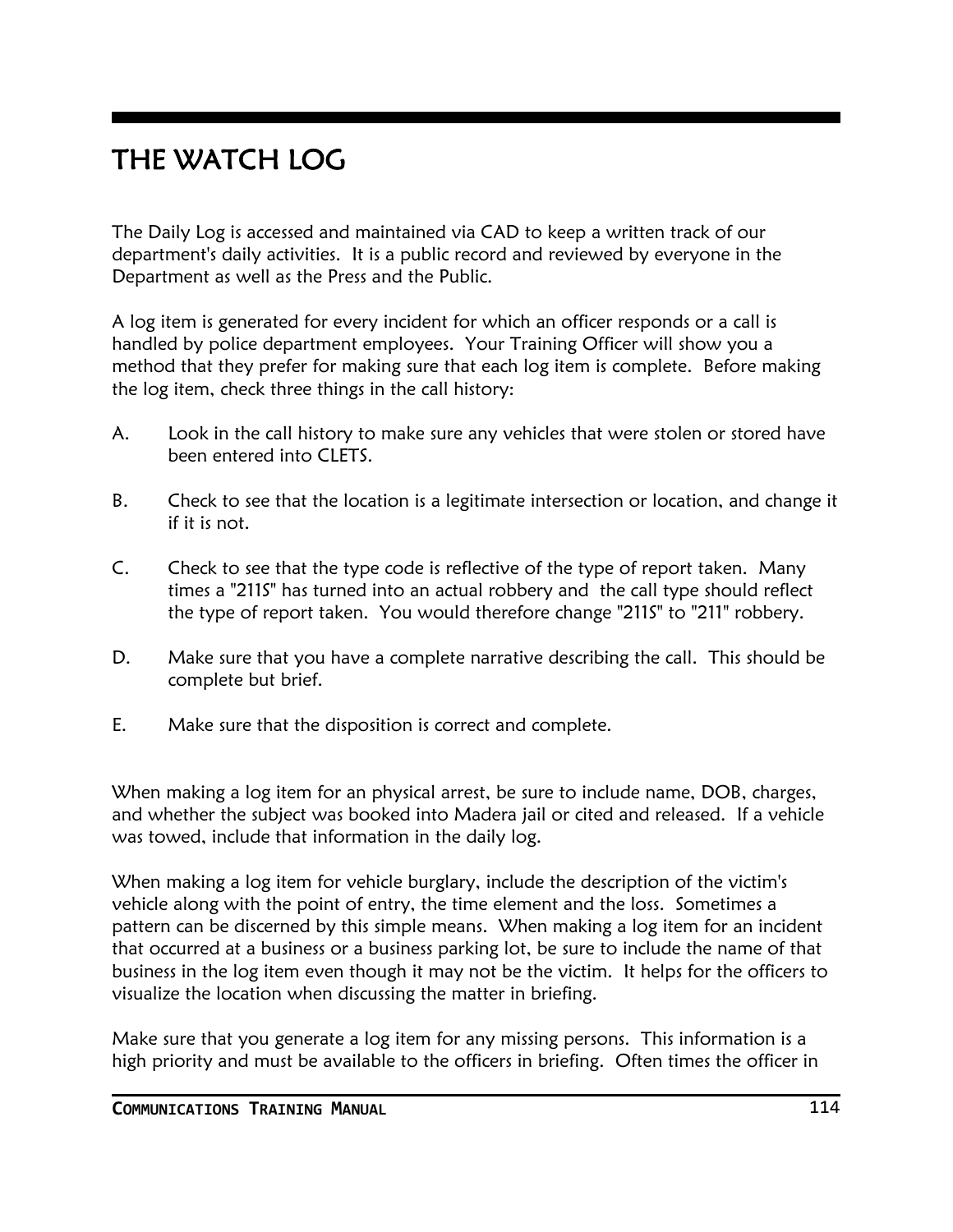the field is the one who either will know where a missing person is, or locate the missing person while in the course of their patrol duties. Put the name and date of birth of the missing person in the disposition of the call entry.

It is also imperative to include anything that would be of particular importance to the officers. .

Make sure to validate all addresses using the "…" after the entry of an address into a call for service.

You will be responsible to keep the daily log current by monitoring calls as they close and maintaining the data entry. Remember to be professional in log items. This is a public record and is available to the press to read.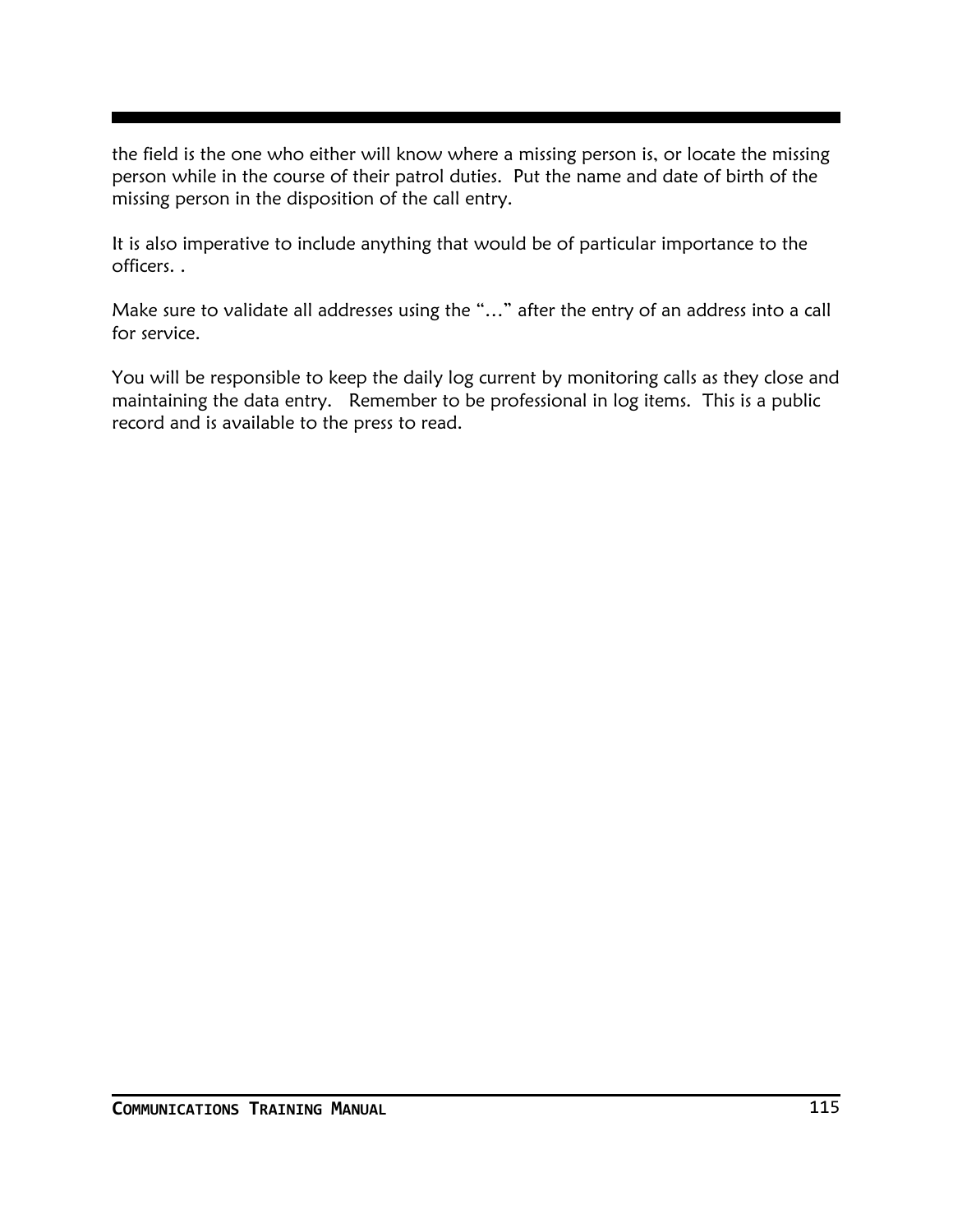# MISCELLANEOUS DUTIES

### Prisioner Searches

At times dispatchers may be utilized for conducting searching on prisioners that are at the Chowchilla Police Department.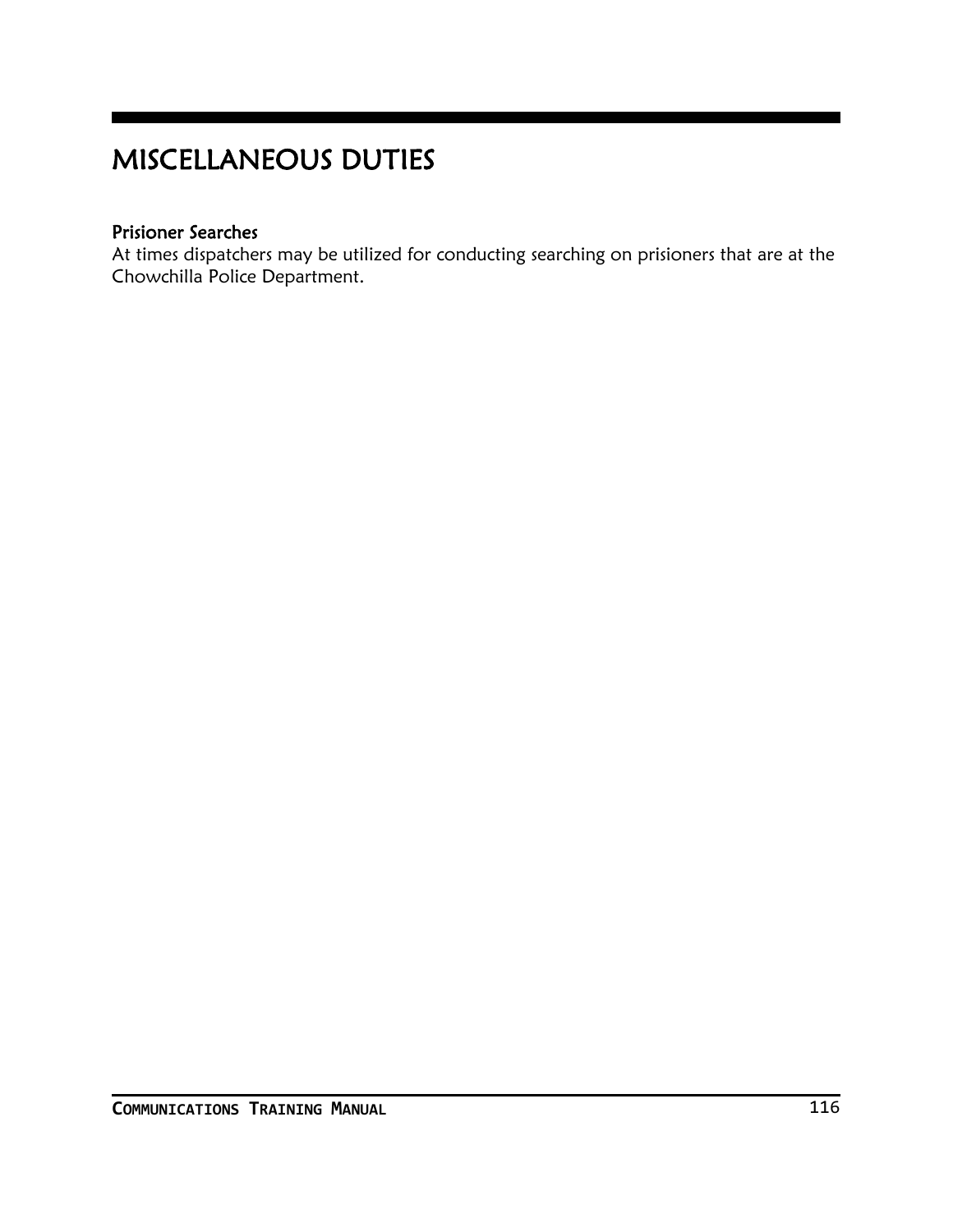## SECONDARY SELF-TEST

- 1. You have received a special request to call out public works. Demonstrate to your Training Officer how to call out public works and enter the information into the call.
- 2. Explain to your Training Officer all the functions of the secondary radio channels and our transmitting capabilities.
- 3. Run a drivers license that is suspended and explain how and what information is given to the officer.
- 4. An officer requests for a dog registration check. Show your Training Officer how you do this.
- 5. You are working a possible burglary with the suspect on foot in the area. The officer has requested air support. How do you obtain the needed help?
- 6. It is 1800hrs, show your Training Officer how to conduct the Fire Test…
- 7. You receive a request for a tow truck.
	- a. How do you find out who is on call?
	- b. After you get the tow truck, how do you notify the officer that the tow truck is en route and enter that information in the call traffic?
- 8. You are running a warrant check for an officer and you receive a Merced response with several names and DOB's listed. The first one is the subject you want.
	- a. Find the complete warrant information?
	- b. Tell the officer the information?
	- c. Abstract the warrant?
- 9. CAD has crashed. What do you do?
- 10. How can you access the city building and elementary schools camera system?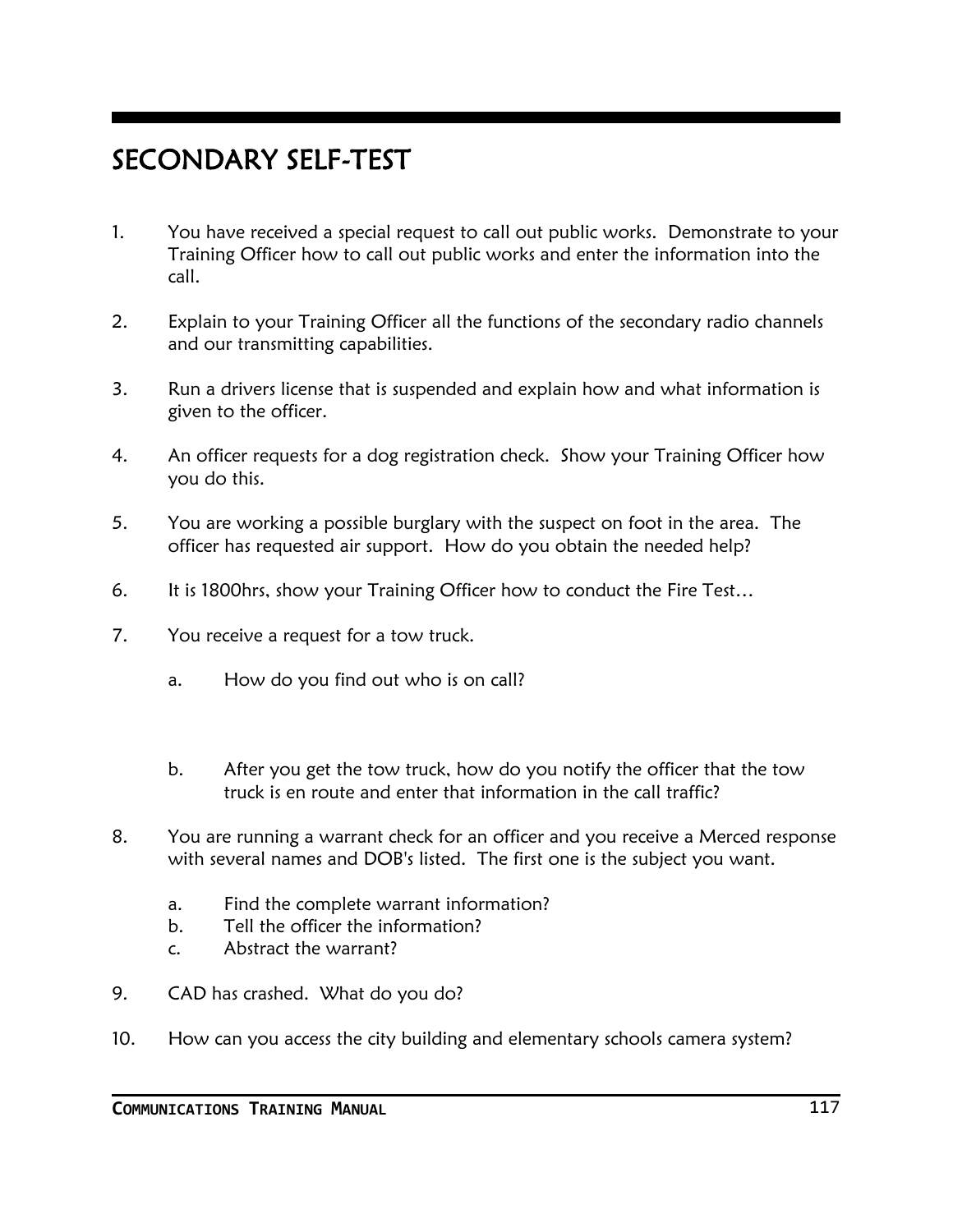### CHAPTER FIVE PRIMARY DISPATCHER

This chapter is designed to provide an overview of the responsibilities and duties of the Primary Dispatcher and the radio equipment needed to complete that task.

The Primary Dispatcher will find the CAD system to be of great benefit. Keep in mind that the CAD system is a tool and never replaces the good judgement and discretion of a trained dispatcher. Through a series of preset commands the dispatcher can update an officer's status and activity.

### COMPUTER AIDED DISPATCH TERMINALS

All dispatch positions have three monitors. The fist monitor is the dispatch terminal used for CAD. The second terminal is used for CLETS. The third monitor is for the radio and telephone systems.

### RADIO CONSOLE

The radio monitor has the capability of transmitting or receiving numerous channels. Each frequency has a specific purpose. Assignments are made by the Coordinated Radio Communications Systems and must operate in accordance with their laws and regulations. Each authorized transmitter must be licensed by the Federal Communications Commission. Each base station transmitter is issued a call sign for identification for the purpose of tracing and identifying problems and interference. Our channel call sign is KJI543.

### LOCAL GOVERNMENT

The city Local Government frequency is used and monitored by crews from several Chowchilla city departments, including Public Work and City Hall. It is a very useful tool in talking directly to a public works crew needed in the field.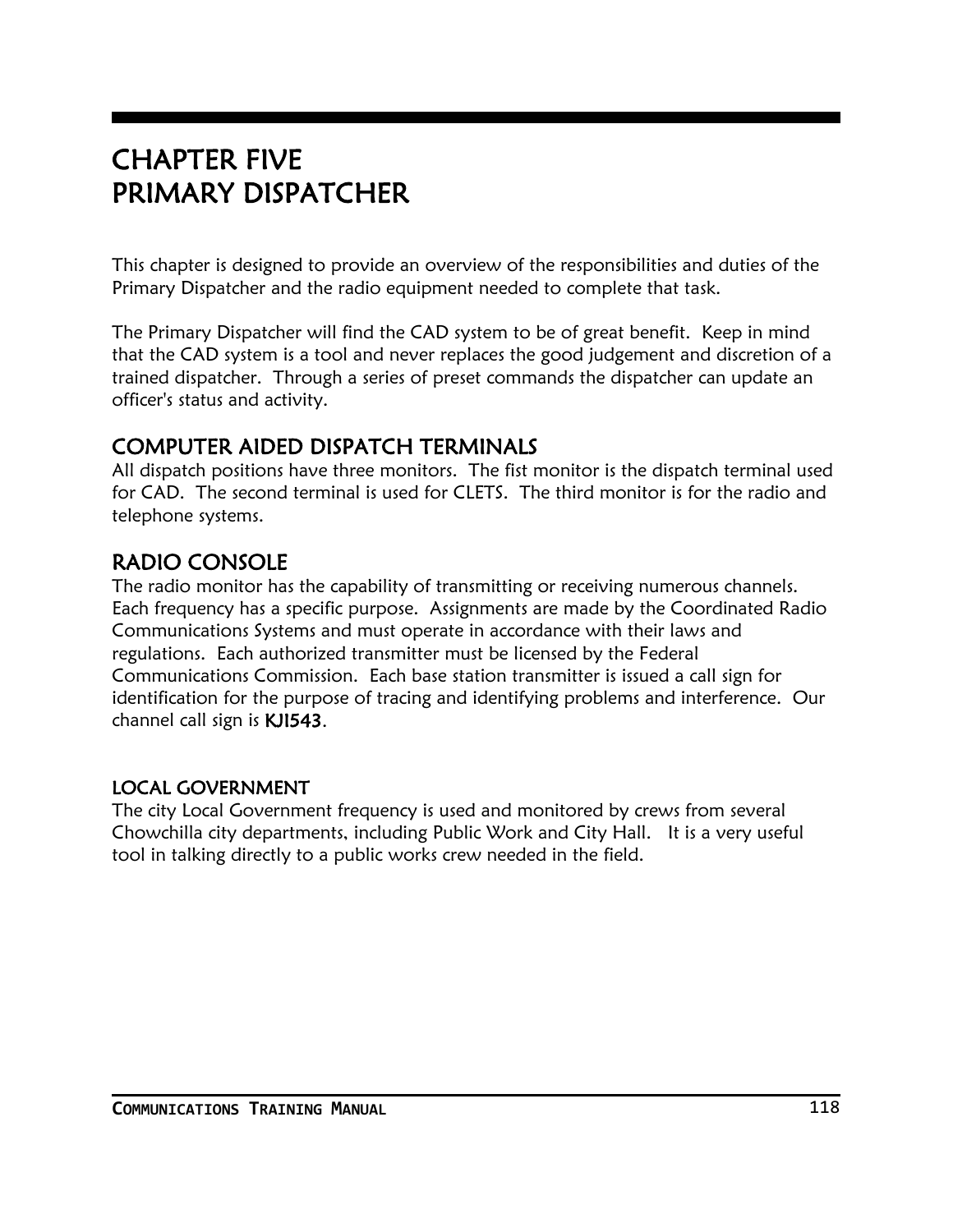### **PURSUITS**

When officers are involved in pursuits it is your duty to echo back location of officers and to relay back any pertinent information. You may be asked to contact CHP. You will also be expected to record all information an officer gives you into the call for service.

### OFFICER NEEDS HELP (11-99)

The 11-99 emergency response is for immediate, urgent and emergency need for police assistance.

If you receive a call for a Code 9 fill, 11-99 or shots fired, you are too contact Madera S.O., CHP and automatically start EMS as a precaution. Then contact every member of the police department starting with Officers who reside in town. The Chief of Police needs to be notified as soon as reasonable. If you need assistance while working dispatch call in a relief for assistance.

# RADIO Computer

To become proficient, a dispatcher must know the equipment and its capabilities. Before operating the radio control position, carefully study the purpose and function of each button and indicator. Become familiar with the operating procedures given in this section.

Two speakers are provided, one is for "select" audio, another is for "un-select". The select channel is the one in which the dispatcher would broadcast if the foot pedal or transmit button was depressed. The non-select channels consist of all other channels, which are not in the selected mode and are received, together, on one secondary speaker. A volume control is provided for each of the speakers and each speaker is appropriately labeled.

It may be necessary to review a recently received phone call or radio call, the operator can initiate the recall sequence which will cause the recorder to back track to the desired conversation. This will emit from the un-select speaker.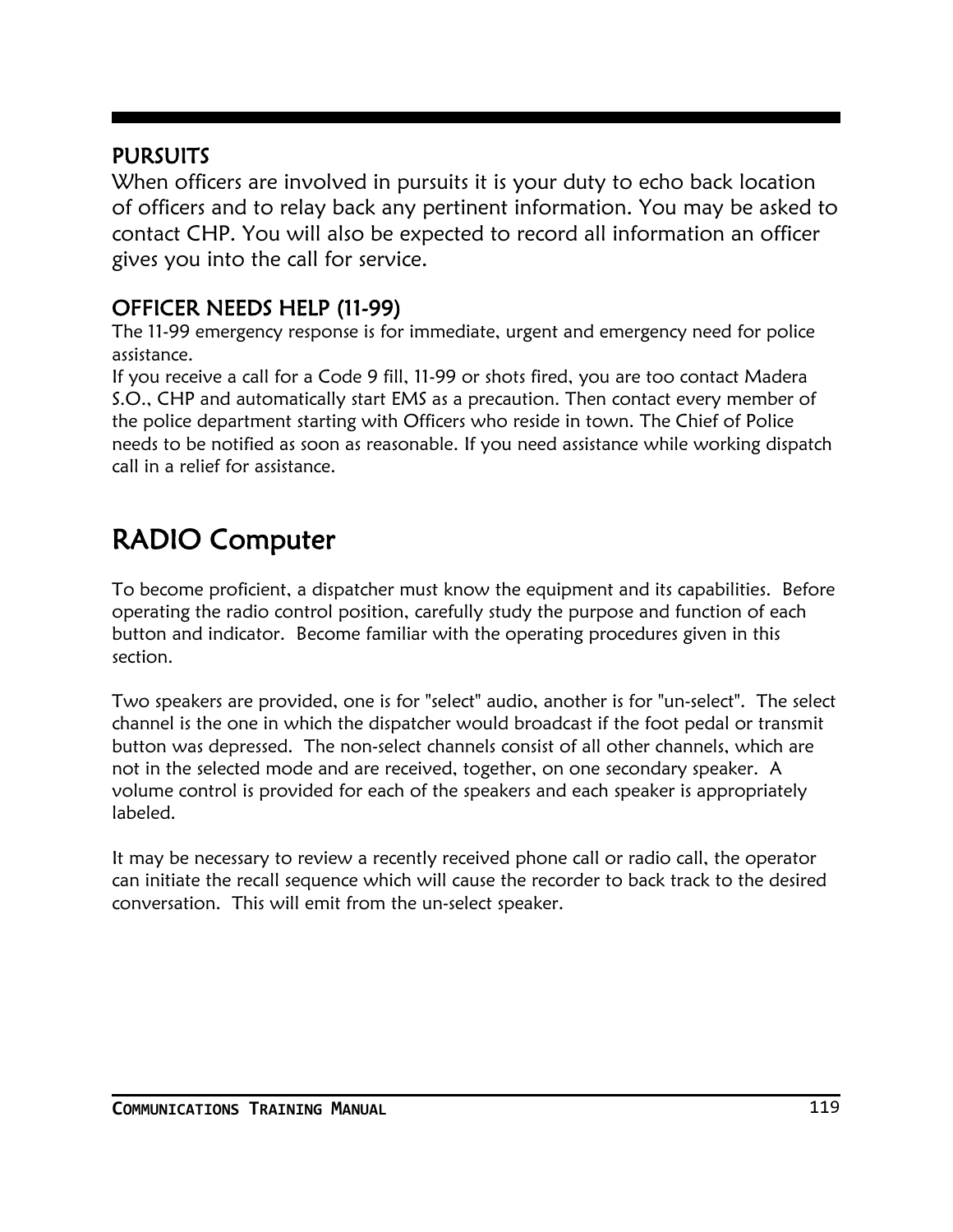# DISPATCHING A CALL

Sit down, get comfortable at your console. Sign on. Adjust your chair. Adjust the lighting. Be sure you have gotten a briefing by the off-going shift as to the status of calls pending, making sure every unit is where they show to be and that you understand any other pertinent information. Be sure all of your volumes are adjusted comfortably. You don't want to miss a transmission.

Practicing proper day to day radio procedures will tend to make emergency radio procedures automatic and reduce confusion. All communications, regardless of nature, should be restricted to the minimum practical transmission time. Use of the standardized radio code facilitates both brevity and clarity. Be familiar with the radio codes listed in this book.

To be truthful, there is no perfect way to dispatch a call. Dispatching is more an art than a science. Each department, and certainly each dispatcher, has a way to dispatch a call that may be very different from another person or department. If you are a brand new dispatcher, follow exactly the manner in which your Training Officer is teaching you while you are in training. That will make for a lot less conflict during a very stressful time. Then when you are on your own, listen to the speech patterns and phraseology of other dispatchers. If there is a way that someone dispatches that you think sounds better, try it. If you like it, keep it. If it doesn't feel comfortable, go back to the original way you were taught. If you are not a new dispatcher, only new to Chowchilla, listen to the way calls are being dispatched. Make every effort to mesh what you have been doing with the current practice here. You may or may not have a better way, usually only a different way. The primary goal is getting information to the officers in a timely manner. They are used to hearing information in a certain rhythm. Breaking that rhythm may disrupt the speedy flow of information and negate your whole dispatch. Be flexible. Clearly, no manual of policies could ever cover all of the possible circumstances that a dispatcher will be faced with in the realm of the operational realities. Your response must be within departmental guidelines, and must be logical, reasonable and prudent.

When dispatching, speak in a normal tone of voice and at a normal volume. Speaking too loudly will distort your voice. If officers are having a difficult time hearing you, don't get louder, try dropping the tone of your voice. A deeper voice carries better on the radio. Speak distinctly and clearly. Learn to control your breathing so you do not run out of breath in mid-transmission. This will reduce repeat transmissions.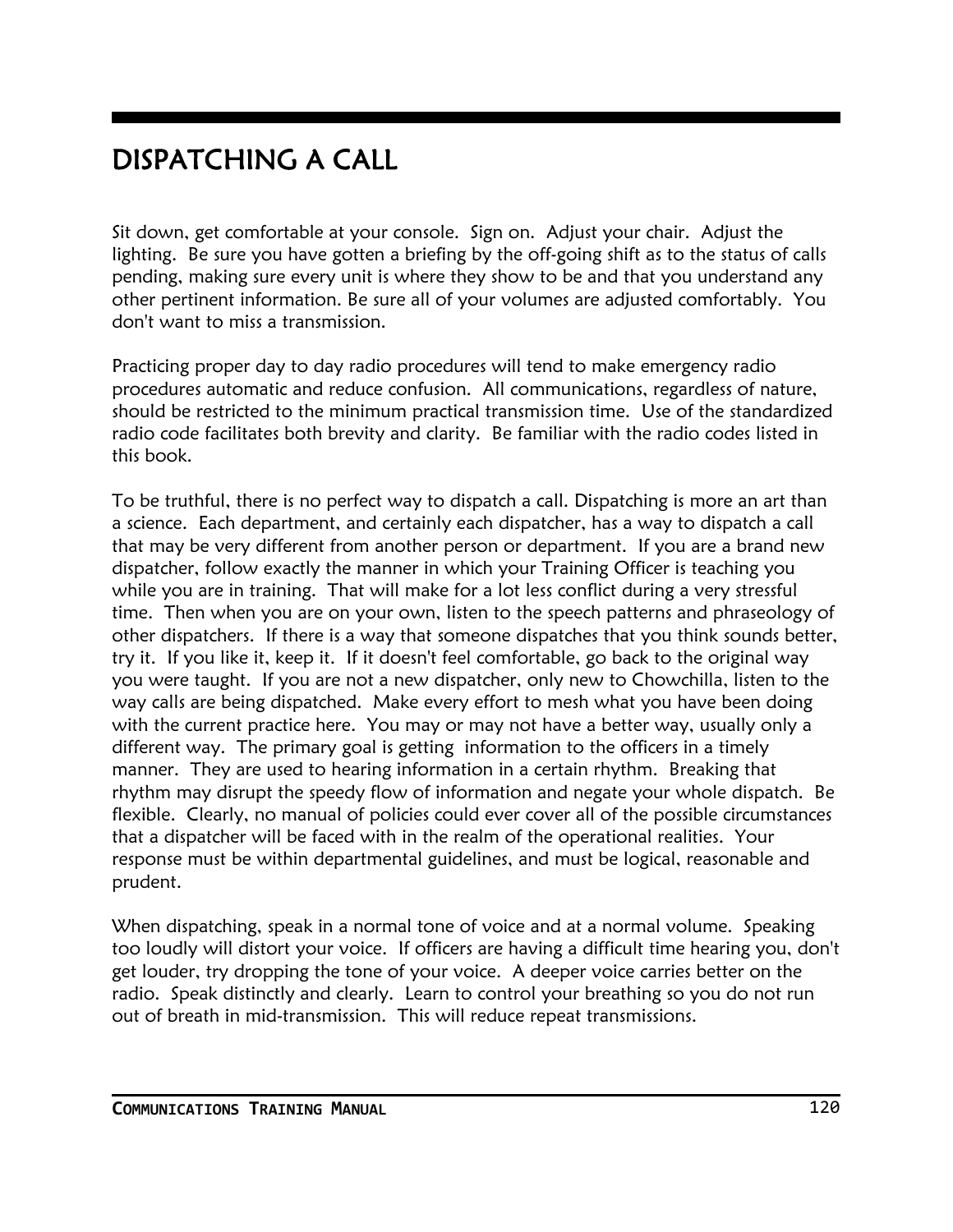The normal radio transmission rate should be about 40 to 60 words per minute. Never sacrifice accuracy for speed. No call is so important or urgent that you can afford to do it wrong. It is always faster to take your time and do it right, rather than doing it again.

Make your voice emotionless as possible on the air regardless of the situation, but don't sound bored or disinterested. Emotion tends to distort your voice and render it unintelligible. Emergency messages require no expression, but a high degree of intelligibility. Don't let anger or impatience show in your voice. Don't laugh on the radio, a smile can be heard and be just as effective.

Be impersonal on the air. Refrain from using names of the person receiving the message or the term "I" when referring to yourself.

Any lengthy transmission should be broken in intervals to allow others access to the frequency. Saying "Break" after a long transmission lets the receiving unit know there is more information to follow.

Think before you speak. Read the call mask completely and formulate your broadcast into proper codes, phrases and sequences.

Remember not to chop transmissions by speaking too soon after the mike is keyed or by letting the foot pedal up too soon. There is a short delay built into the system.

When dispatching, call the officer or officers and give them a chance to answer. Remember they are usually driving and writing at the same time and may need that moment to pull over to write, or to pick up a pen to write down the information. It is a matter of simple radio courtesy which you will want, and expect, to be reciprocated.

Get to know the voices of the officers on your shift. Sometimes it is the only clue you have of who is talking. It also helps you gauge the amount of stress in the voice and not be misled by officers who have stressful speech patterns. You can feel the stress in a voice and respond more appropriately to what is occurring by feeling what is being said rather than hearing what is being said. For example, you may not know specifically what an officer is saying, but by the stress level alone you know that he needs help. You can feel the stress in the voice and respond units based on that.

Make sure each of the dispatched units answers or acknowledges the dispatch. This can be tricky when you are sending 2 or more units to one call. Don't assume they heard you and are responding just because you sent them.

Use clear, simple terms and avoid the more "colorful" language. For example;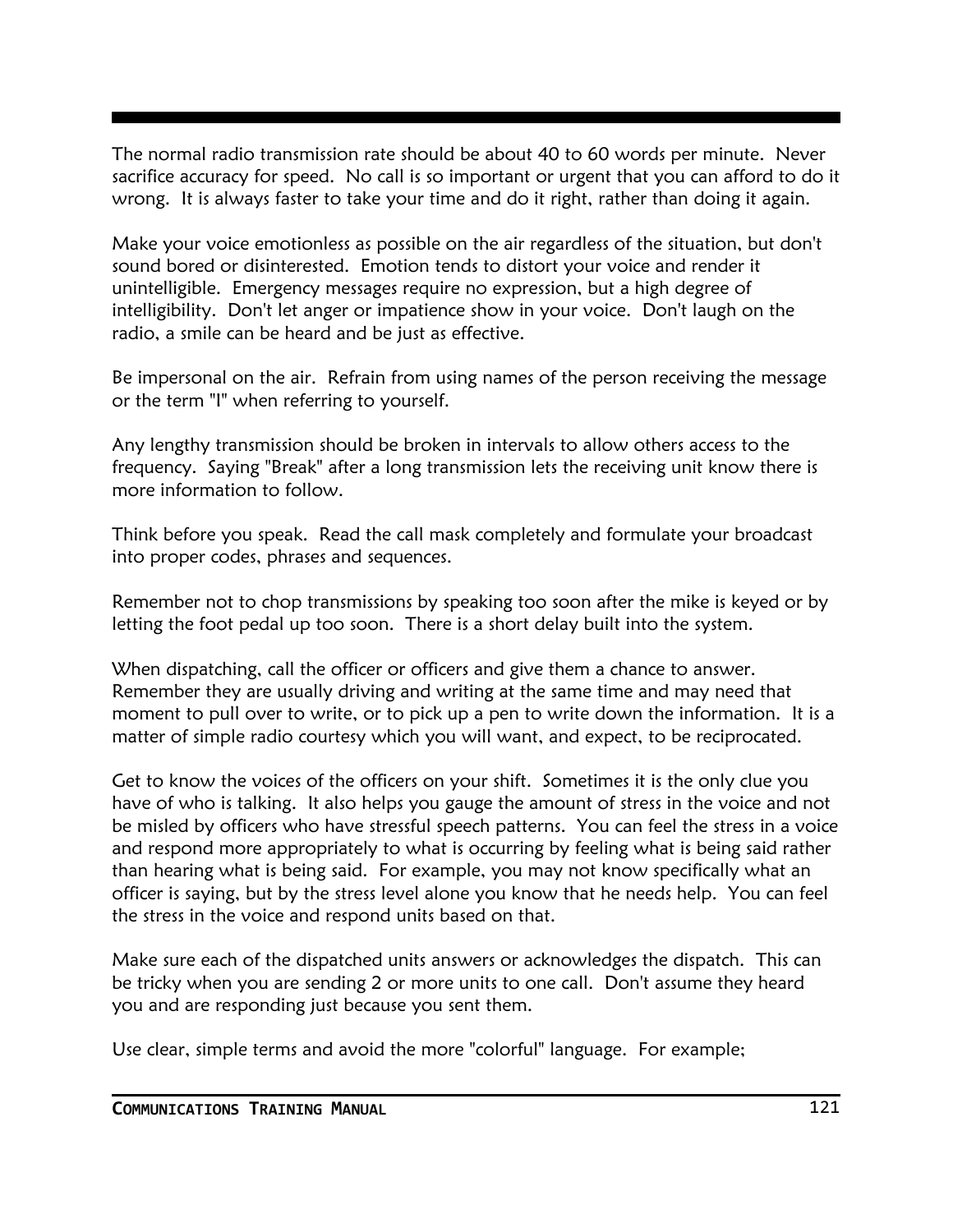| Use         | Don't Use         |
|-------------|-------------------|
| Unable      | Can't             |
| Affirmative | Yes               |
| Negative    | No                |
| Assaulting  | <b>Beating Up</b> |
| Pending     | <b>Brewing</b>    |

Do not confuse "affirmative" and "10-4". "10-4" means you heard and understood. You are simply acknowledging the transmission. If you want to say "yes", say "affirmative".

Another good word is "clarify". If you heard the officer but do not understand the request or information, don't have the officer "10-9". That only means he will repeat what he already said. However, if you ask the officer to "clarify" the last transmission, he will then understand to rephrase.

Officer safety cannot be stressed enough. It is imperative that you know what your officers are doing and constantly maintain a status check for officers who may be out of service for an inordinate amount of time. CAD is programmed to flag an officer on a call or car stop after a pre-set amount of time. Use common sense. If an officer is on a highrisk type of call, have in mind a back up and even a second back up. Once a call has been dispatched, you cannot just dismiss it from your mind. You must keep alert to any additional information, a second call at the same location, etc.

Be sure you know the true status of a two-officer unit. The unit may contain two officers, but one may be in training or a new reserve and not considered, for officer safety, a fully qualified officer.

Know when to send two units or a two-officer unit to a call. Consider the type of call, time of day or night, amount of traffic, weather, amount of other radio traffic, etc. Always send two units to alarm calls (exception is a 211 alarm - send three units), on any in progress or just occurred call, domestic disturbances, fights, suspicious circumstances, party complaints, and any other time you feel there is a potential crime occurring.

Know who to send as a follow. The whole trick of keeping ahead of requests is to know who is busy and who is available. When an officer requests a fill "Code 9", decide who is the closest available unit, and send that unit. In one transmission send the second unit and also advise the location where he is requested to respond.

Understand beat integrity vs response time. That is the on-going battle between keeping an officer in his beat and getting the call out. In an emergency situation (priority calls or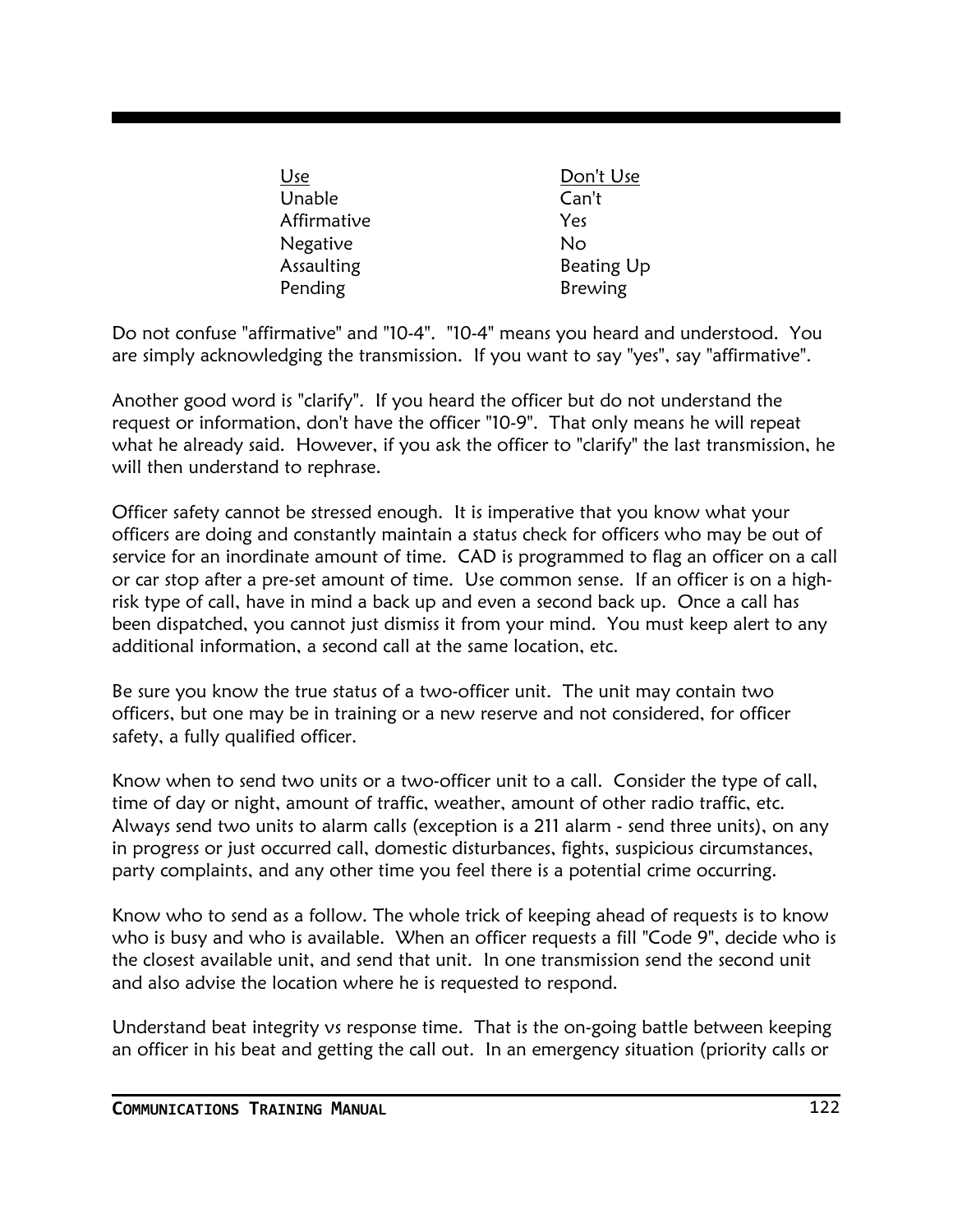requests for a back up officer) SEND THE CLOSEST UNIT(S), regardless of beat assignment. There can always be a beat officer sent later in the call to take any required report.

If it is a report call, you should generally hold the call for an officer assigned to that beat. You may want to call the reporting party and advise them of the delay. You should be able to supply some sort of response time estimate.

If it is a report call and you know that the assigned beat unit or units are going to be out of service for more than 30 minutes, or there are so many calls in one beat that there is no likelihood of a timely response, dispatch a unit from another beat area. Be sure to include in your dispatch that the call is out of their area. That way they know that you are aware that you are sending them out of their area and are not making an error.

If you have no units to send on a call, cover your action by making a notation in the call history that no unit is available. If you are holding priority calls, notify the Sergeant/Watch Commander as well as making a notation in the call disposition.

When radio traffic is heavy, there is a good chance two or more officers will speak on the radio at the same time. It is really helpful to know the officer's voices because you may only hear a lot of static. Try to pick out and identify a lower priority call, such as a 10- 28. Tell the units they are covering and tell "the unit with the '28 stand by. Other unit go ahead." Or if you hear one unit ID, tell them that "units are covering", and for the unit you have identified to go ahead. Then be sure to get back on the air and have the other unit go ahead with its traffic.

### OFFICER SAFETY

Your main responsibility, as a dispatcher is to ensure the safety of the citizens and officers. It is imperative that you are aware of the activity of the officers in the field at all times. You are the lifeline between the officer and the help he/she may need. Keep the status of officers current at all times. That is the only way you can know at a glance the activity and the location of the field officers. You will be responsible for all procedures and policies that relate to the communications division and the safety of the officers. This is an exciting and challenging profession, but one that must be taken seriously. Enjoy your work, but always be aware and alert.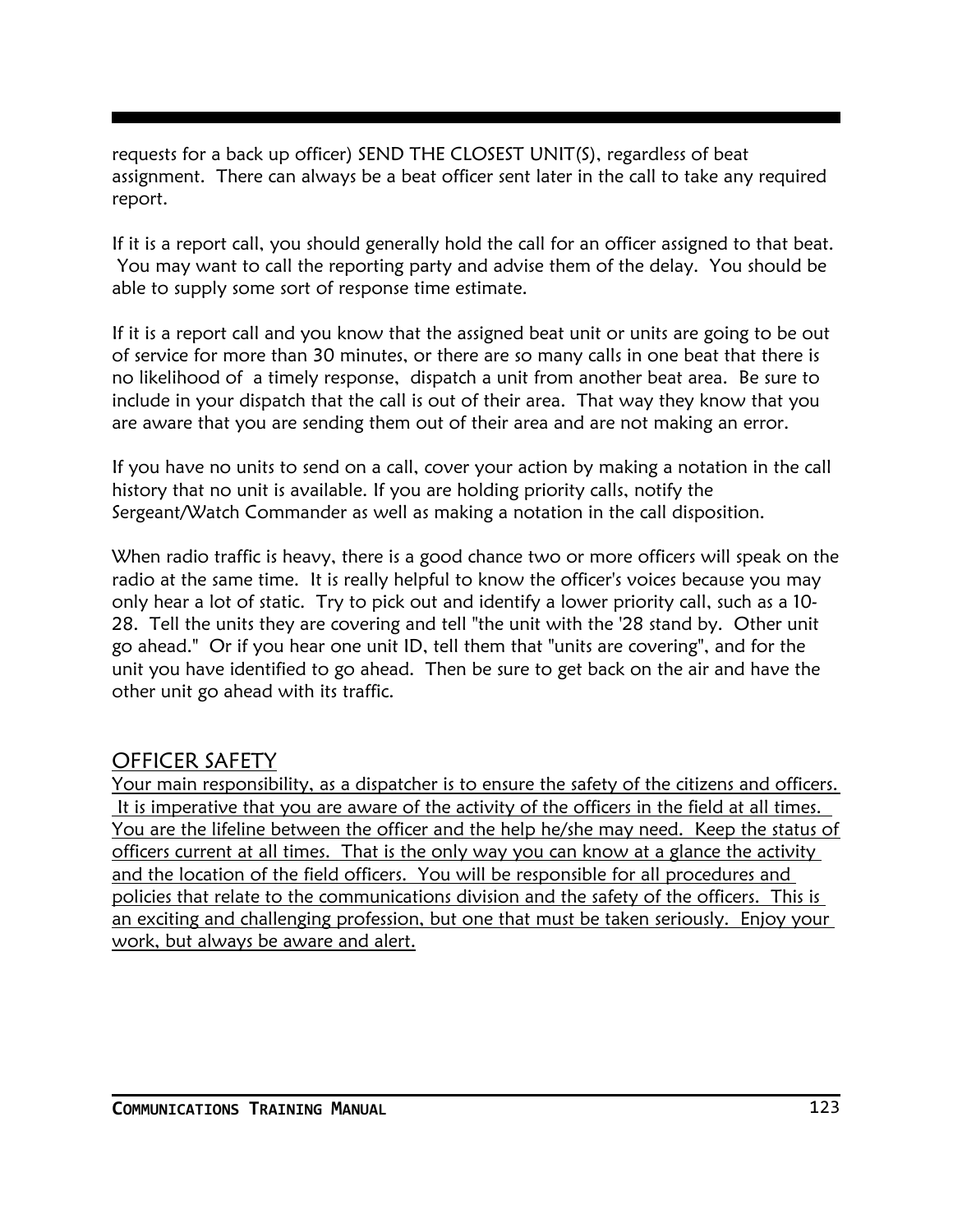### PRIMARY SELF-TEST

- A. You receive an emergency call and have no units available to handle the call. Explain to your Training Officer what steps you would take to properly handle the call.
- B. You receive two calls of no-detail accidents and one call of a non-injury accident. You have only one officer available. Tell your Training Officer how you would decide which call the officer should handle and who you would assign to the other calls.
- C. An officer calls that he is in pursuit of a vehicle going eastbound on Robertson Blvd. at Chowchilla Blvd. Tell your Training Officer what information you would obtain from the officer and any instructions you would give them. What command would you use to enter his activity into the CAD system. What command do you use to enter the progress of location?
- D. You have dispatched an officer to a possible 10851 that just occurred. While driving to the call he observes the suspect vehicle leaving the area at a high rate of speed. The officer goes into pursuit of the vehicle. How do you note in CAD the officer is in pursuit? What command do you use to place the officer at the scene of the final Stop?
- E. An officer on a petty theft report advises you that he is actually taking a residential burglary report. Explain the method of changing the type code on the incident while it is still open.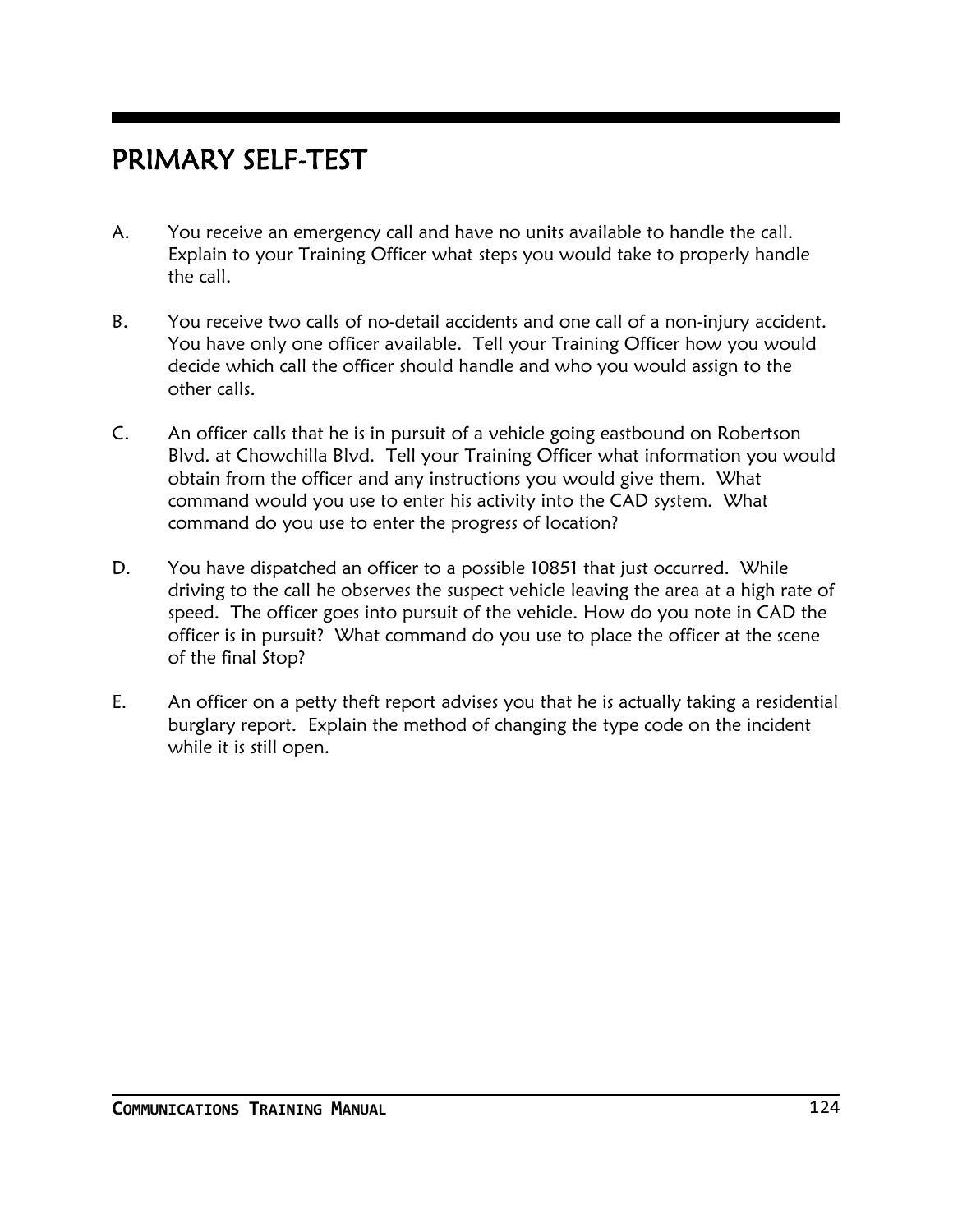### RIDE ALONG CHECKLISTS BEAT A

Trainee: \_\_\_\_\_\_\_\_\_\_\_\_\_\_\_\_\_\_\_\_\_\_\_\_\_\_\_

Riding with: \_\_\_\_\_\_\_\_\_\_\_\_\_\_\_\_\_\_\_\_\_\_\_\_\_\_\_ Date: \_\_\_\_\_\_\_\_\_\_\_\_\_\_

1. Country Wood Shopping Center

\_\_\_\_\_\_\_\_\_\_\_\_\_\_\_\_\_\_\_\_\_\_\_\_\_\_\_ \_\_\_\_\_\_\_\_\_\_\_\_\_\_

- 2. Stephens School
- 3. Fuller School
- 4. Senior Citizens Center
- 6. City Yard
- 7. Myer Wood Apartments
- 8. Chowchilla Garden Apartments
- 9. Washington Apartments
- 10. Chowchilla Fire Department
- 13. Shell
- 14. Corsaro's
- 15. Rite Aid
- 16. Ed Ray Park
- 17. Golden Acres
- 18. Chowchilla District Memorial Hospital (CDMH)
- 19. Veteran's Park
- 20. Farnesis
- 21. S&K Mini mart
- 22. Starbucks
- 23. The Weigh Station
- 24. Chevron Station
- 25. Days Inn Motel
- 26. Star Motel
- 27. Bussey's Mini Storage
- 30. Library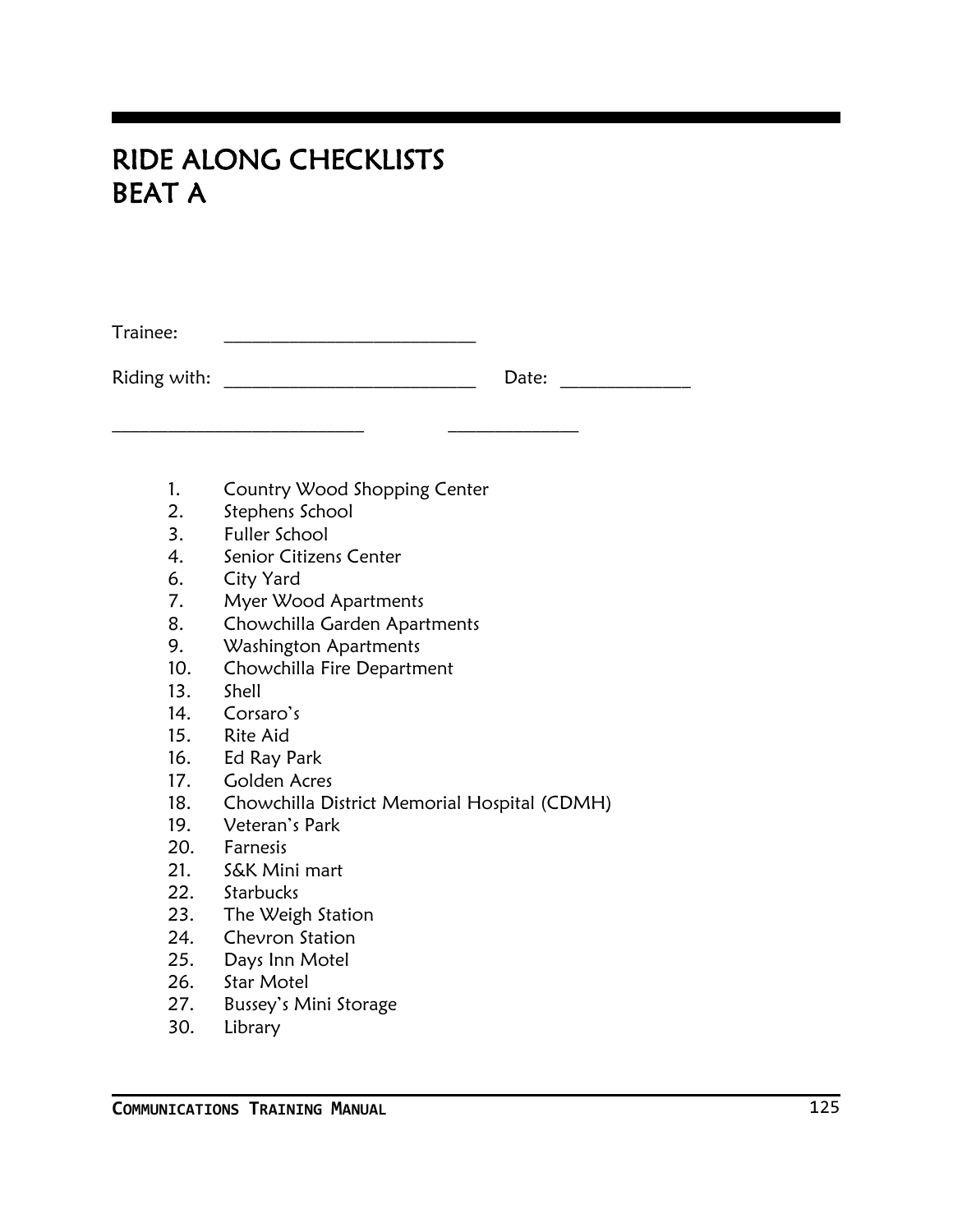## RIDE ALONG CHECKLIST BEAT B

Trainee: \_\_\_\_\_\_\_\_\_\_\_\_\_\_\_\_\_\_\_\_\_\_\_\_\_\_

Riding with: \_\_\_\_\_\_\_\_\_\_\_\_\_\_\_\_\_\_\_\_\_\_\_\_\_\_\_ Date: \_\_\_\_\_\_\_\_\_\_\_\_\_\_\_

- 1. 76 Station 2. Mc Donalds
- 3. B&B Liquor
- 4. Quality Liquor
- 5. Chowchilla Airport
- 6. Circle K
- 7. Golden Acres
- 8. Taco Bell/Kentucky Fried Chicken
- 9. Steve's Chevrolet
- 10. City Hall
- 11. Chowchilla Union High School
- 12. Adult Education
- 13. Gateway School
- 14. Wilson Middle School
- 15. Jiffy Mart
- 16. Las Palmas Used Cars
- 17. State Foods Market
- 18. Trinity Park Retirement Home (Golden Years)
- 19. Farmers Hardware
- 20. Tri-Counties Bank
- 21. U.S. Post Office
- 22. Darin Camerena Health Center
- 23. Allwire
- 24. Chowchilla Fairgrounds
- 25. Greenhills
- 26. Ronald Regan
- 27. Cornerstone Community Church
- 28. El Grullense
- 29. Carl's Jr
- 30. Holiday Inn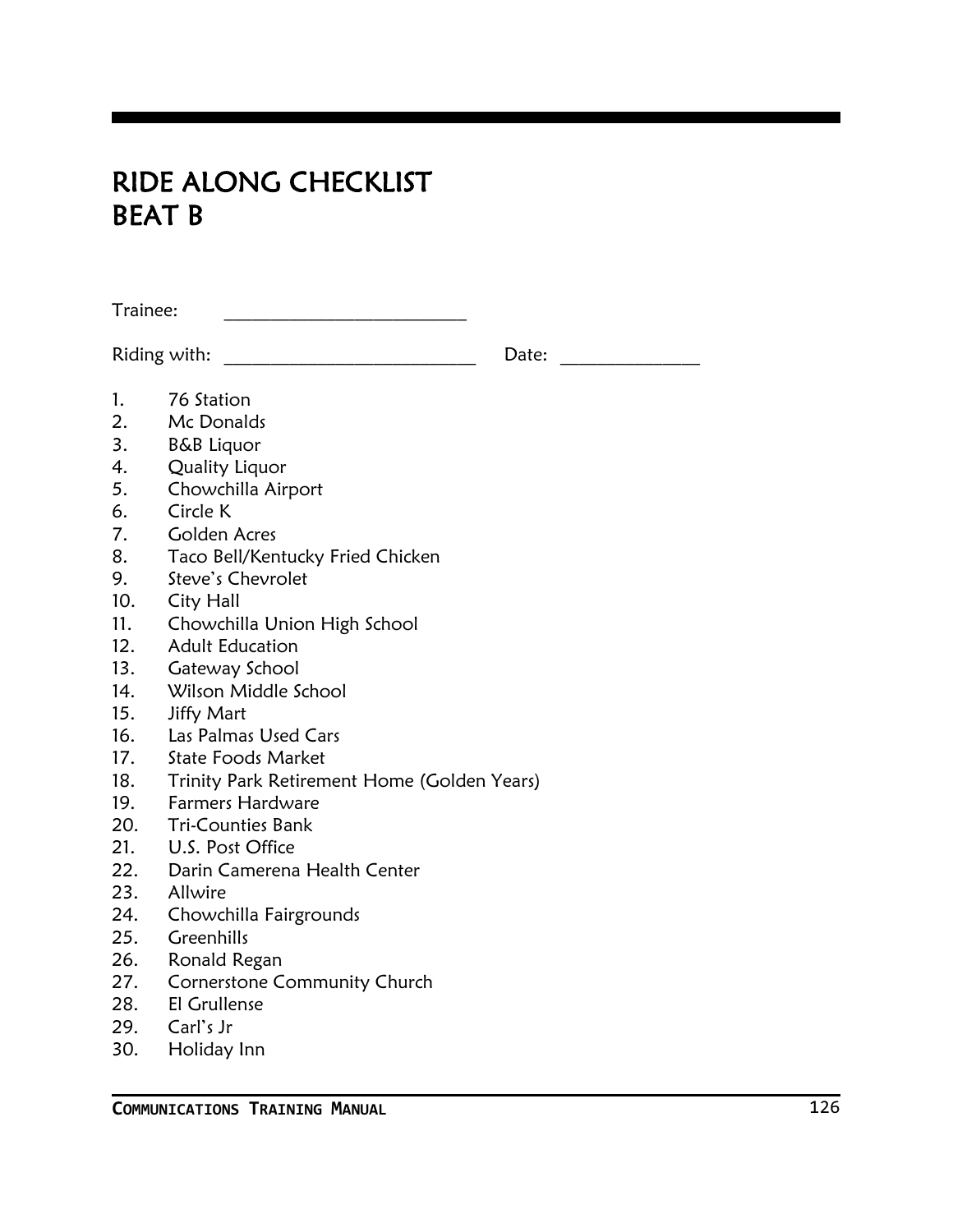## RIDE ALONG CHECKLIST ANIMAL SERVICES

If you do not get a chance to observe each of these activities, at least have a discussion with the Animal Control Officer so that you may become familiar with the information they need for a reliable dispatch.

Trainee: <u> 1980 - Johann Barbara, martin a</u>

Riding with: Date:

- 1. Tour of the Animal Shelter
- 2. Tour of the Animal Services TRUCK
- 3. Picking up a stray animal, priorities
- 4. Picking up a dead animal, priorities
- 5. Picking up an injured animal, priorities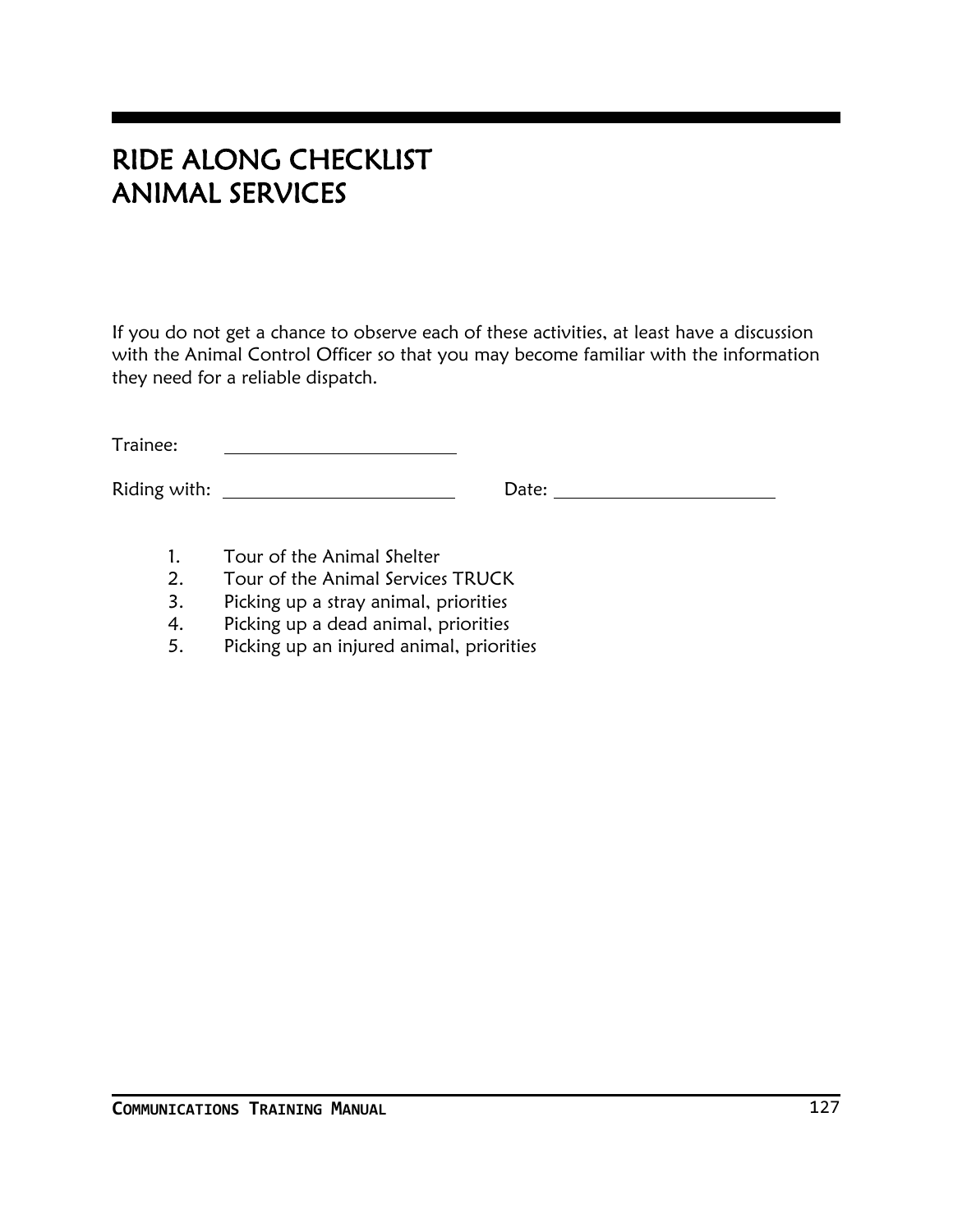## RIDE ALONG CHECKLIST PATROL OFFICERS

| Officer ________________________ |  |
|----------------------------------|--|
|                                  |  |
|                                  |  |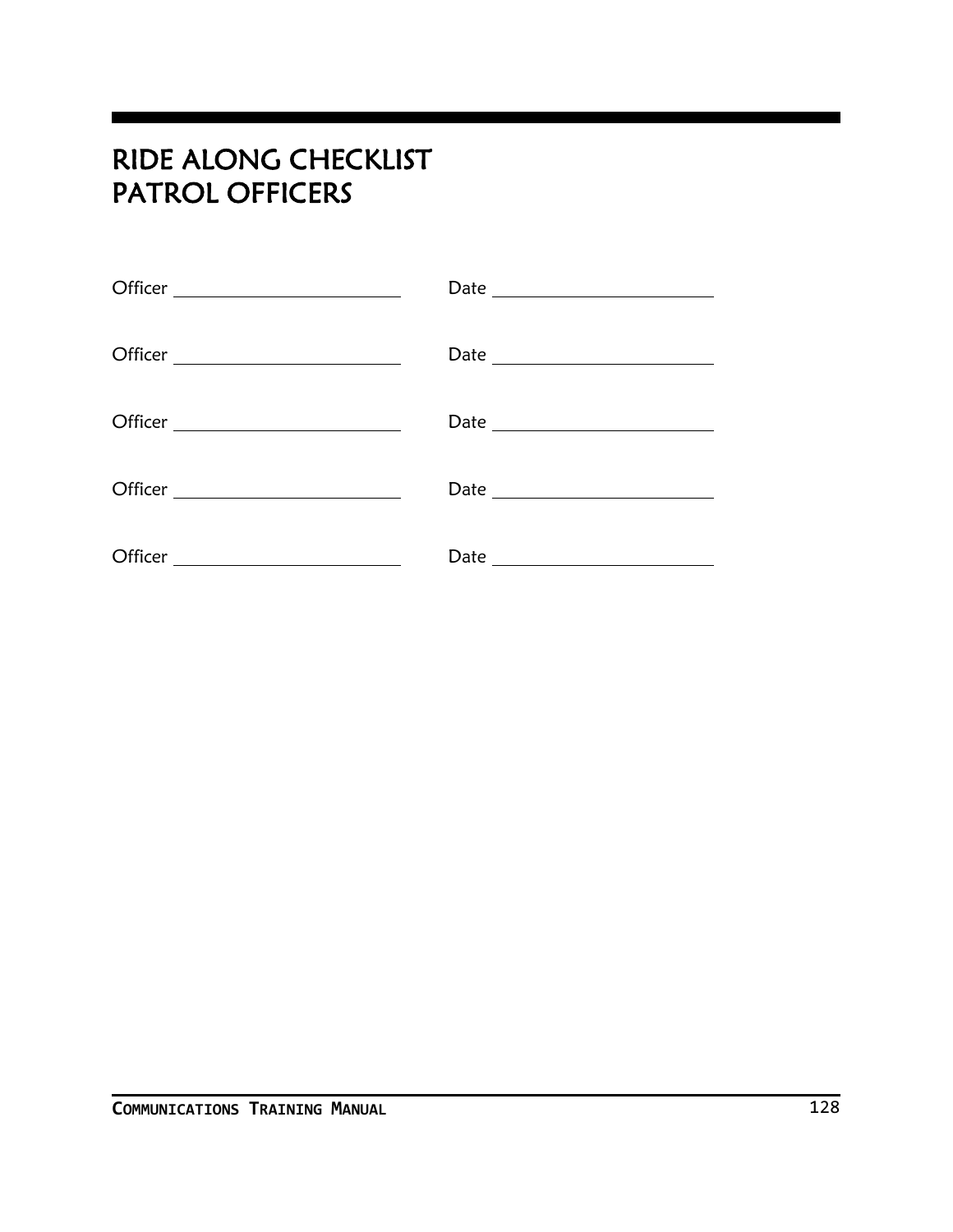# ITEM CHECKLIST

|  |  |  |  | The following is a list of items that you will be issued prior to, or during, your training. |
|--|--|--|--|----------------------------------------------------------------------------------------------|
|  |  |  |  |                                                                                              |

| <b>ITEM</b>                              | <b>DATE</b> | <b>ISSUED BY</b> |
|------------------------------------------|-------------|------------------|
| Policy Manual Log in                     |             |                  |
| Training Workbook                        |             |                  |
| <b>Communications Training</b><br>Manual |             |                  |
| Locker                                   |             |                  |
| Mailbox                                  |             |                  |
| ID Card                                  |             |                  |
| <b>Badge</b>                             |             |                  |
| <b>General Orders</b>                    |             |                  |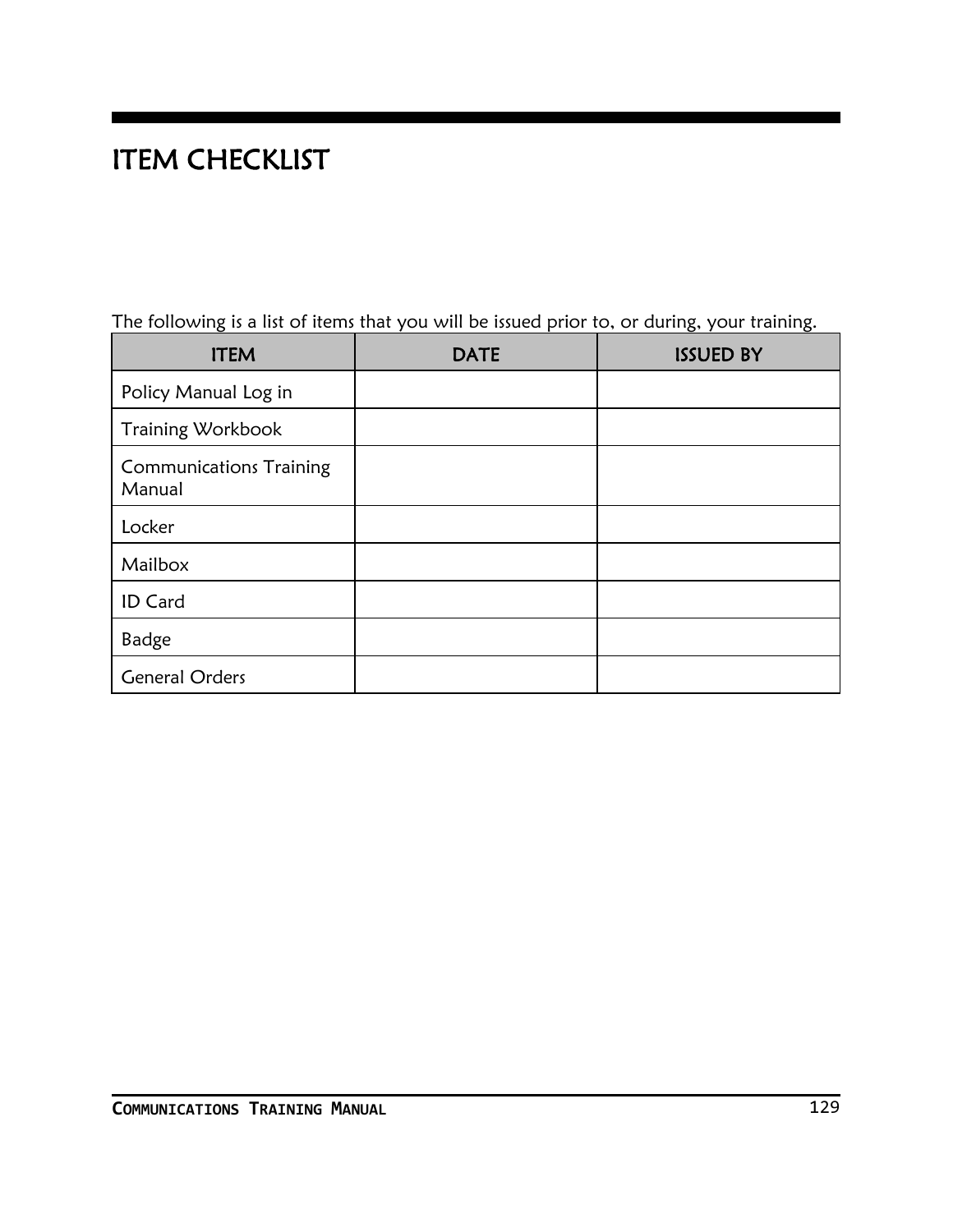# **Notes**

|  | $\blacksquare$ |
|--|----------------|
|  |                |
|  |                |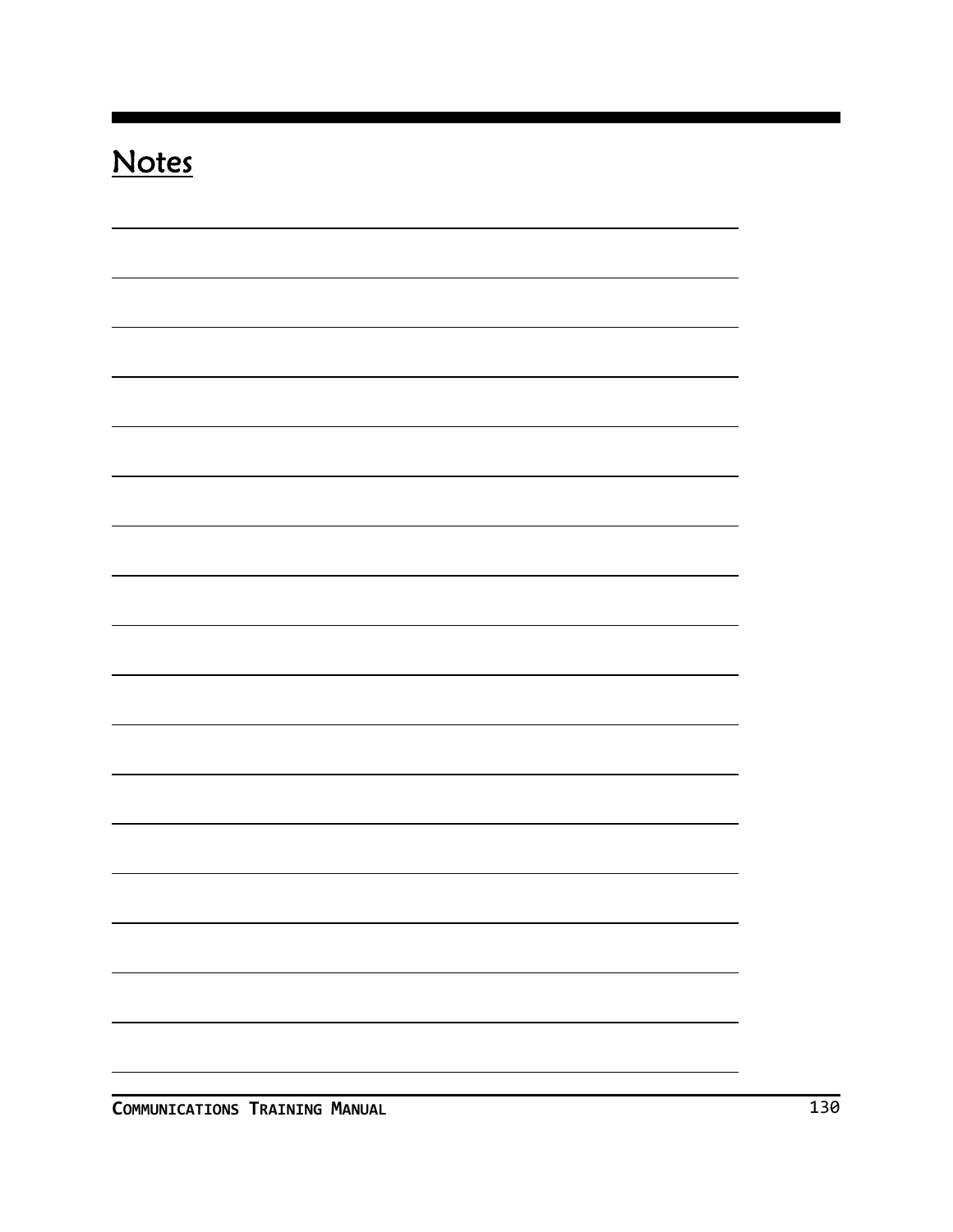| <b>Notes</b> |  |  |  |
|--------------|--|--|--|
|              |  |  |  |
|              |  |  |  |
|              |  |  |  |
|              |  |  |  |
|              |  |  |  |
|              |  |  |  |
|              |  |  |  |
|              |  |  |  |
|              |  |  |  |
|              |  |  |  |
|              |  |  |  |
|              |  |  |  |
|              |  |  |  |
|              |  |  |  |
|              |  |  |  |
|              |  |  |  |
|              |  |  |  |

**COMMUNICATIONS TRAINING MANUAL** 131